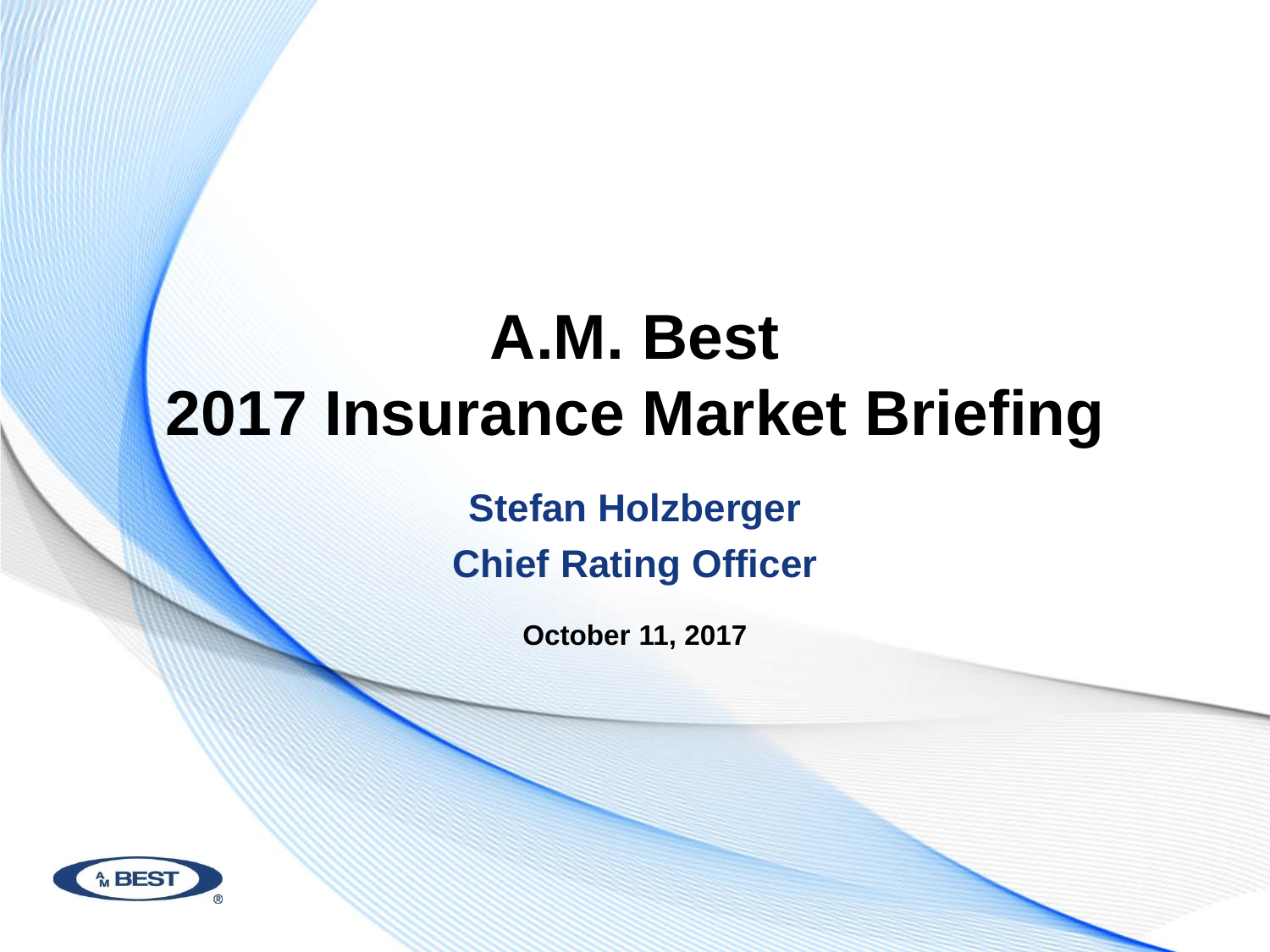#### **Agenda**

**2:00 – 2:40 Market Review and Trends: Property & Casualty, Reinsurance and ILS**

**2:45 – 3:20 Market Review and Trends: Life, Annuity & Health** 

#### **3:30 – 4:30 Benchmarking A.M. Best's Ratings**

**4:30 – 6:30 Cocktail Reception** 

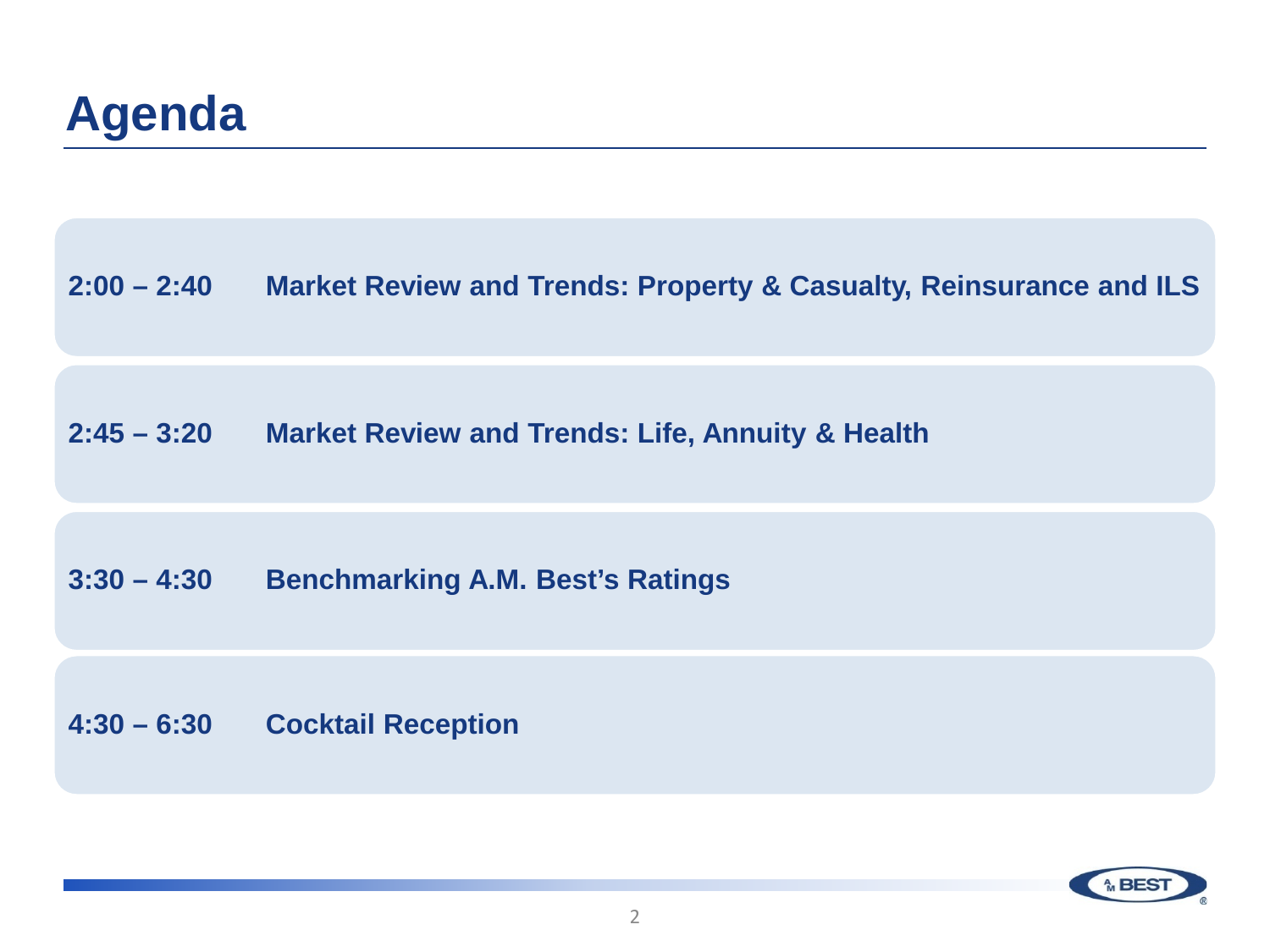# **Personal Lines Market**

**John Andre Managing Director, P/C Ratings**

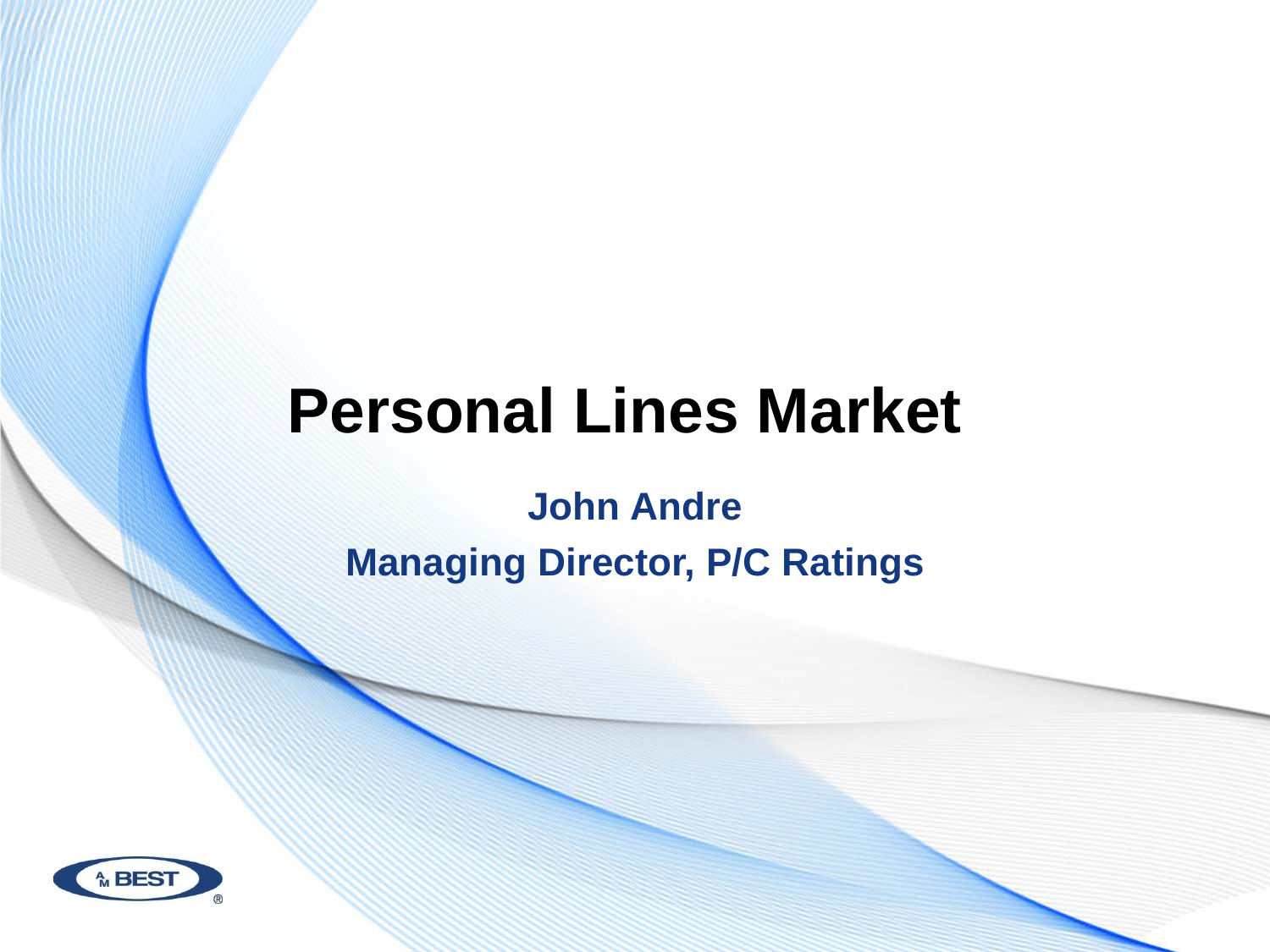### **Personal Segment Trends**

|                                                                     | <b>Actual - Full Year</b> |       |      | <b>Actual – 6 Months</b> |             |                  |
|---------------------------------------------------------------------|---------------------------|-------|------|--------------------------|-------------|------------------|
|                                                                     | 2013                      | 2014  | 2015 | 2016                     | 1H2016      | 1H2017           |
| Change in NPW (%)                                                   | 7.4                       | (1.6) | 7.5  | 4.9                      | 5.1         | 5.1              |
| <b>Combined Ratio</b><br>(Reported)                                 | 98.2                      | 98.9  | 99.6 | 102.5                    | 102.8       | 103.7            |
| <b>Less: Catastrophe</b><br><b>Losses</b>                           | 4.5                       | 5.5   | 4.5  | 5.9                      | 7.2         | 9.0              |
| <b>Less: A&amp;E Losses</b>                                         | 0.2                       | 0.1   | 0.1  | 0.1                      | $\mathbf 0$ | $\boldsymbol{0}$ |
| <b>Combined Ratio</b><br>(Normalized)                               | 93.5                      | 93.3  | 95.0 | 96.6                     | 95.6        | 94.7             |
| <b>Pre-tax Return on Net</b><br><b>Premiums Earned</b><br>(ROR) (%) | 7.3                       | 6.9   | 5.7  | 2.6                      | 2.0         | 1.5              |
| After-tax Return on<br>Surplus (ROE) (%)                            | 7.5                       | 6.8   | 6.5  | 2.7                      | 1.1         | $1.2$            |

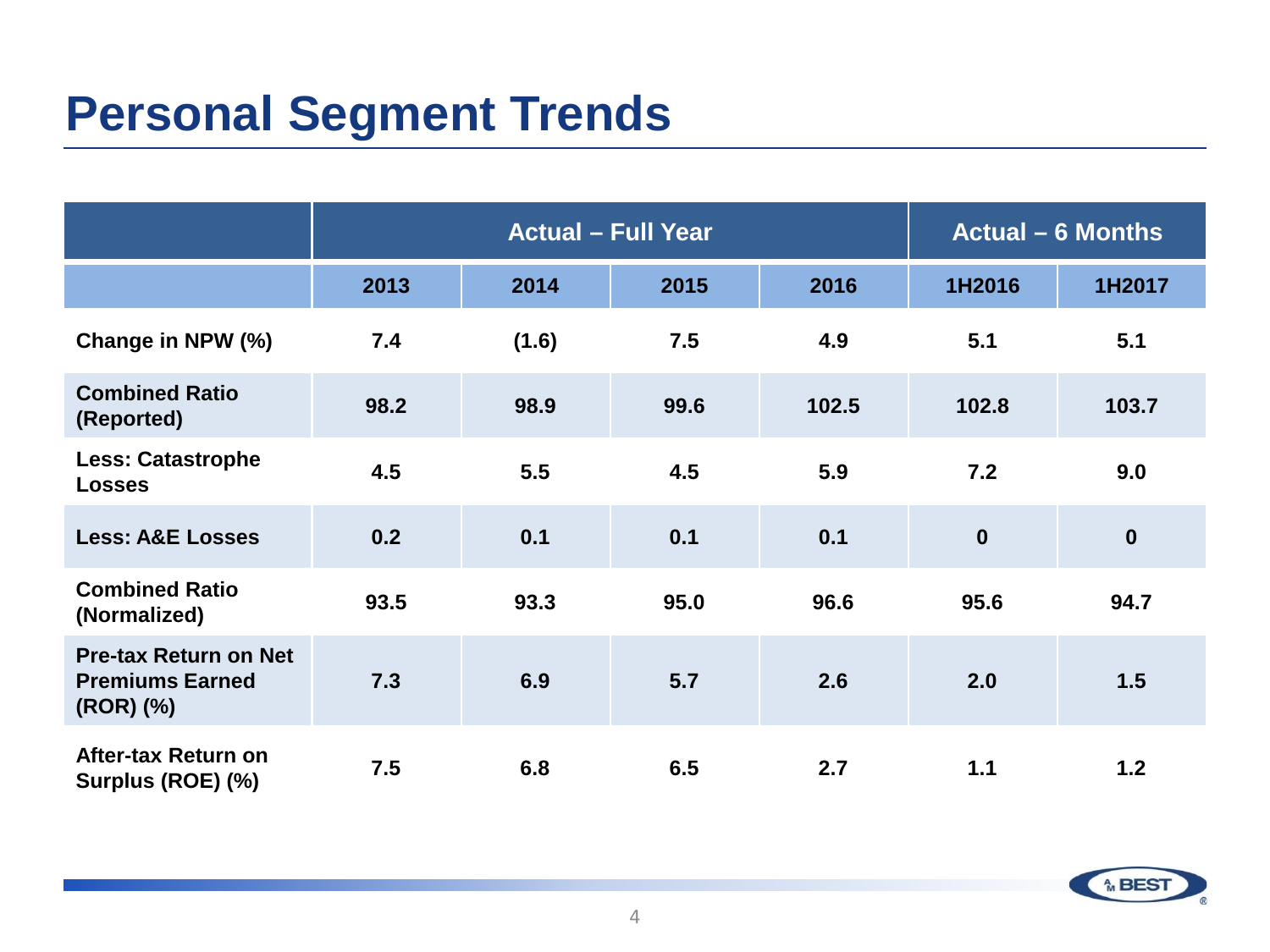#### **Segment Outlook– Personal Lines**

| <b>Headwinds</b>                                                            | <b>Tailwinds</b>                                                 |  |  |
|-----------------------------------------------------------------------------|------------------------------------------------------------------|--|--|
| Auto combined ratios above break-even                                       | <b>Excess capital</b>                                            |  |  |
| Auto frequency & severity pressures with<br>some improvement noted mid year | Favorable reinsurance pricing (for now)                          |  |  |
| Increasing frequency and severity of cats -<br><b>HIM Impacts</b>           | Rate increases taken in Auto                                     |  |  |
| <b>Favorable Reserve Releases Diminishing</b>                               | <b>Strong Core Property performance</b>                          |  |  |
| Low levels of investment income                                             | Advanced pricing segmentation /<br><b>Technological Advances</b> |  |  |

**Balance sheets are strong and well supportive of current ratings. Performance, profile and ERM are largely in line with expectations. Stable outlook assigned for 2017**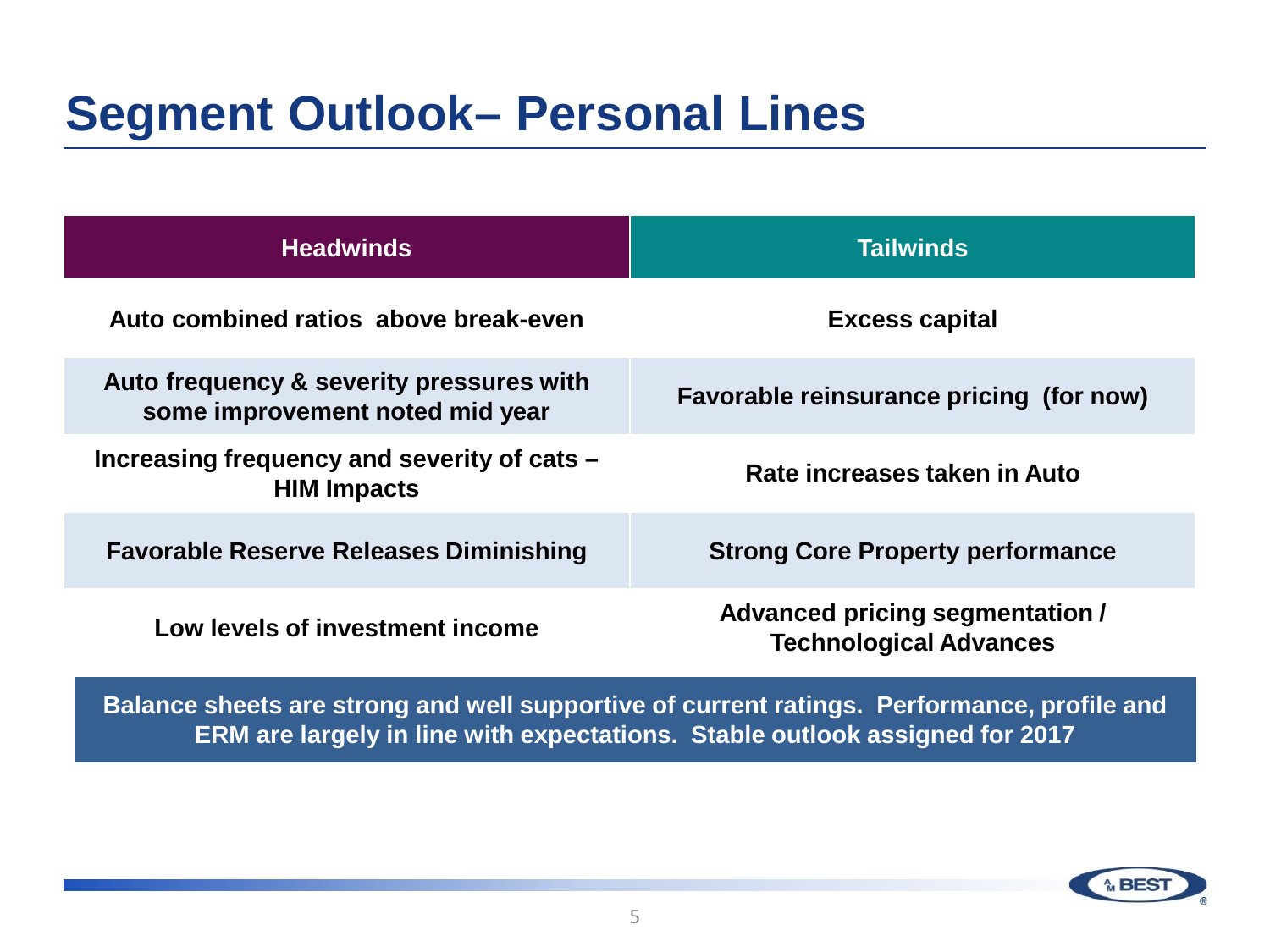### **Personal Lines**

- Prior to the August-September cat events, six month catastrophe losses for the segment increased
	- \$3.4 billion (32% greater than the prior year)
	- Driven by both frequency as well as severity of losses
	- Added 9 points to the personal lines combined ratio
	- By far, the worse first half result in years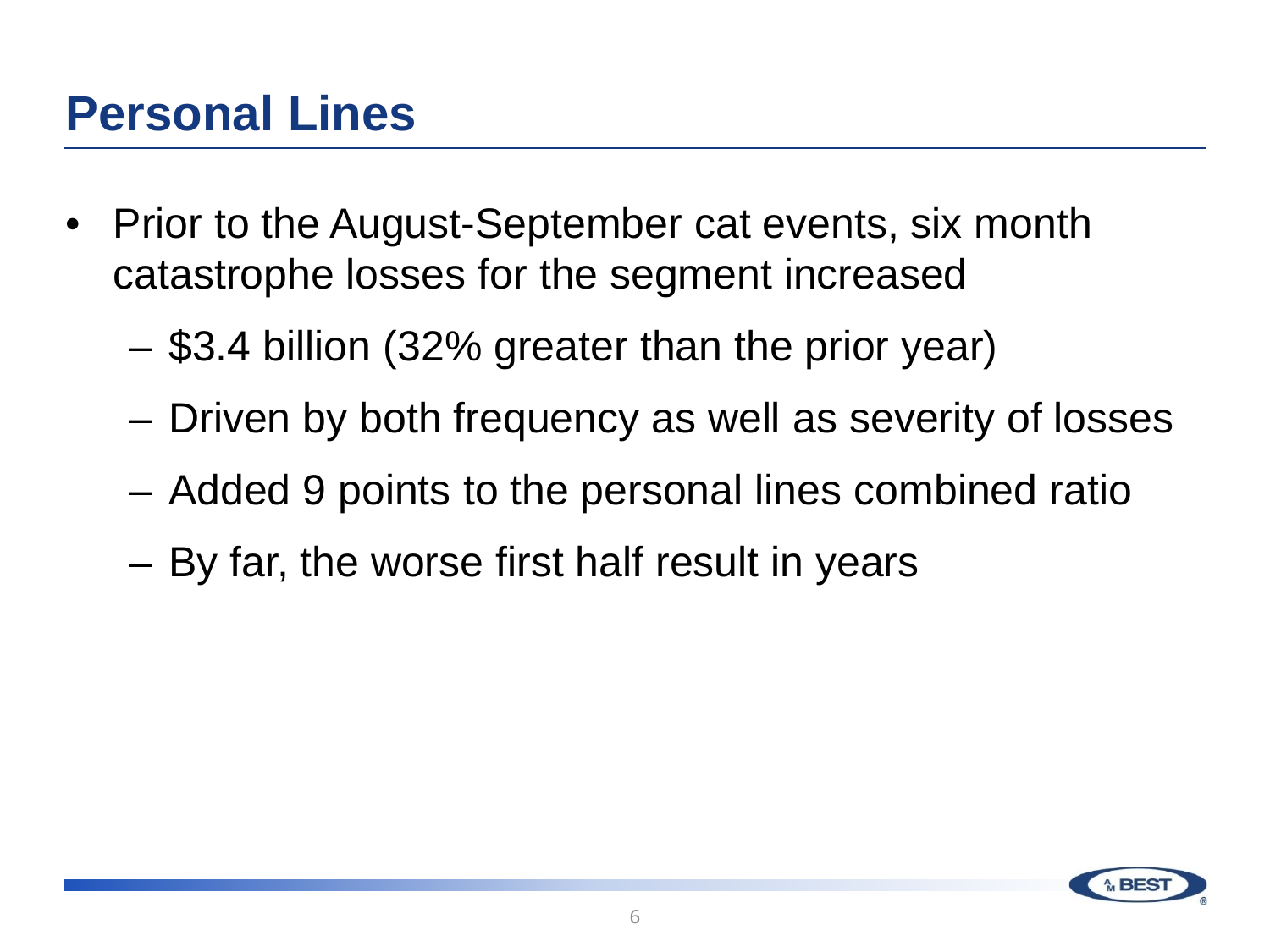# **Automobile**

- Mutuals still dominating the personal lines segment
	- State Farm Mutual had a \$7 billion auto loss but still added approximately \$5 billion to PHS at year end 2016
- Personal showed some improvement through six months as many are picking up good sized rate increases

– Auto Liab DPW up 8.8% & Auto PD 7.8% at 6/30/17

• Technology/pricing sophistication gap has narrowed for regional companies, but scale remains a key differentiator

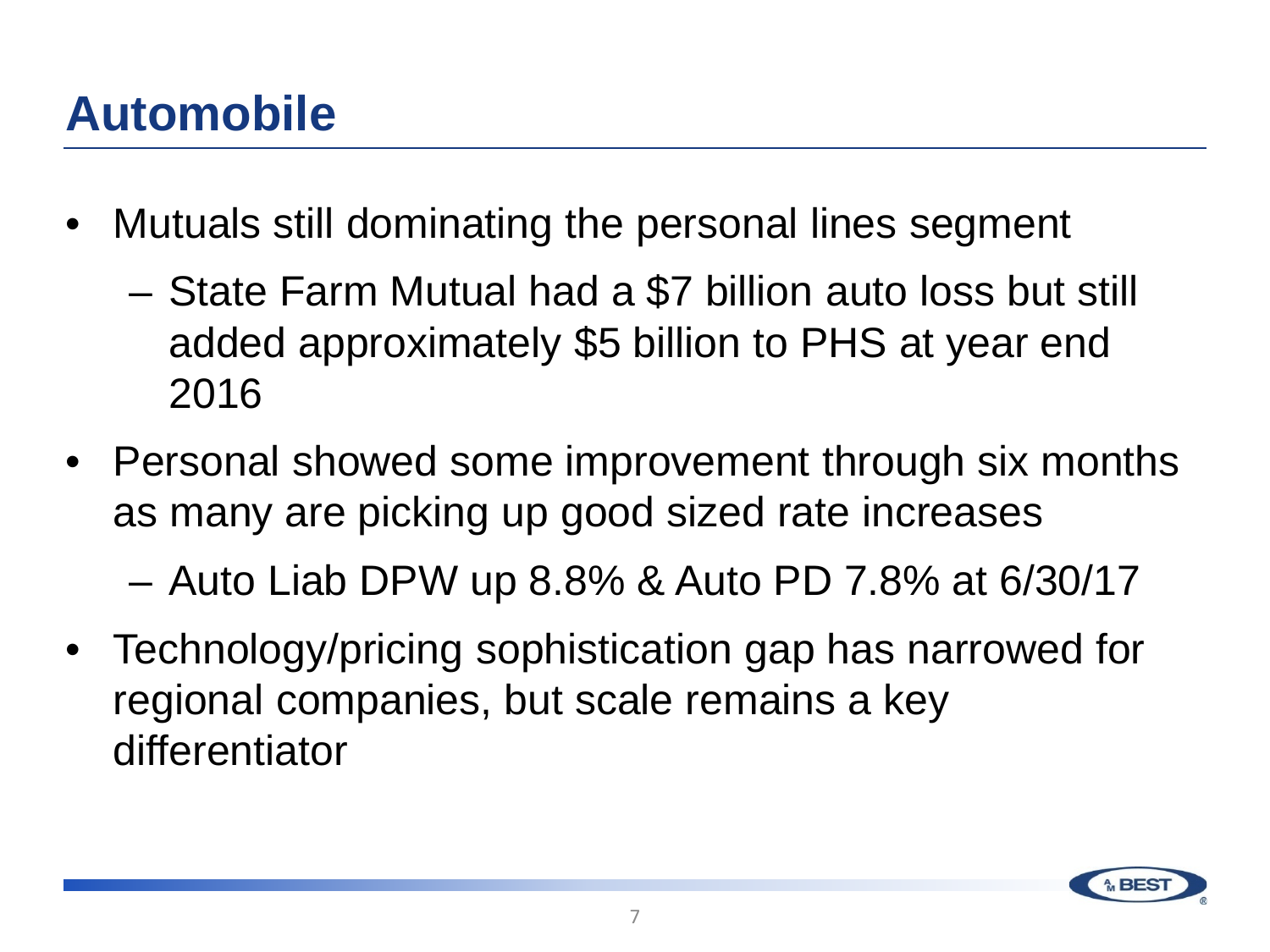### **InsurTech**

- On August 28, 2017, A.M. Best assigned an initial ICR of "a-" to HiRoad Assurance Company, a subsidiary of State Farm Mutual Automobile Insurance Company
	- Will operate exclusively in Rhode Island, where State Farm doesn't have captive agents
	- HiRoad will market business to more "mobile-centric" consumers
	- This venture has been entered into with BlueOwl LLC, in which SF has a limited liability interest
	- Blue Owl has built technology, data and product solutions for HiRoad

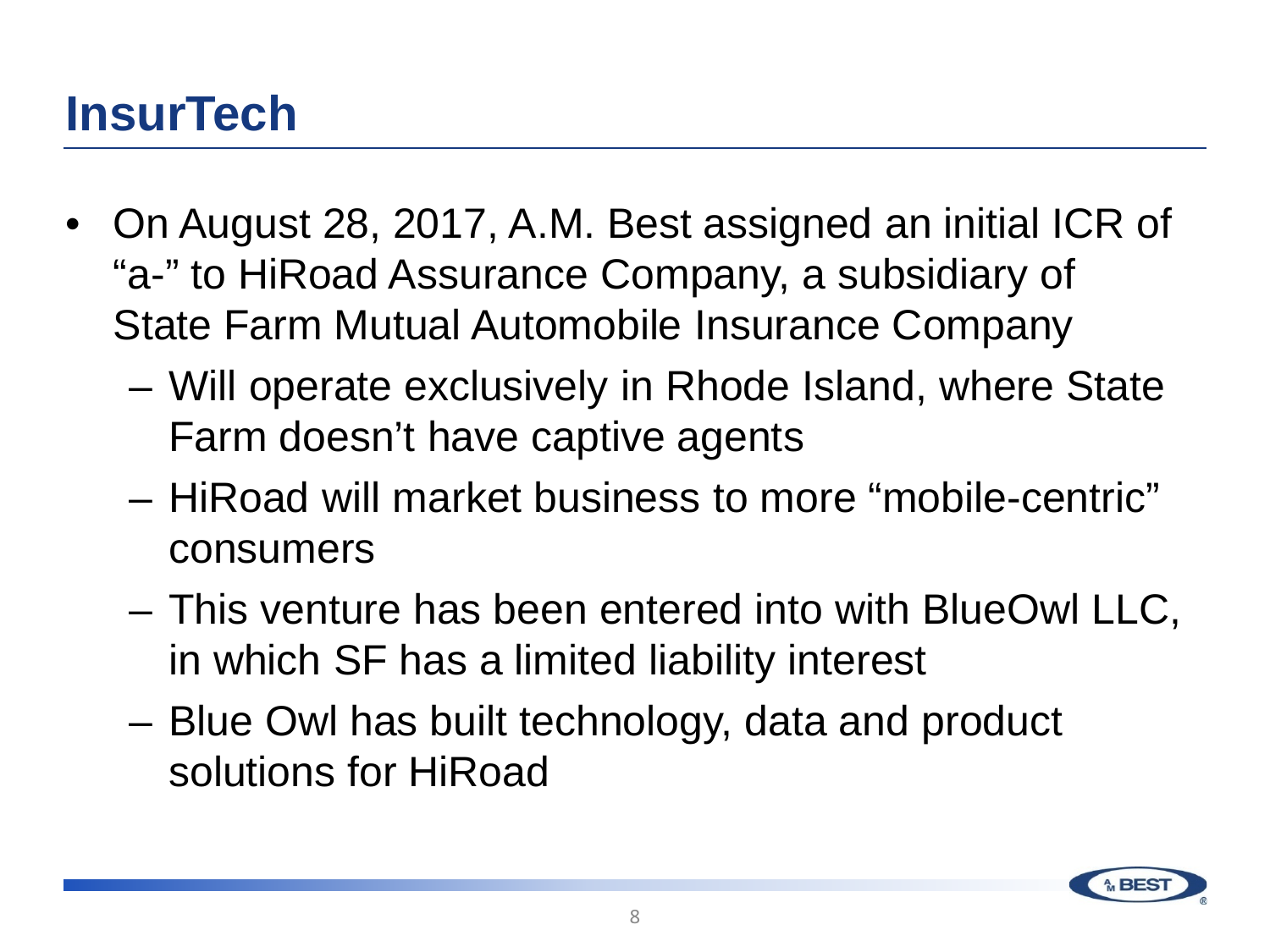# **Florida Ratings**

- A.M. Best has ratings coverage on just four of the top twenty Florida property writers (based on those that have the majority of their book written in the state).These companies, many of which are less than ten years old, have opted not to engage with AMB for rating coverage
- Two Florida-centric primary companies had ratings affirmed in September. One with a negative outlook (significantly driven by AOB issue, as well as by Matthew and Irma losses)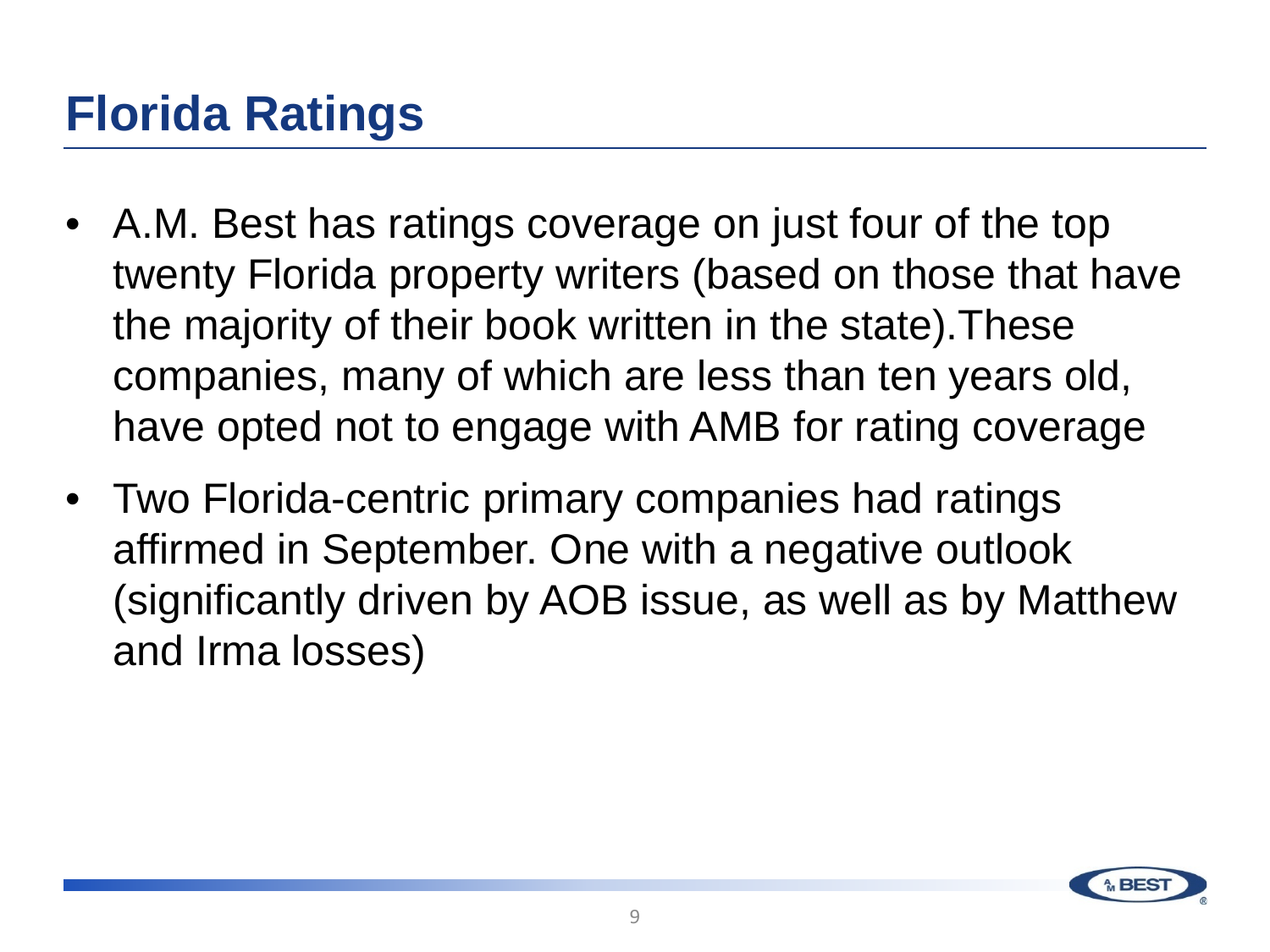#### **Comments on Hurricane Irma Impacts on AMB Ratings**

- What are we asking rating companies?
	- Gross and net losses (including reinstatement costs)
	- Claims experience regarding access to independent field adjusters, trends and volume
	- Business continuity as it pertains to building closures and offsite locations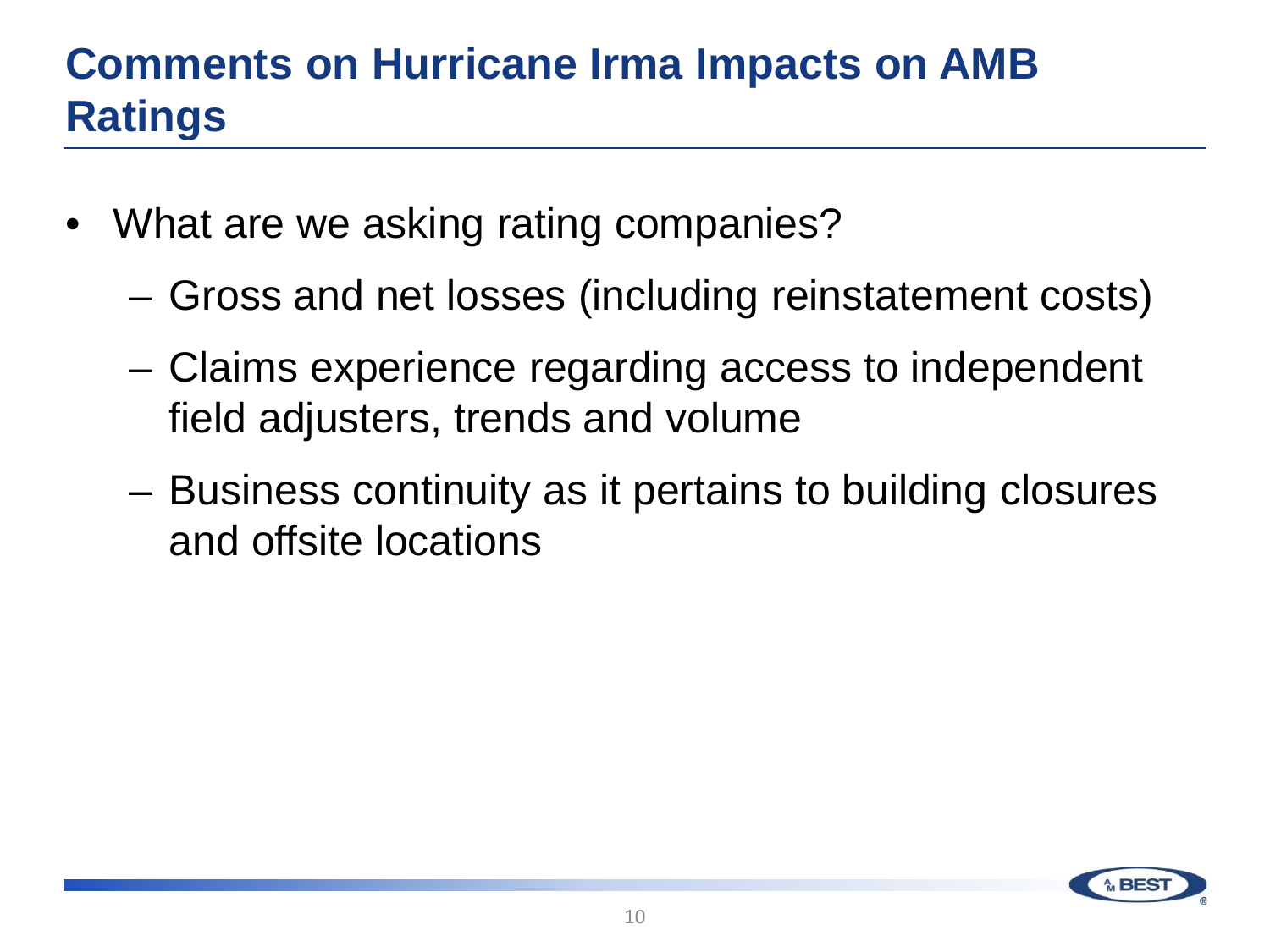## **Hurricane Irma**

- While a significant event, gross losses have been within reinsurance limits for all A.M. Best rated entities
- Most companies have moderate retentions with the majority of losses being paid by the reinsurers
- The FHCF layers will be hit though not completely exhausted
- More of an earnings event than a capital event
- Liquidity concerns partially offset by cash calls

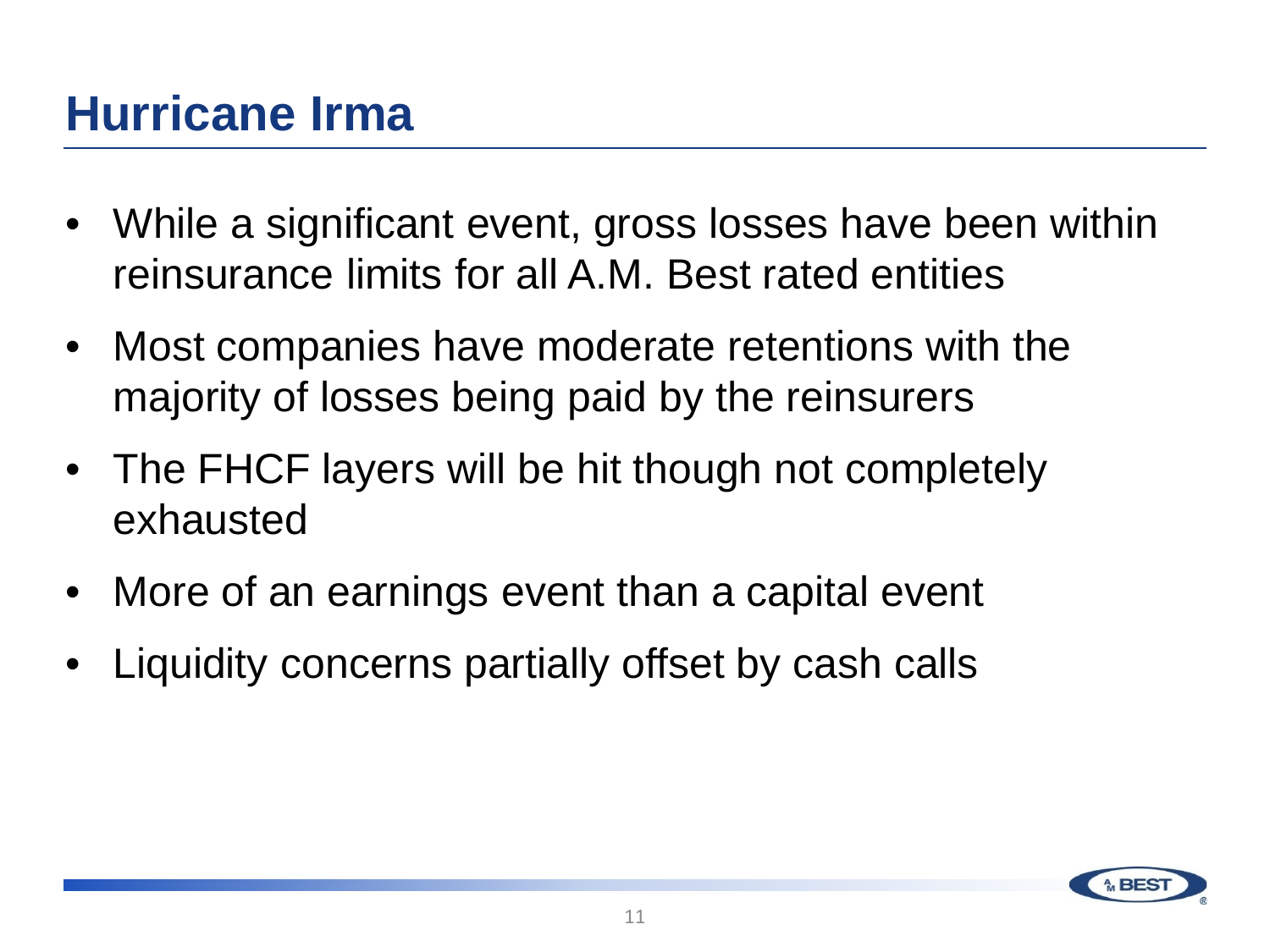#### **Catastrophe Programs**

- AMB rated companies have purchased protection to limits beyond the 1:100 return period
- All programs appear to be working as intended
- All companies purchase coverage for multiple events making use of reinstatements and drop-down features. Some have purchased additional coverage for a 3rd and 4th event post-Irma
- Companies are also being protected by their purchase of cat aggregate programs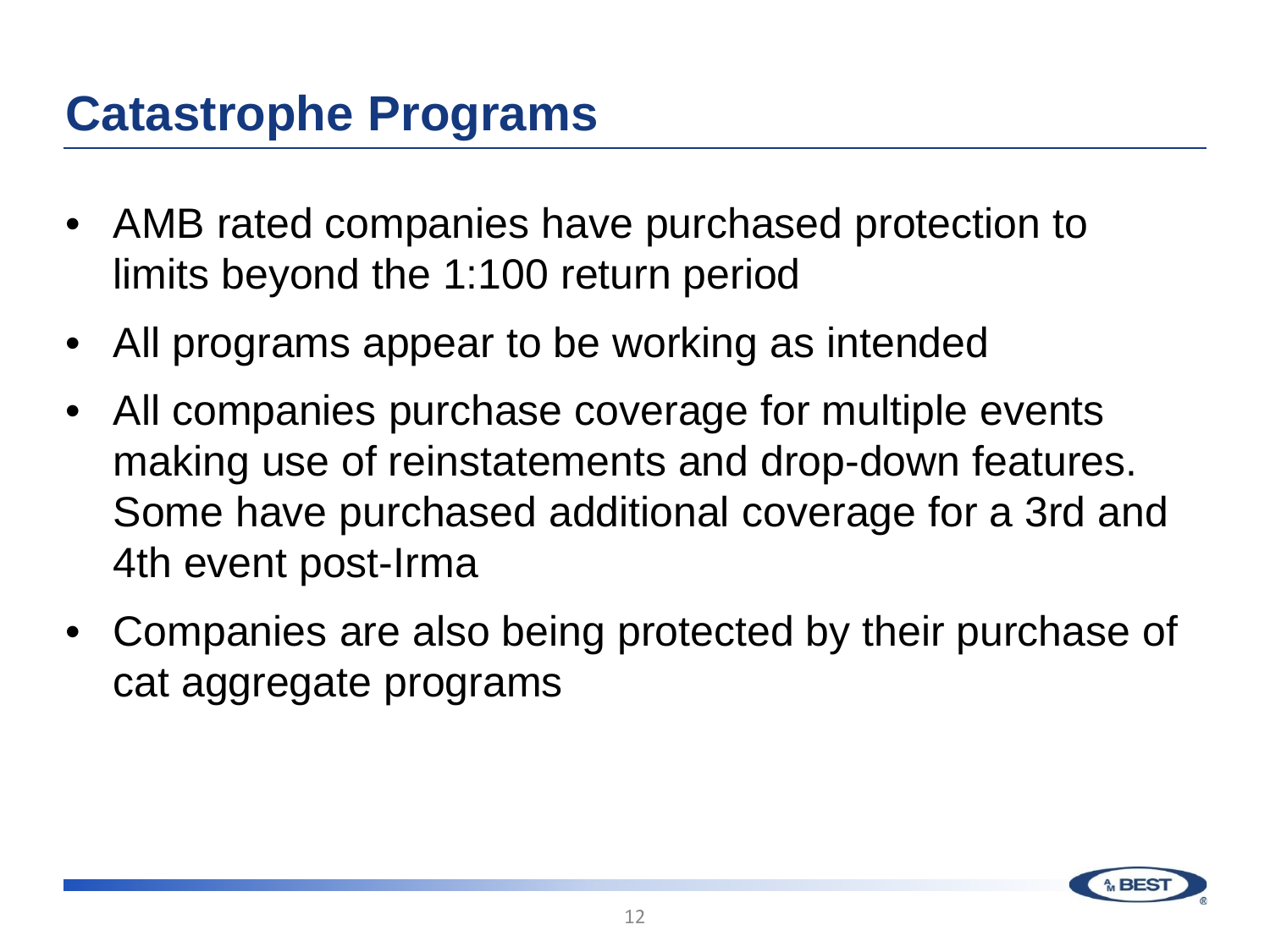### **Hurricane Irma Summary**

- Irma acted as a good test for newly formed companies that have not yet been hit with a significant event
- Of the newly formed entities that A.M. Best rates, reinsurance programs appear to be responding as intended and providing solid risk mitigation, which goes the same for the established entities as well

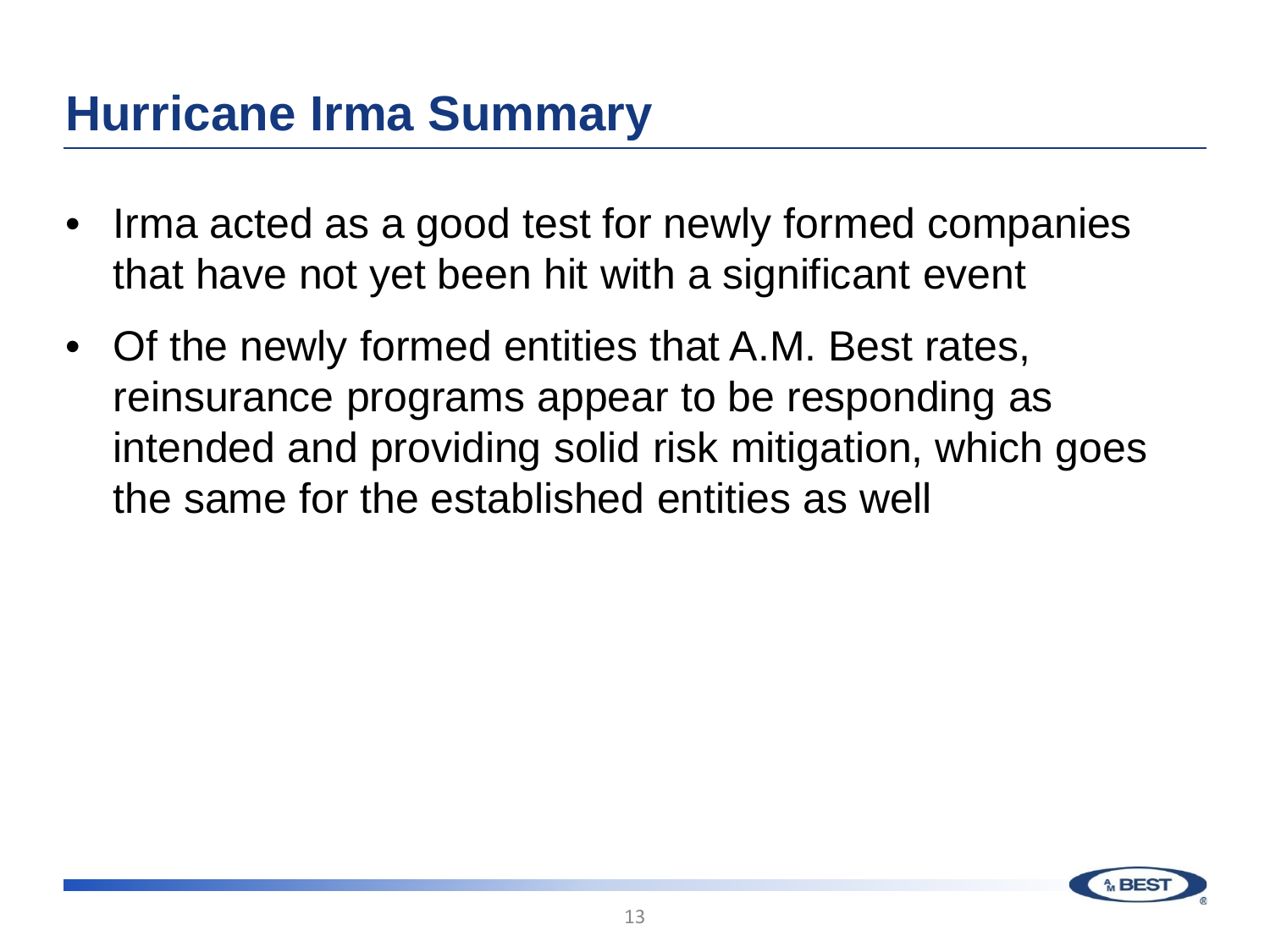## **Hurricane Irma Summary (cont.)**

- Will take time to assess the ultimate impact on all Florida entities (not just AMB rated). Potential for consolidation as companies assess their risk appetites and position in the market
- Too soon to tell if a shift in reinsurance pricing could impact companies risk appetites

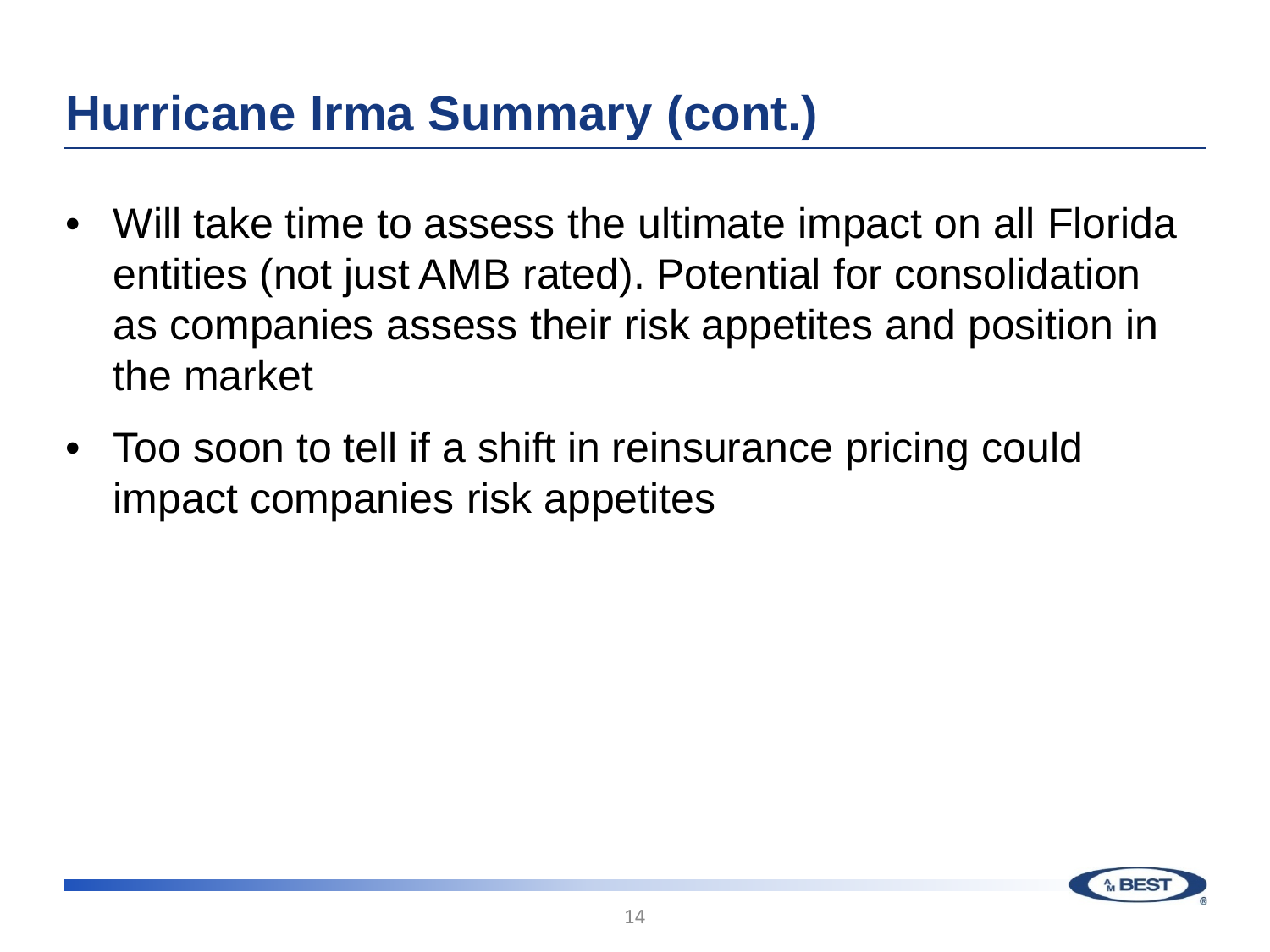#### **Hurricane Maria– Puerto Rico and the Caribbean**

- Similar concerns as Florida concerning gross losses, net losses and reinsurance costs
- Coverage bought beyond 1 in 100
- Some companies are buying third event covers
- Most balance sheets can absorb insured losses
- Liquidity concerns are being offset by cash call provisions in reinsurance contracts
- Some companies with access to capital if necessary
- Business continuity issues are a challenge

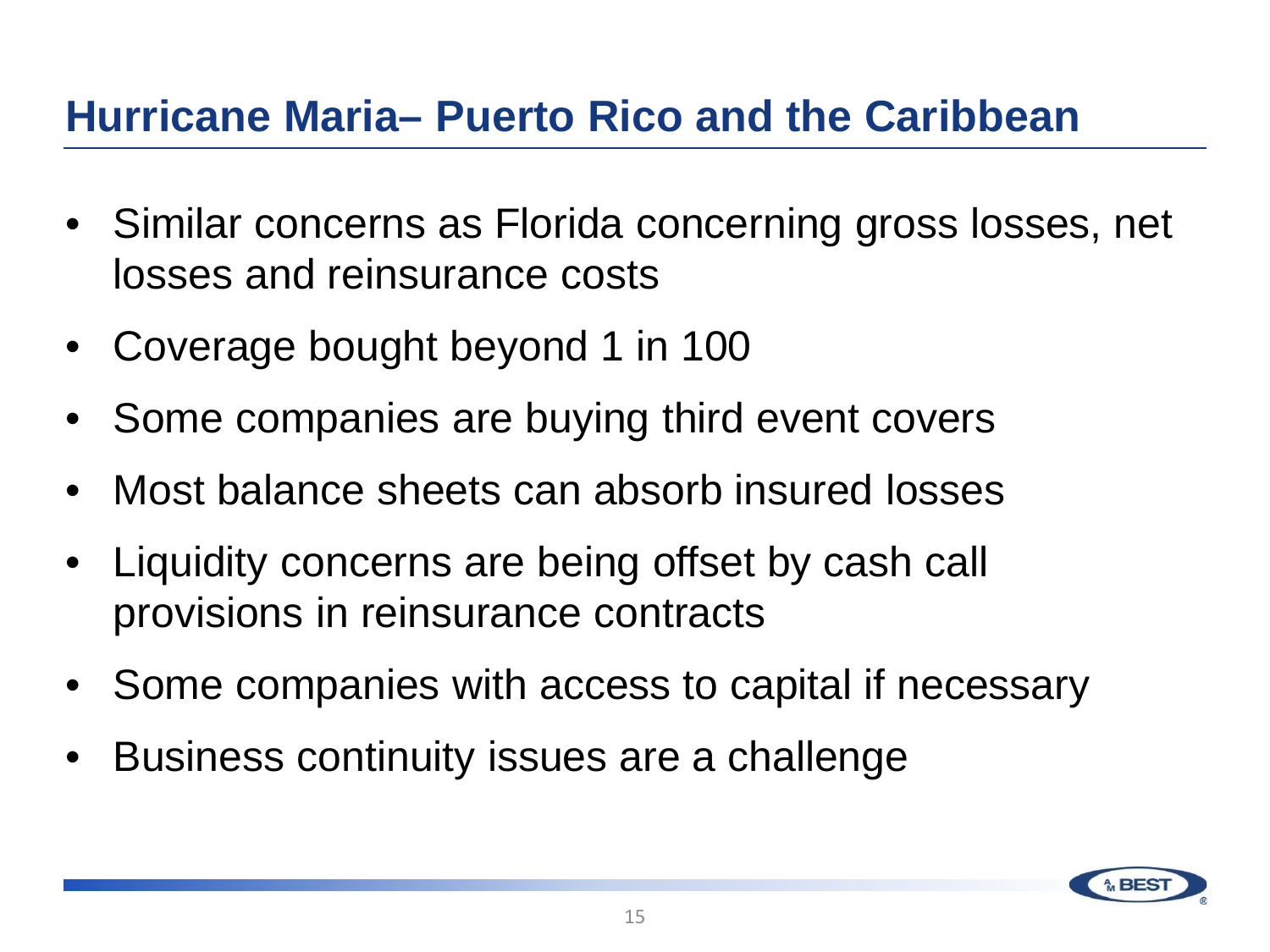#### **Hurricane Maria– Puerto Rico and the Caribbean**

- Maria will likely be a wind event (CAT 5)
- Less than half (maybe a third) of the homes in PR are insured
- Majority of losses will be BI and contingent BI with the magnitude of insured loss depending on the amount and time covered
- Economic losses will far exceed insured due to low take up rates and the extent of the damages to infrastructure (power, roads, airports, ports) and tourism
- Minimal flood (FIP) take up in PR. Likely even less in the USVI

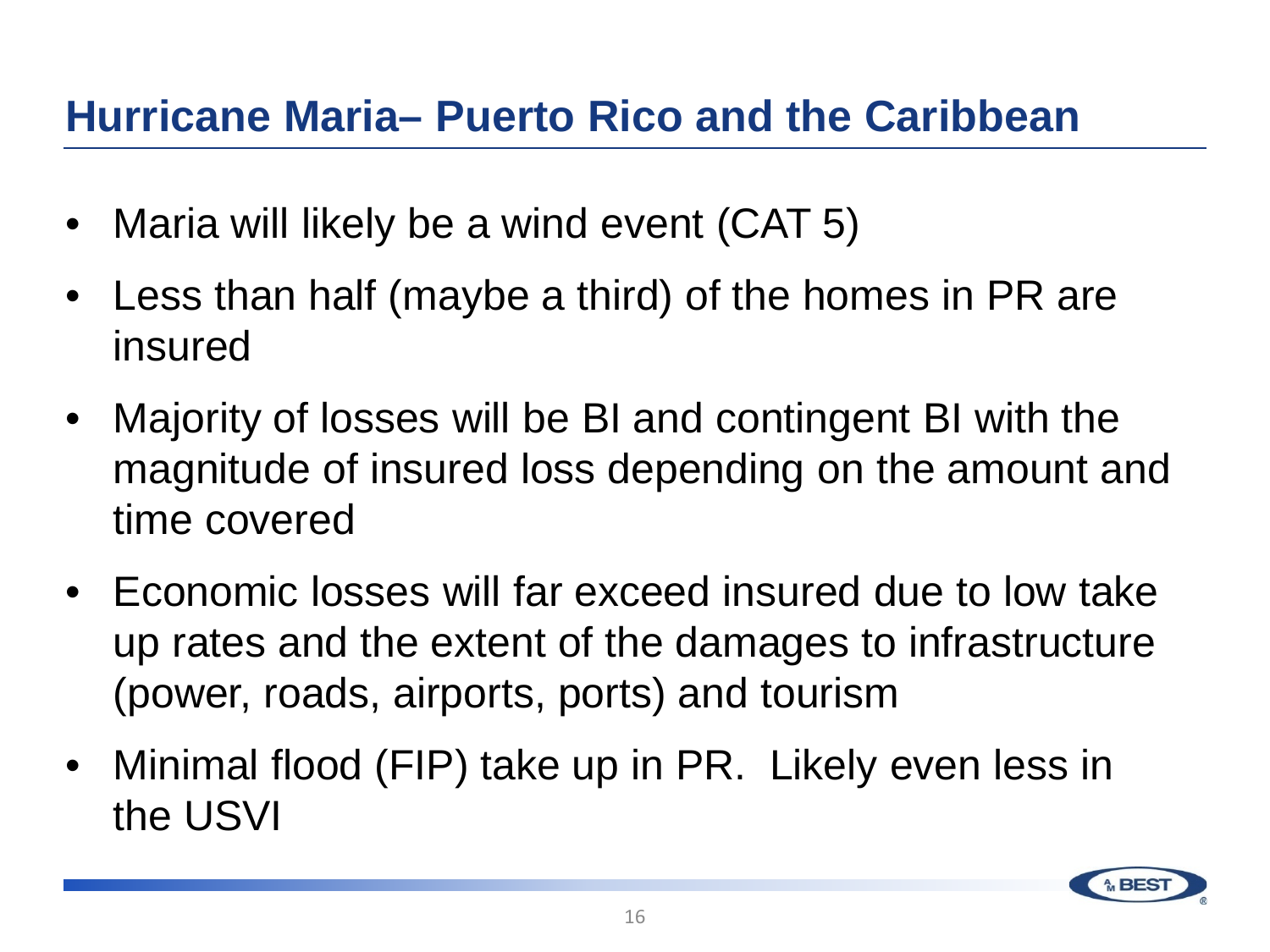#### **Hurricane Maria– Puerto Rico and the Caribbean**

- After discussions with the market, the AIR range for PR range from \$34 million to \$72 million appears to be too high
- Structural damage has occurred but not as much as the news reports have indicated
- While the risk-adjusted capital of a few companies may have been weakened; there have been no rating actions at this time
- Our analysis is continuing

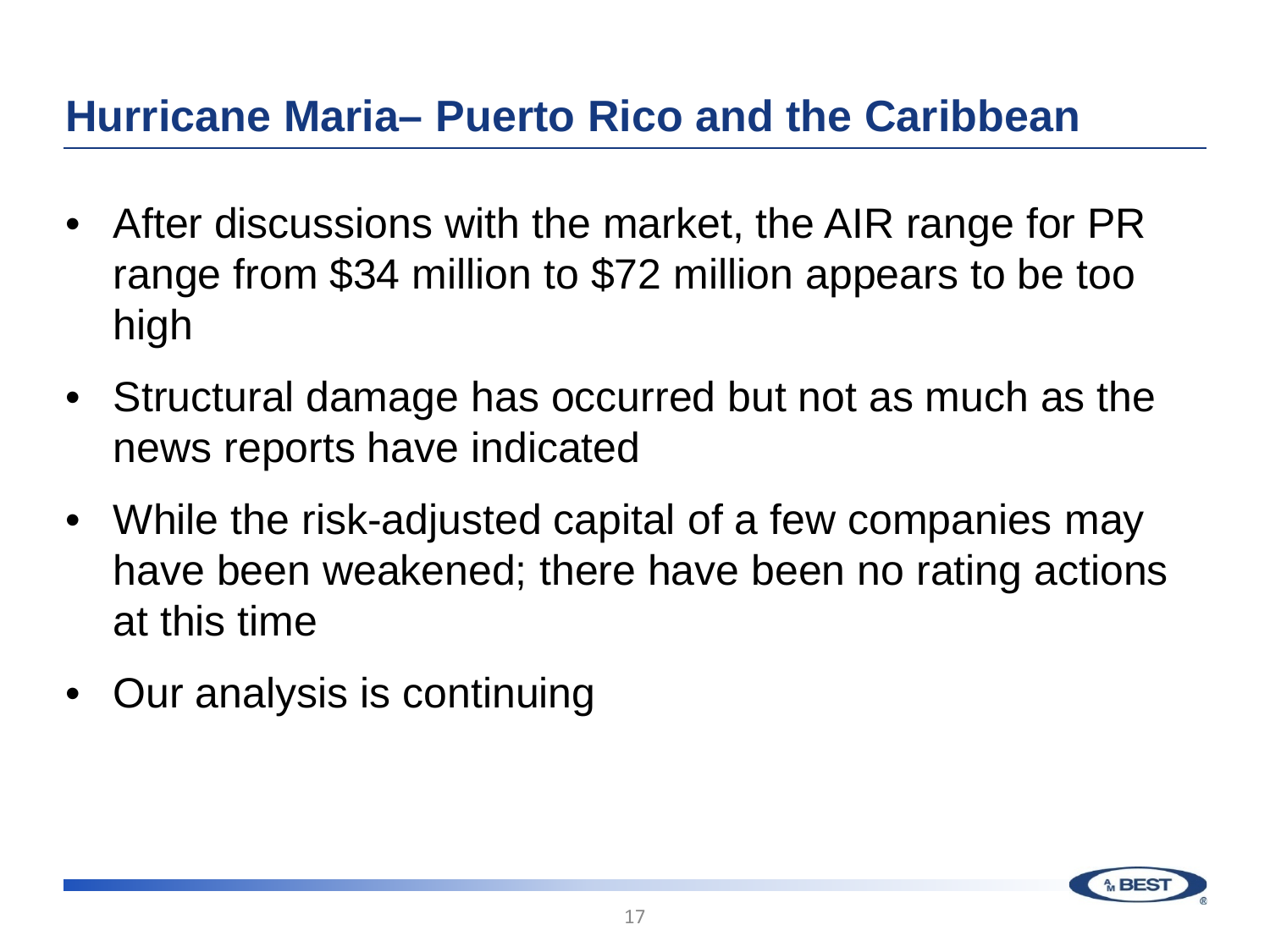# **Commercial Lines**

**Jennifer Marshall Director, P/C Ratings** 

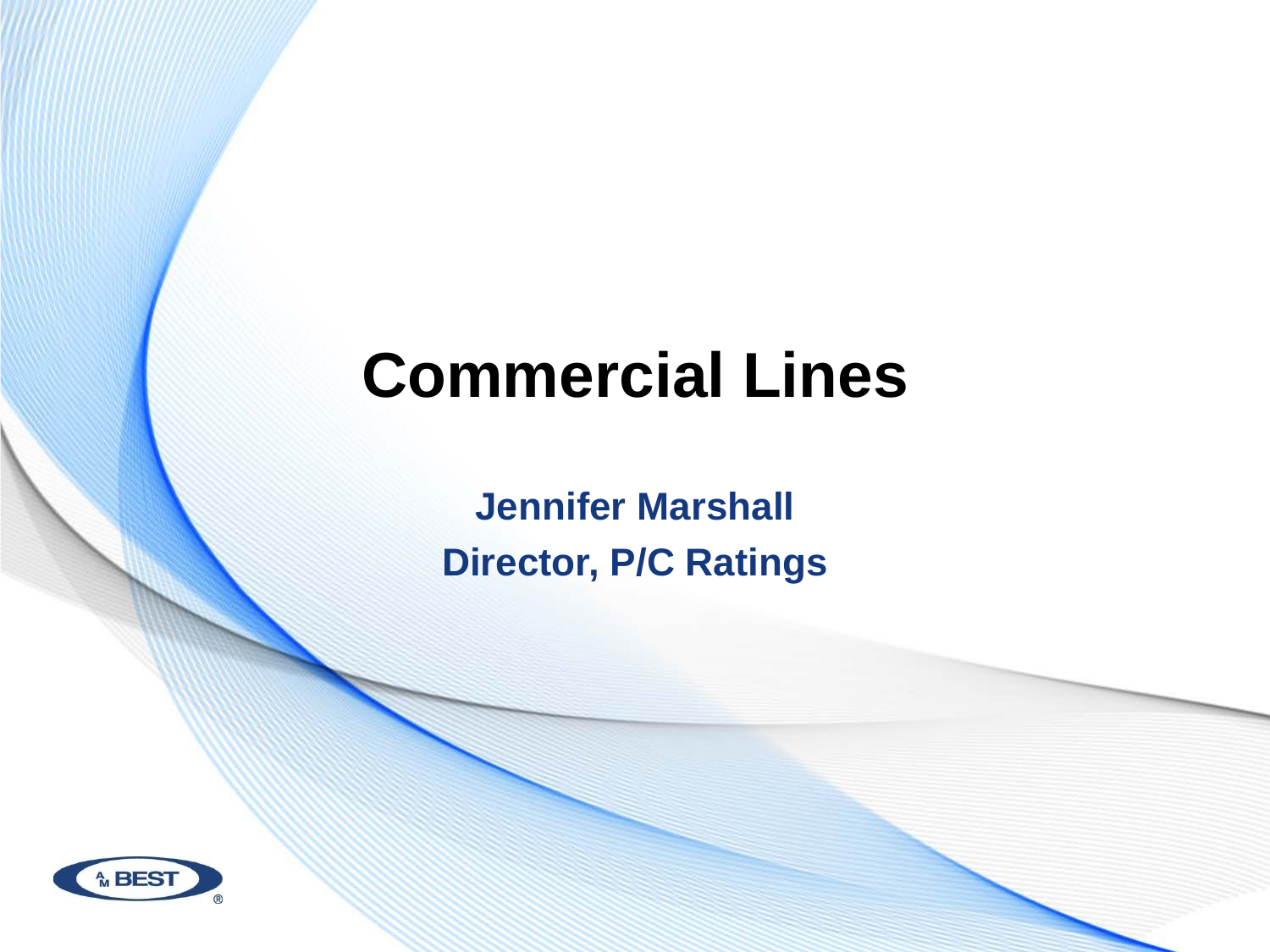

**Financial Overview and Outlook** 

**Loss Reserves**

**Workers' Compensation** 

**Commercial Auto** 

**Catastrophes** 

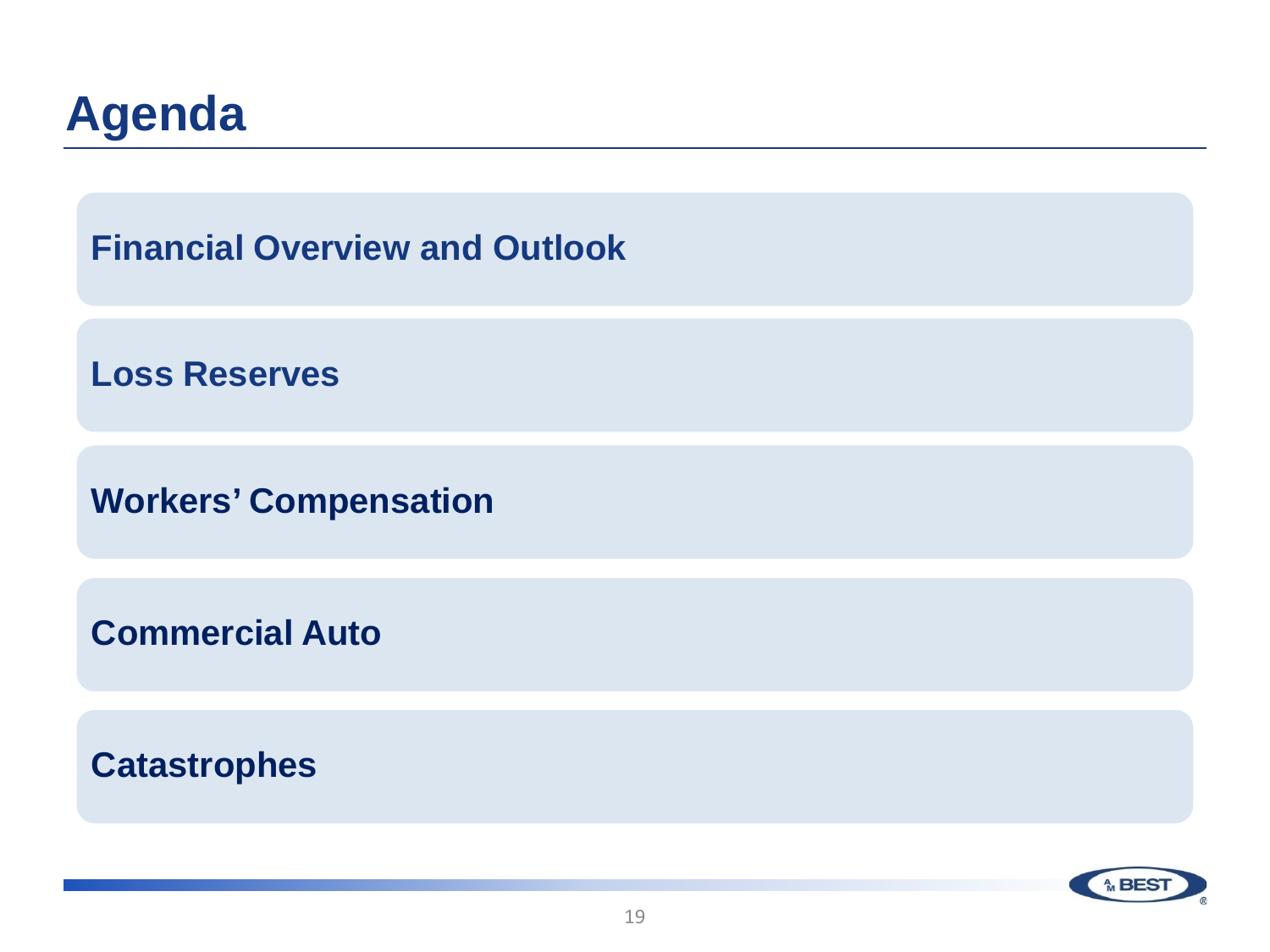## **Commercial Segment Trends**

|                                                                     | <b>Actual - Full Year</b> |      |       | <b>Actual – 6 Months</b> |        |        |
|---------------------------------------------------------------------|---------------------------|------|-------|--------------------------|--------|--------|
|                                                                     | 2013                      | 2014 | 2015  | 2016                     | 1H2016 | 1H2017 |
| Change in NPW (%)                                                   | 2.4                       | 4.0  | $1.1$ | 0.6                      | 1.4    | 1.3    |
| <b>Combined Ratio</b><br>(Reported)                                 | 96.5                      | 96.6 | 97.0  | 99.7                     | 96.8   | 96.4   |
| <b>Less: Catastrophe</b><br><b>Losses</b>                           | 3.3                       | 2.5  | 2.1   | 3.0                      | 4.0    | 3.5    |
| <b>Less: A&amp;E Losses</b>                                         | 1.2                       | 0.9  | 0.6   | 0.8                      | 0.5    | 0.5    |
| <b>Combined Ratio</b><br>(Normalized)                               | 92.0                      | 93.2 | 94.3  | 95.9                     | 92.3   | 92.5   |
| <b>Pre-tax Return on Net</b><br><b>Premiums Earned</b><br>(ROR) (%) | 13.1                      | 12.4 | 10.9  | 12.4                     | 14.6   | 14.1   |
| After-tax Return on<br>Surplus (ROE) (%)                            | 9.3                       | 9.2  | 8.1   | 8.2                      | 4.9    | 4.1    |

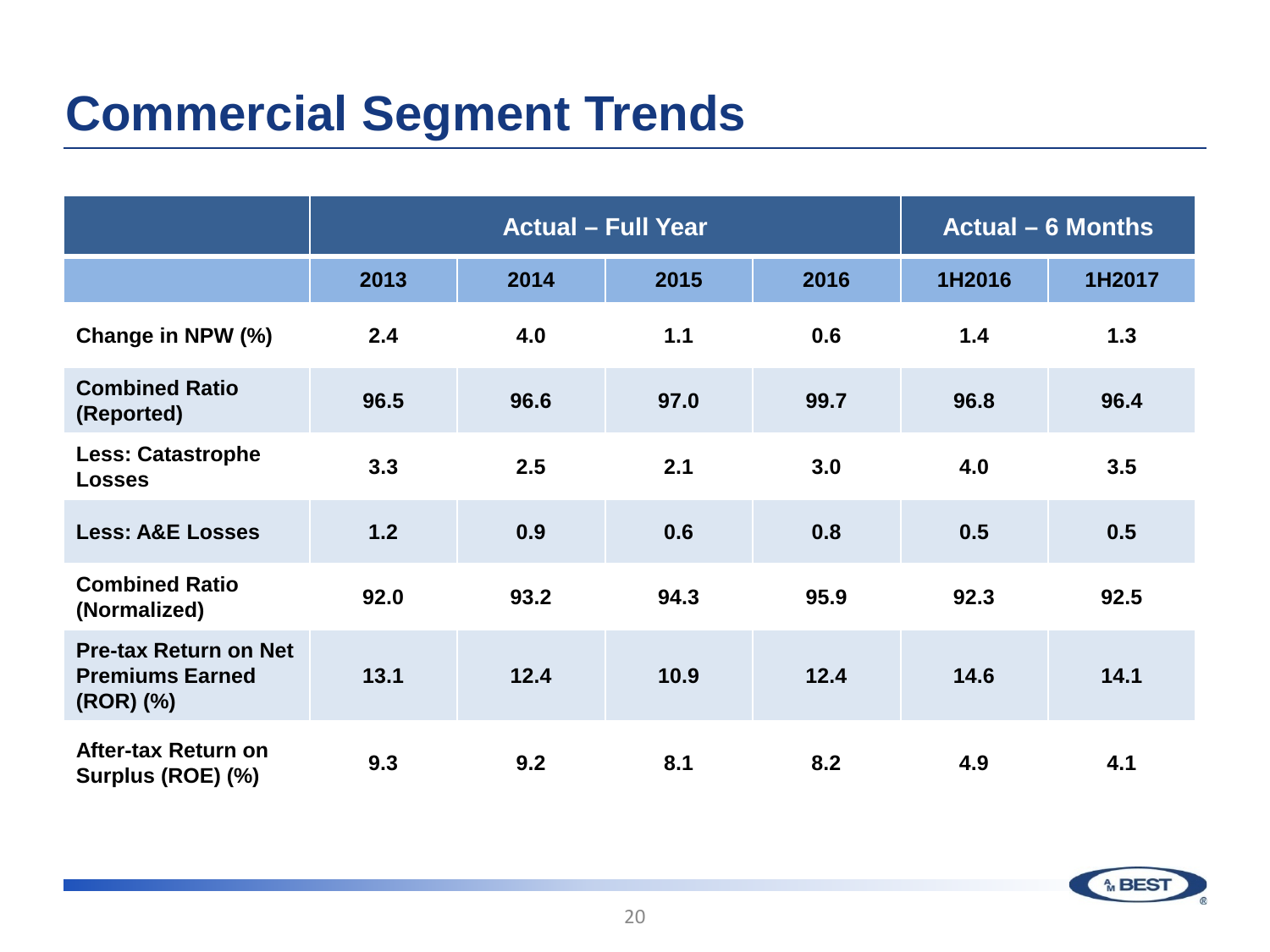### **Segment Outlook– Commercial Lines**

| <b>Headwinds</b>                                                    | <b>Tailwinds</b>                          |
|---------------------------------------------------------------------|-------------------------------------------|
| Intensifying price competition                                      | Abundance of capital $-$ ??               |
| Decreasing reserve releases                                         | <b>Conservative investment profile</b>    |
| Low investment yields                                               | <b>Generally adequate ERM</b>             |
| <b>Outsized catastrophe losses</b>                                  | Modest increase in interest rates         |
| Unusual level of non-cat large losses                               | <b>Favorable reinsurance pricing --??</b> |
| <b>Elevated frequency and severity in</b><br><b>Commercial Auto</b> |                                           |

**Unusually active hurricane season will pressure 2017 results even for market leaders, although most balance sheets are solid. Companies with concentration in cat-impacted areas more likely to face ratings pressure. Some market following companies feeling pressure from declining rates, emerging loss trends and low investment yields. Maintain negative outlook.**

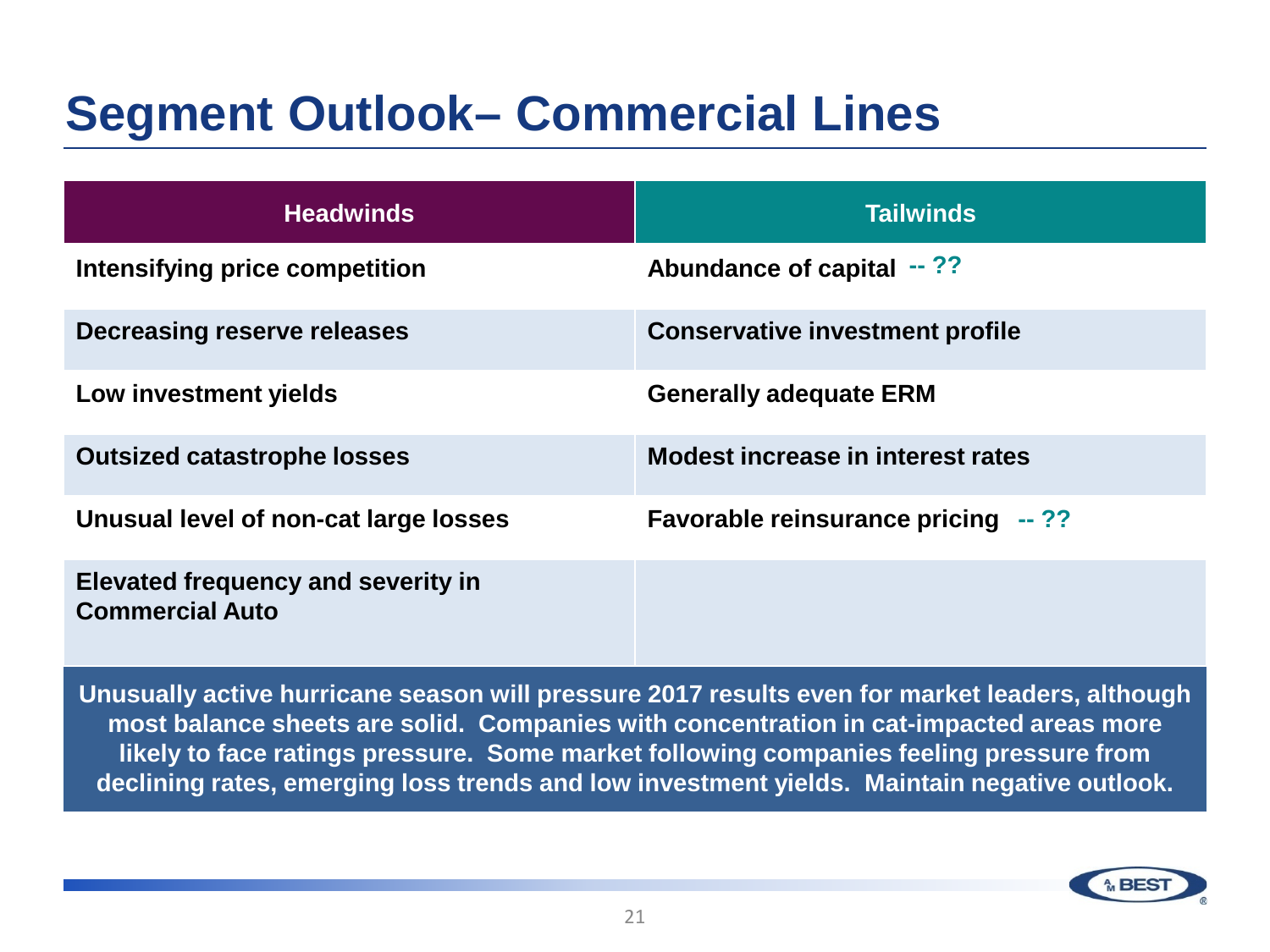#### **Loss Reserves– Ongoing Concerns**



**A BES**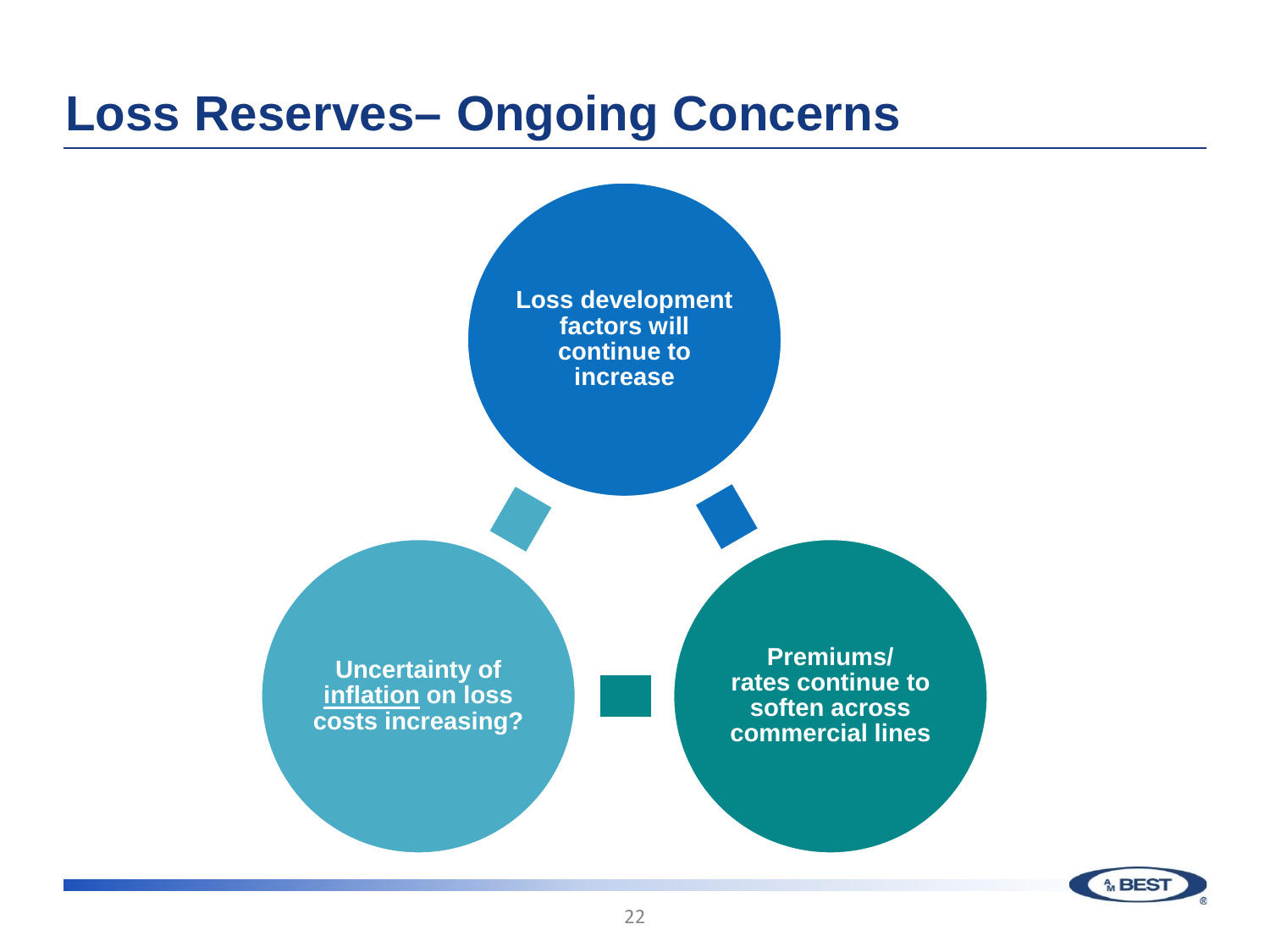#### **Loss Reserves– Observations**

**A number of companies strengthened commercial casualty reserves in 2016**

**Increasing number of companies reporting overall adverse development**

**Most companies continue to report favorable development**

**All of above = Greater Uncertainty/Volatility**

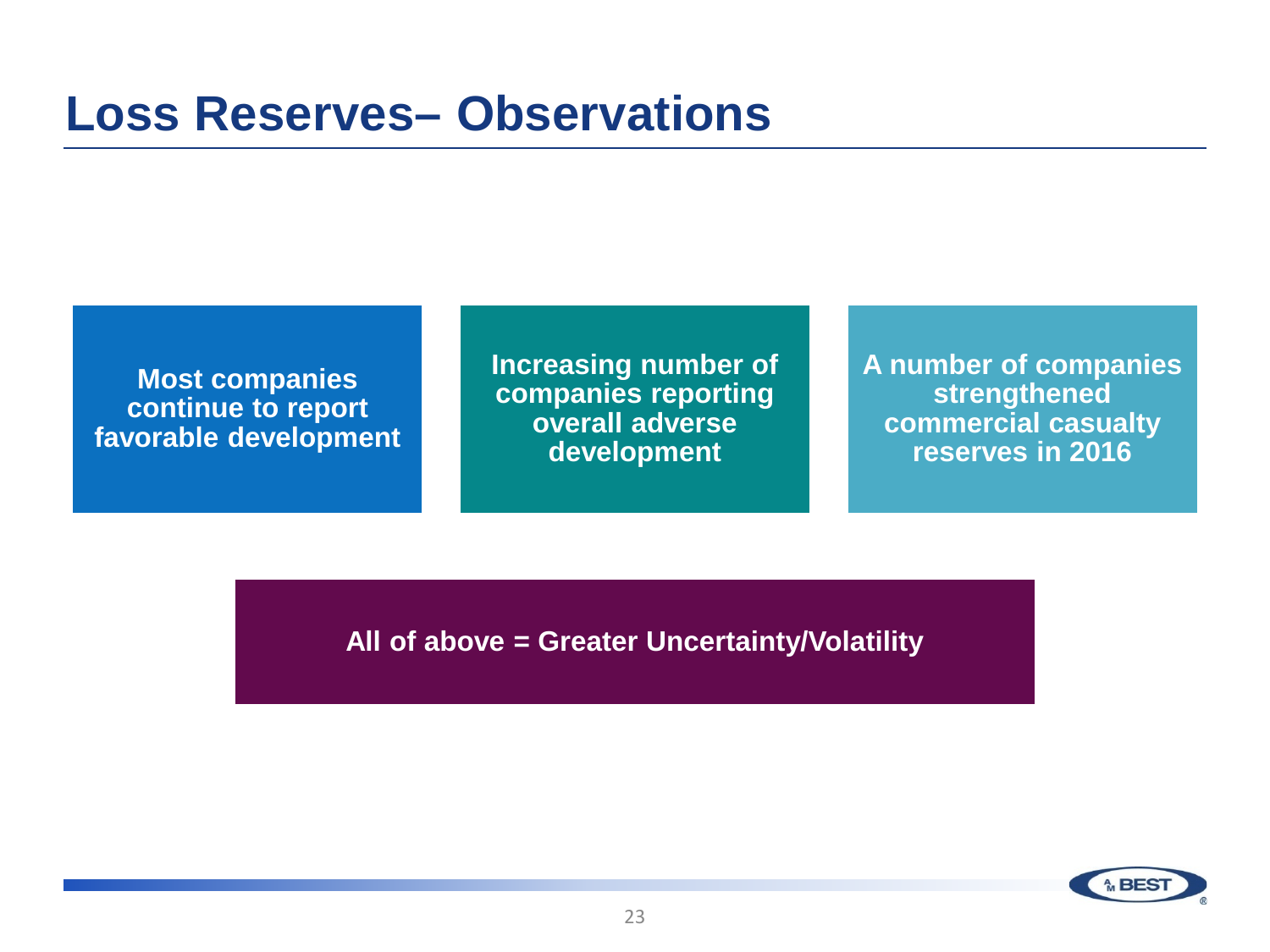#### **Workers Compensation**

- Premium growth slowing, but continues mostly due to exposure growth
- Trend of favorable development being maintained
- Calendar year direct loss ratio still improving

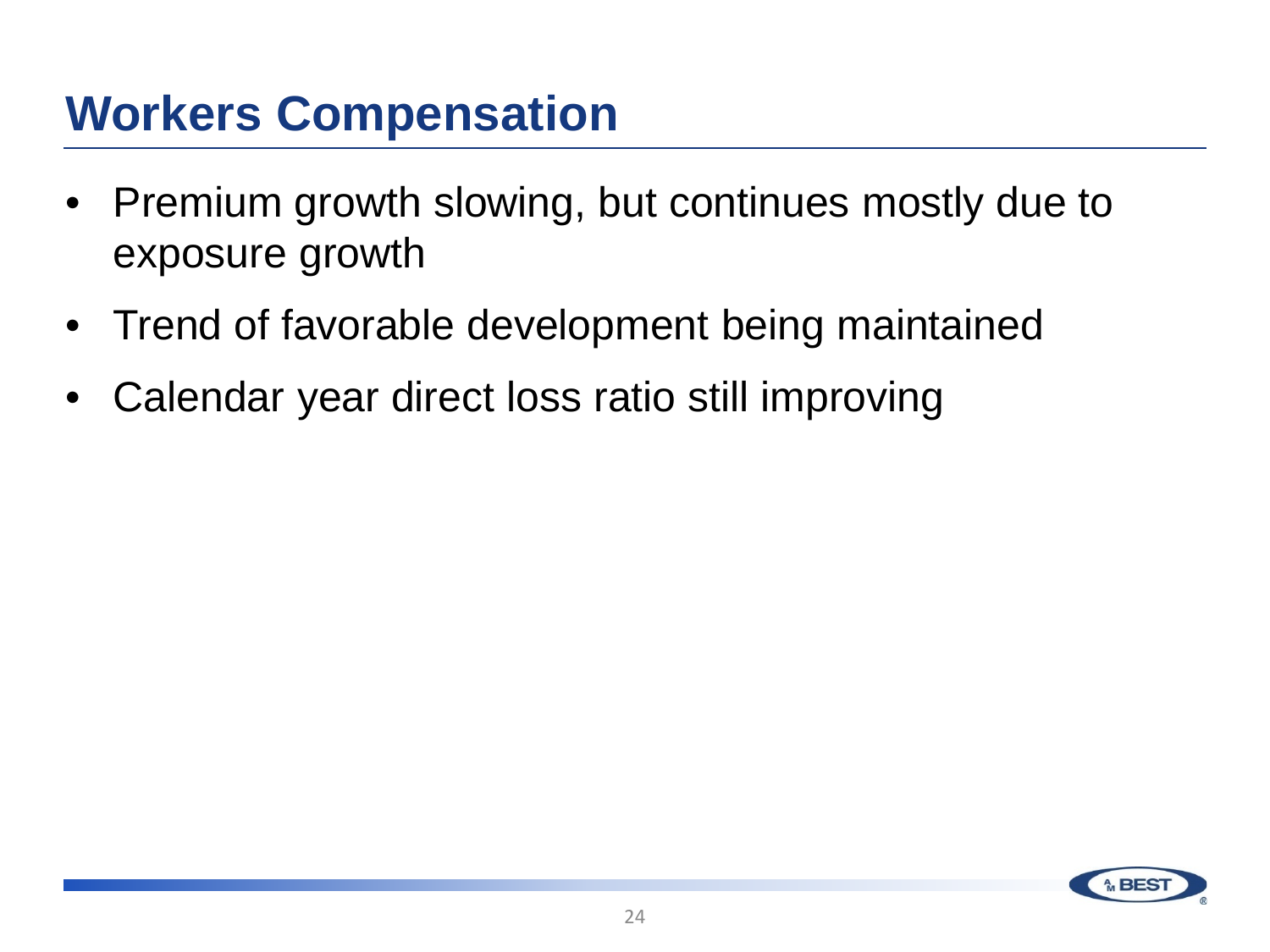#### **Workers' Comp – Quarterly Price Trends**



Source: Council of Insurance Agents & Brokers (CIAB)

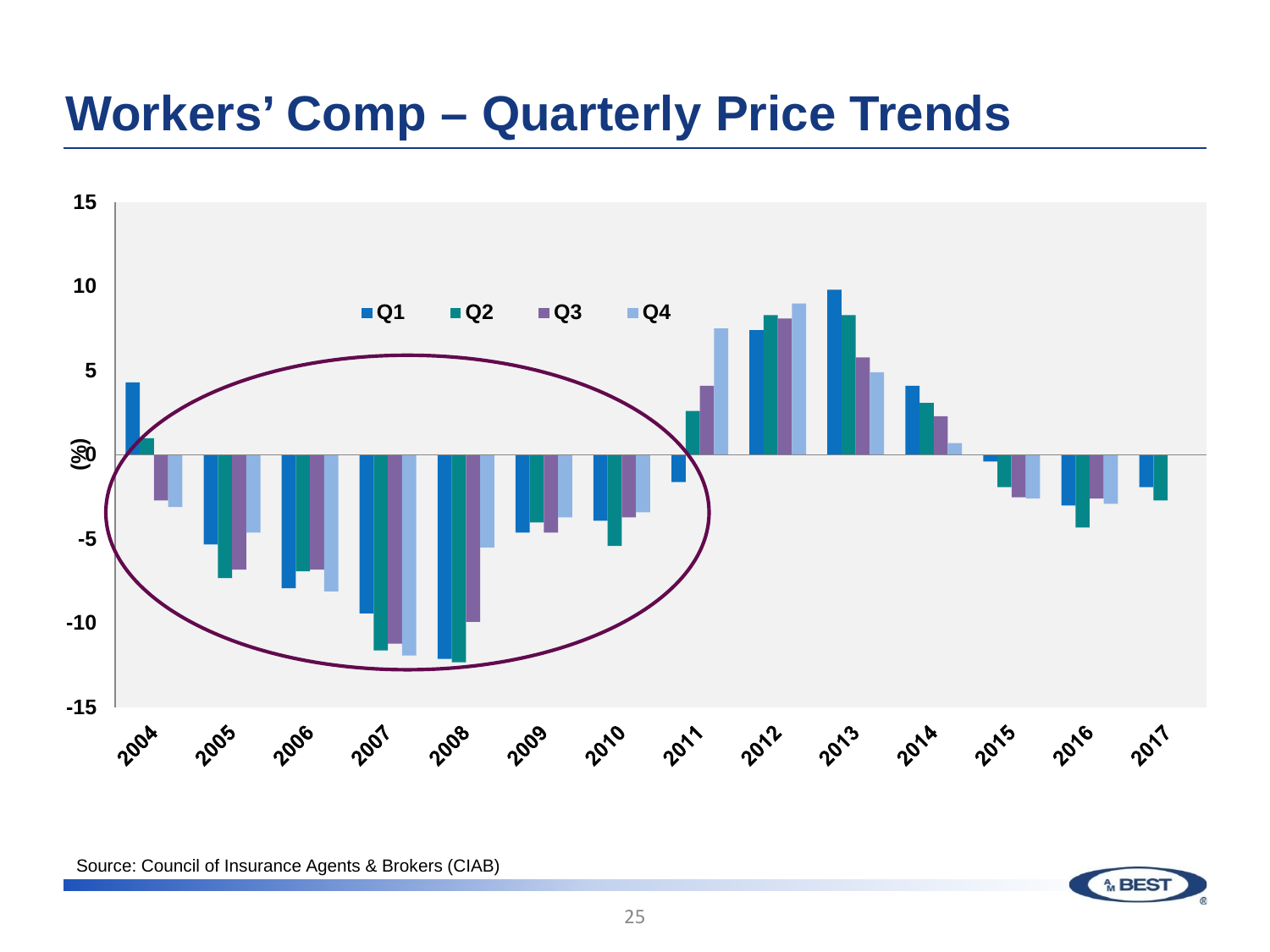#### **Workers' Comp – Why Today Seems Different**



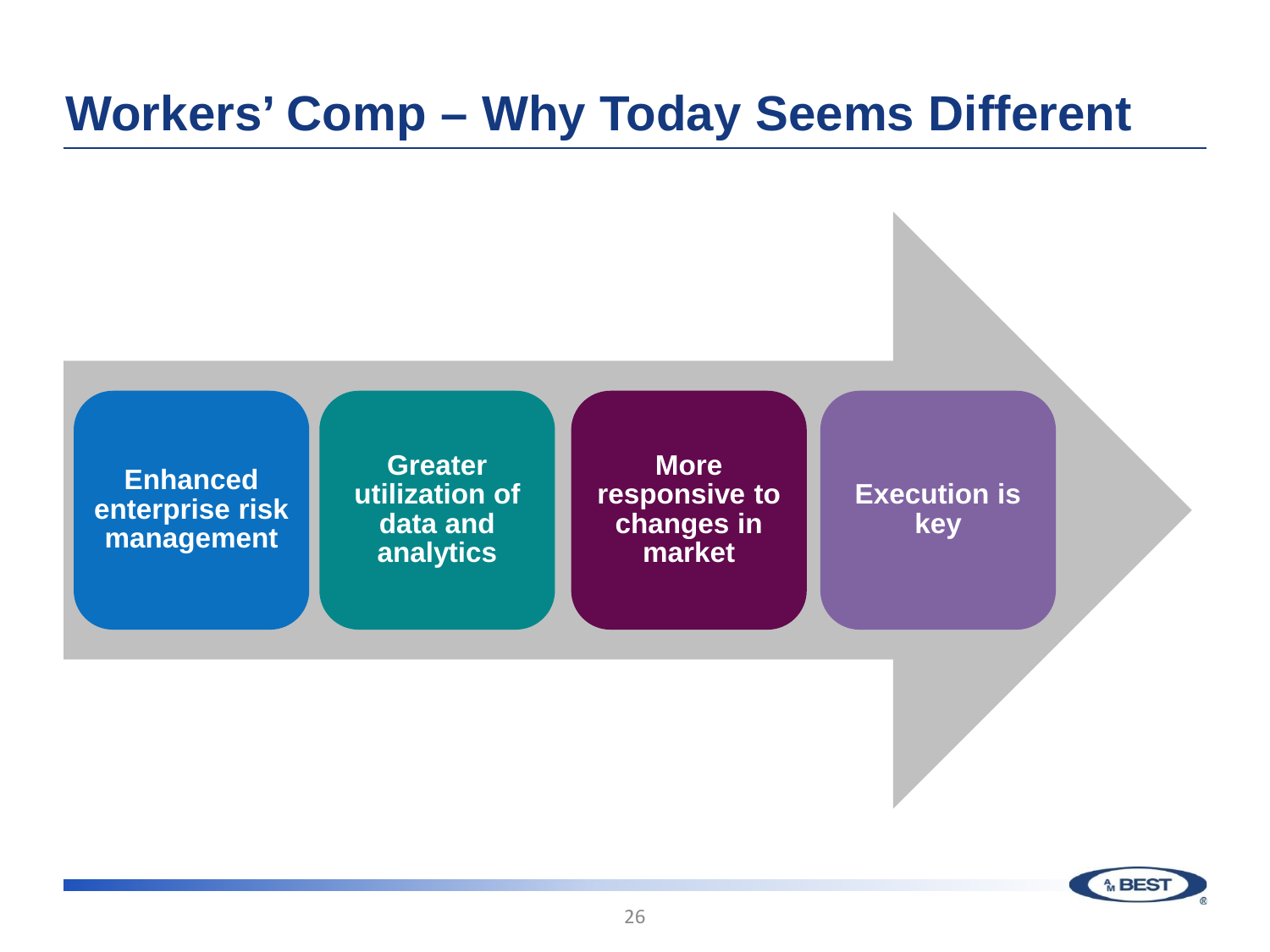## **Commercial Auto**

- Rate increases accelerating
- Adverse development continues
	- AY 2016 was worse than AY 2015
	- More adverse development at 12 months for AY 2015 than 2014
- After peaking in 2016, A.M. Best expects combined ratio for the line to improve marginally in 2017, reflecting rate increases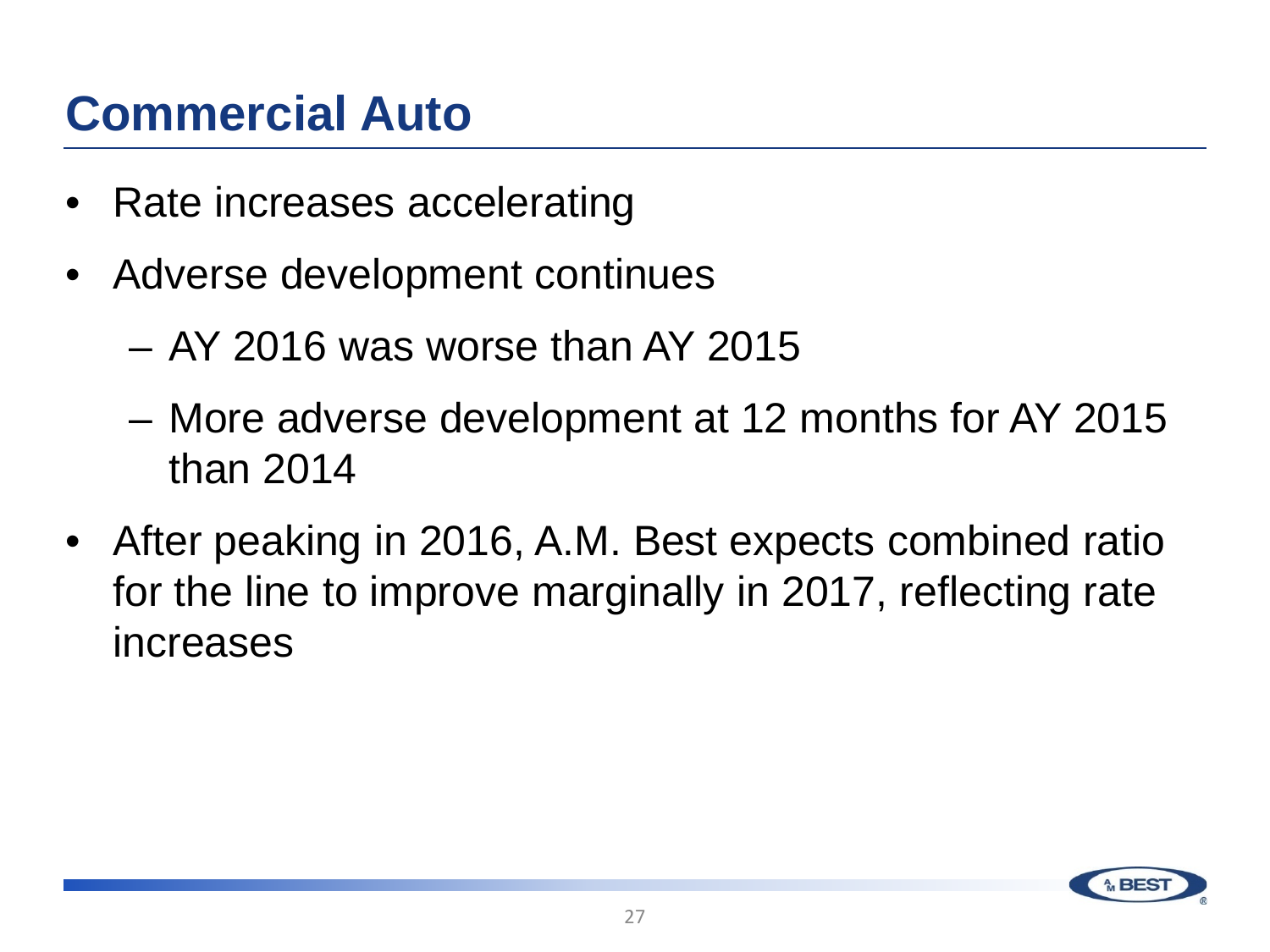#### **3Q2017 Catastrophes**

- Through 2Q17, worse than recent years but slightly better than at 2Q16
- Harvey, Irma and Maria losses will be material for earnings, but not expected to be capital issue for the industry
- 3Q Earnings most impacted, but do expect some companies to have substantial impact on full year earnings
- Even among rated companies with concentrated exposure, expect very few (if any) rating actions

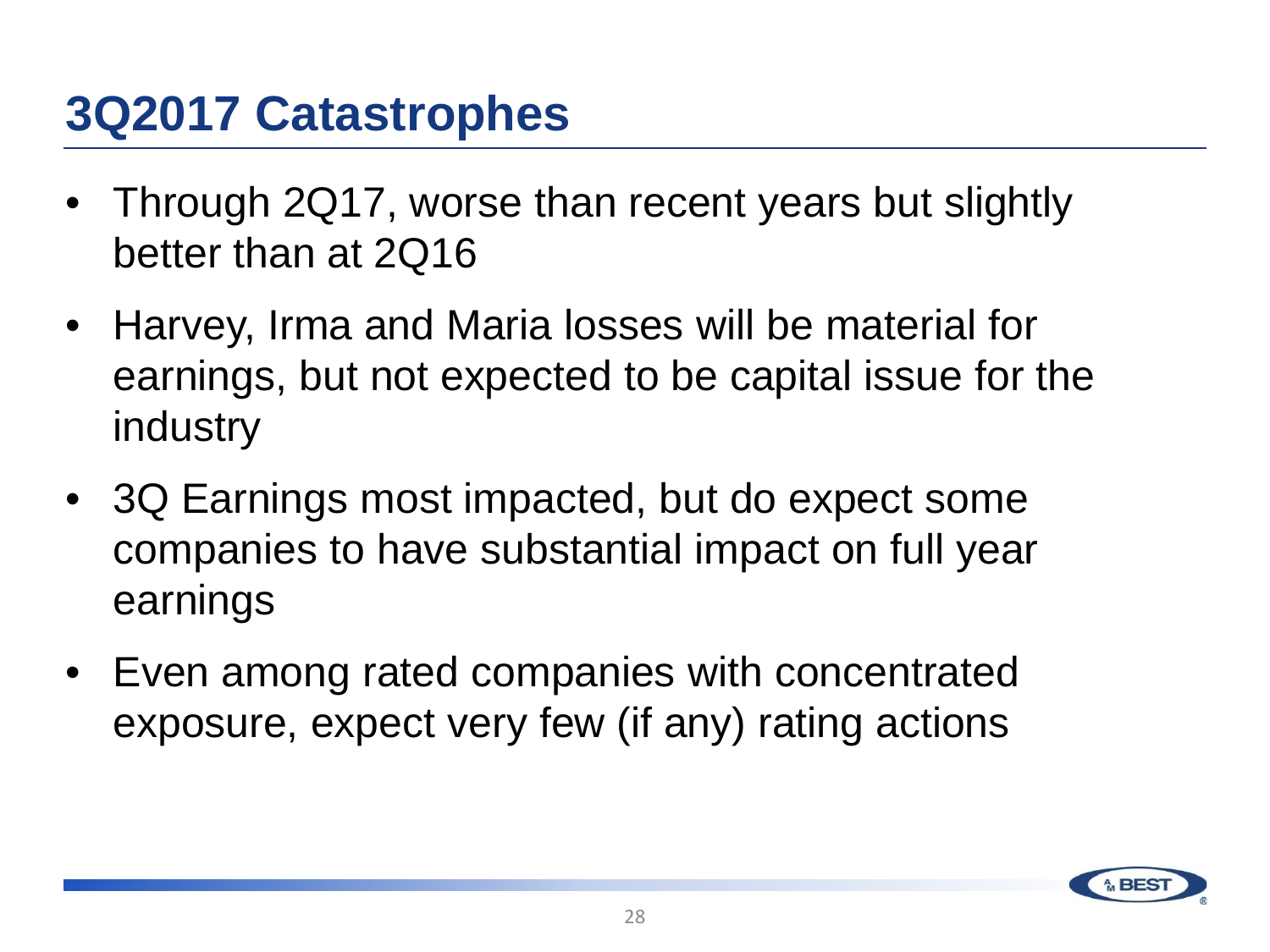#### **3Q2017 Catastrophes – Observations**

- Companies more cautious about pre-announcing losses
- Claims staff adequate for two simultaneous losses
- Maria commercial losses mitigated by
	- Concentration of insureds in large cities
	- Construction
- Big unknown for Maria Business interruption for manufacturing operations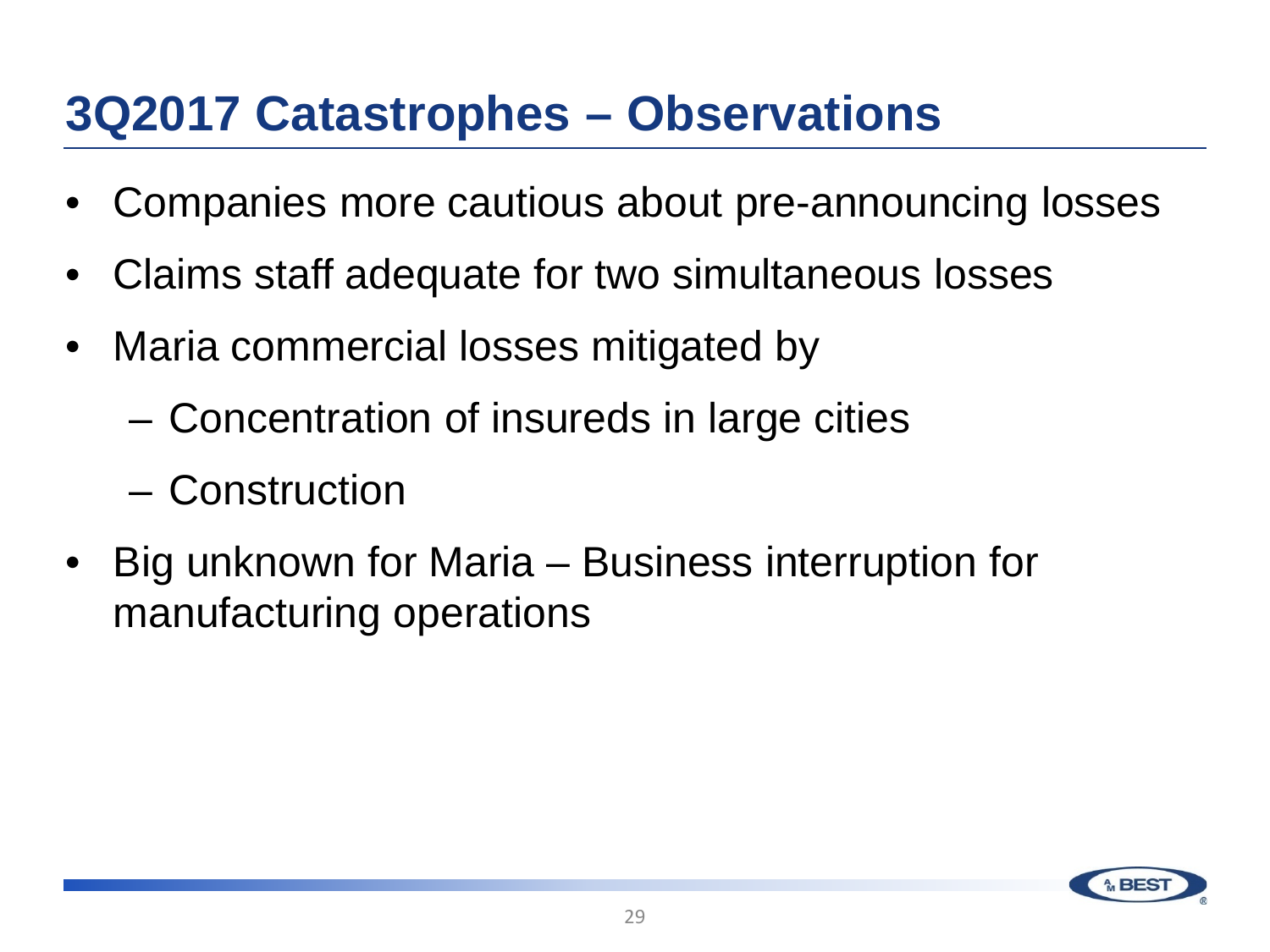# **Appendix**

- Loss Reserves
- Workers Comp
- Commercial Auto

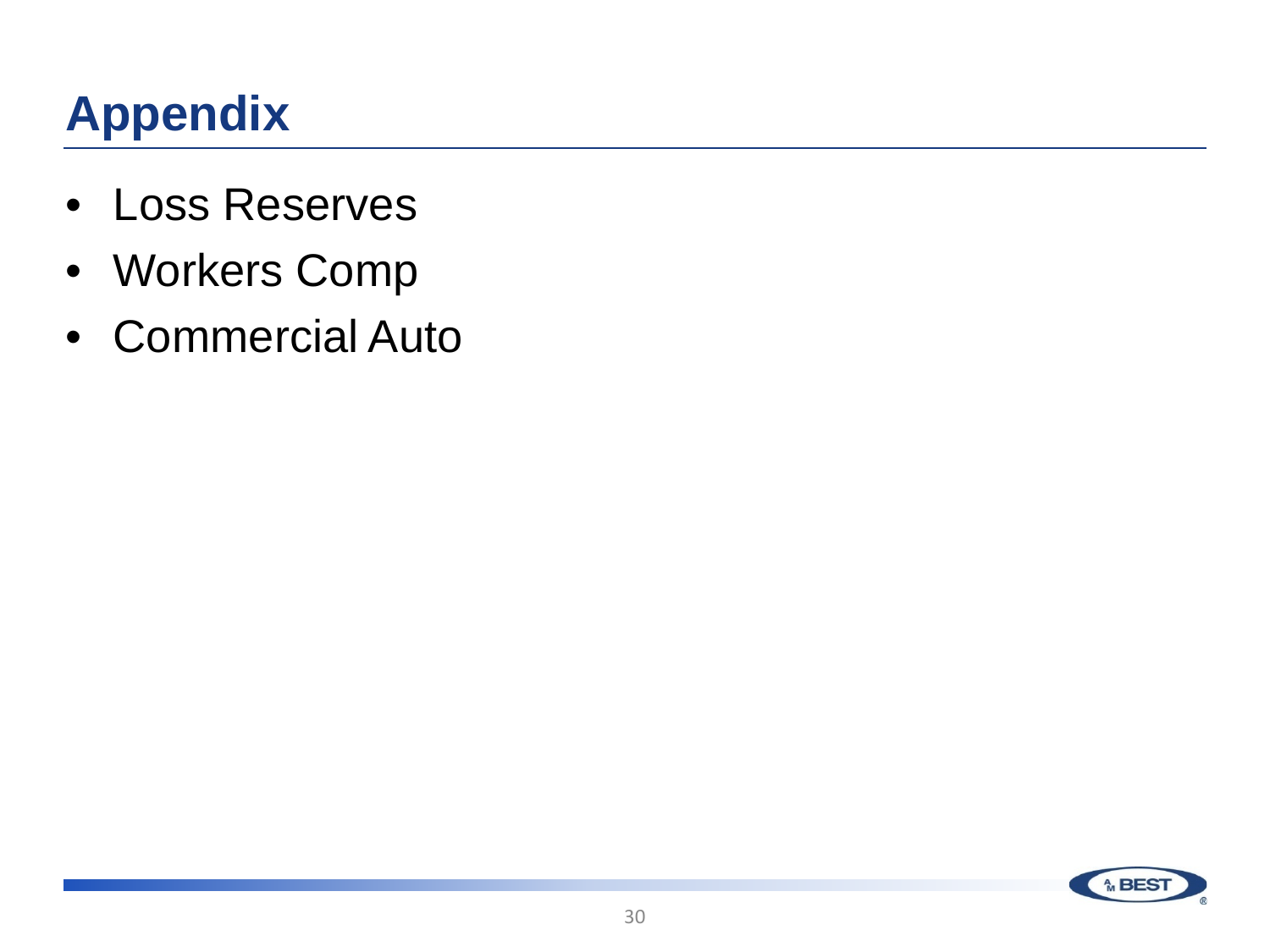#### **AMB Loss & LAE Reserve Adequacy by Commercial Line of Business**

| <b>Product Line</b>                                     | <b>Estimated Reserve Deficiency</b><br>@12/15(SB) | <b>Estimated Reserve Deficiency</b><br>@12/16(SB) |
|---------------------------------------------------------|---------------------------------------------------|---------------------------------------------------|
| <b>Workers' Compensation</b>                            | 20.1                                              | 22.1                                              |
| <b>Other/Products Liability</b>                         | 7.2                                               | 9.0                                               |
| <b>Commercial Multiple Peril</b>                        | 1.7                                               | 2.2                                               |
| <b>Commercial Auto Liability</b>                        | 1.9                                               | 2.1                                               |
| <b>Medical Professional Liability</b>                   | $-2.3$                                            | $-2.2$                                            |
| All Other Lines (Personal Lines,<br><b>Reinsurance)</b> | $-0.5$                                            | 0.8                                               |
| <b>Total Core Reserves</b>                              | 28.1                                              | 34.0                                              |
| <b>Asbestos &amp; Environmental</b>                     | 17.6                                              | 14.9                                              |
| <b>Total</b>                                            | 45.7                                              | 48.9                                              |

Note: Includes statutory discount as a deficiency.

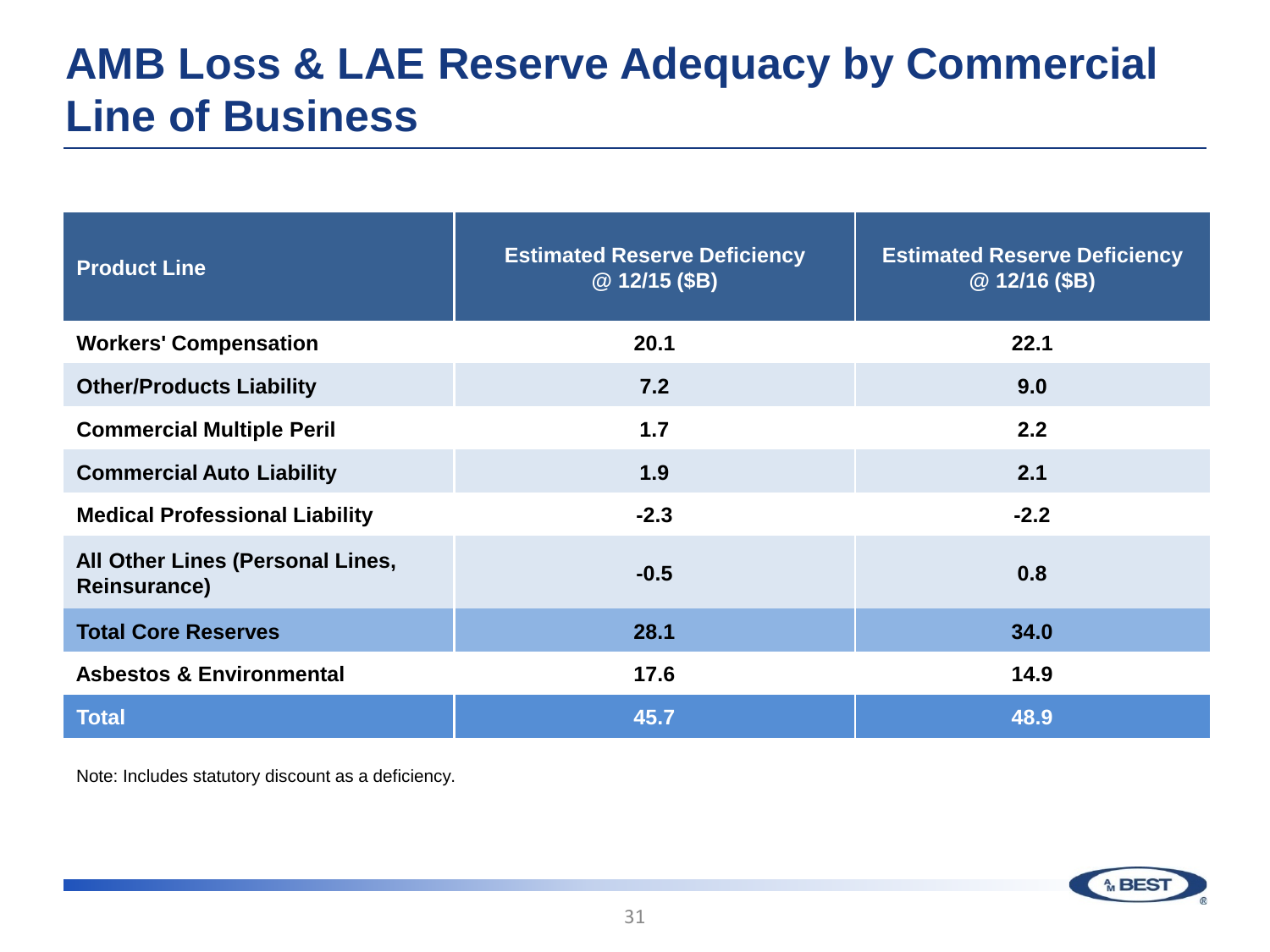#### **AMB Industry Loss & LAE Reserve Adequacy Deficiency % Over Time**



**Calendar Year End**

**A** BES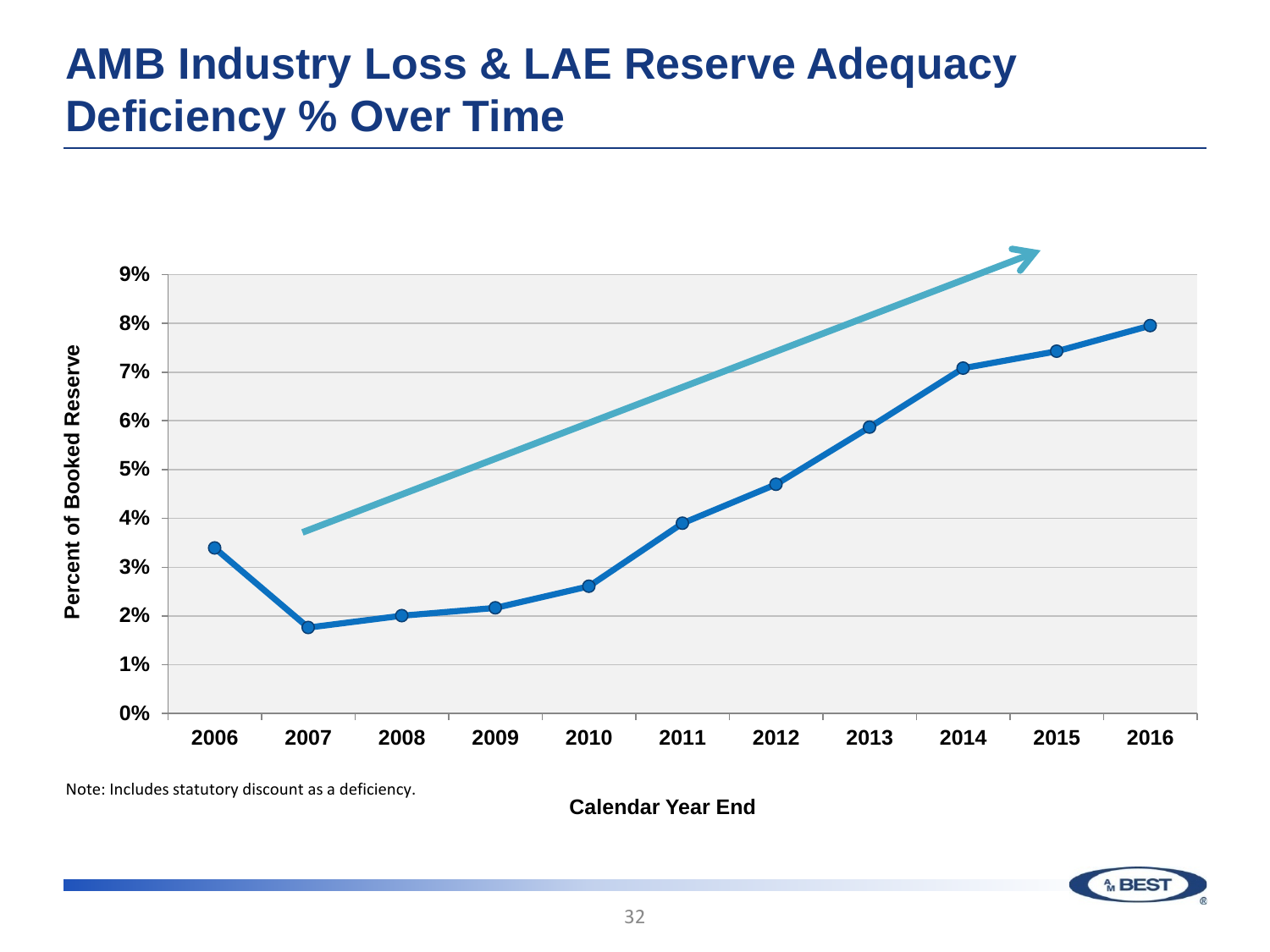#### **Employment Effects on Premium**



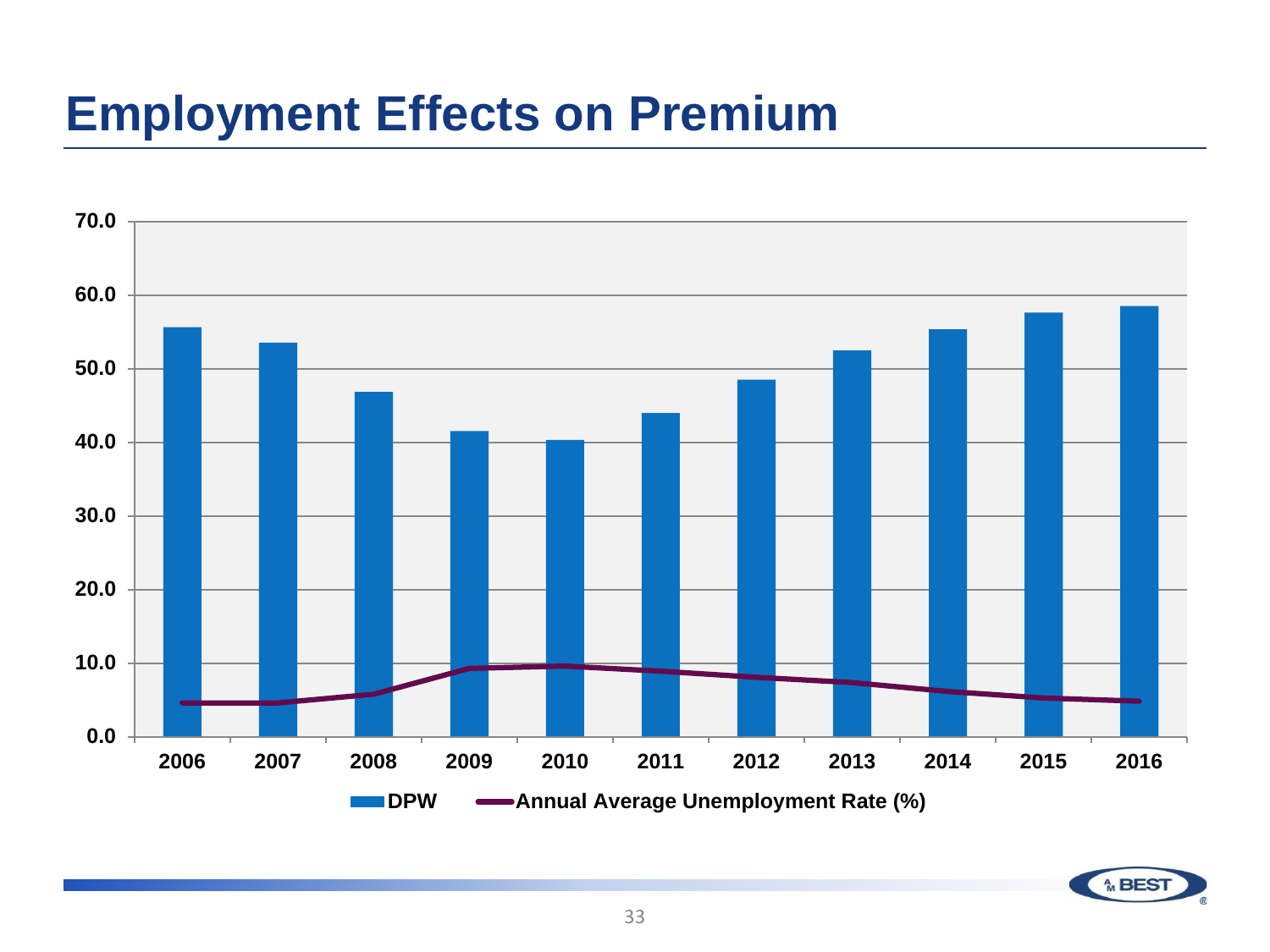#### **WC– Reserve Development Trends**

#### **1 Year Development**

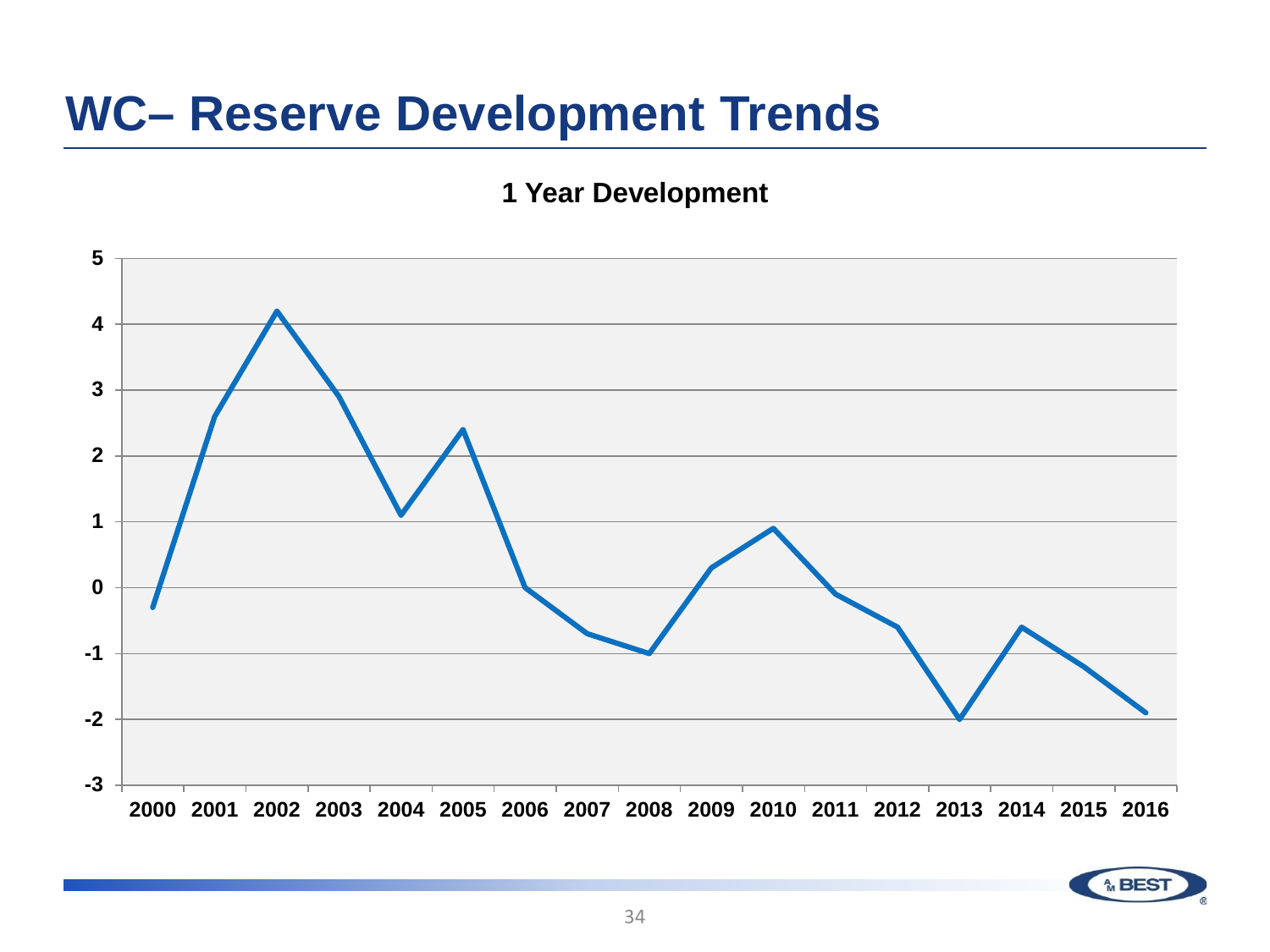#### **WC– Accident Year Development Trends**



**A** BES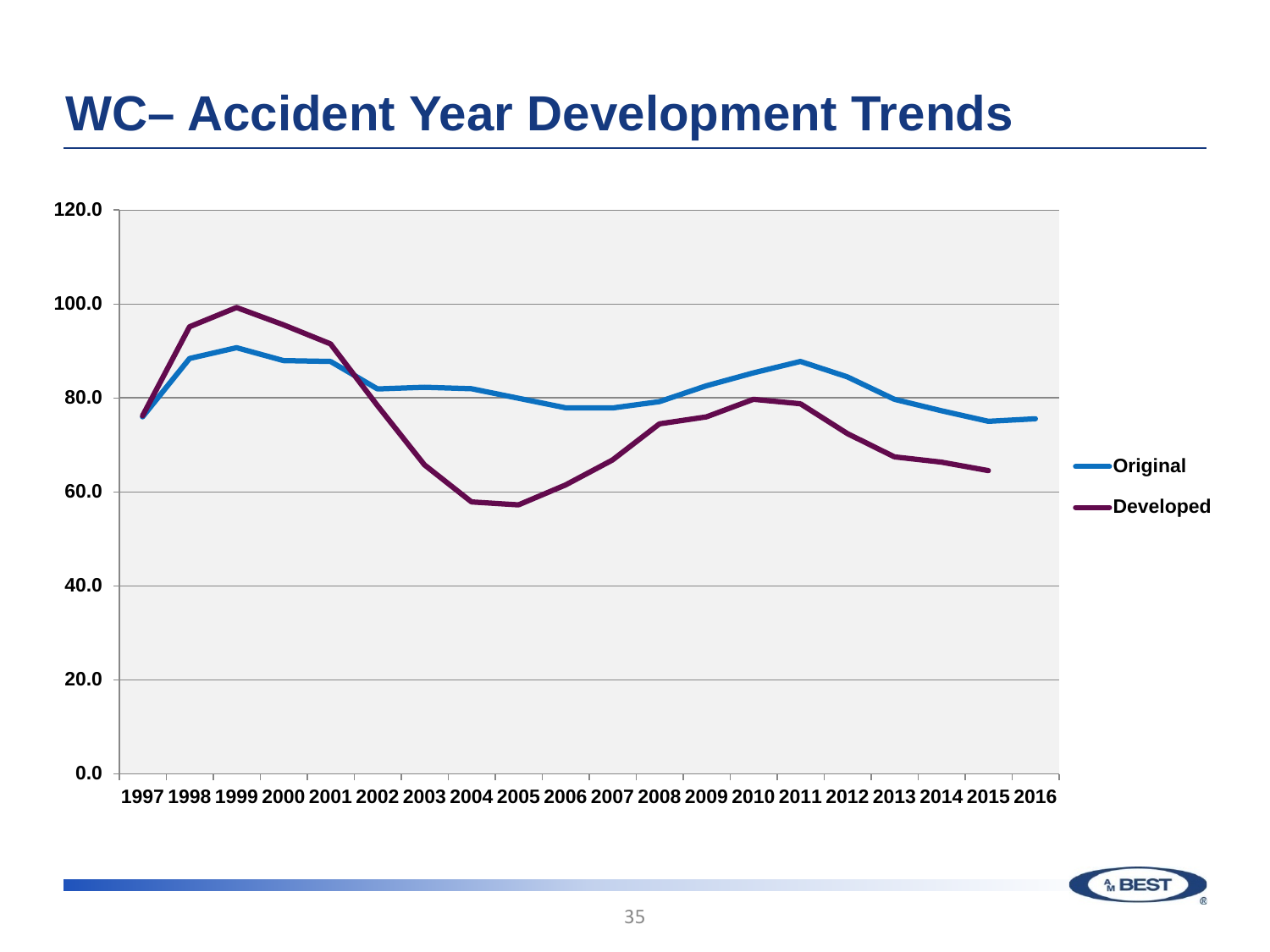#### **WC– Pure Net Loss Ratio**



**↑ BES**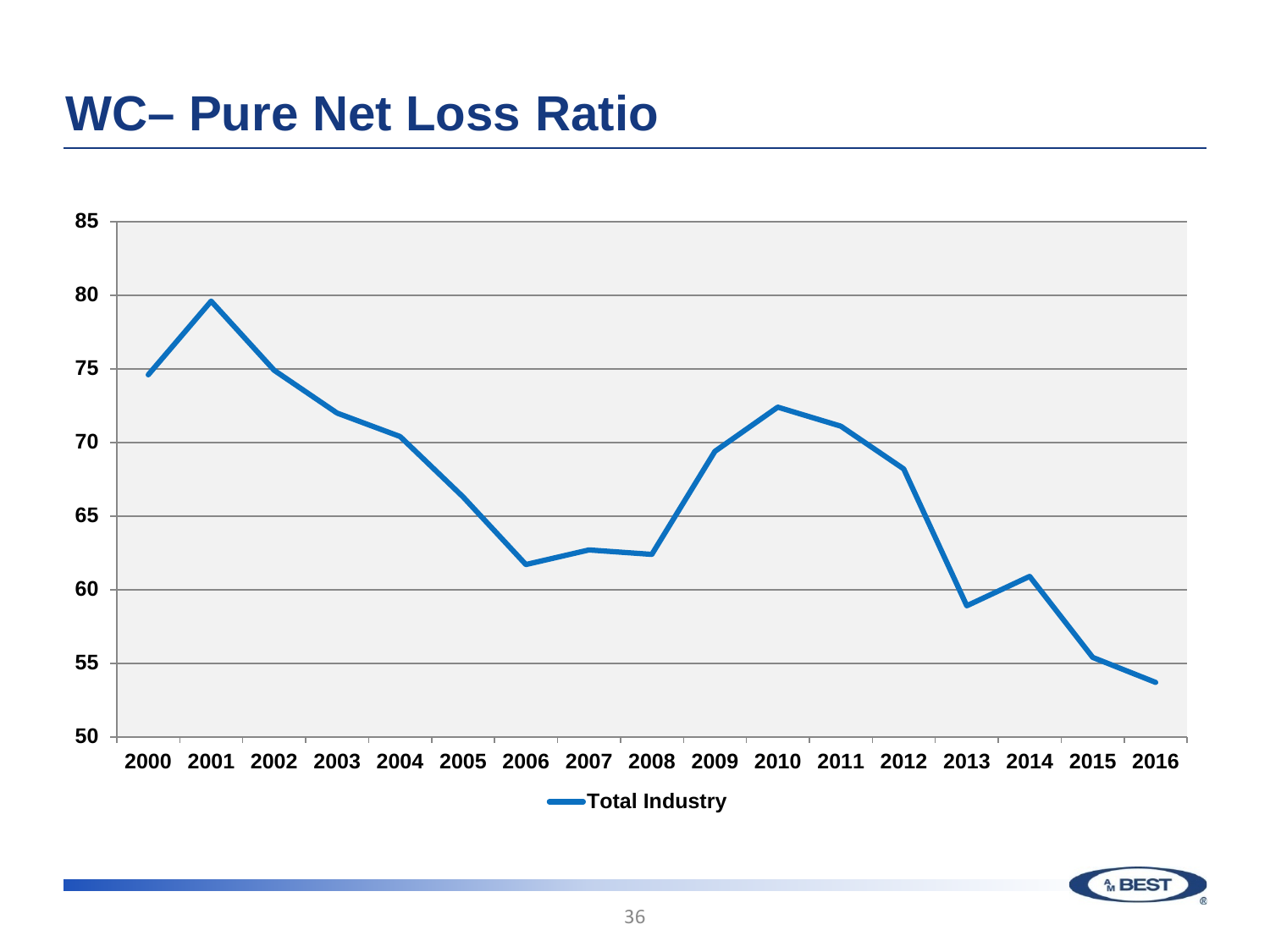## **Commercial Auto Rate Change by Quarter**

**Quarterly Rate Change**



Source: Council of Insurance Agents and Brokers

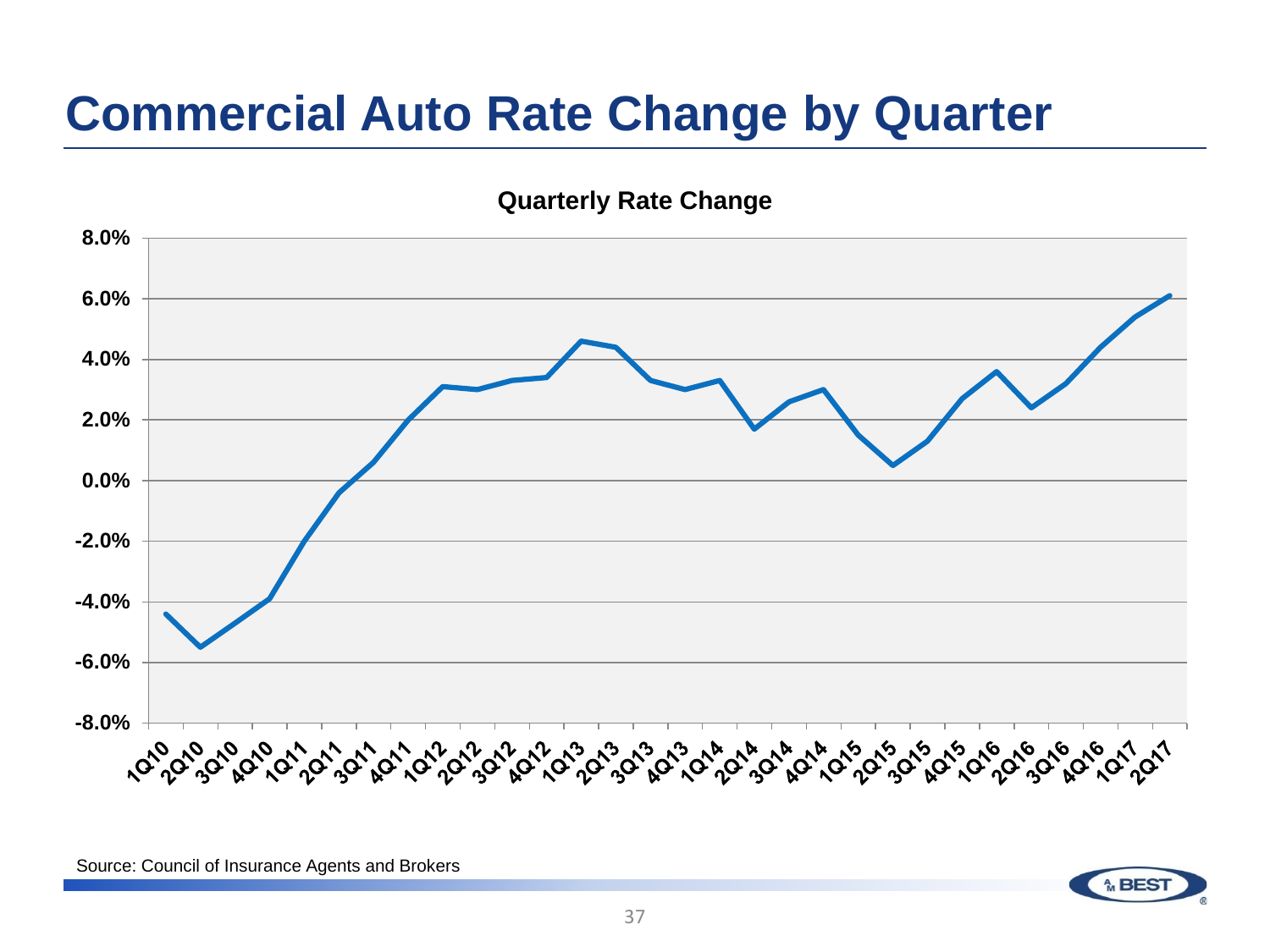### **Commercial Auto Pure Net Loss Ratio**





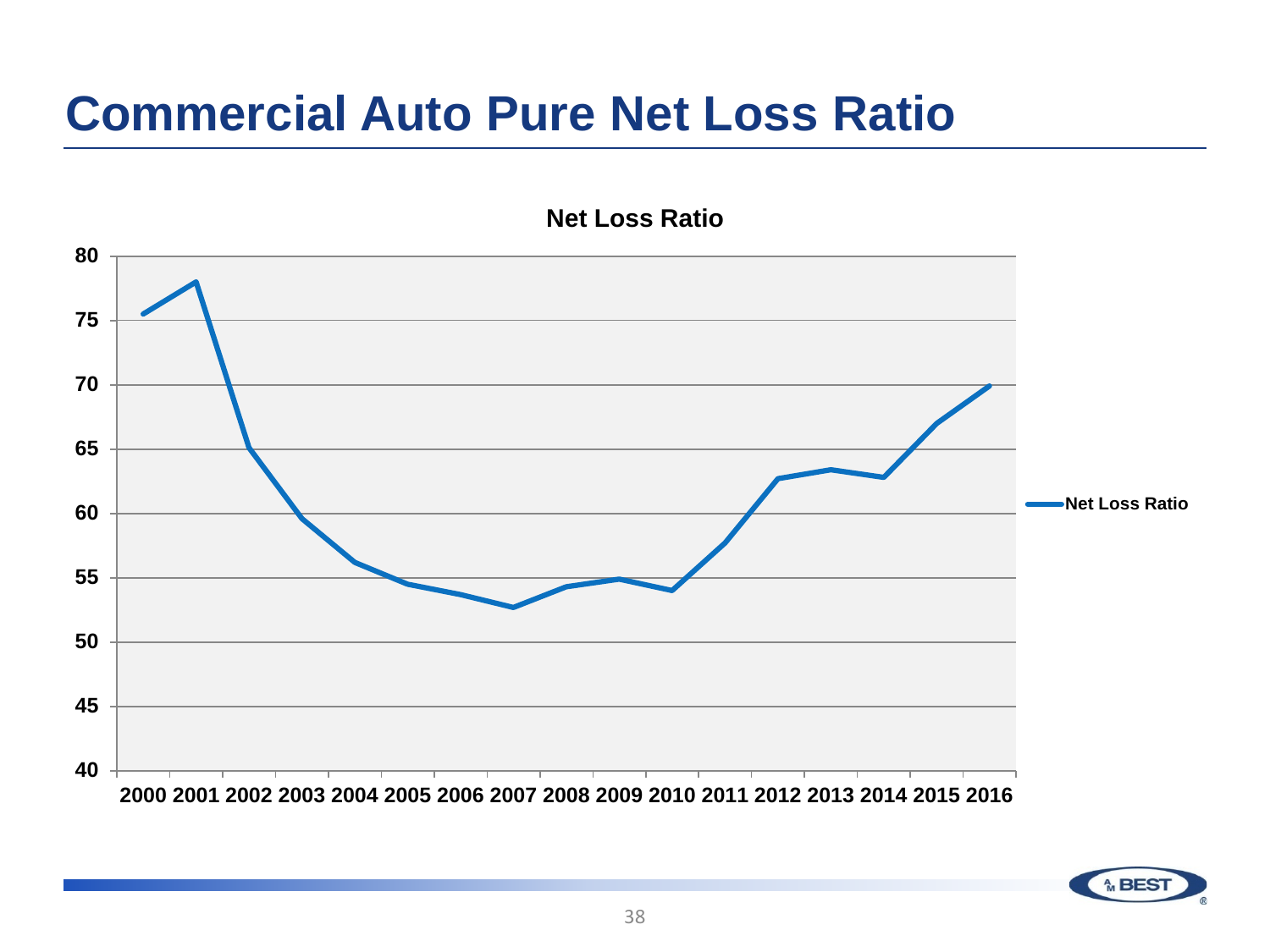#### **Commercial Auto– Reserve Trends**

**1 Yr. Development (% in Calendar Year)**

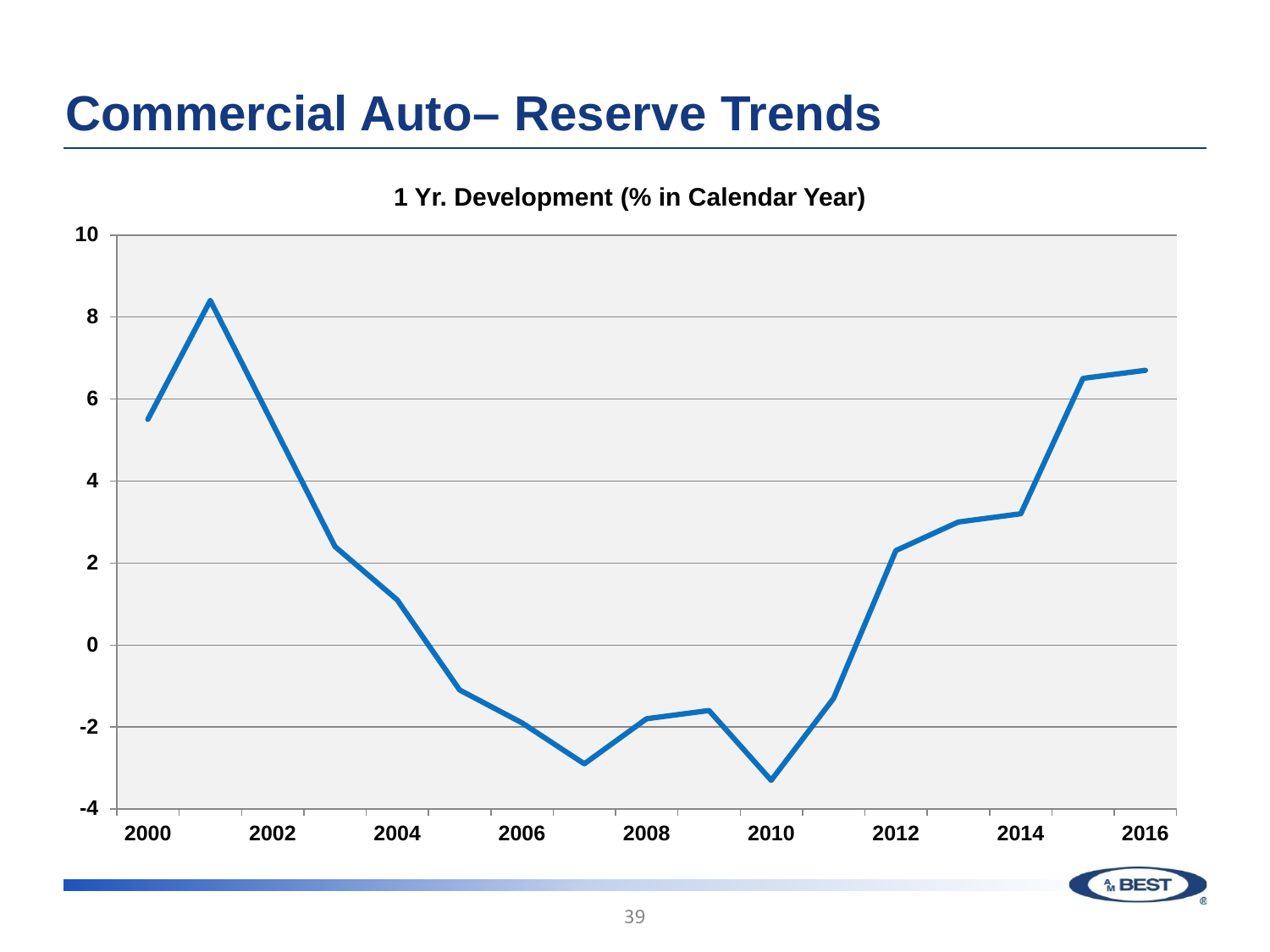# **Reinsurance Market**

**Robert DeRose Senior Director**

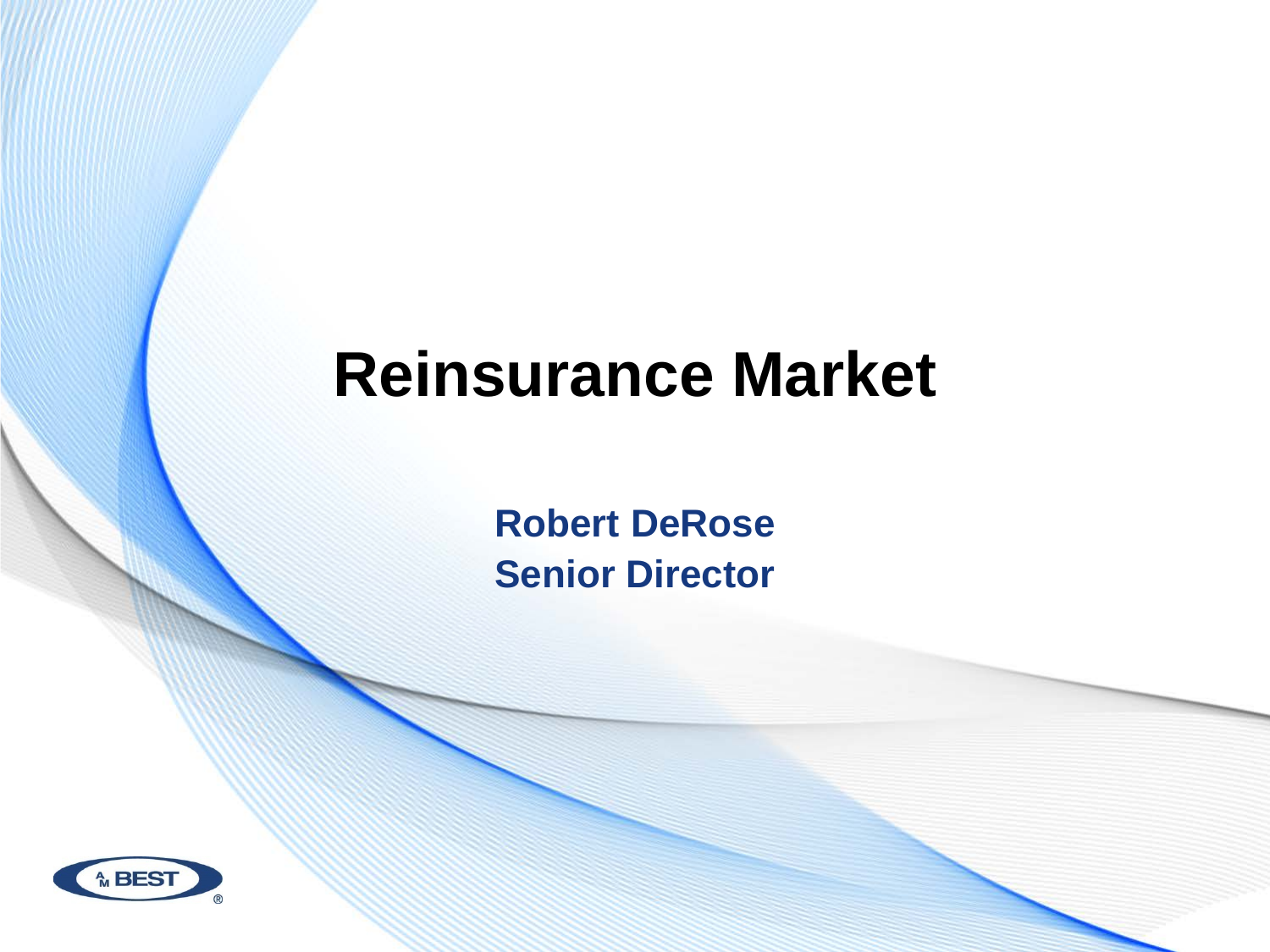

**Global Reinsurance Results and Trends** 

**Market Capacity** 

**Global Market Developments**

**Reinsurance Sector Outlook** 

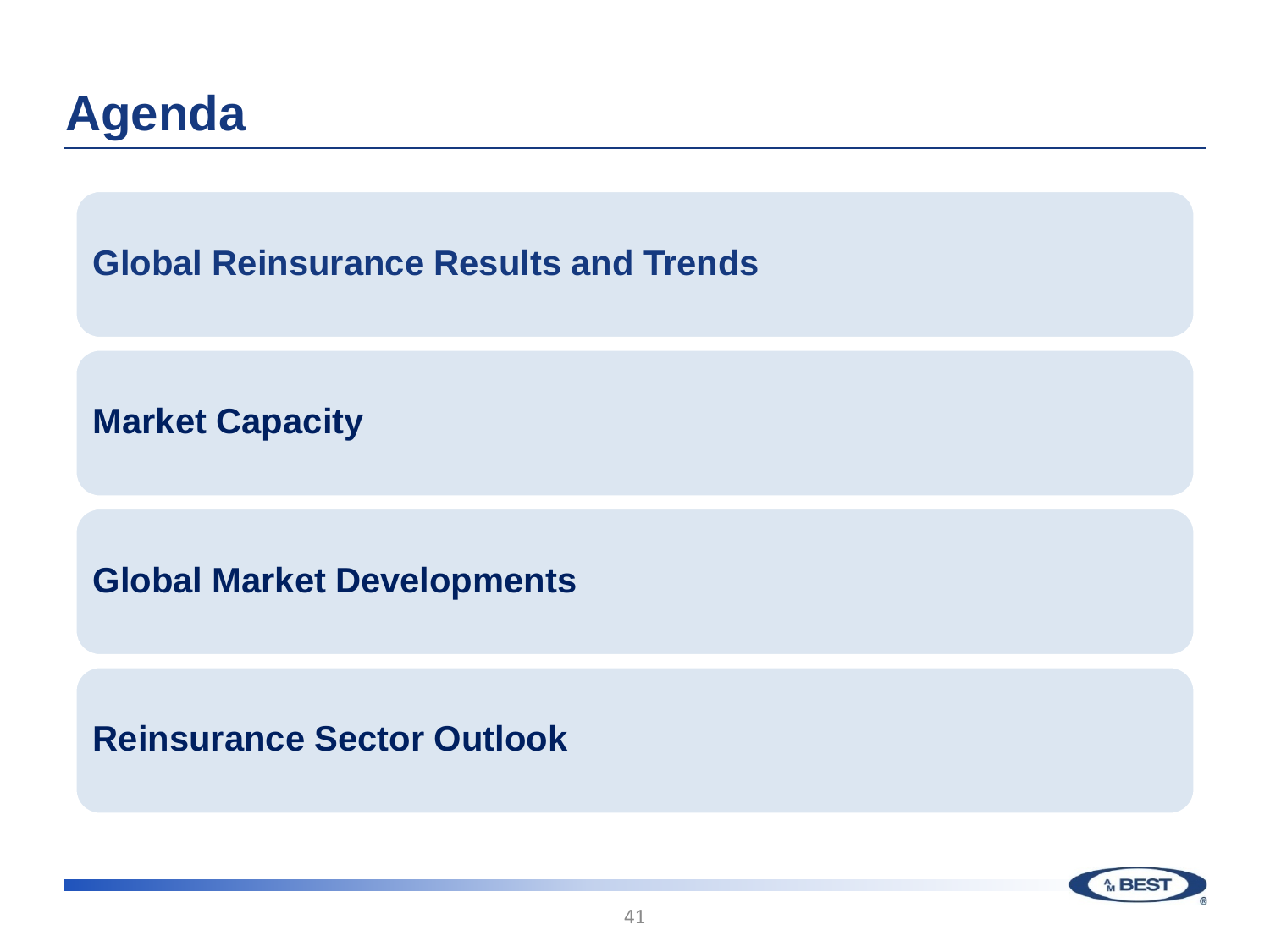# **Global Reinsurance Results and Trends**

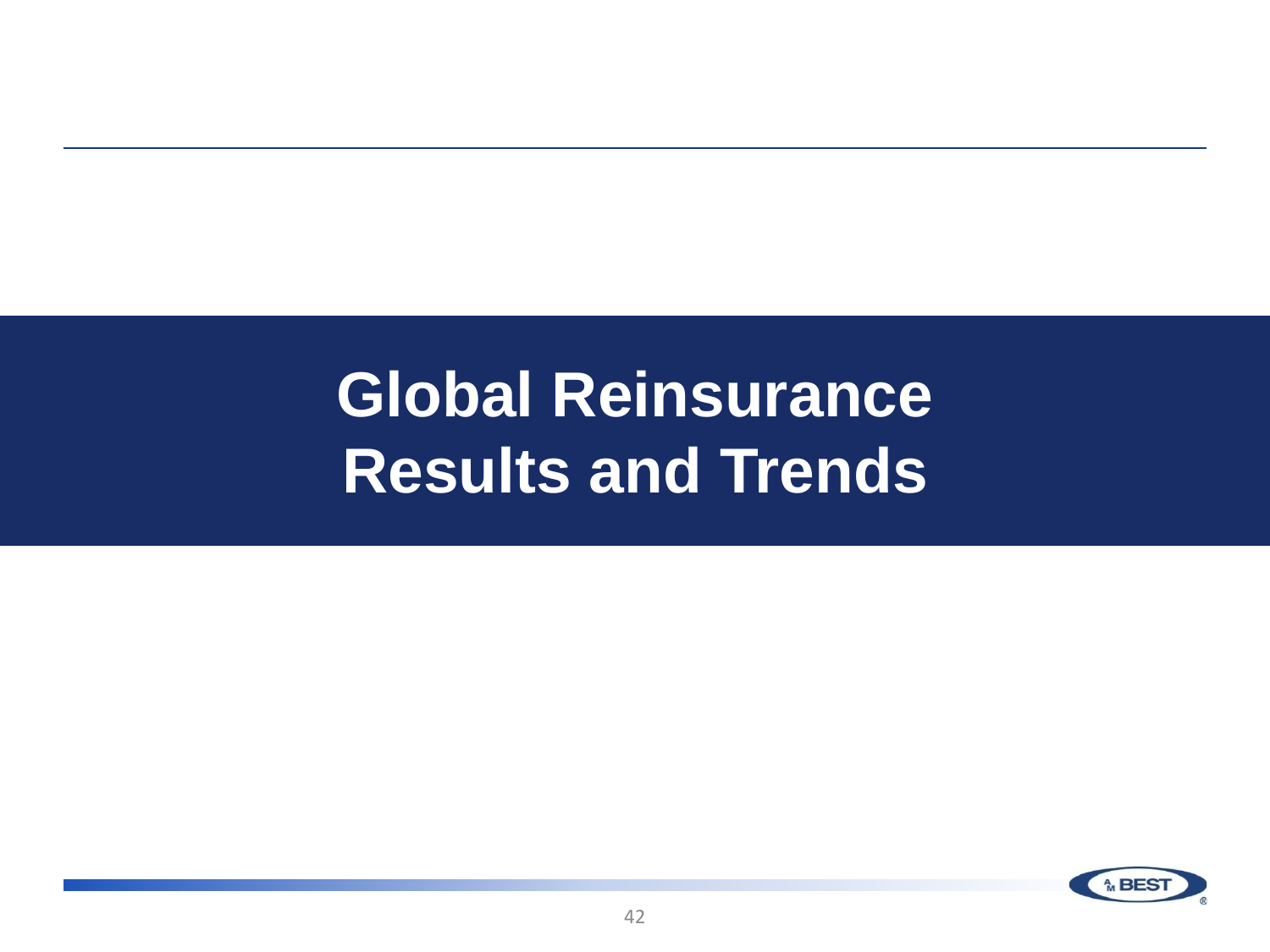

Source: A.M. Best Data and Research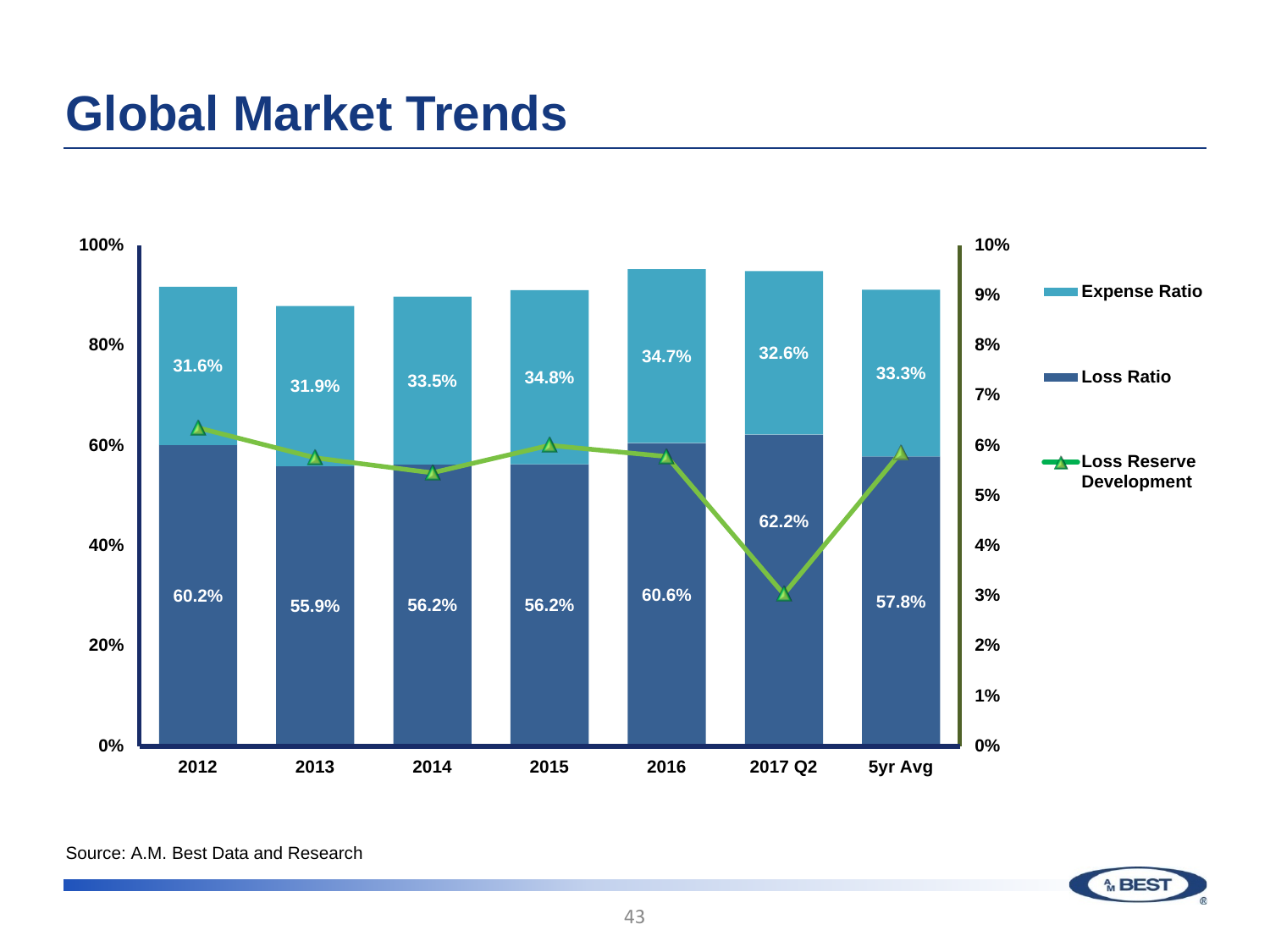#### **Combined Ratios by Reinsurance Sector**

**European "Big Four" U.S. & Bermuda Lloyd's**





**91% 87% 88% 90% 2012 2013 2014 2015 2016 2017 Q2**

Loss Ratio ■ Expense Ratio

Source: A.M. Best Data and Research



**98%**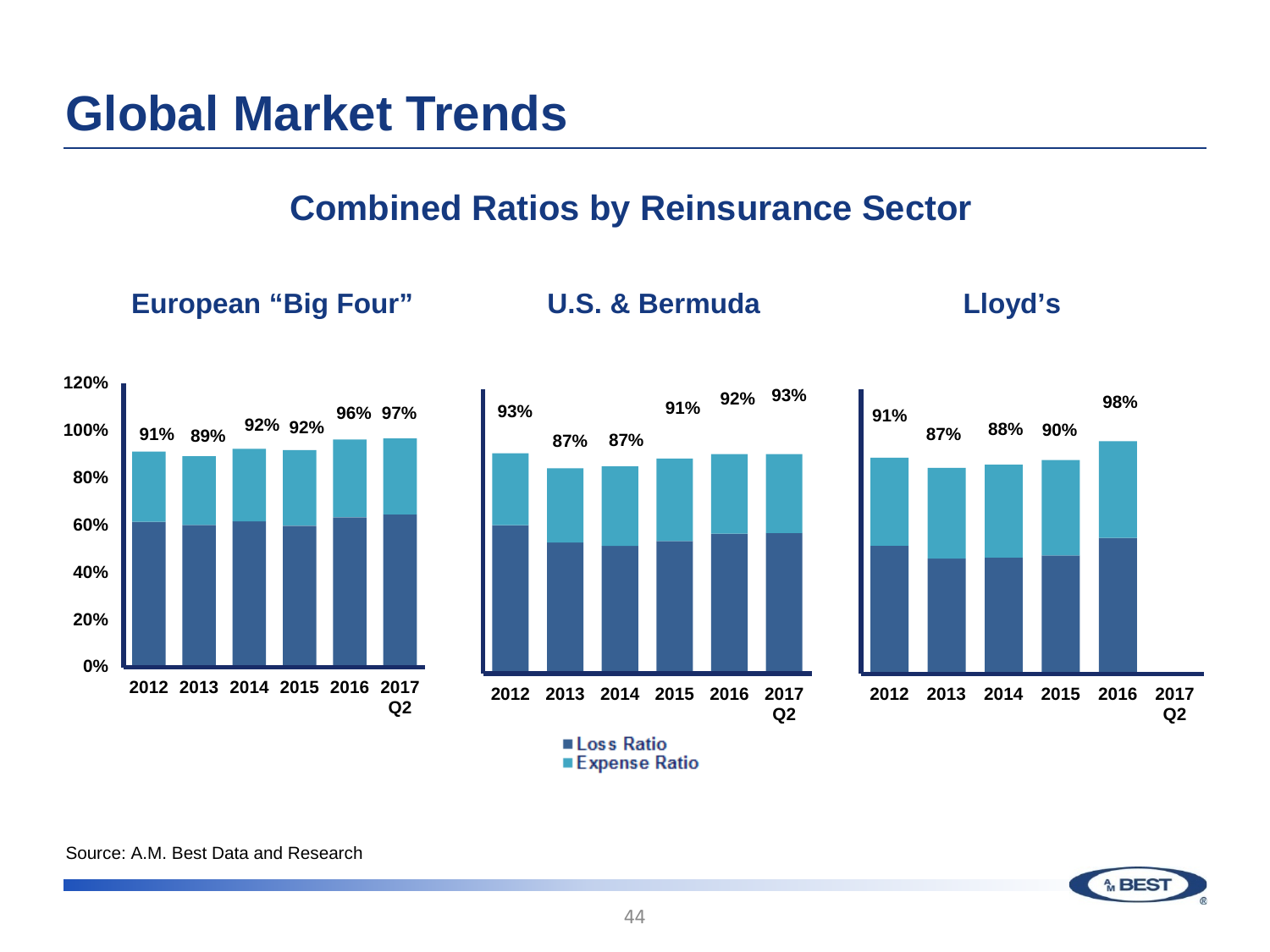#### **Return on Equity (2012 to present) and Five-Year Average**

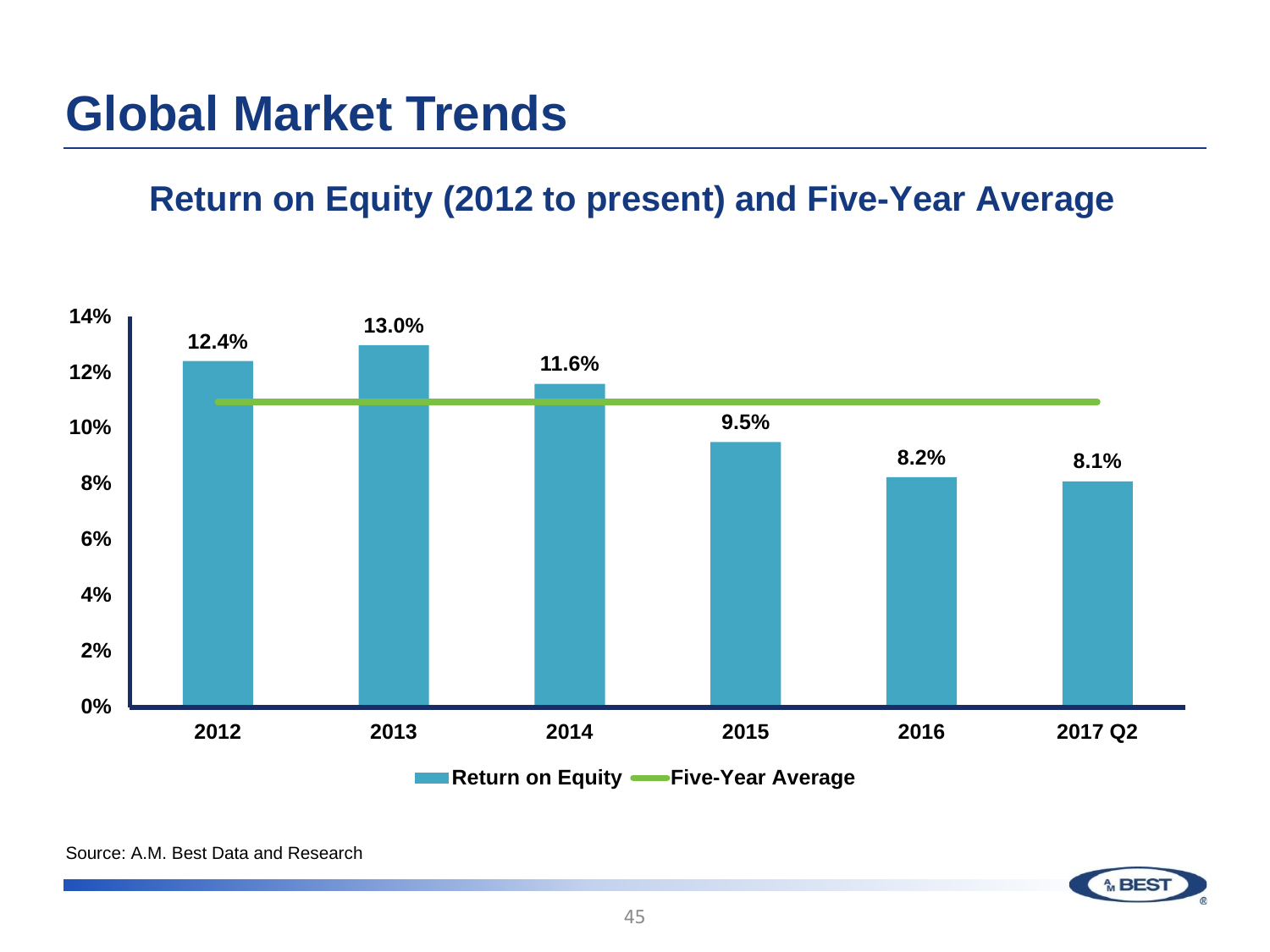**Return on Equity by Reinsurance Sector**

**European "Big Four" U.S. & Bermuda Lloyd's**



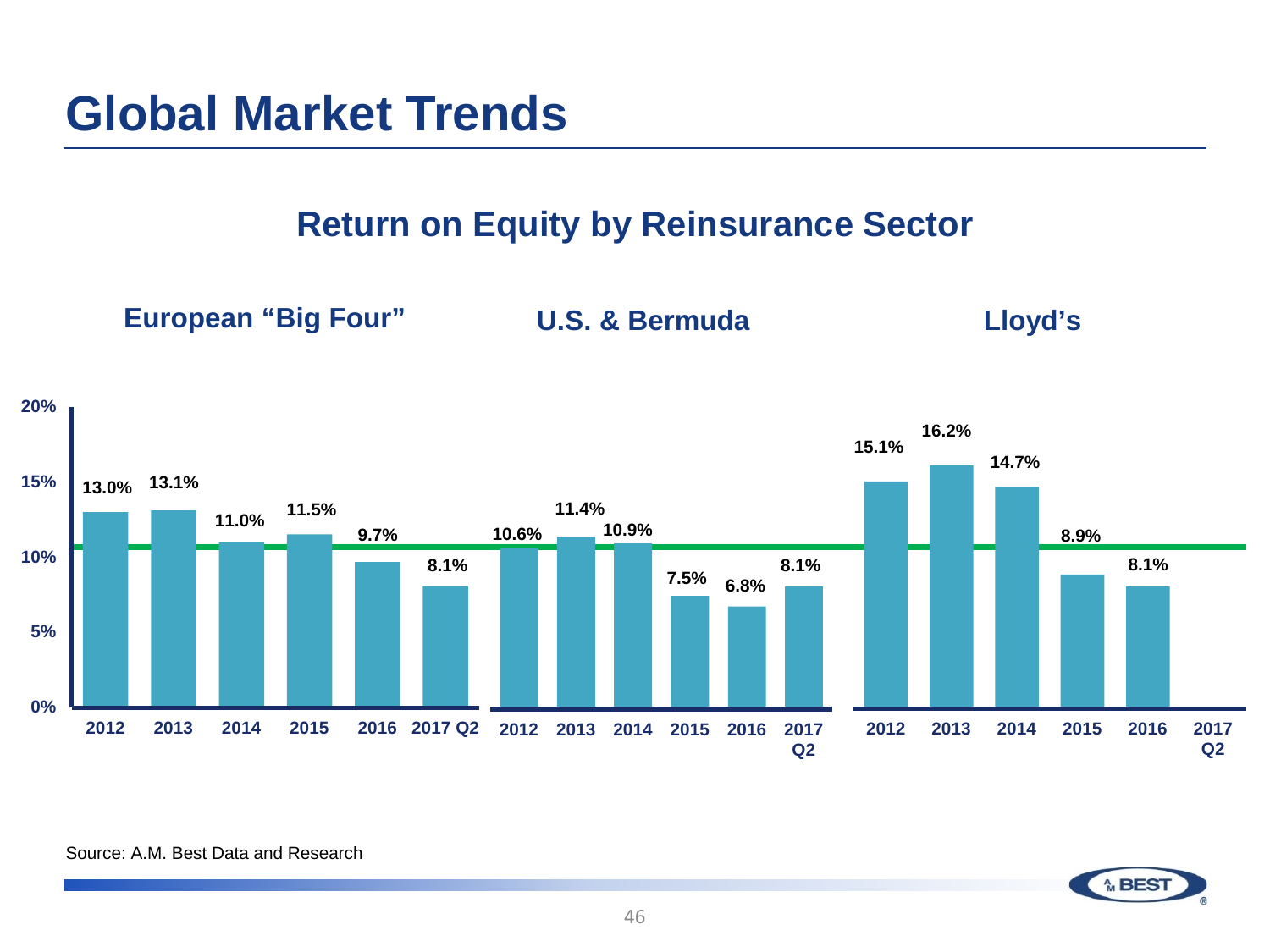#### **Global Reinsurance Market**



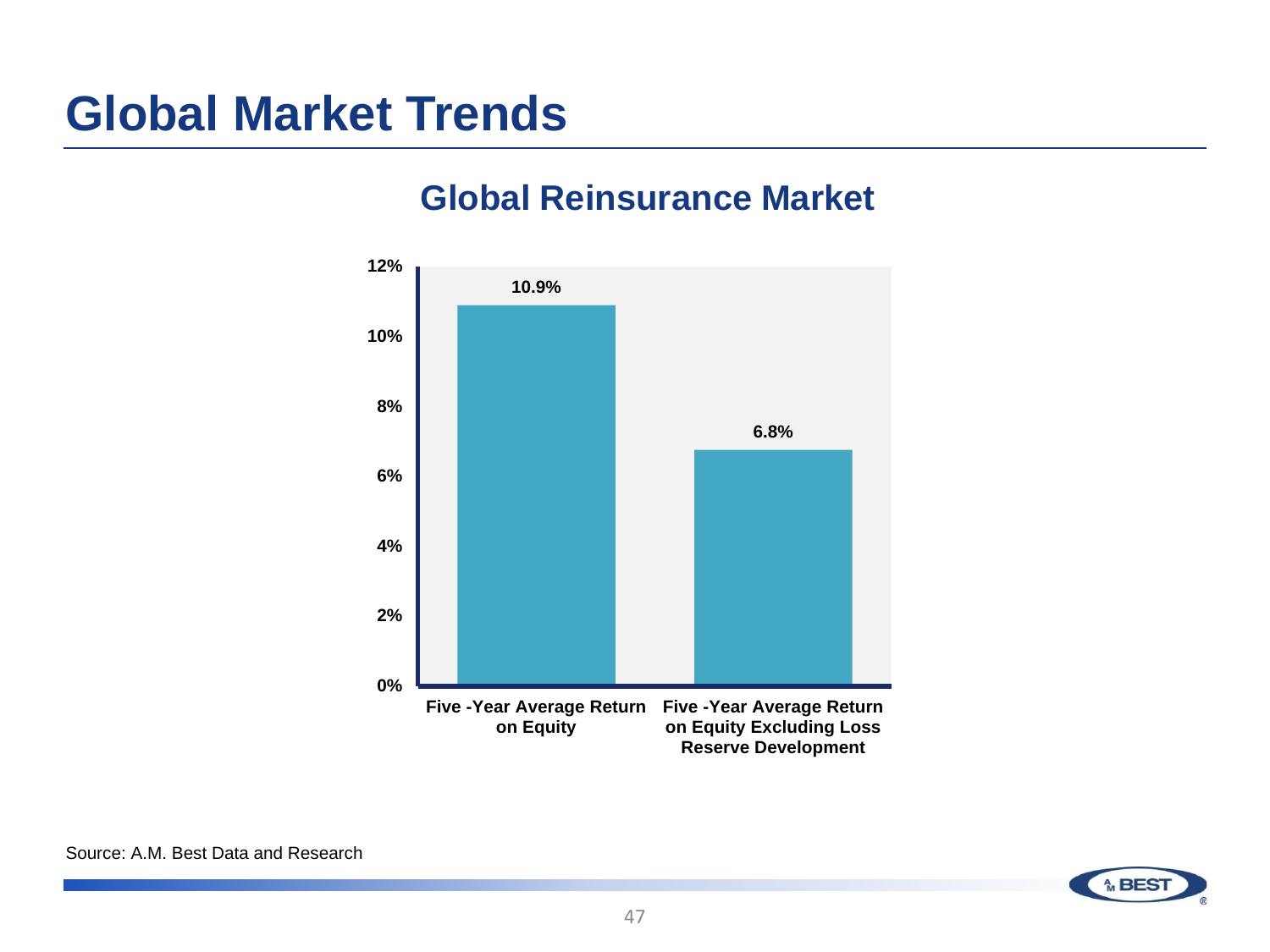#### **Operating Cash Flow as a Percentage of Equity**



Source: A.M. Best Data and Research

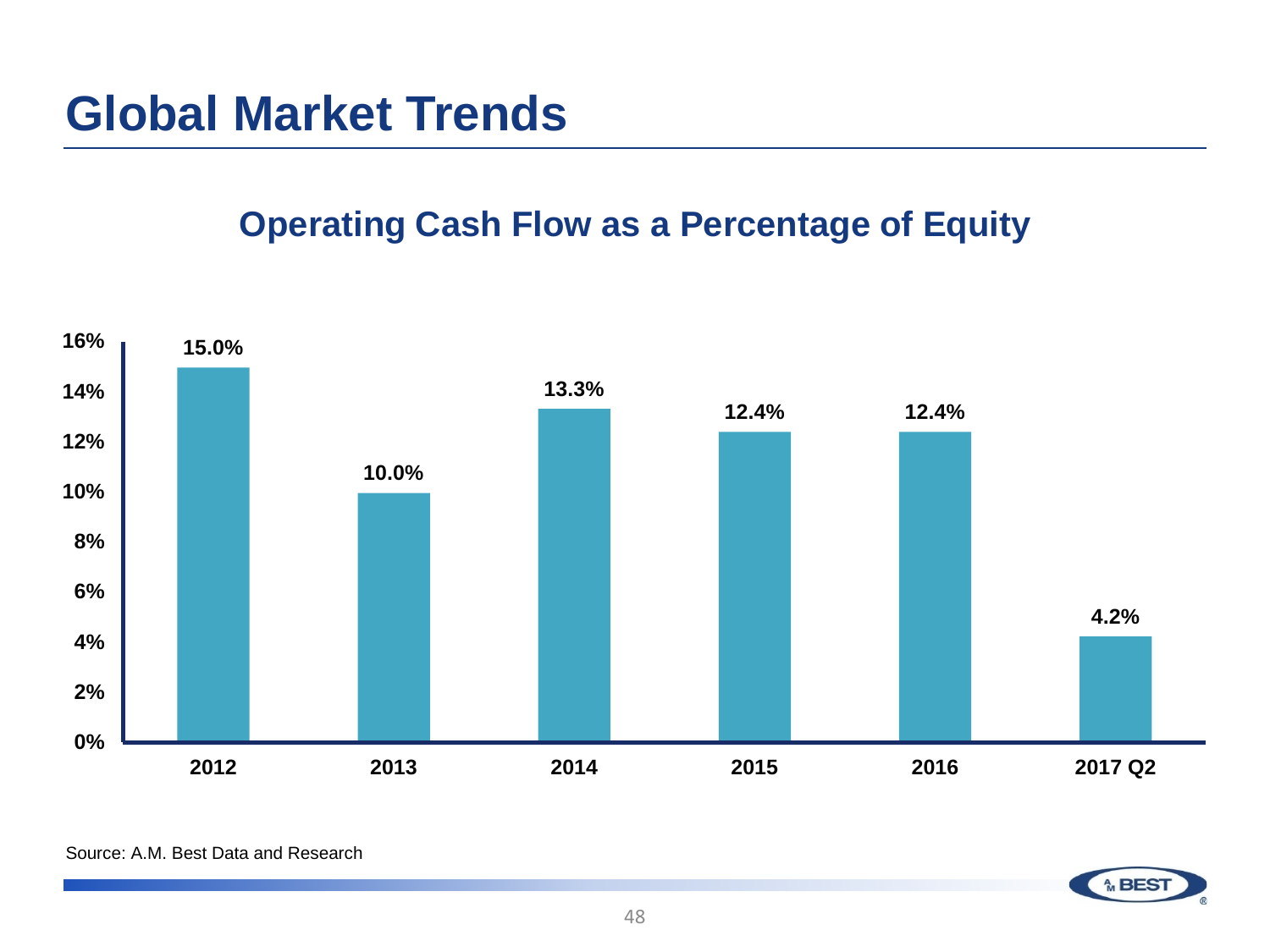**Operating Cash Flow as a Percentage of Equity by Reinsurance Sector**



Source: A.M. Best Data and Research

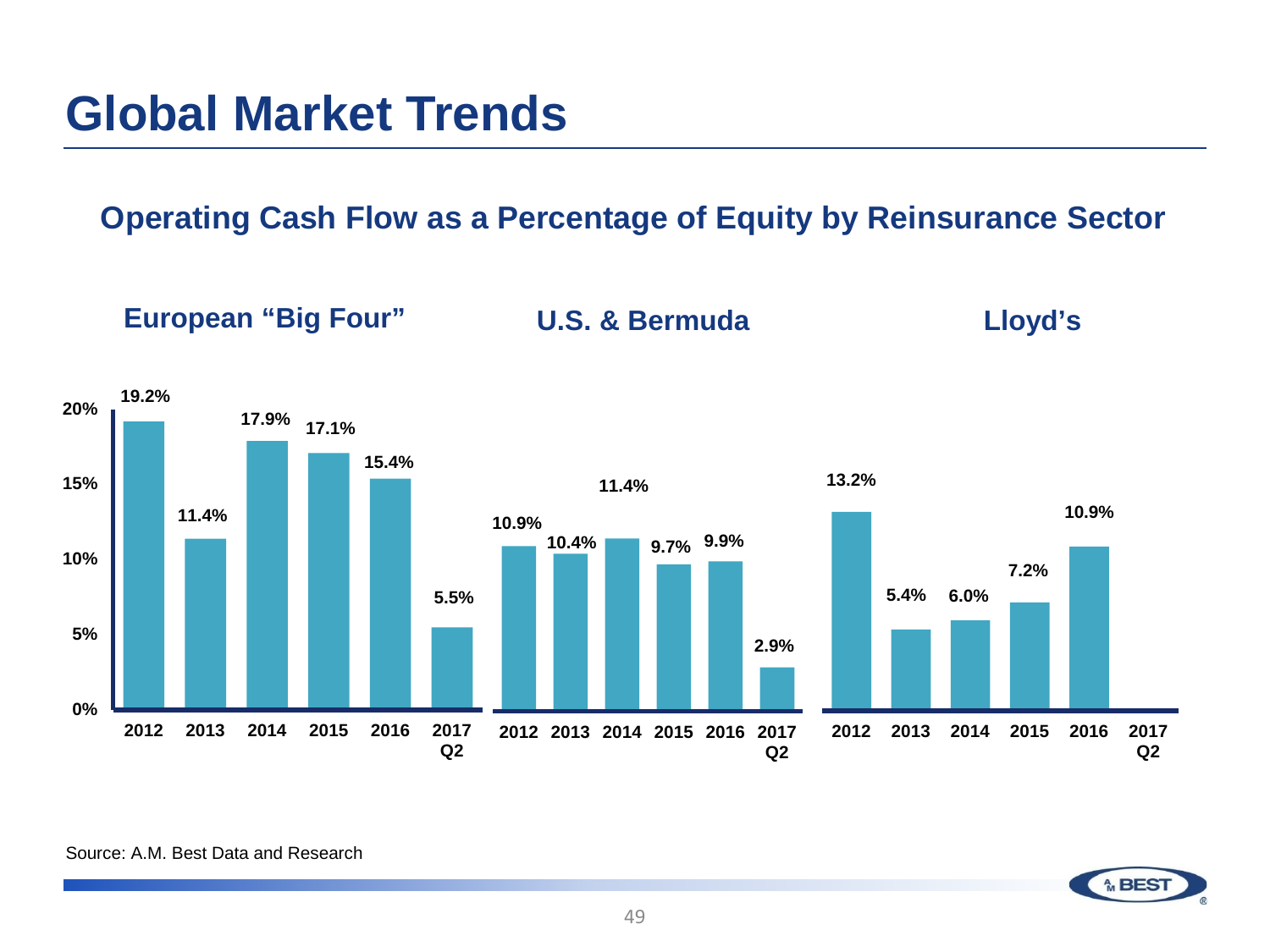# **Market Capacity**

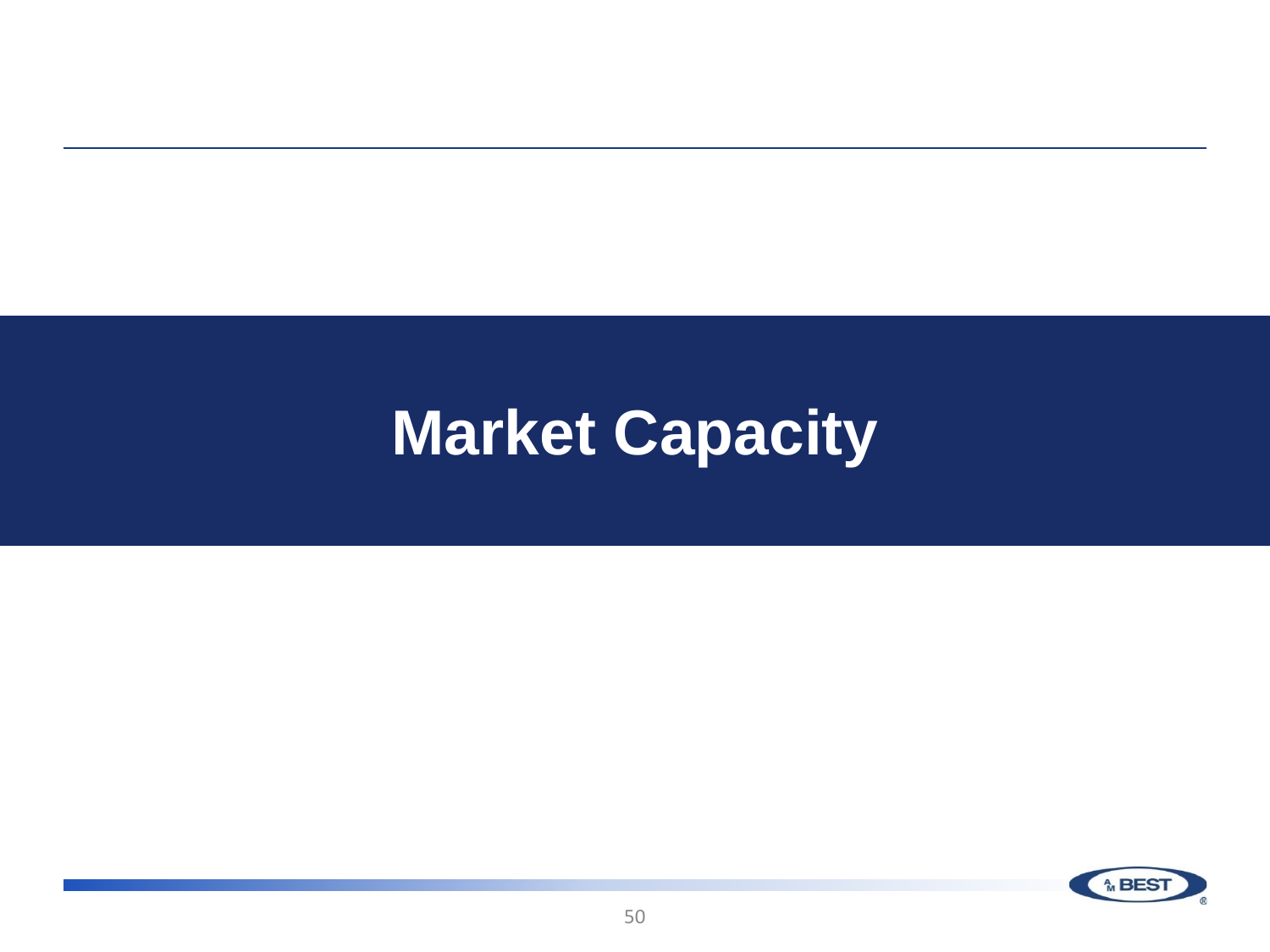**Top 10 Global Reinsurance Groups – Non-Life**

**Swiss Re Ltd.** 

**Munich Reinsurance Company** 

**Lloyd's** 

**Hannover Ruck SE** 

**Berkshire Hathaway Inc.** 

**SCOR S.E.**

**Transatlantic Holdings, Inc**

**Everest Re Group Ltd.** 

**PartnerRe Ltd.**

**XL Group plc**

**Top 10 Global Reinsurance Groups – Life**

**Munich Reinsurance Company**

**Swiss Re Ltd.** 

**Reinsurance Group of America Inc.** 

**SCOR S.E.**

**Hannover Ruck SE**

**Great West Lifeco**

**Berkshire Hathaway Inc.**

**Pacific Life Corp**

**PartnerRe Ltd.** 

**Assicurazioni Generali SpA**

Source: A.M. Best Data and Research. Ranked by unaffiliated gross premium written in 2016.

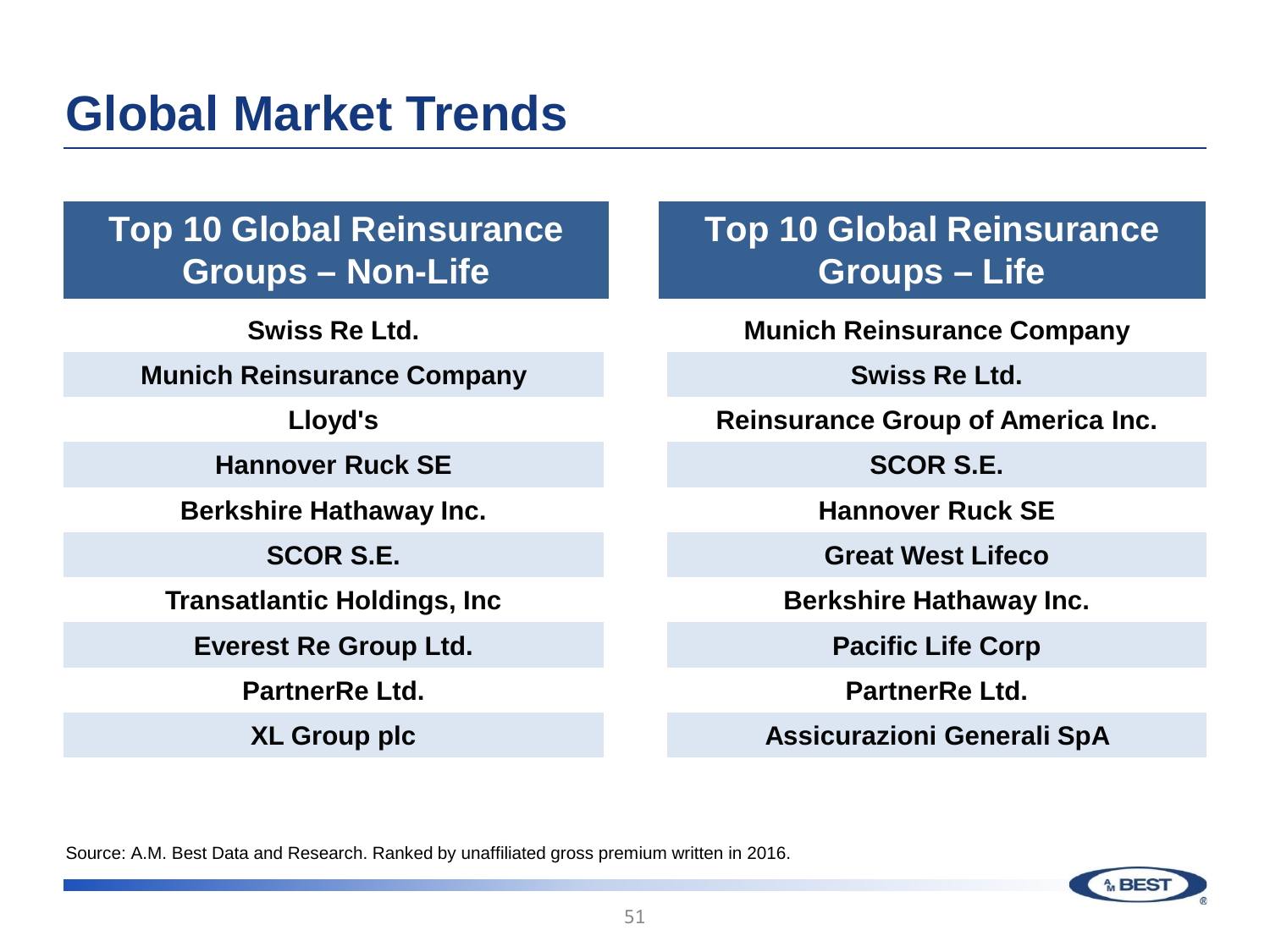#### **Life and Non-Life Reinsurance GPW Distribution by Ranking**



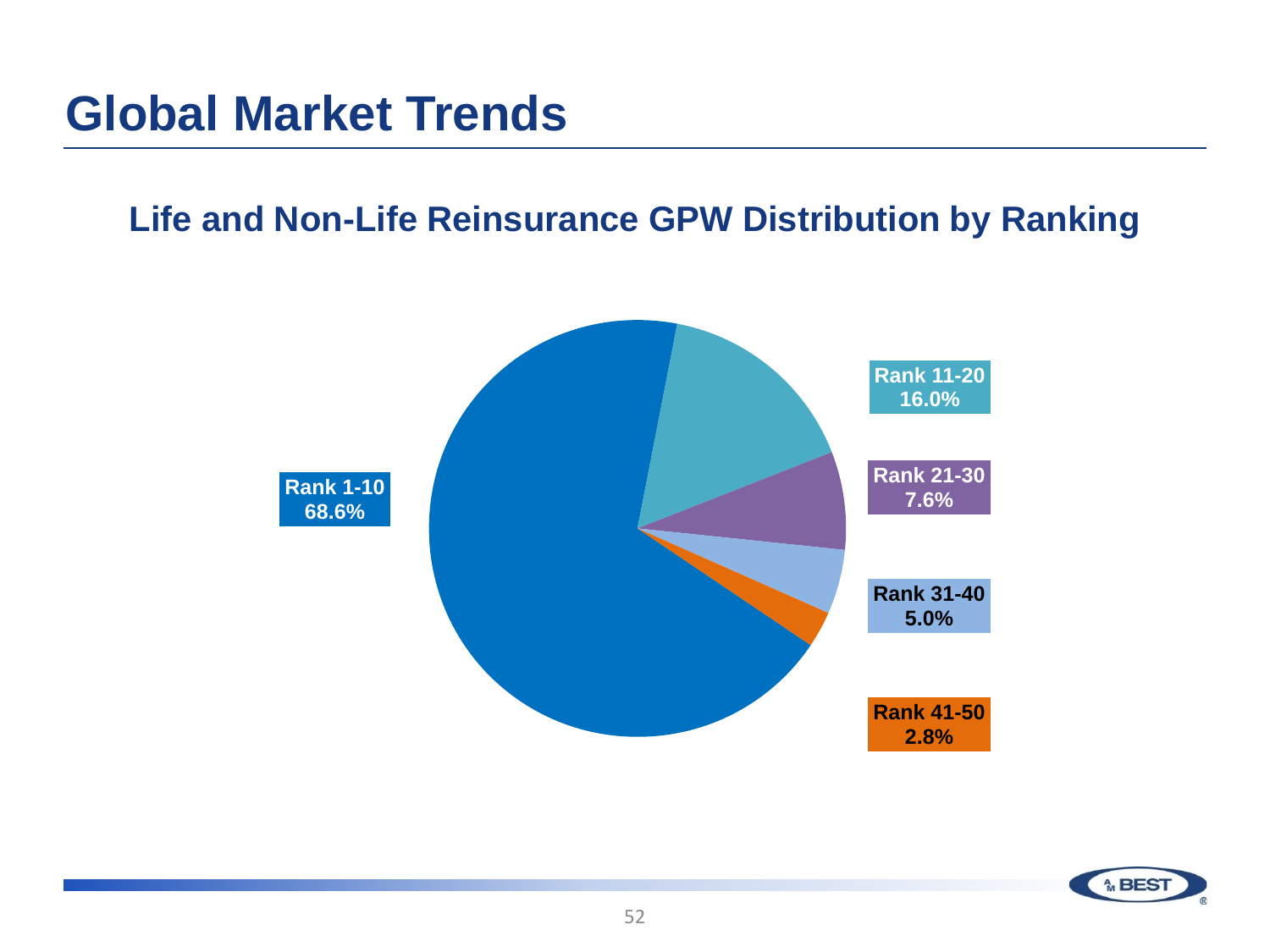#### **Estimate for Total Dedicated Reinsurance Capacity (USD billions)**



Notes and Sources: Estimates by Guy Carpenter and A.M. Best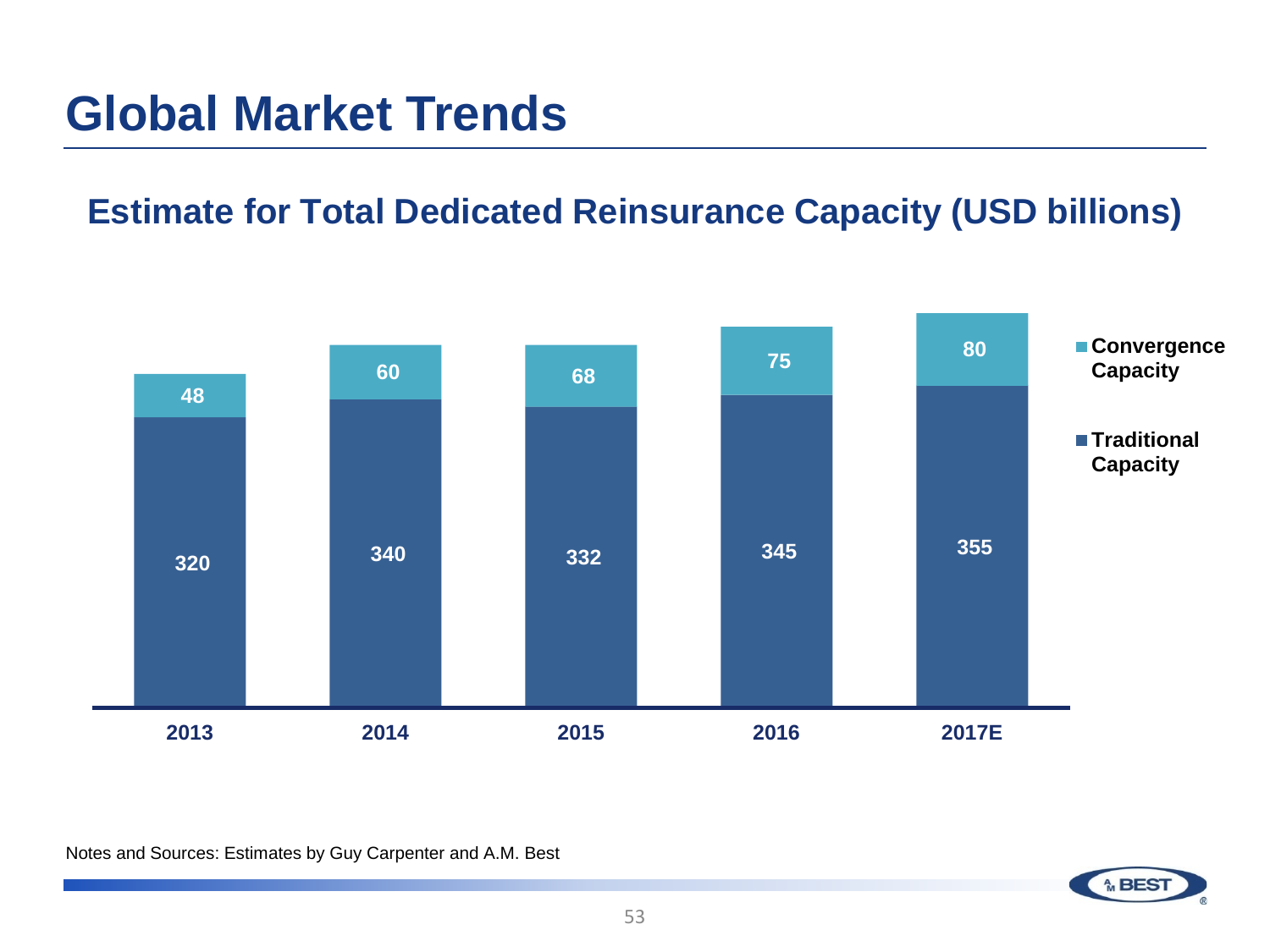#### **Convergence Capacity (2017 estimated) (USD billions)**



Notes and Sources: Estimates by Guy Carpenter and A.M. Best

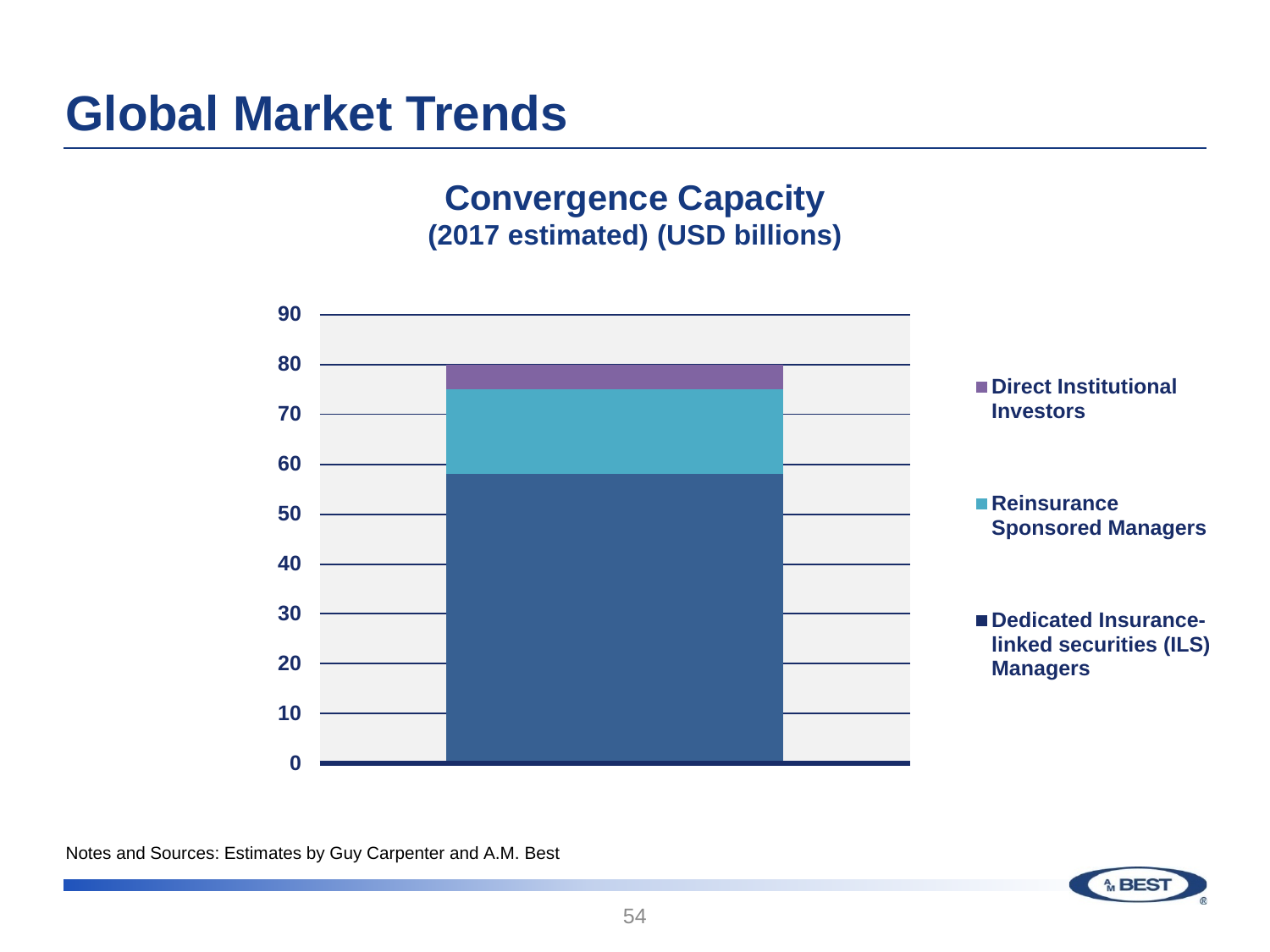# **Global Market Developments**

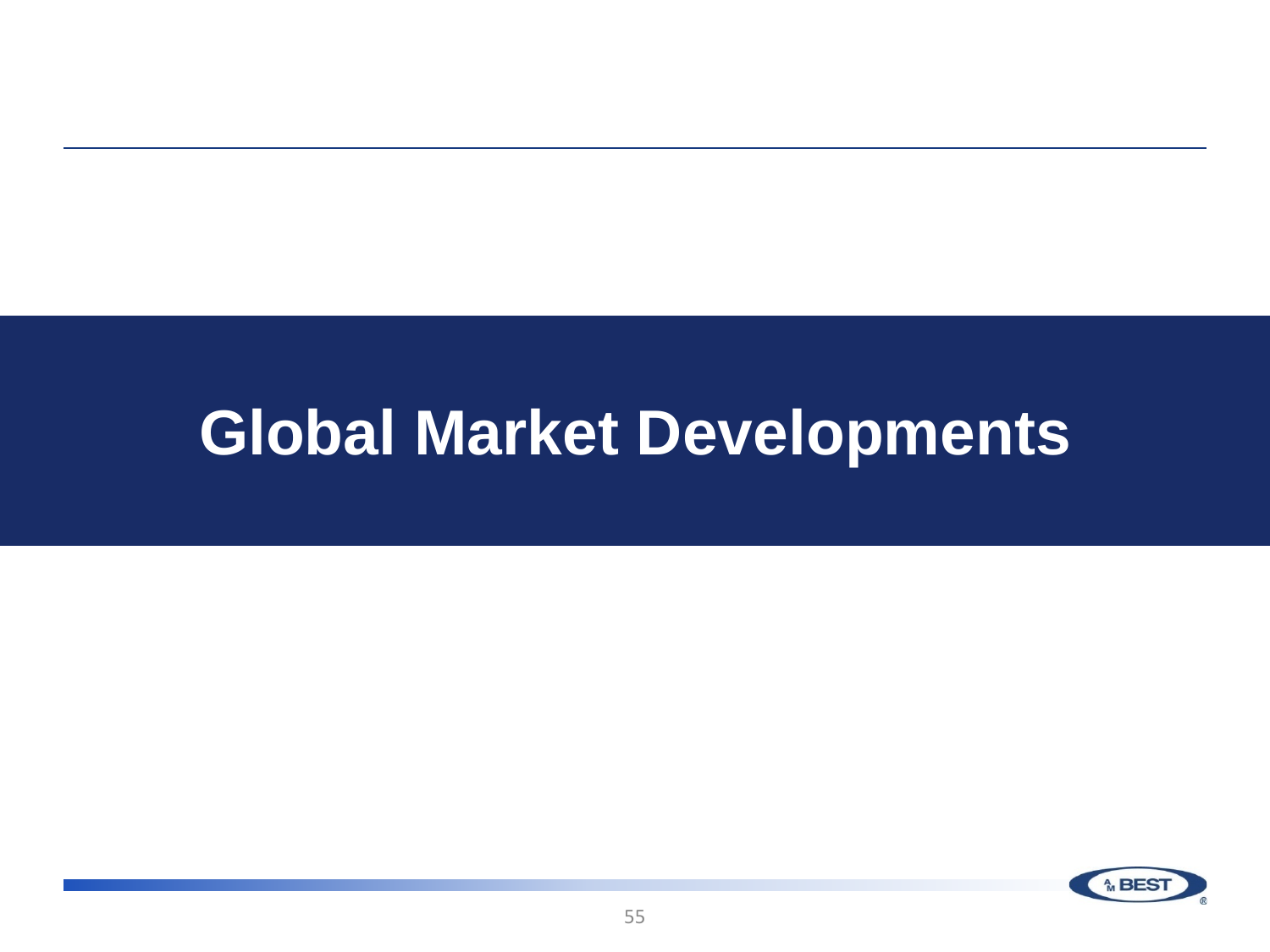#### **In A.M. Best's opinion…**

**The market will continue to become more efficient as all players strive to become closer to the client**



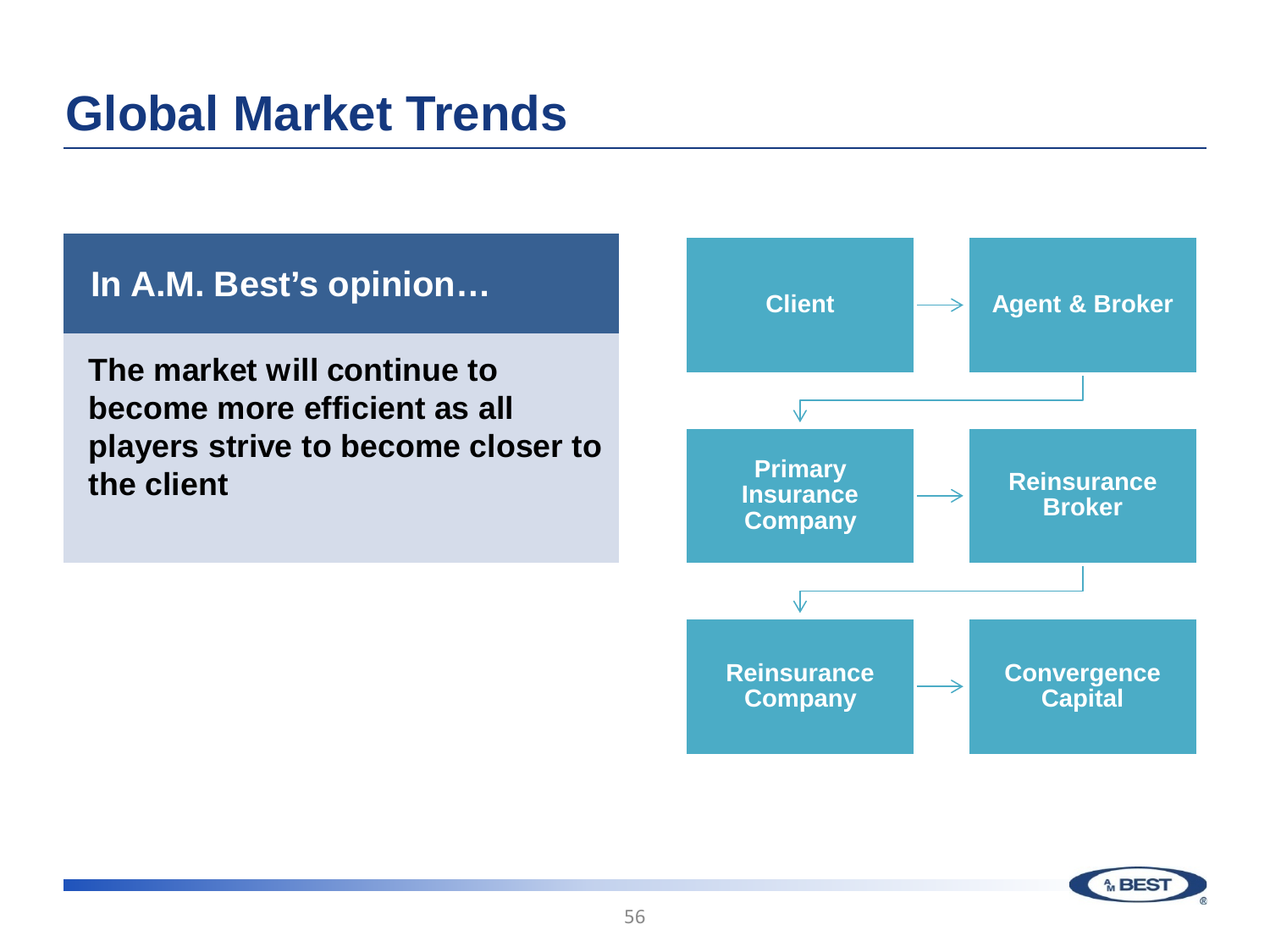#### **Strategy Evolution**



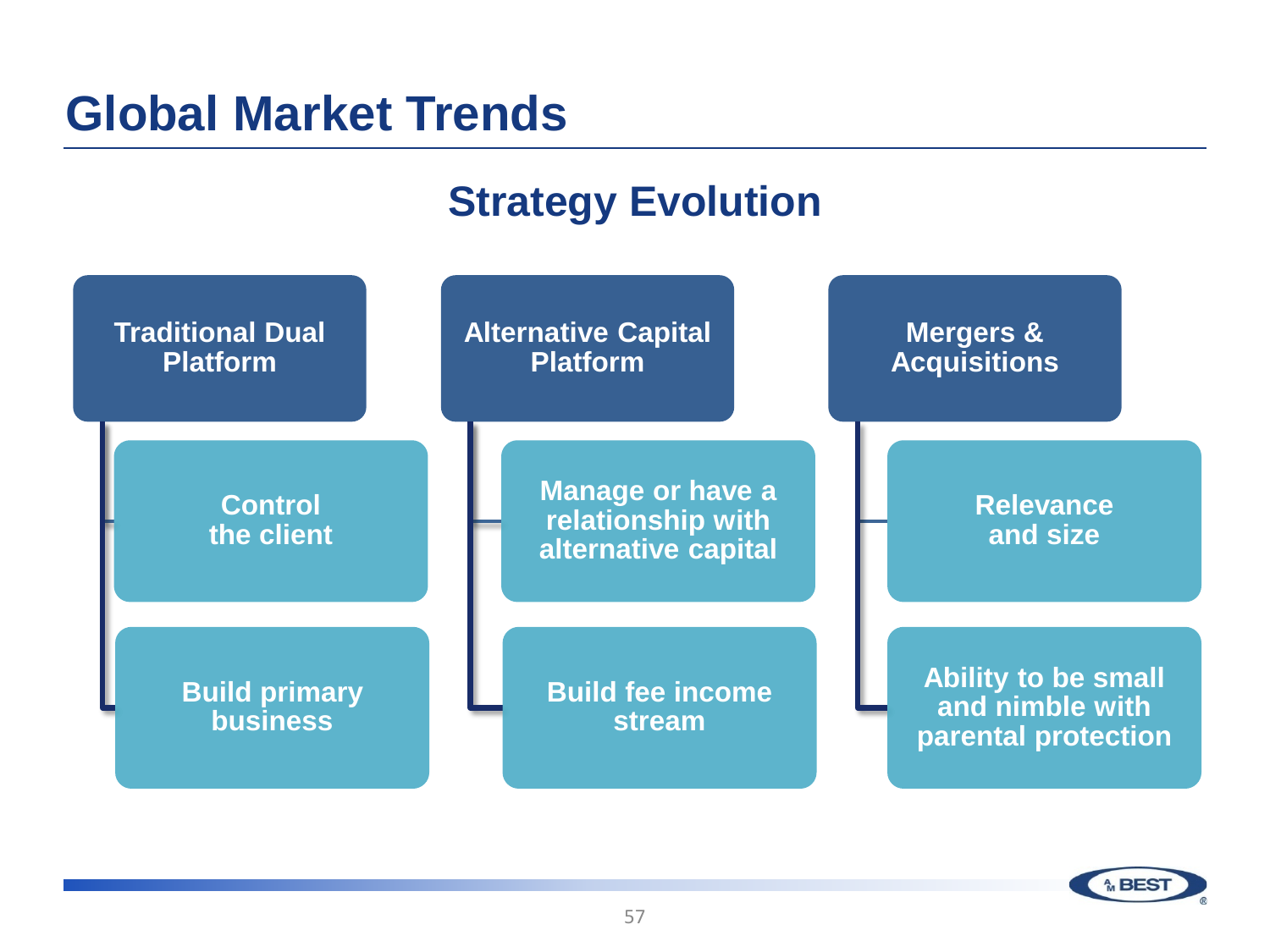#### **Potential Opportunities**



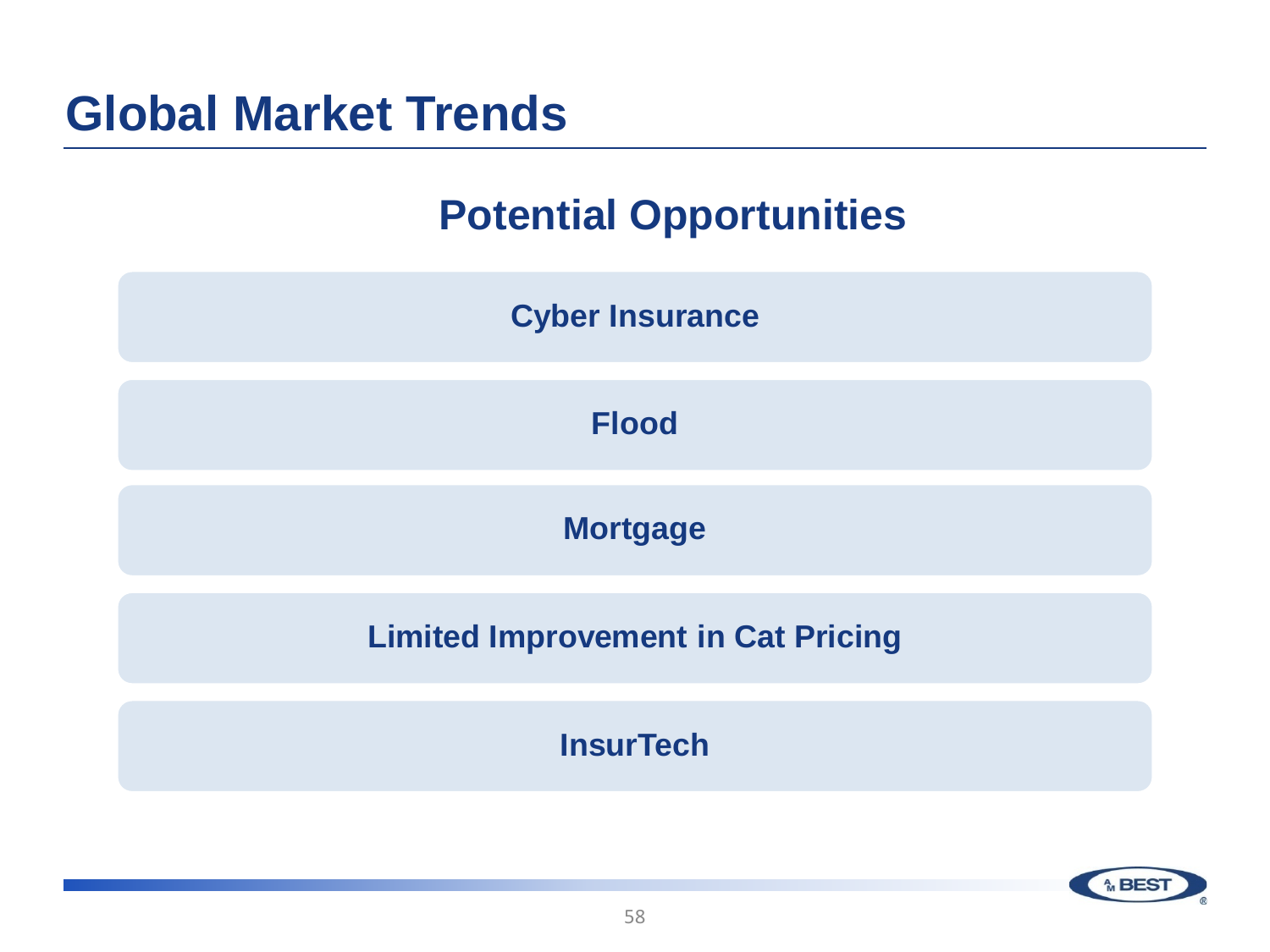## **Reinsurance Sector Outlook**

**Capitalisation remains strong but…** 

**Performance has been deteriorating and pressure on margins continues to mount**

**Returns for some reinsurance companies will fall short on a riskadjusted basis**

> **A.M. Best Maintains Negative Outlook**

| <b>Tailwinds</b>                            |
|---------------------------------------------|
| <b>Favourable</b><br>reserve<br>development |
| (Catastrophes)                              |
| <b>Increased</b><br>cessions                |
|                                             |
|                                             |

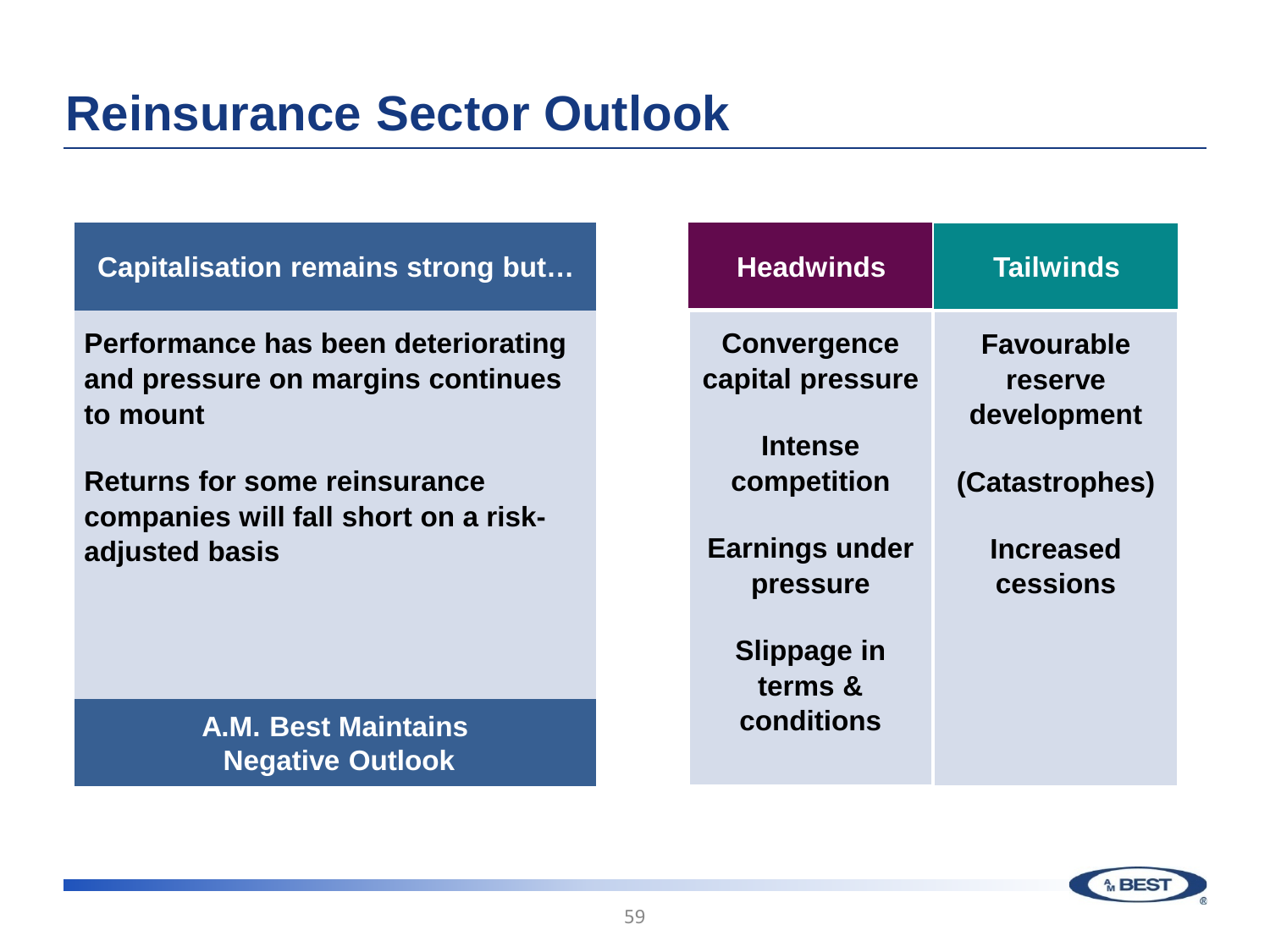# **P/C ILS Market Activities**

**Emmanuel Modu Managing Director and Global Head of Insurance-Linked Securities** 

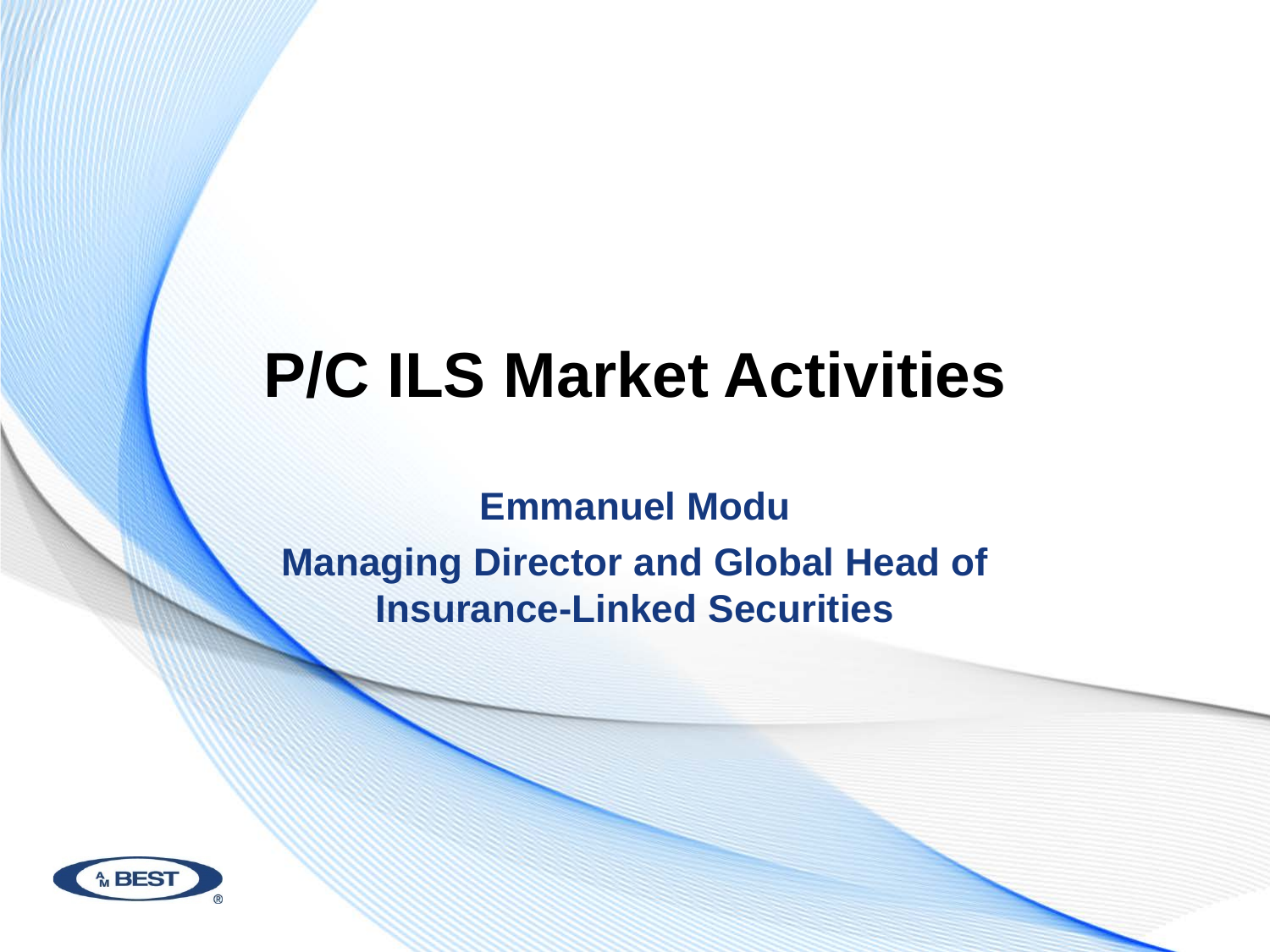## **Overview of the Current State of the ILS Market**

- ILS capital in all forms continues to provide capacity to the reinsurance market
	- Current estimates put the ILS market around \$75 billion
- 2017 will be a record in catastrophe bond issuance
- Peak exposures still dominate cat bond issuances: U.S. wind and earthquake, European wind, and Japan earthquake and typhoon
- Collateralized reinsurance continues to be the fastest growing portion of the ILS market
- Uncertainty in total insured losses due to HIM in 2017
- ILS fund managers' participation in the reinsurance market continues to grow with increase in Assets Under Management

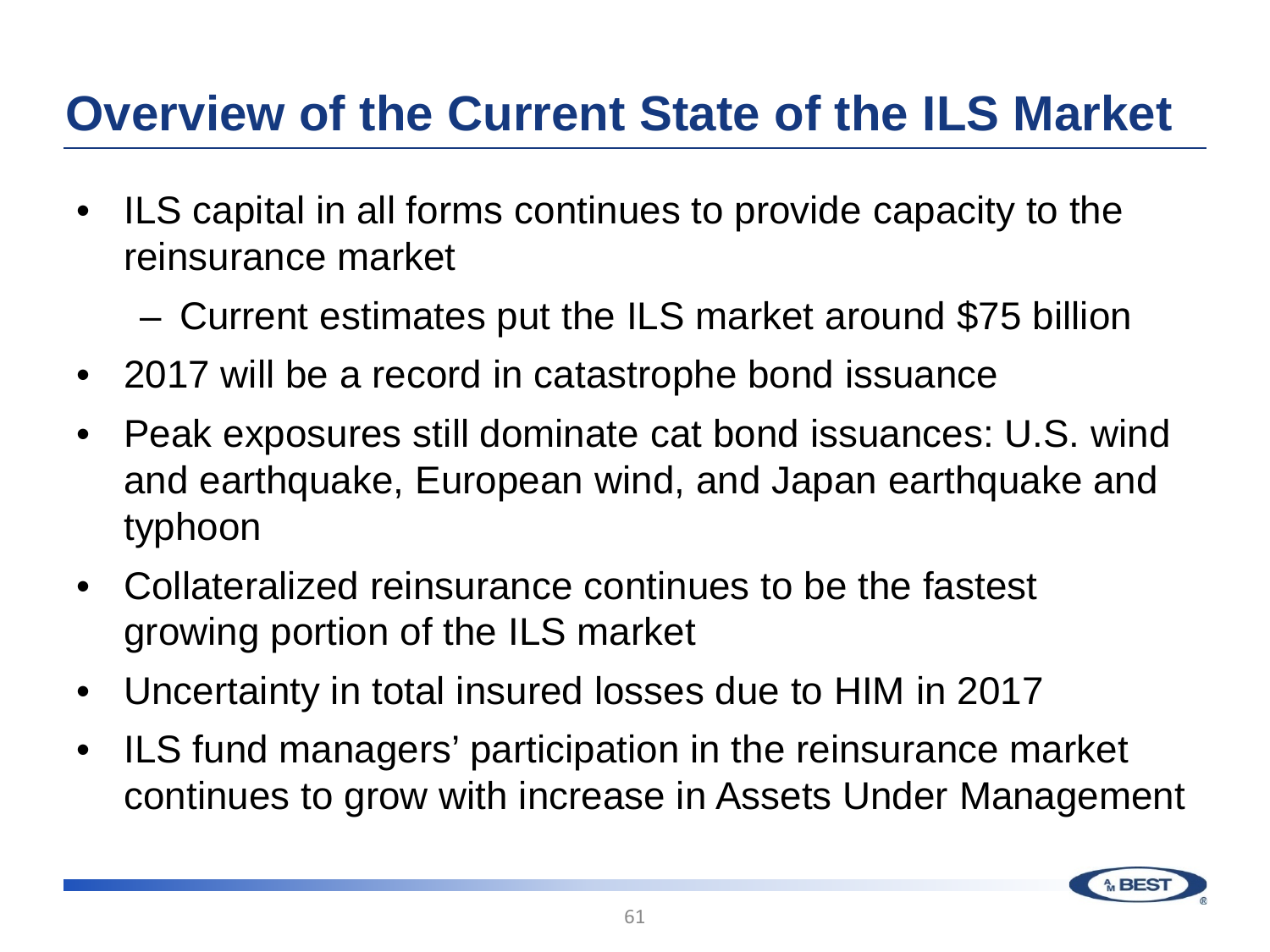# **The Instruments and the Capacity Providers**

**ILS Instruments, Vehicles and Capacity Providers** 

- **ILS Instruments & Vehicles** 
	- Catastrophe bonds approximately \$23 billion1
	- Collateralized reinsurance around \$40 billion1
	- Sidecars around \$5 billion
	- ILW between \$3 to \$4 billion
- Capacity Providers
	- Specialized ILS funds Assets Under Management (AuM) around \$67 billion2
	- Reinsurer backed ILS funds AuM around \$12 billion2
	- Hedge fund reinsurers Capital & surplus of around \$5 billion

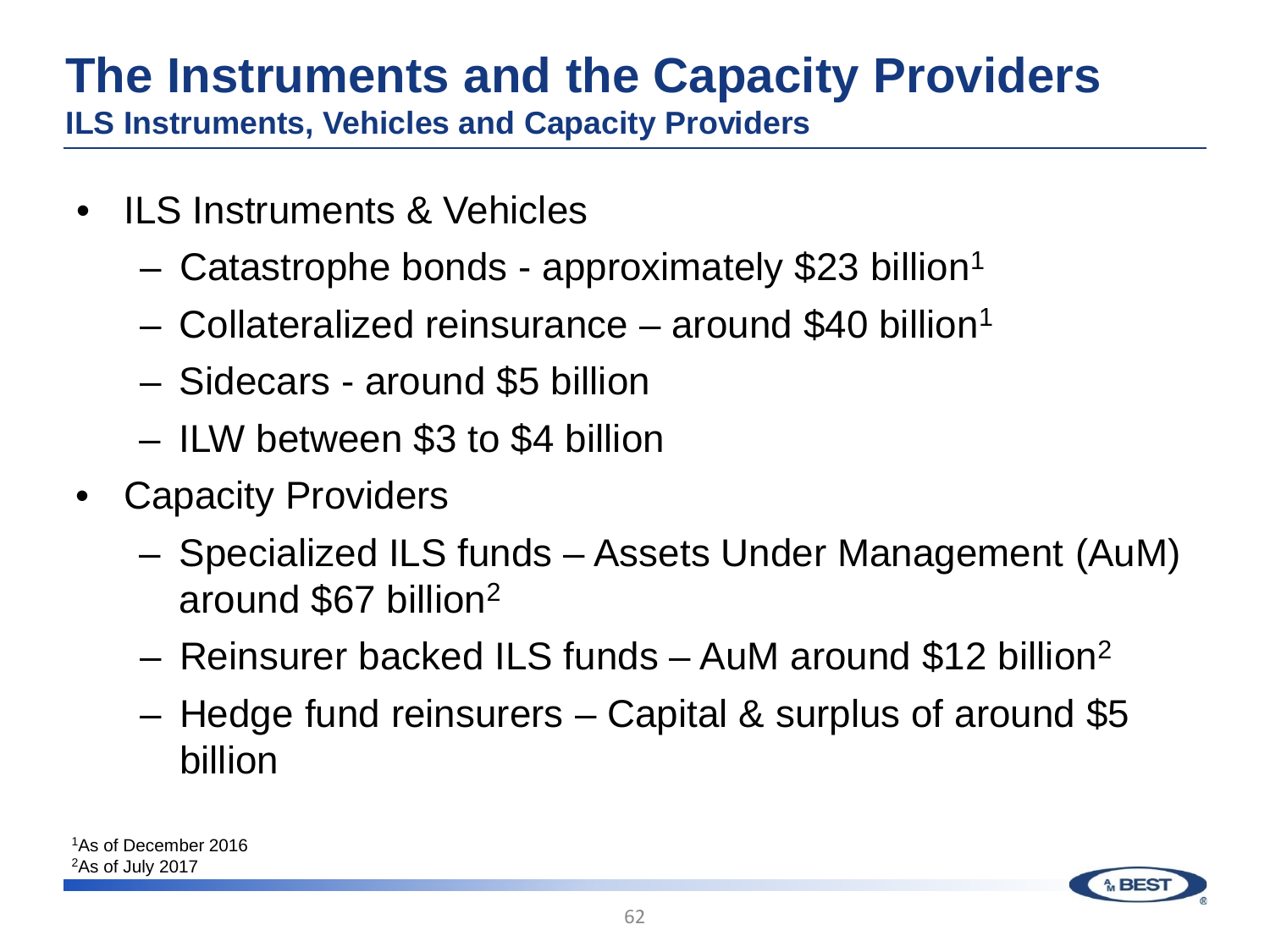## **Cat Bonds– Insurance Growth**

| <b>Catastrophe Bonds Growth: P/C Related Risks</b> |                                |                           |  |  |
|----------------------------------------------------|--------------------------------|---------------------------|--|--|
| Year                                               | <b>Principal (In USD bil.)</b> | % Change (Year over Year) |  |  |
| 2017*                                              | 9.00                           | 67.7%                     |  |  |
| 2016                                               | 5.37                           | $-17.2%$                  |  |  |
| 2015                                               | 6.48                           | $-21.9%$                  |  |  |
| 2014                                               | 8.30                           | 13.5%                     |  |  |
| 2013                                               | 7.31                           | 24.4%                     |  |  |
| 2012                                               | 5.88                           | 37.4%                     |  |  |
| 2011                                               | 4.28                           | $-0.45%$                  |  |  |
| 2010                                               | 4.30                           | 26.5%                     |  |  |
| 2009                                               | 3.40                           | 24.5%                     |  |  |
| 2008                                               | 2.73                           | $-63.3%$                  |  |  |
| 2007                                               | 7.33                           | 58.3%                     |  |  |
| 2006                                               | 4.69                           | 135.7%                    |  |  |
| 2005                                               | 1.99                           | 74.2%                     |  |  |
| 2004                                               | 1.14                           | $-33.9%$                  |  |  |
| 2003                                               | 1.73                           | 41.9%                     |  |  |

- Huge growth over past year
- Mostly indemnitytype transactions
- Generally unrated

Source: A.M. Best Research

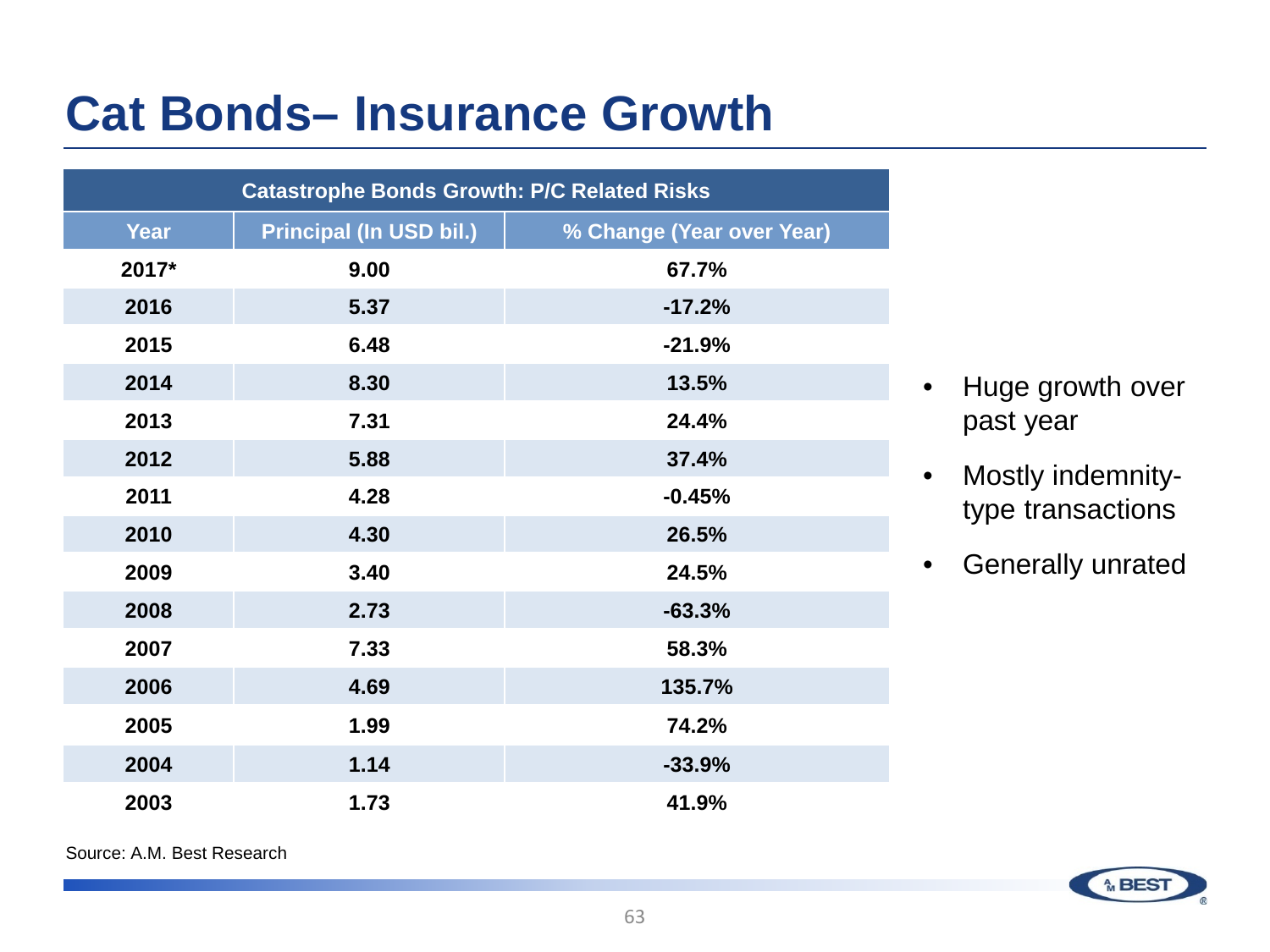# **Cat Bonds– Heightened Risks**

| Catastrophe Bonds (P/C related risk) Investors Taking on More Risk |                                        |                                                                        |                          |                                    |                                                |
|--------------------------------------------------------------------|----------------------------------------|------------------------------------------------------------------------|--------------------------|------------------------------------|------------------------------------------------|
| <b>Year</b>                                                        | <b>Total No. of</b><br><b>Tranches</b> | <b>No. of Tranches</b><br>based on Expected<br><b>Loss Information</b> | <b>Spread</b><br>$(%)^1$ | <b>Expected</b><br>Loss $(\%)^{1}$ | <b>Spread to Expected</b><br>Loss <sup>2</sup> |
| 2017*                                                              | 57                                     | 54                                                                     | 4.89                     | 2.28                               | 2.14x                                          |
| 2016                                                               | 36                                     | 36                                                                     | 5.57                     | 2.61                               | 2.13x                                          |
| 2015                                                               | 38                                     | 31                                                                     | 5.31                     | 2.19                               | 2.43x                                          |
| 2014                                                               | 46                                     | 35                                                                     | 4.81                     | 1.60                               | 3.00x                                          |
| 2013                                                               | 46                                     | 41                                                                     | 5.82                     | 1.68                               | 3.47x                                          |

\* Through September 30, 2017; 1 Weighted average calculations (weighted by cat bond dollar value); 2 Ratio of spread to expected loss

- Spread to expected loss has declined over the past 4 years investors generally get less in return for taking on similar risks over time
- The decline positively correlates with the decline in the P/C rate on line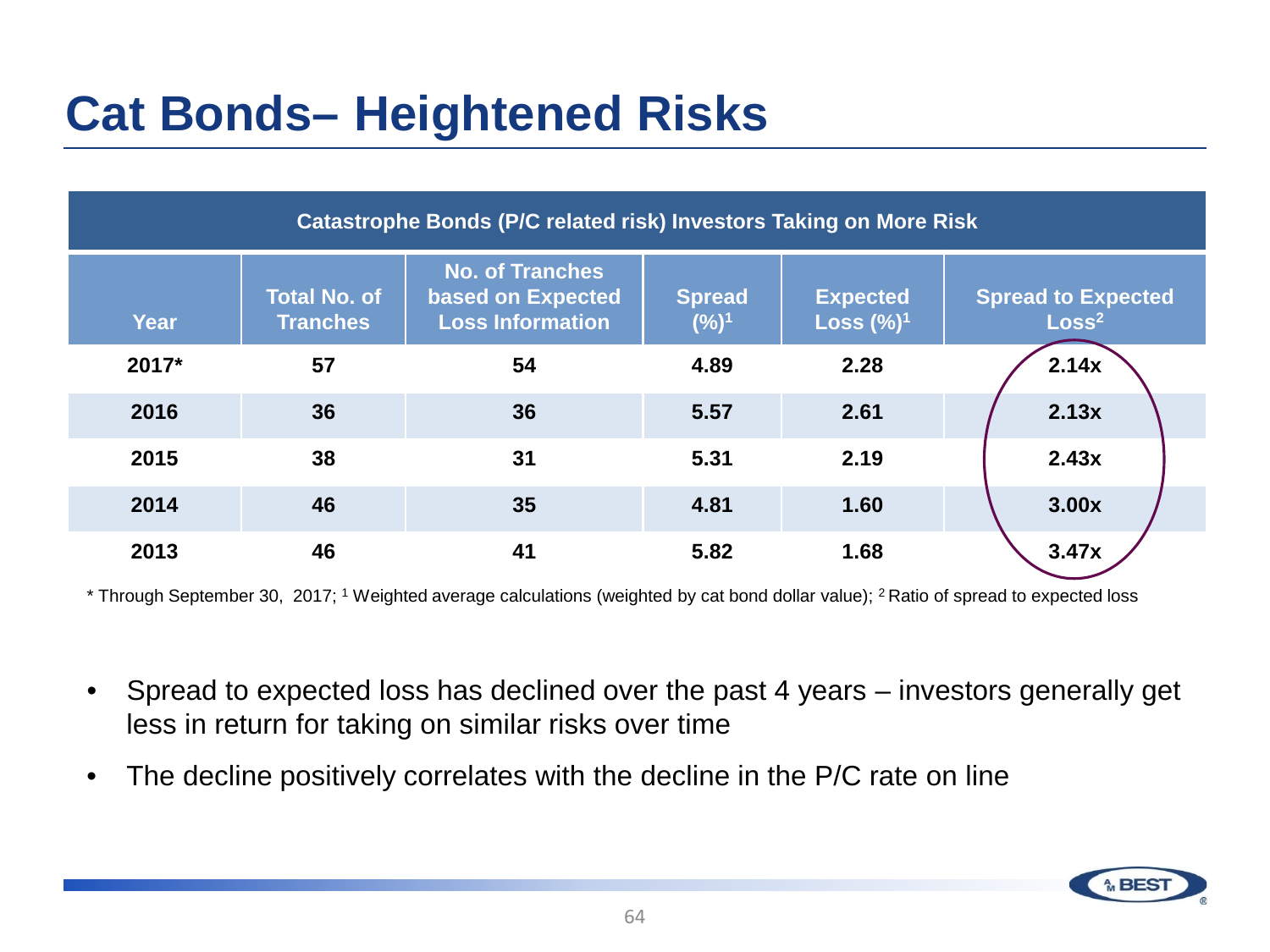# **Cat Bonds– Recent Non-Peak Transactions**

| Catastrophe Bonds Issues in 2017 and 2016: Other P/C Non-Peak Risks/Exposures |                                                |                                              |                       |                                                     |                  |
|-------------------------------------------------------------------------------|------------------------------------------------|----------------------------------------------|-----------------------|-----------------------------------------------------|------------------|
| <b>Issue</b><br><b>Date</b>                                                   | <b>Vehicle</b>                                 | <b>Sponsor</b>                               | <b>Size</b><br>(\$mm) | <b>Peril</b>                                        | <b>Trigger</b>   |
| Apr 2017                                                                      | <b>Oaktown Re Ltd</b>                          | <b>National Mortgage</b><br>Insurance Co.    | 211.32                | <b>Mortgage</b><br><b>Insurance</b>                 | <b>Indemnity</b> |
| <b>Dec 2016</b>                                                               | Horse Capital I DAC <sup>1</sup>               | Assicurazioni Generali S.p.A                 | 265.20                | <b>Motor Third Party</b><br><b>Liability Losses</b> | <b>Indemnity</b> |
| <b>May 2016</b>                                                               | <b>Operational Risk Re</b><br>Ltd <sup>2</sup> | <b>Zurich Insurance Company</b>              | 221.78                | <b>Operational Risks</b>                            | <b>Indemnity</b> |
| Apr 2016                                                                      | <b>Bellemeade Re II Ltd</b>                    | <b>United Guaranty</b><br><b>Corporation</b> | 298.58                | <b>Mortgage</b><br><b>Insurance</b>                 | <b>Indemnity</b> |

<sup>1</sup> USD equivalent of 220.20 million Swiss francs debt at closing date (1 CHF = 1.00807 USD)

<sup>2</sup> USD equivalent of 255.00 million Euros debt at closing date (1 Euro = 1.04 USD)

- Over the past two years, 4 P&C bonds unrelated to peak risks/exposures were issued
- The mortgage-related transactions appear to be repeatable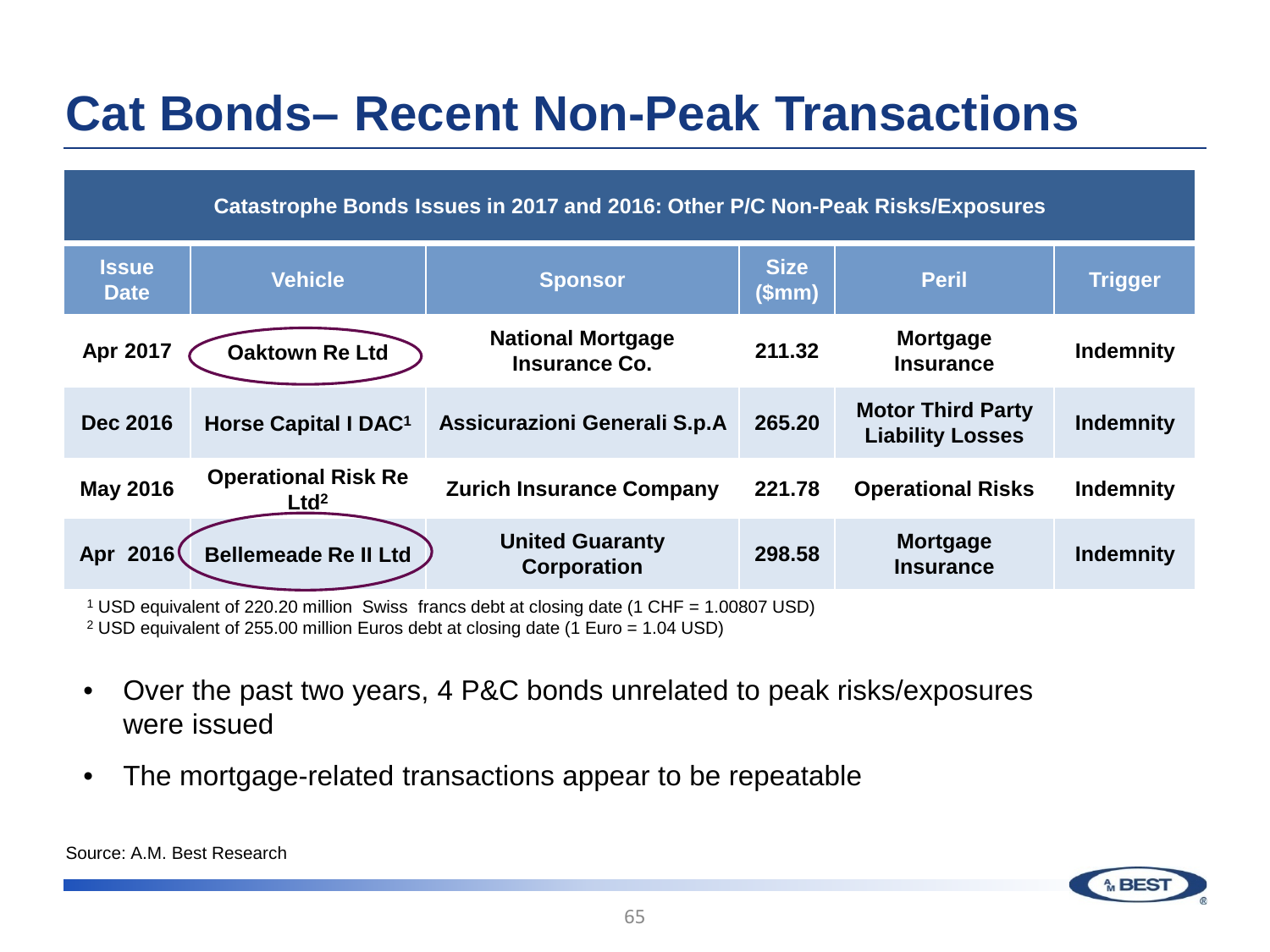## **Cat Bonds– Recent Non-Peak Transactions**

#### **Bellemeade Re– Reinsured Cover and Attachment Structure**

| <b>Ceding Insurer</b>     | <b>Coverage Level A</b>   | 7,816,439,000 |
|---------------------------|---------------------------|---------------|
|                           | <b>Coverage Level M-1</b> | 140,168,000   |
| <b>Bellemeade Re Ltd.</b> | <b>Coverage Level M-2</b> | 144,291,000   |
|                           | <b>Coverage Level B-1</b> | 14,429,000    |
| <b>Ceding Insurer</b>     | <b>Coverage Level B-2</b> | 129,862,100   |

- Risk Covered
	- Risk In Force  $= 25\%$  of \$32B of Unpaid Principal Balance  $=$  About \$8B
- Excess of Loss Structure
	- 3.6% of RIF Excess of 1.6%
- Risk Environment Transactions Benefitting From:
	- Stronger underwriting environment (FICO, Docs)
	- Cleaner product origination
		- Regulatory penalties for bad product originations
		- No "No Doc " loans
		- No Neg. Amort. **Products**
		- No Int. only pmt. loans

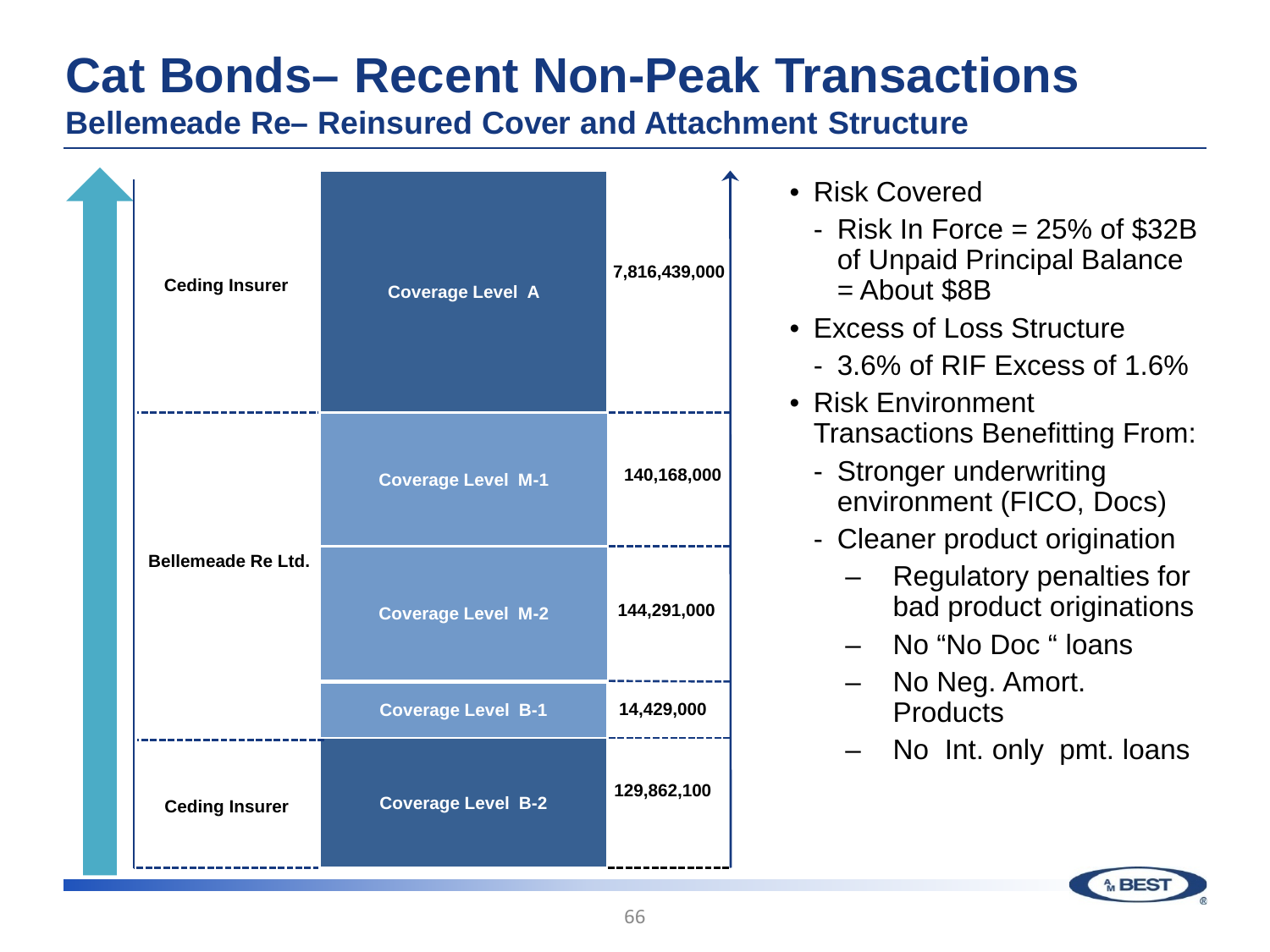## **Cat Bonds– Stress Due to Recent Catastrophes**

| <b>At-Risk Bonds Due to Recent Catastrophes</b>      |                                         |                                       |                                                                                                                       |  |
|------------------------------------------------------|-----------------------------------------|---------------------------------------|-----------------------------------------------------------------------------------------------------------------------|--|
| <b>Vehicle</b>                                       | <b>Sponsor</b>                          | <b>Tranches</b><br><b>Amount (mm)</b> | <b>Stress On Bond</b>                                                                                                 |  |
| <b>IBRD Catastrophe-Linked</b><br>Notes <sup>1</sup> | <b>AGROASEMEX</b><br><b>S.A./FONDEN</b> | \$150.0                               | <b>Default: Loss Event - Mexico</b><br><b>Earthquake</b>                                                              |  |
| Manatee Re Ltd. <sup>1</sup>                         | <b>Safepoint Ins. Company</b>           | \$20.0                                | Default: Loss Event -<br><b>Hurricane Irma</b>                                                                        |  |
| Kilimanjaro Re 2014-B                                | <b>Everest Re</b>                       | \$200.00                              | <b>Aggregate loss associated</b><br>with Harvey, Irma, Maria Loss<br>Event - Downgraded from<br>$BB-(sf)$ to $B-(sf)$ |  |
| <b>Others Yet Unknown</b>                            |                                         |                                       |                                                                                                                       |  |

1Not yet finalized

- Unclear which bonds will experience stress losses are too uncertain
- Lane Financial states that cat bonds priced at 80% of par or below is about \$900mm (out of outstanding)
- In general, catastrophe bonds have very high attachment points so we expect less losses than with collateralized reinsurance structures

Source: A.M. Best Research and Trading Risk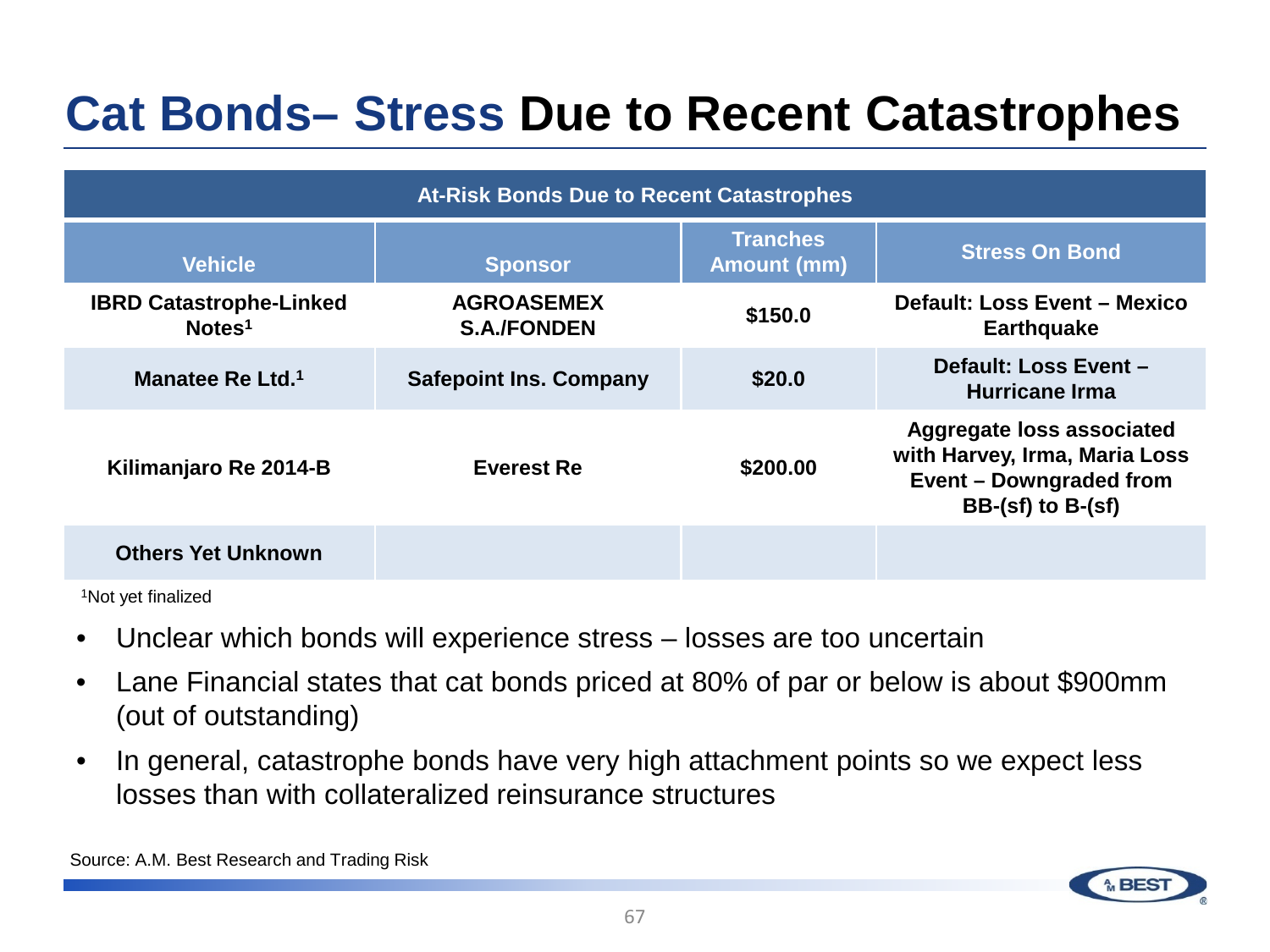# **Specialist ILS Funds**

| AuM Growth 2014-2017 (Current Top 5 Specialist ILS Fund Managers) |                                                            |                  |                  |                  |
|-------------------------------------------------------------------|------------------------------------------------------------|------------------|------------------|------------------|
| <b>Entity</b>                                                     | <b>June 2017</b>                                           | <b>June 2016</b> | <b>June 2015</b> | <b>June 2014</b> |
|                                                                   | <b>Estimated Assets Under Management (AuM) USD million</b> |                  |                  |                  |
| <b>Nephila Capital</b>                                            | 10,500                                                     | 10,200           | 9,500            | 10,000           |
| <b>Credit Suisse Asset Management</b>                             | 8,600                                                      | 7,000            | 6,500            | 6,000            |
| <b>LGT Insurance-Linked Partners</b>                              | 7,000                                                      | 5,800            | 5,200            | 3,900            |
| <b>Fermat Capital Management</b>                                  | 5,400                                                      | 4,800            | 4,700            | 4,700            |
| <b>Stone Ridge Asset Management</b>                               | 5,706                                                      | 4,760            | 3,290            | 1,795            |
| <b>Total (Top Five)</b>                                           | 37,206                                                     | 32,360           | 29,190           | 26,395           |
| <b>Total (All Specialist ILS Funds)</b>                           | 66,747                                                     | 53,823           | 46,746           | 43,233           |

- Recent storms could reduce capacity provided by ILS funds unless they have postevent commitments due to potential for increase in premiums
- Losses and "trapped collateral" could reduce capacity (at least temporarily)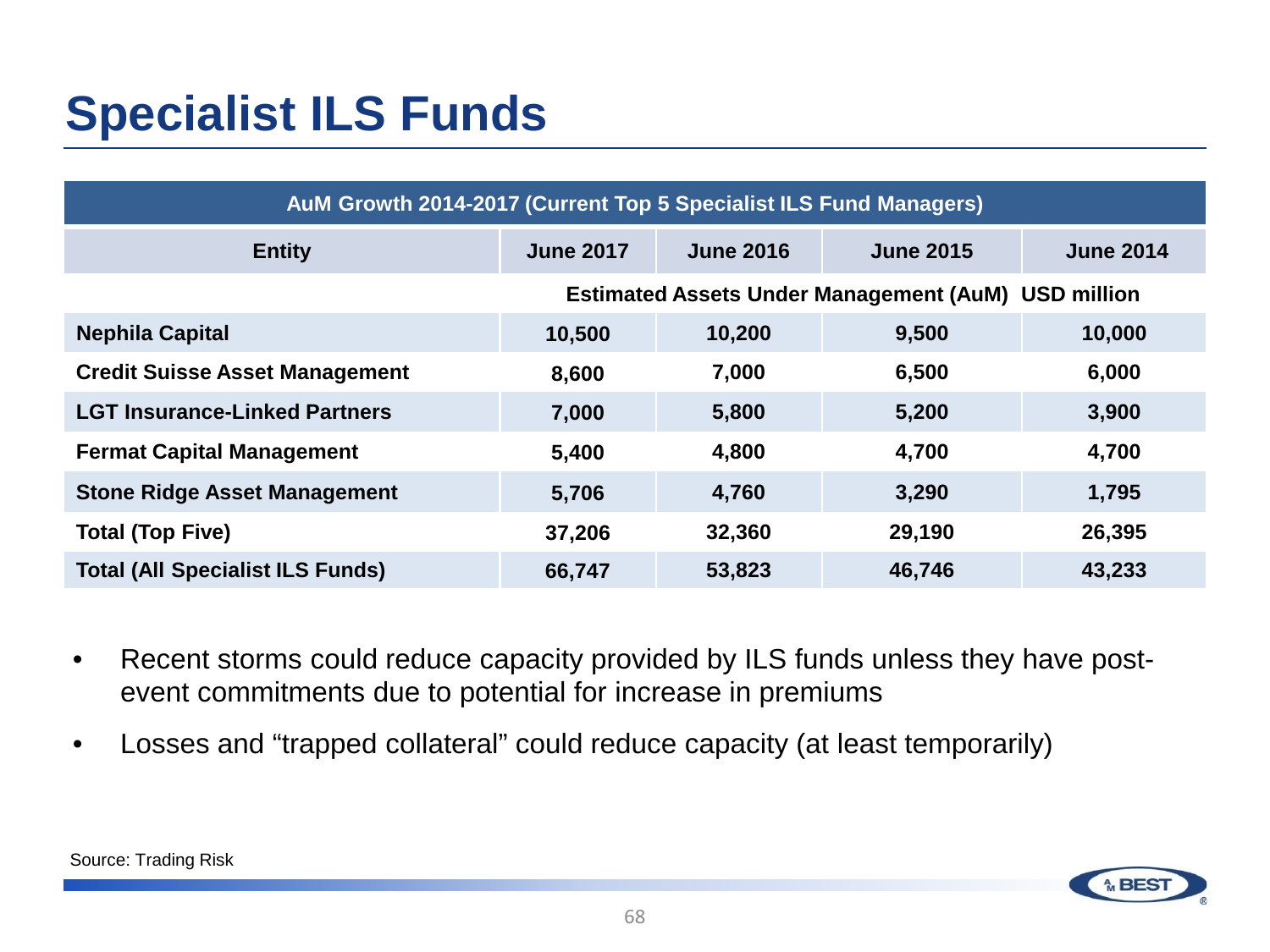# **Specialist ILS Funds**

#### **Mechanics of "Trapped Collateral"**

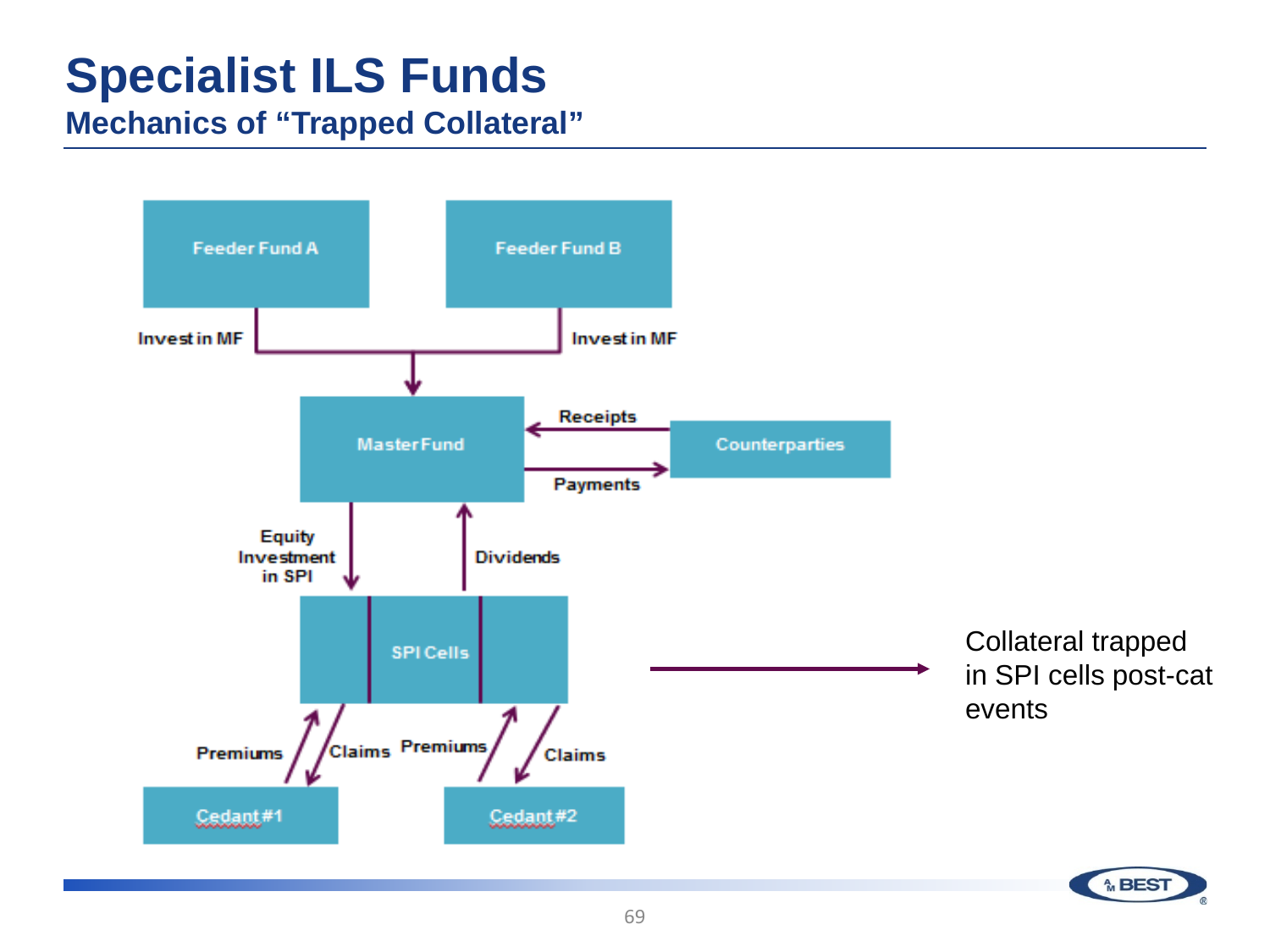# **Specialist ILS Funds**

**Mechanics of "Trapped Collateral"** 

| <b>Example of Buffer Loss Factors</b>          |            |                   |              |  |
|------------------------------------------------|------------|-------------------|--------------|--|
| <b>Months Since Date</b><br>of Loss Occurrence | *Windstorm | <b>Earthquake</b> | <b>Other</b> |  |
| $0$ to $3$                                     | 200%       | 300%              | 250%         |  |
| $> 3$ to 6                                     | 150%       | 200%              | 175%         |  |
| $> 6$ to 9                                     | 125%       | 175%              | 150%         |  |
| $> 9$ to 12                                    | 110%       | 150%              | 130%         |  |
| $> 12$ to 15                                   | 105%       | 125%              | 115%         |  |
| $> 15$ to 18                                   | 100%       | 120%              | 110%         |  |
| <b>Thereafter</b>                              | 100%       | 100%              | 100%         |  |

\*Includes hurricane, rainstorm, storm, tempest, tornado, cyclone, typhoon and hail

Amount of Collateral Trapped = Buffer \* (Actual Losses + LAE Expenses + IBNR + Misc.)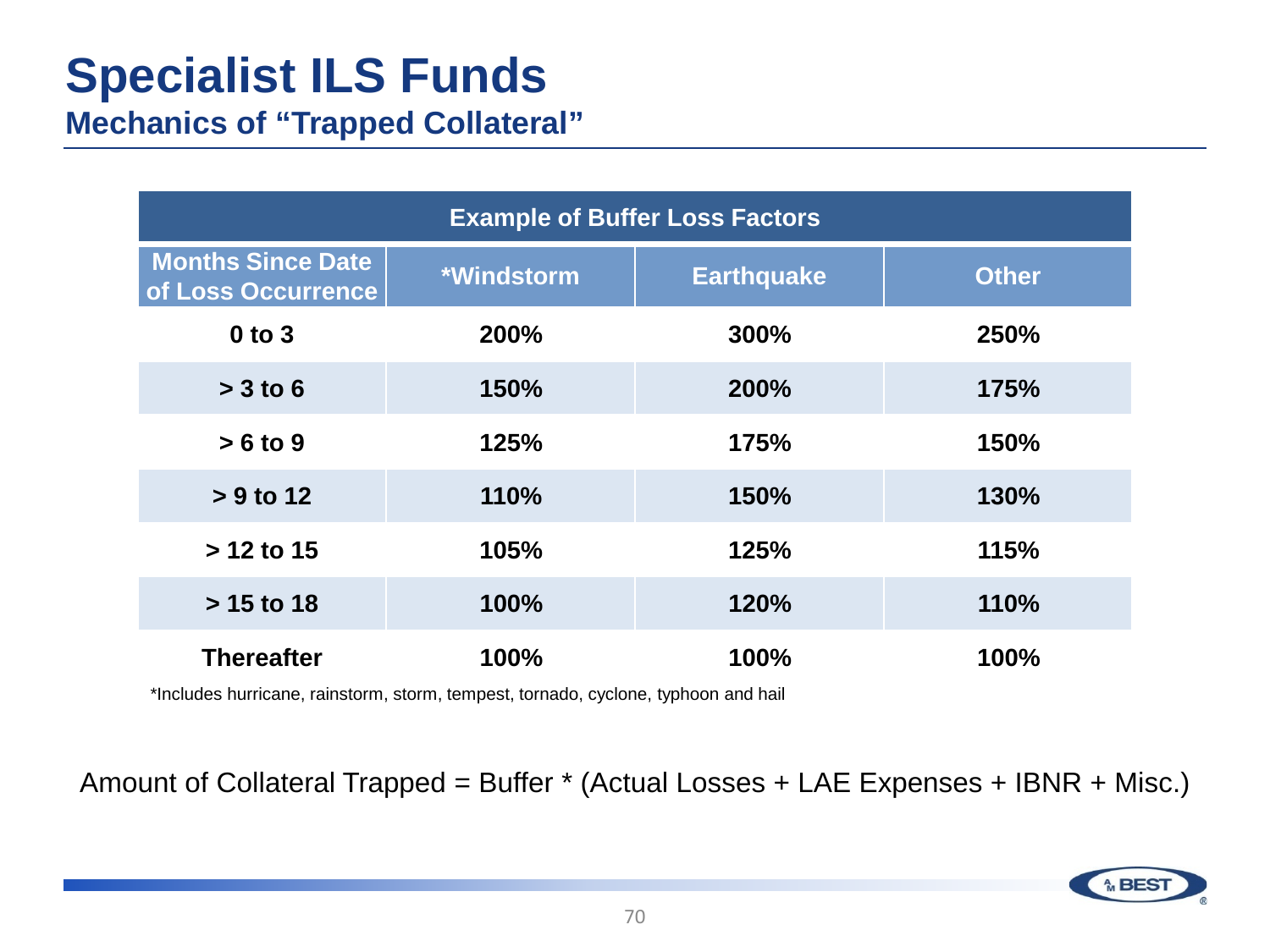# **ILS Takeaways**

- Collateralized reinsurance will continue to be the fastest growing portion of the ILS market
	- Access to risks not available to cat bond instrument
	- Investors' desire to achieve a target risk/return profile
	- Flexibility of coverage design required by ceding insurers
	- ILS Funds seeking to increase leverage through various funding arrangement
- Repeatable transactions outside of peak risks (except for mortgage risks) will probably continue to be rare
- Trapped collateral could reduce capacity depending on an ILS funds renewal cycle and ability to raise additional funds
- To some extent, HIM is a test for the ILS market but a more severe test would help the market solidify its position in reinsurance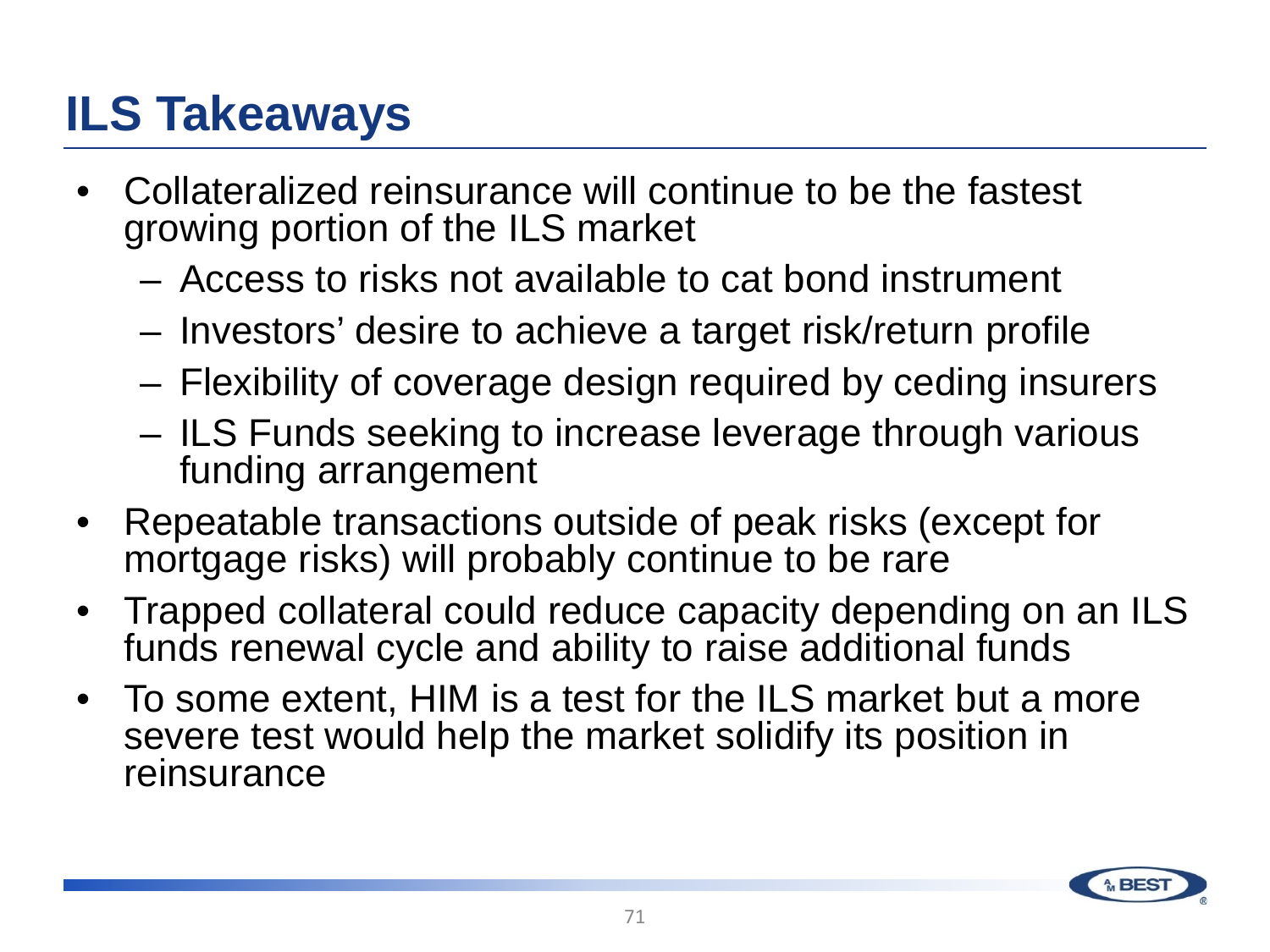# **U.S. Life/Annuity Recent Trends**

**Ken Frino, Managing Director Rosemarie Mirabella, Director**

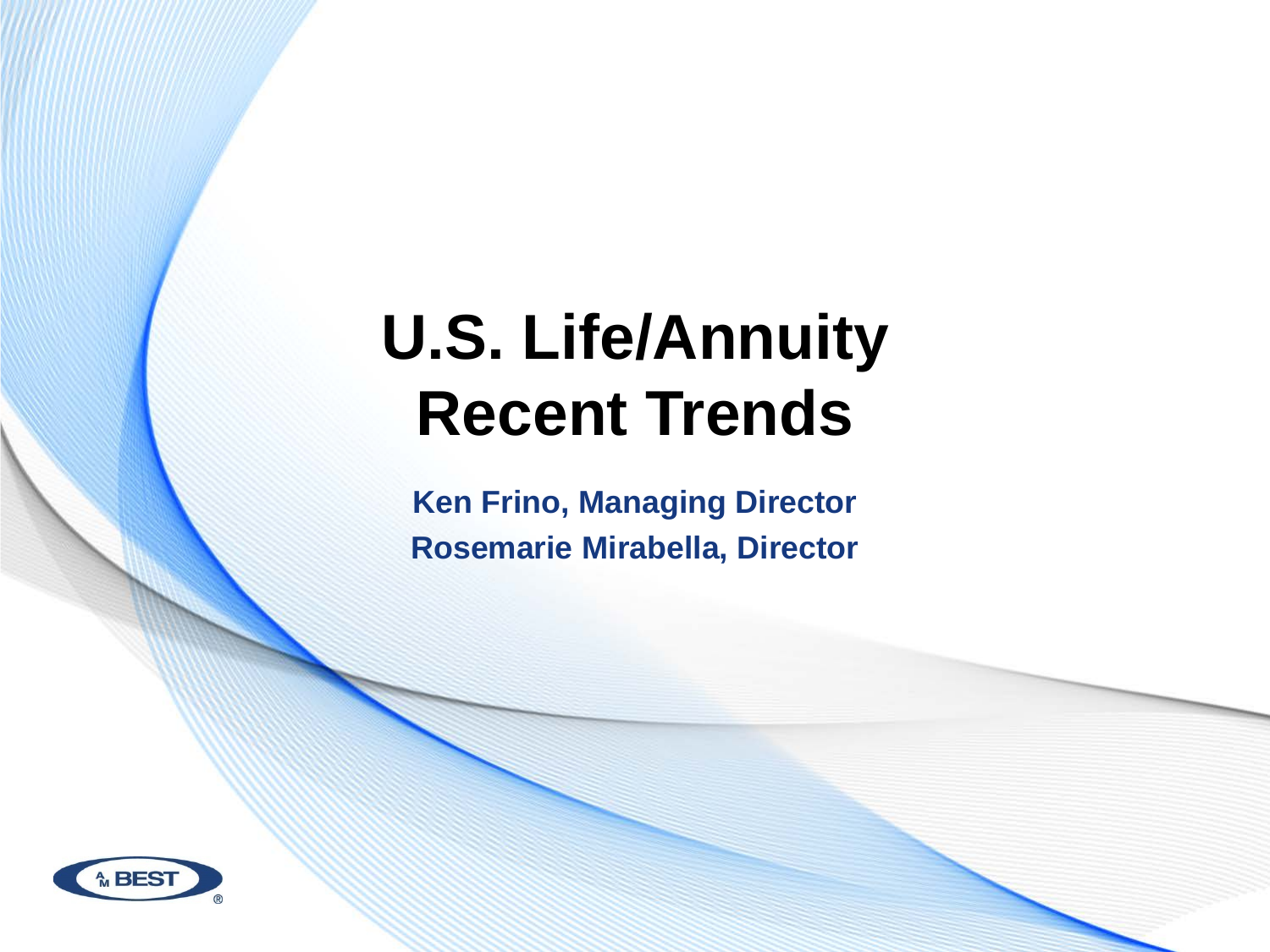### **Agenda**

| <b>Outlook</b>          |  |  |
|-------------------------|--|--|
|                         |  |  |
| <b>Industry Trends</b>  |  |  |
|                         |  |  |
| <b>Financial Trends</b> |  |  |
| $-2016$                 |  |  |
| $-2Q$ 2017              |  |  |
|                         |  |  |
|                         |  |  |

### **Forecast**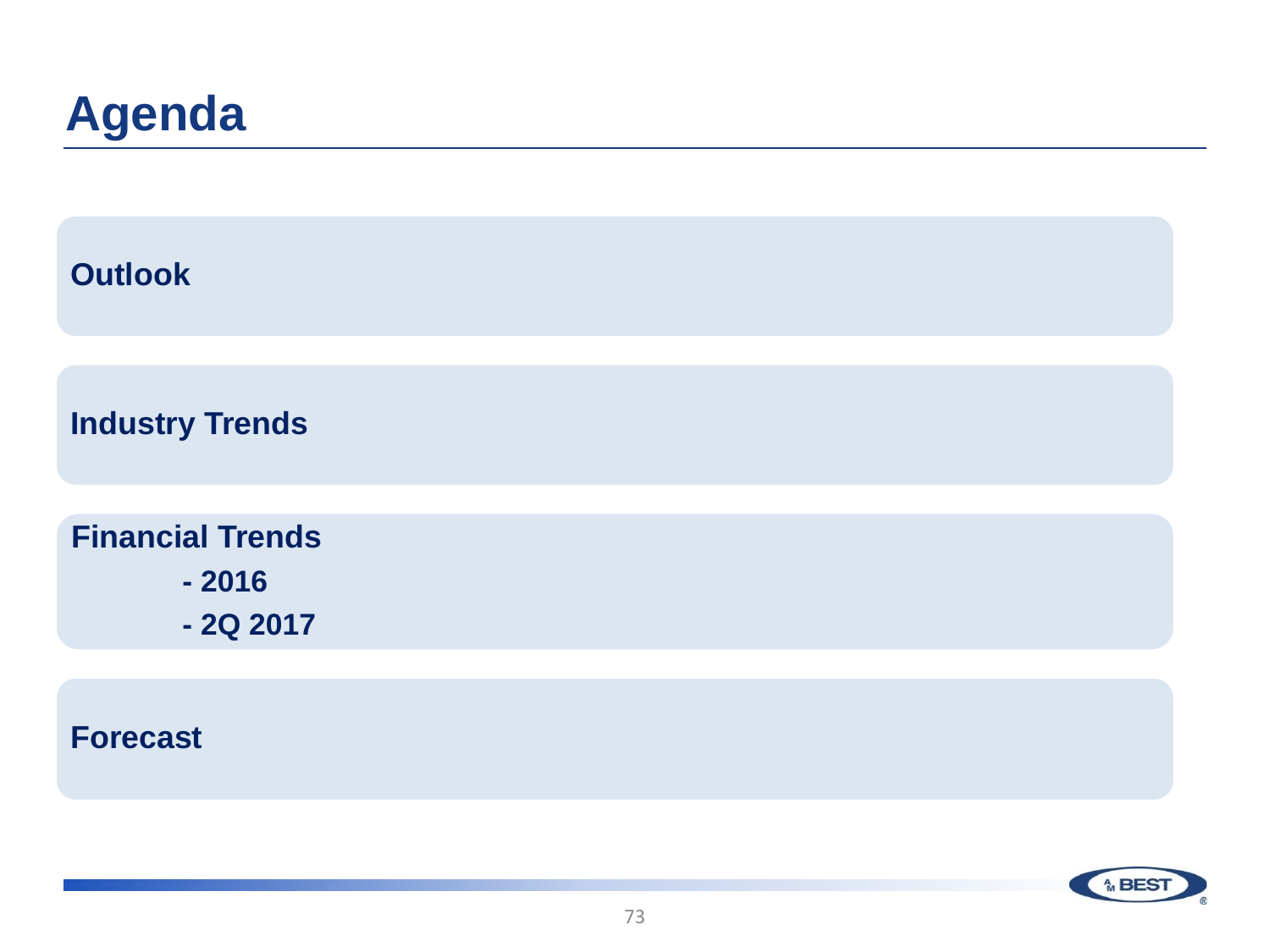### **U.S. Life/Annuity Ratings Outlook**

**Moderate Economic Growth**

**Low Interest Rates**

**Regulatory**

**Equity Market Valuations**

**Benign Credit Environment**

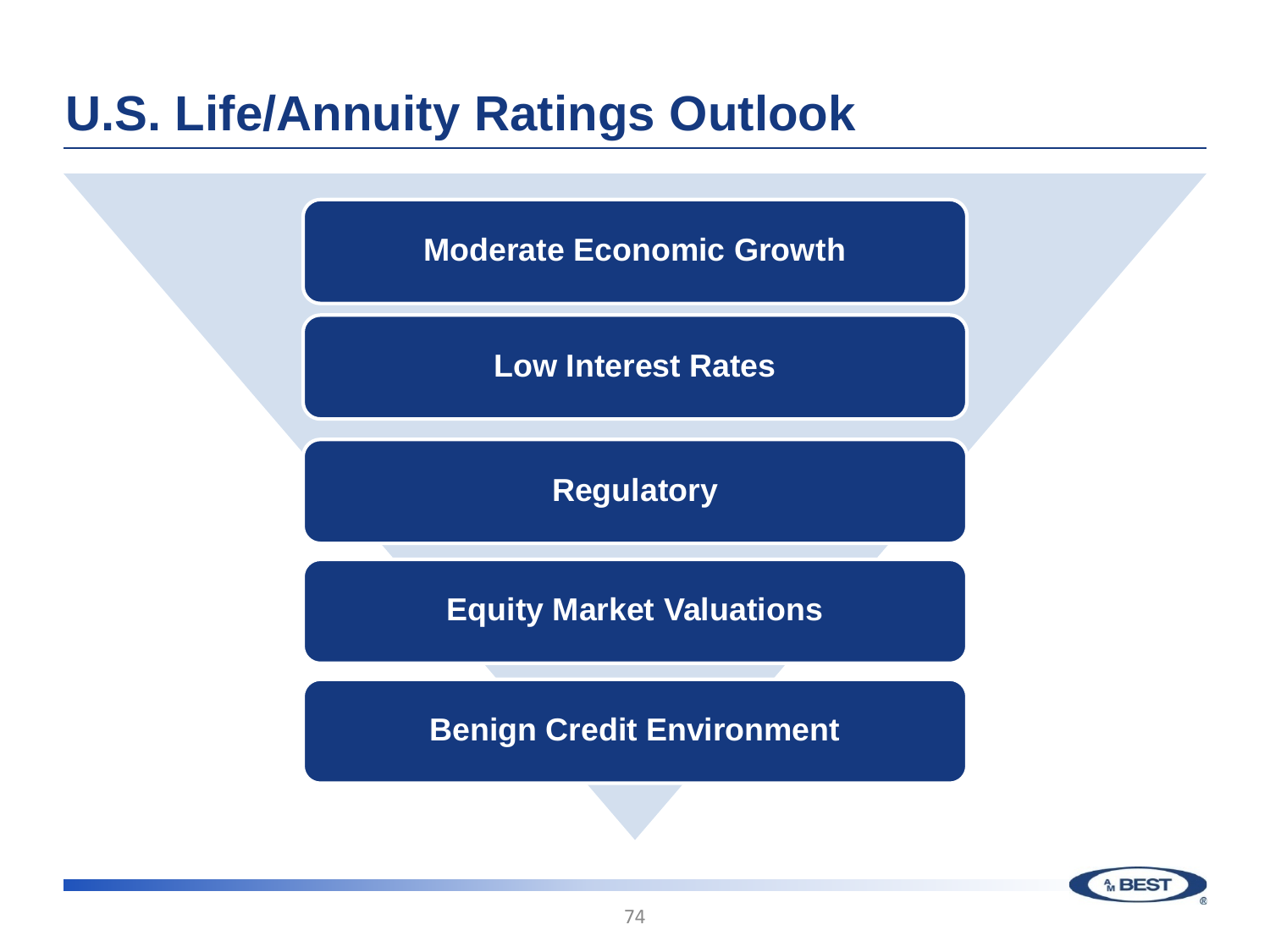### **Life/Health Ratings Trends**

**Under Review 6.5%** Upgrades<br>
3.5% **3.5% Downgrades 3.5% Initial Ratings 2.5% Total Affirmations 84.0% Under Review 3.7% Upgrades 7.9% Downgrades 6.8% Initial Ratings 3.7% Total Affirmations 78.0% Mid-Year 2016 Mid-Year 2017**

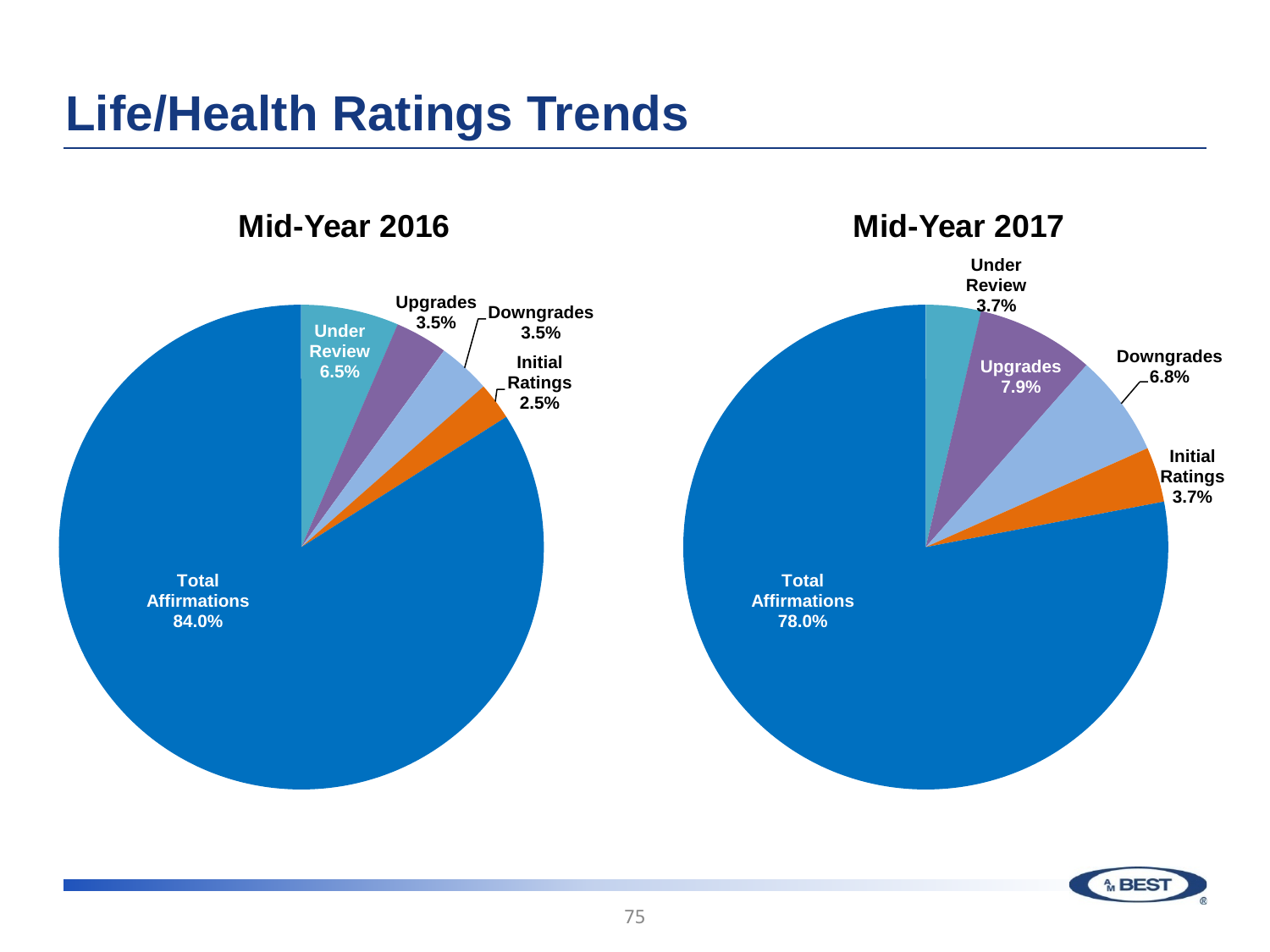### **Industry Trends – Credit Positives**

- Good overall risk-adjusted capitalization levels
- DOL readiness
- Reasonable leverage/interest coverage ratios
- Some progress on modernizing the business model
- Modest increase in life insurance premiums
- Rationalization of product risk
- Repricing of products
- Ongoing expense management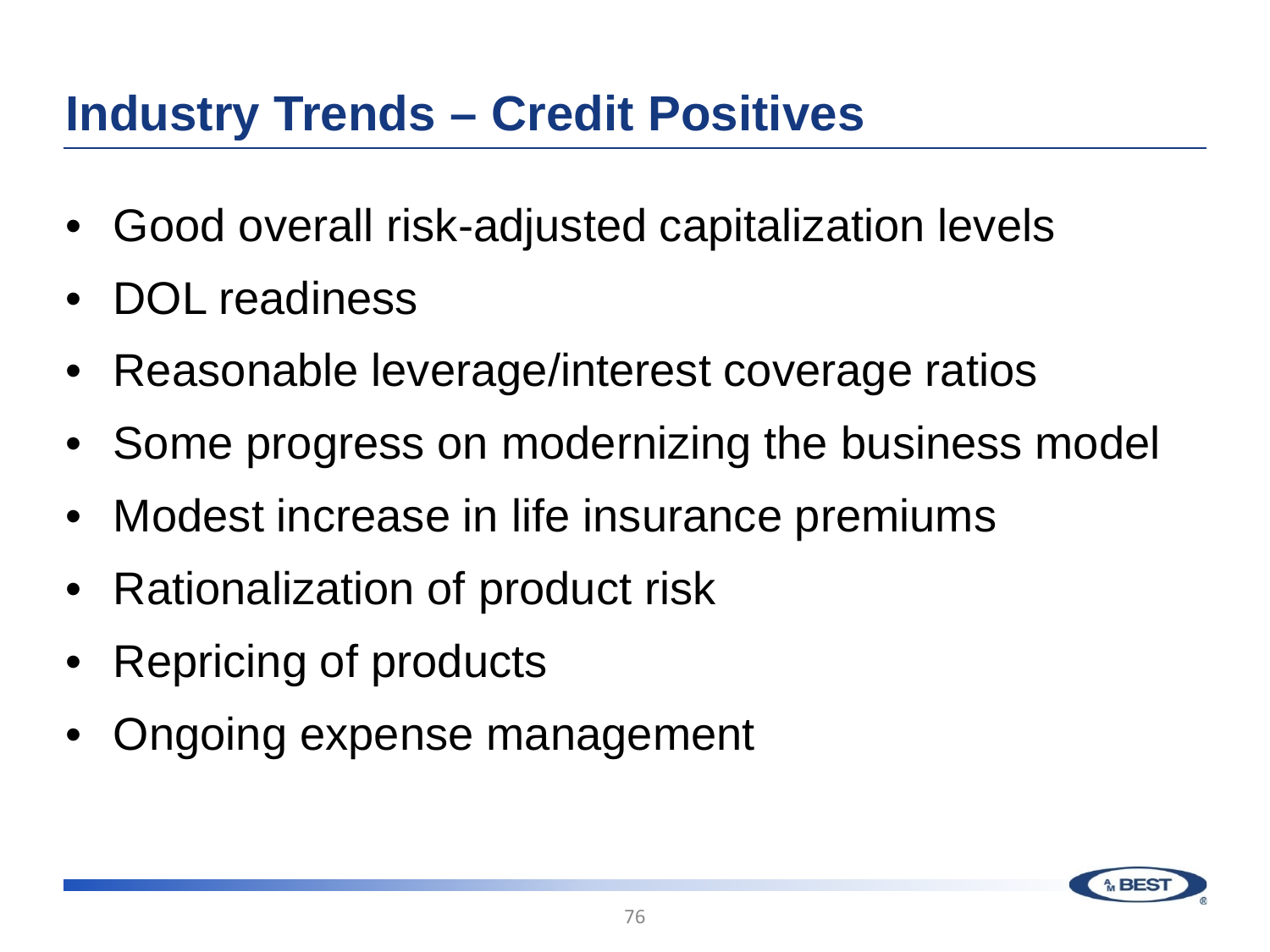### **Industry Trends – Credit Negatives**

- Diminished capacity to improve margins near term
- Ongoing spread compression
- Mixed mortality trends/volatility
- Diminished investment flexibility
- Aging distribution
- Need for innovation and technology improvements
- Increasing longevity exposure
- **Regulatory**

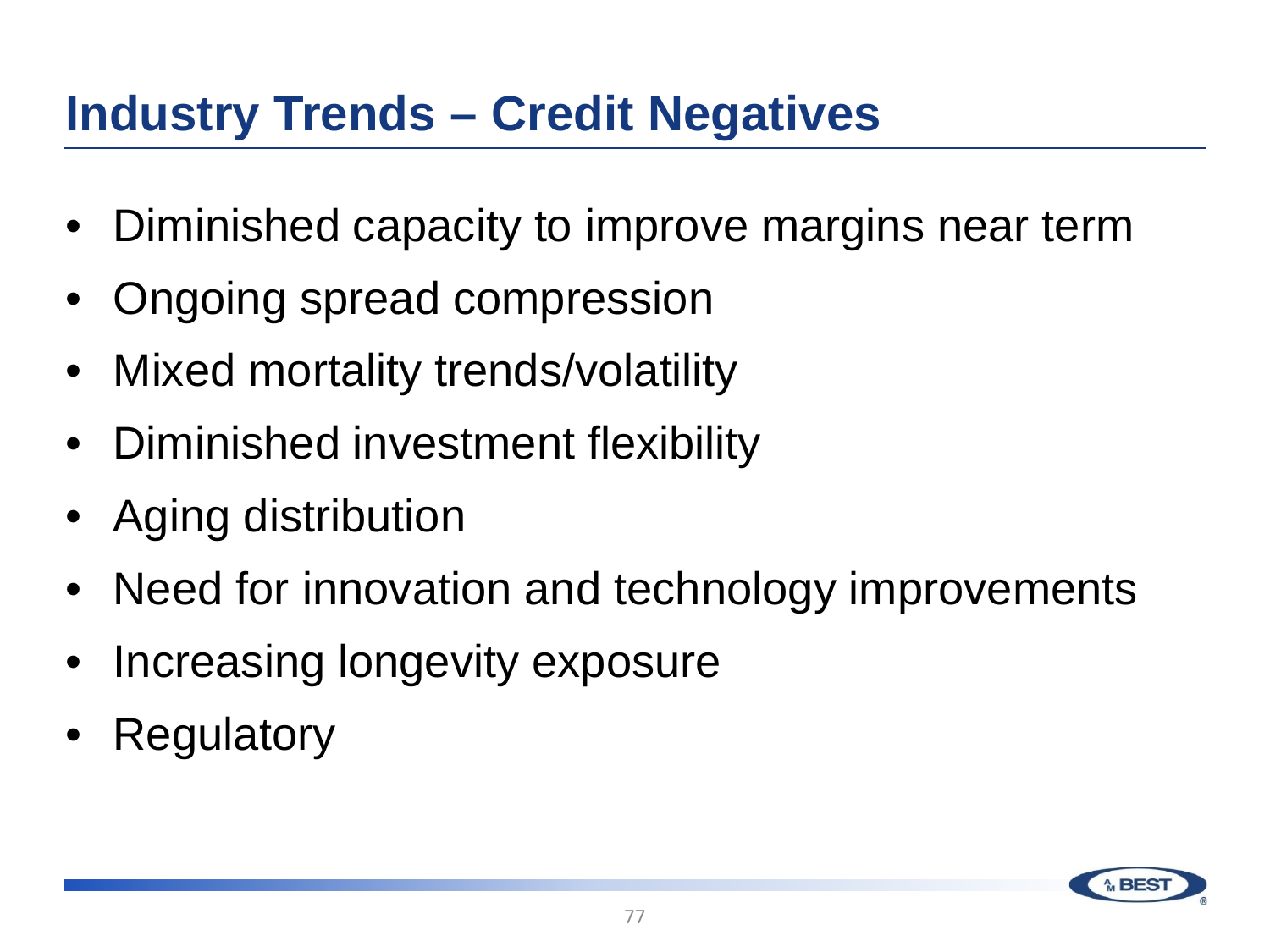# **U.S. Life/Annuity – Statutory Quarterly Results**

| (\$) in billions                            | <b>2Q2016</b> | Year-End 2016 | <b>2Q2017</b> | YoY Growth (%) |
|---------------------------------------------|---------------|---------------|---------------|----------------|
| <b>Premium &amp; Annuity Considerations</b> | 358.9         | 871.8         | 372.2         | 3.7            |
| <b>Net Investment Income</b>                | 86.8          | 178.2         | 91.0          | 4.8            |
| <b>Pretax Operating Gain</b>                | 8.7           | 67.2          | 32.2          | 269.1          |
| <b>Realized Capital Gains/Losses</b>        | (4.3)         | (12.5)        | (4.5)         | (5.2)          |
| <b>Net income</b>                           | (2.6)         | 38.6          | 20.7          | 890.9          |
| <b>Invested Assets</b>                      | 4,027.7       | 4,020.1       | 4,123.9       | 2.4            |
| <b>Insurance Assets</b>                     | 4,242.8       | 4,247.2       | 4,369.2       | 3.0            |
| <b>Separate Account Assets</b>              | 2,465.9       | 2,520.4       | 2,639.2       | 7.0            |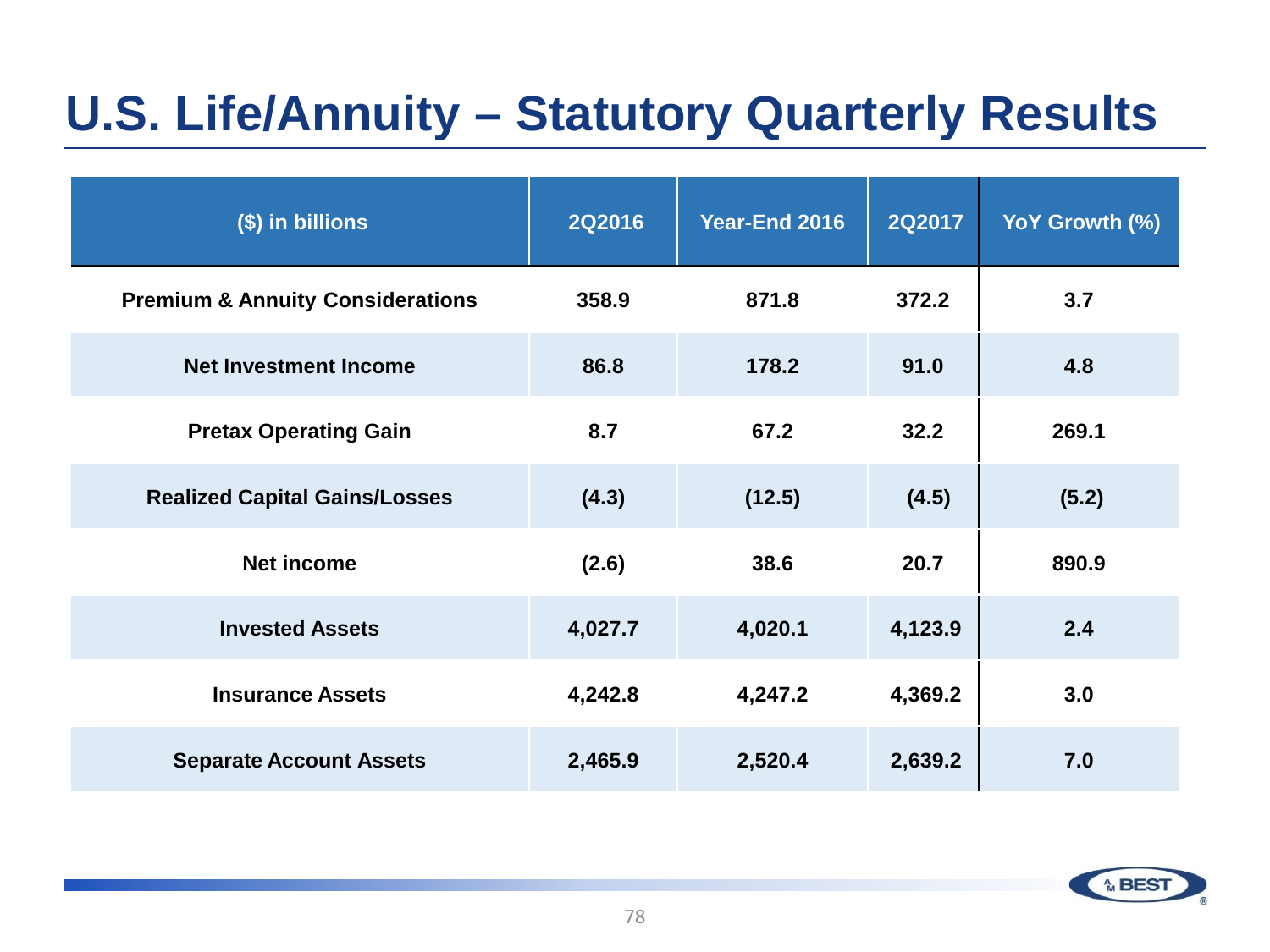### **Direct Premiums by LOB**

|                                            | 2012  | 2013  | 2014  | 2015  | 2016  | <b>2Q16</b>               | <b>2Q17</b> | <b>2Q YOY</b><br>$\frac{9}{6}$<br><b>Change</b> |
|--------------------------------------------|-------|-------|-------|-------|-------|---------------------------|-------------|-------------------------------------------------|
| <b>Ordinary &amp; Group</b><br><b>Life</b> | 171.5 | 167.7 | 171.4 | 178.3 | 180.5 | 88.9                      | 91.1        | 2%                                              |
| <b>Individual Annuity</b>                  | 197.7 | 204.3 | 211.3 | 213.2 | 203.1 | 107.4                     | 97.2        | $-10%$                                          |
| <b>Group Annuity</b>                       | 164.1 | 120.2 | 119.7 | 127.0 | 129.3 | 59.8                      | 62.9        | 3%                                              |
| <b>Group A&amp;H</b>                       | 96.9  | 101.3 | 98.1  | 108.8 | 115.3 | 55.9                      | 63.4        | 7%                                              |
| <b>Individual A&amp;H</b>                  | 83.1  | 82.3  | 70.7  | 62.9  | 64.2  | 33.5                      | 31.6        | $-2%$                                           |
| <b>Credit</b>                              | 2.1   | 2.0   | 1.9   | 1.8   | 1.6   | $\overline{\mathbf{8}}$ . | $\cdot$     | $-1%$                                           |
| <b>Total</b>                               | 715.4 | 677.8 | 673.2 | 692.1 | 694.0 | 346.3                     | 346.9       | .6%                                             |

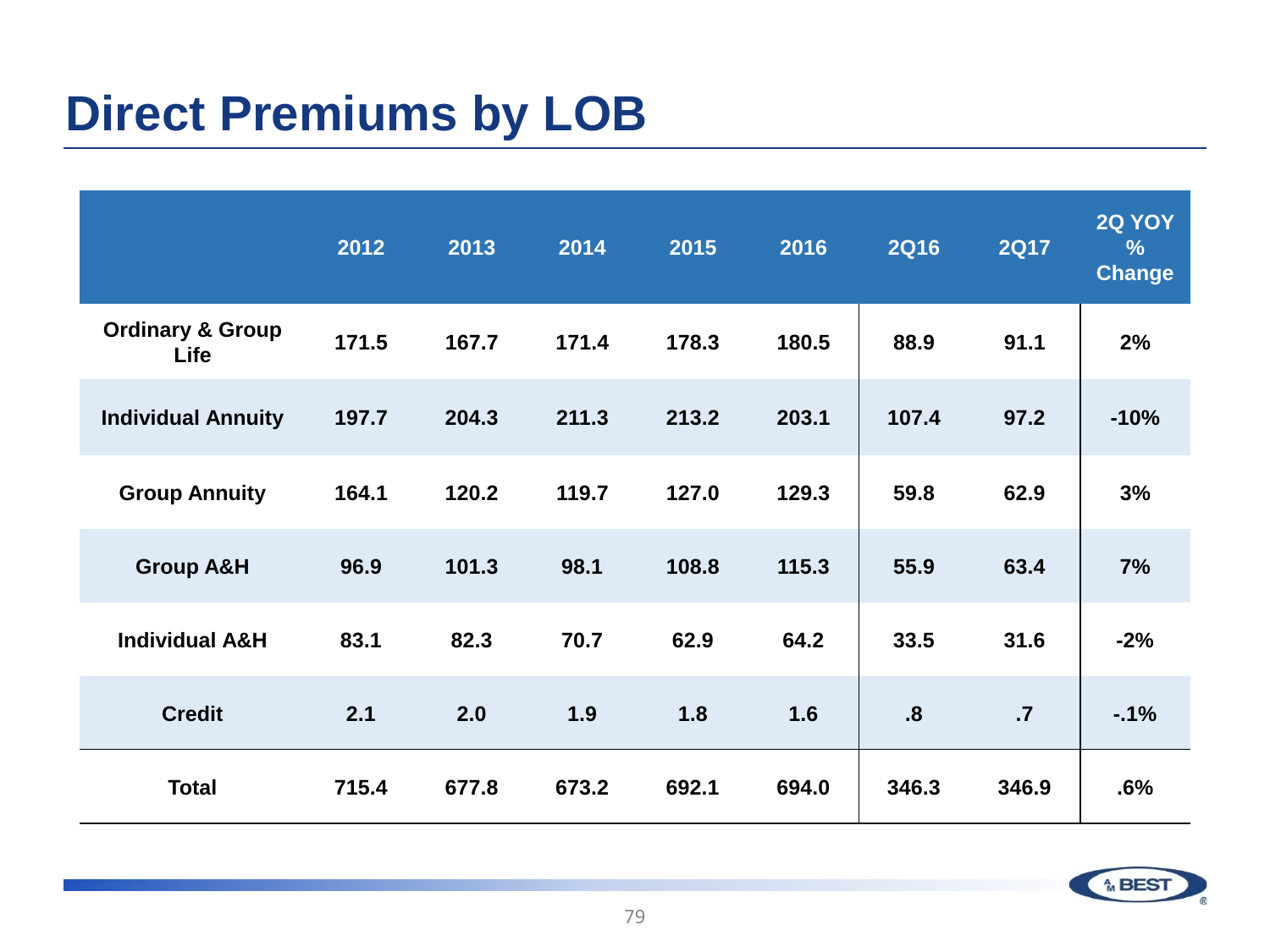### **Investment Portfolio**



**A** BES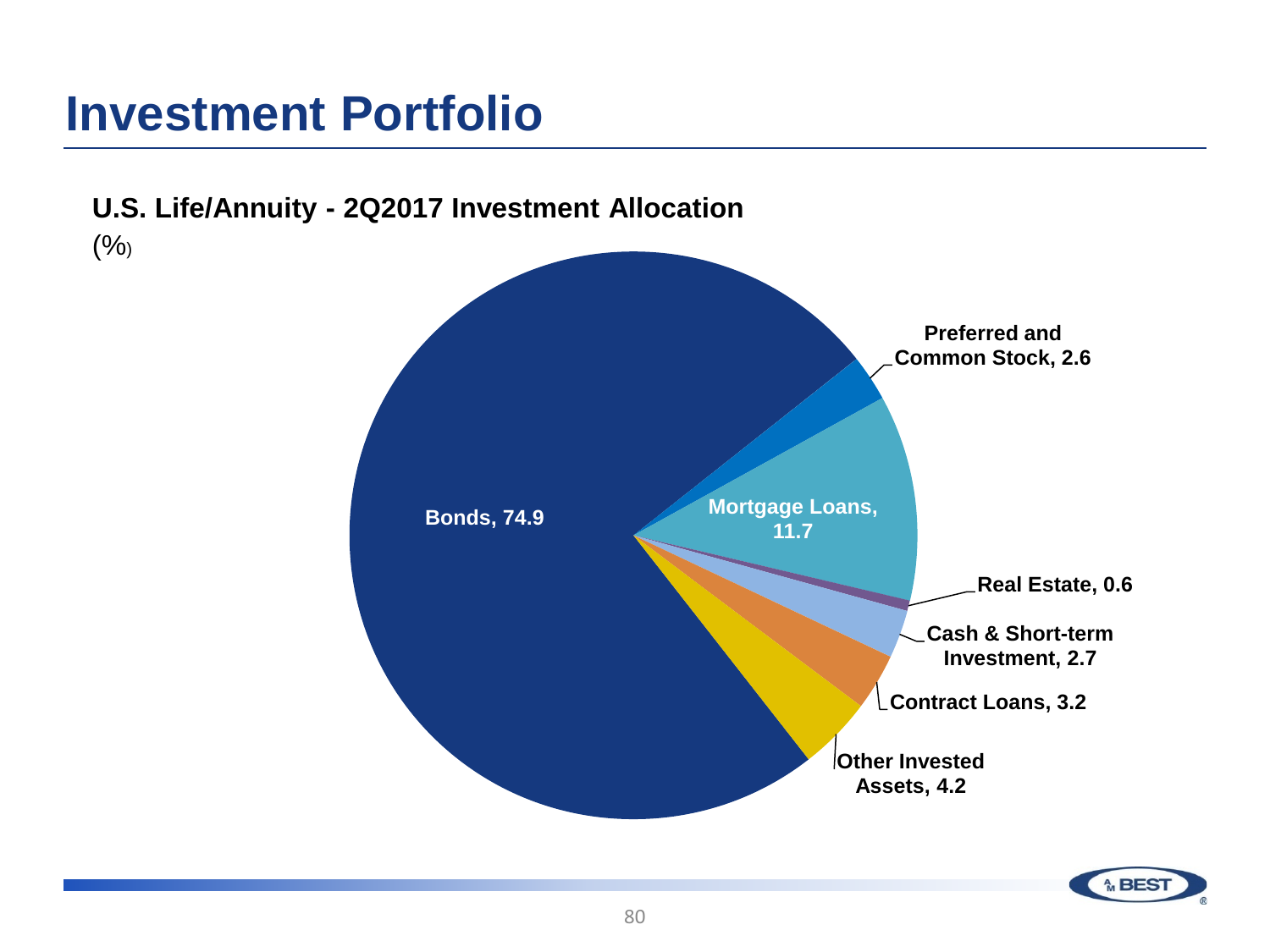### **Operating – Portfolio Yields**



: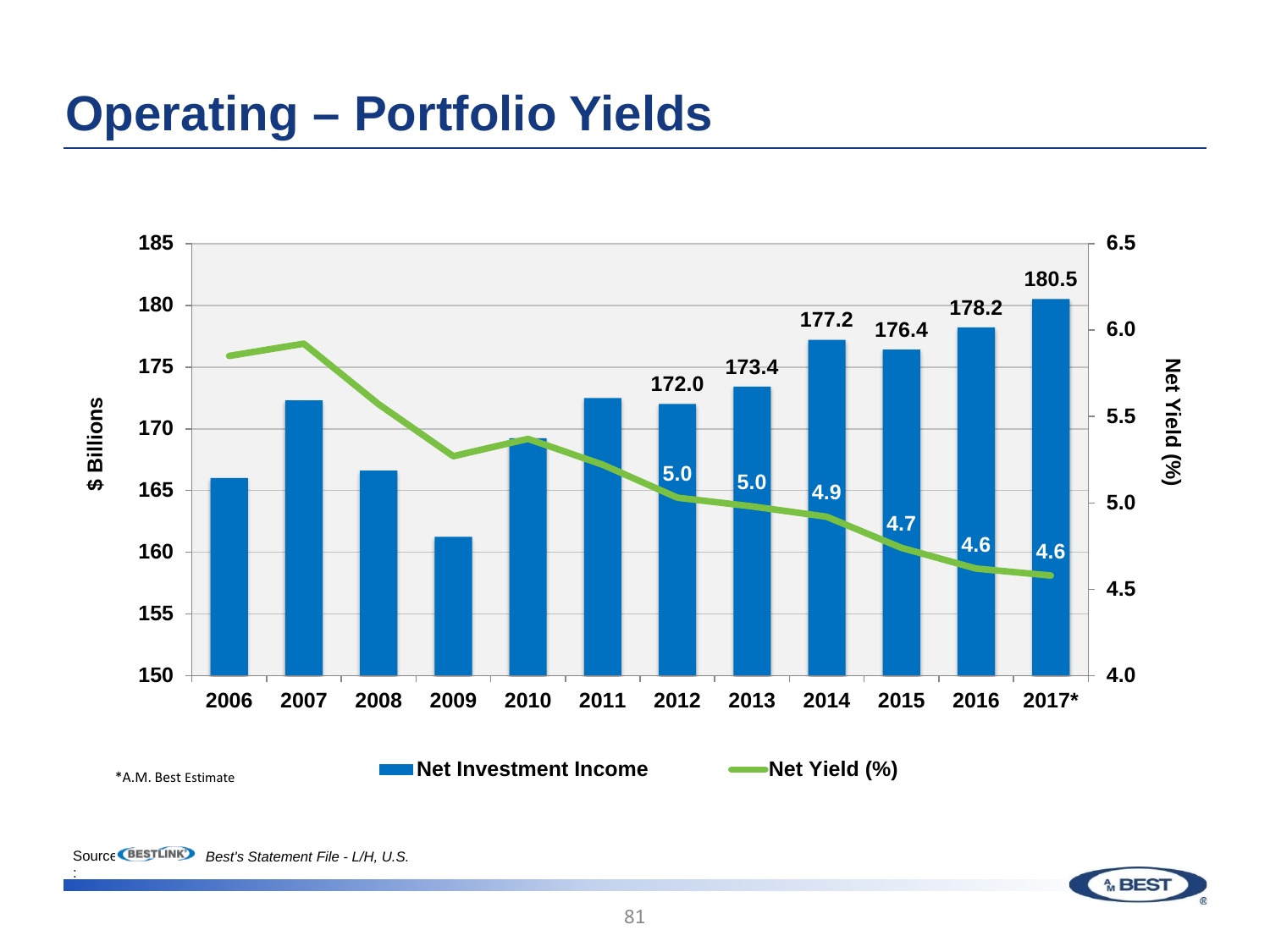### **Life/Annuity Operating Forecast**



\* A.M. Best Estimate

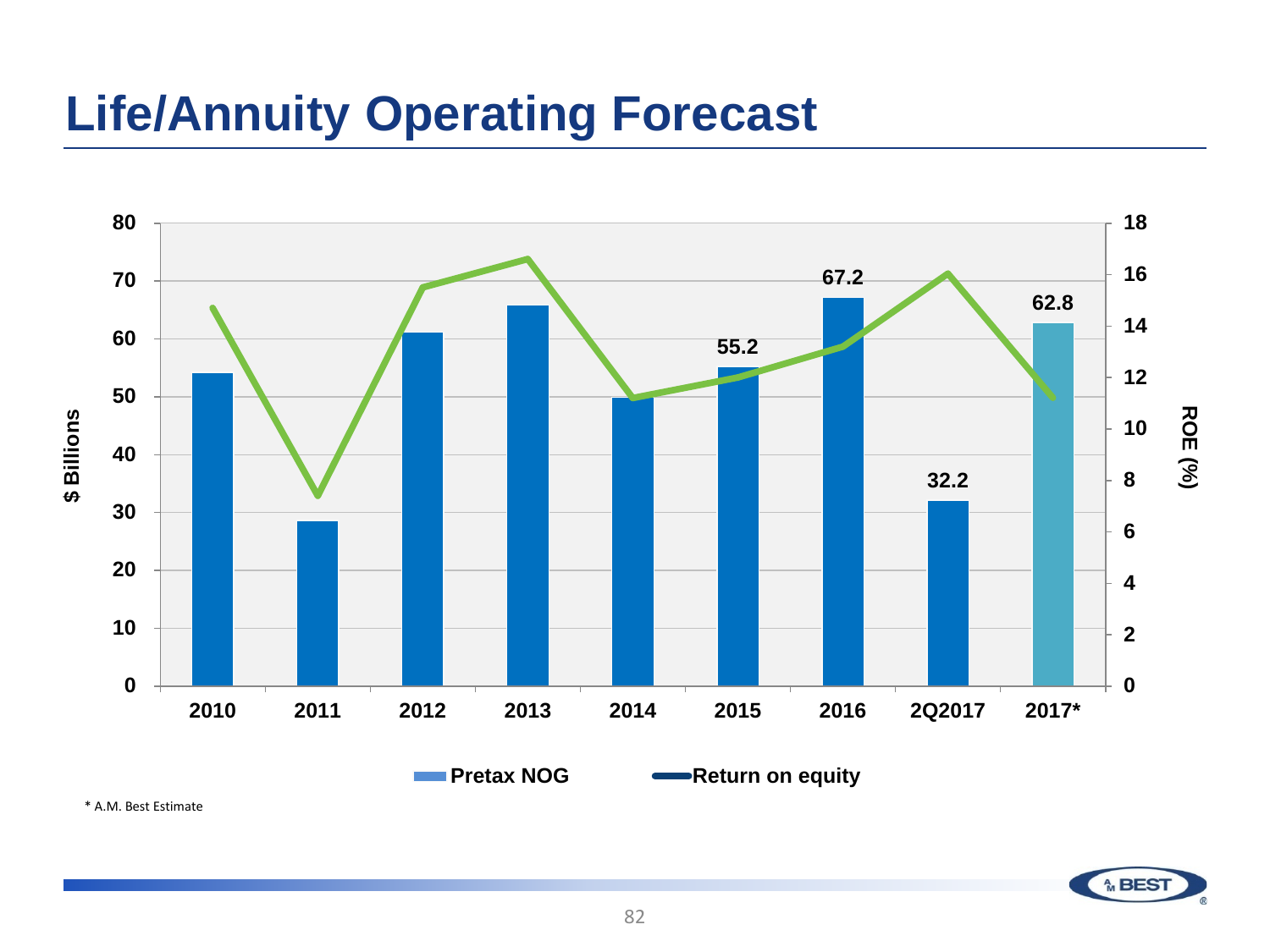# **Health – Performance and Outlook**

**Sally Rosen, Director– LH Doniella Pliss, Associate Director– LH** 

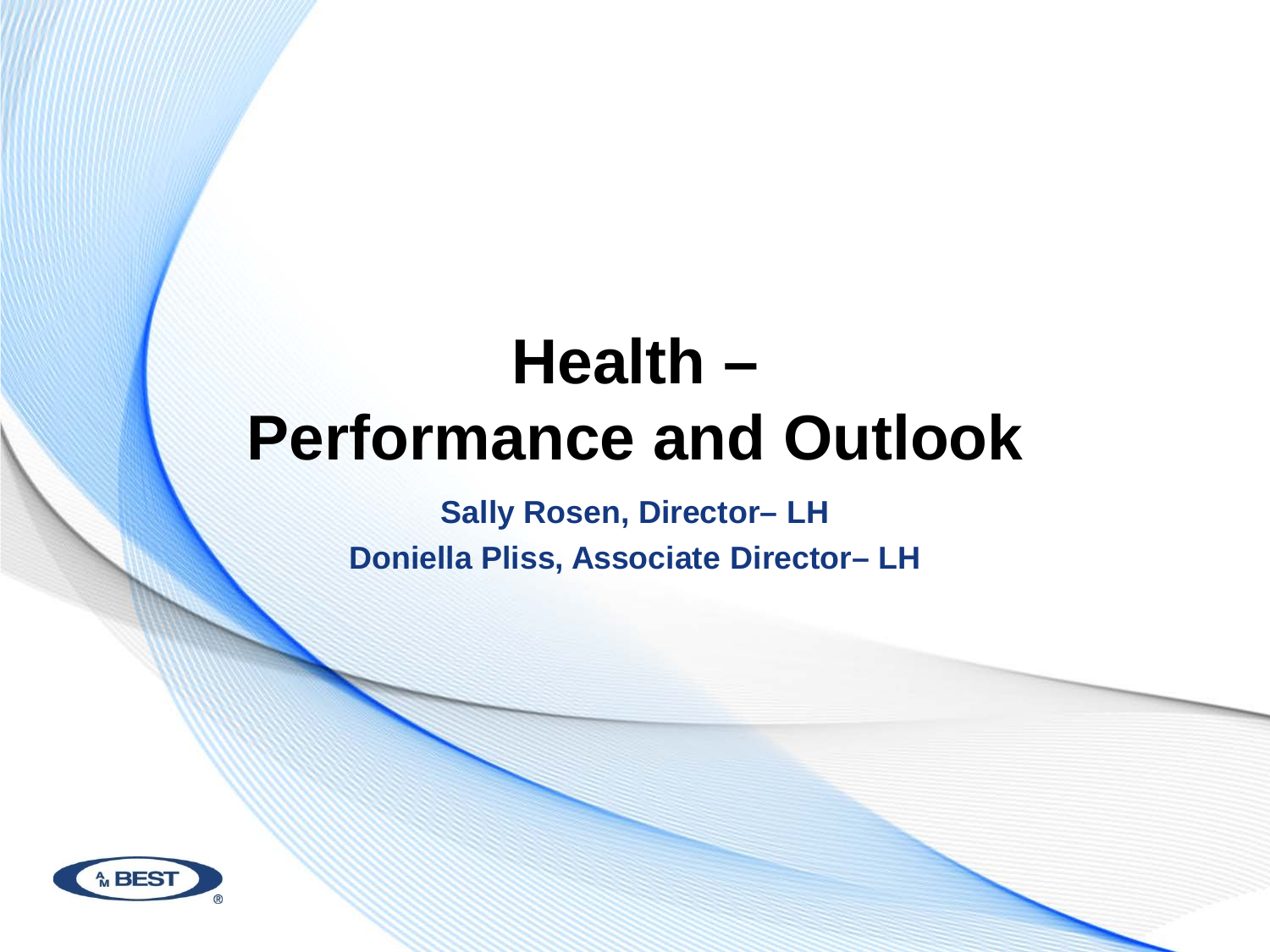### **U.S. Health Ratings Outlook - Negative**

**Uncertainty on the future of ACA**

**Financial losses in ACA segment**

**Lack of growth in commercial segment**

**Growth in lower margin government business**

**Declining capitalization trends**

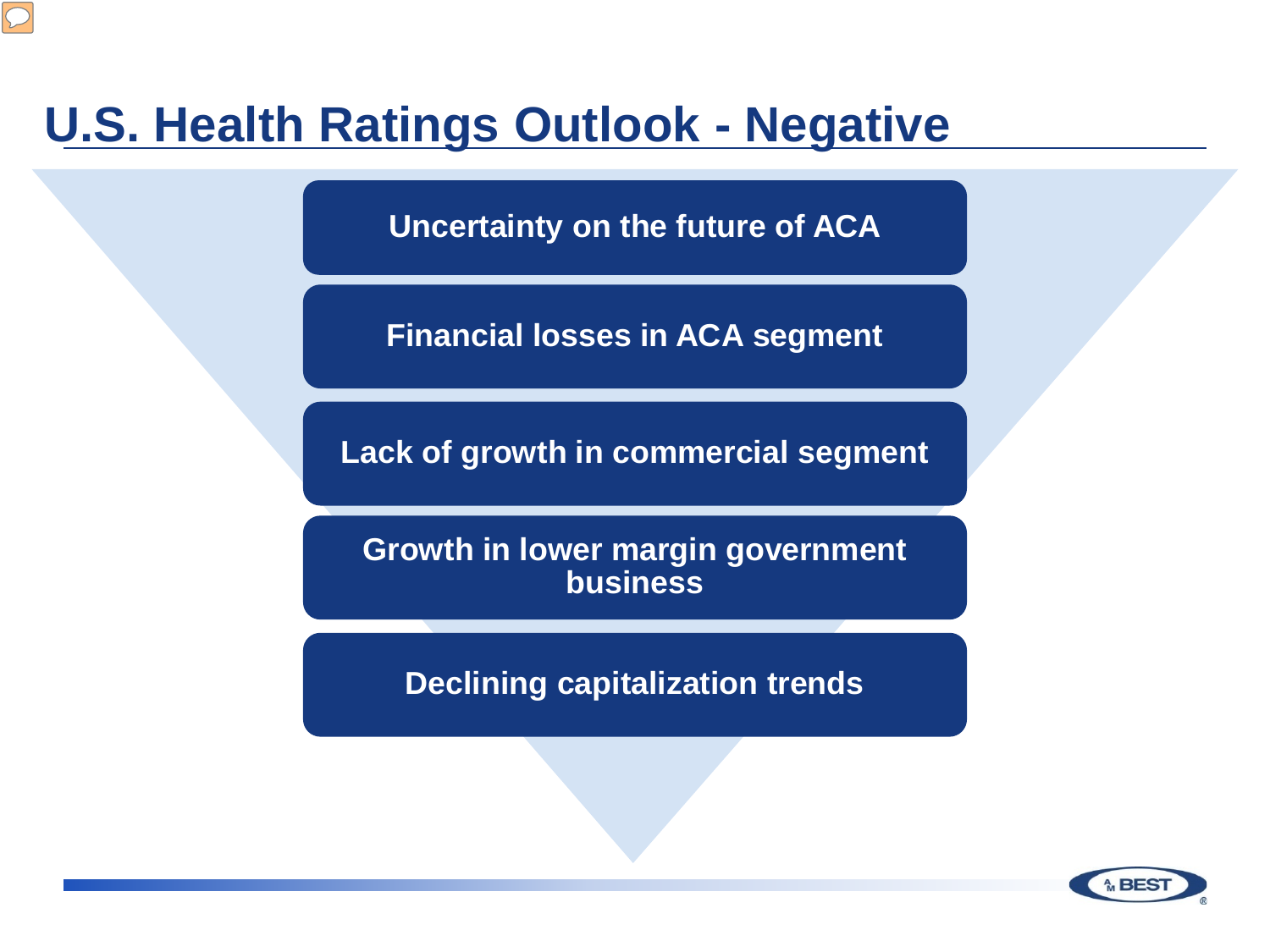### **Health Rating Trends**



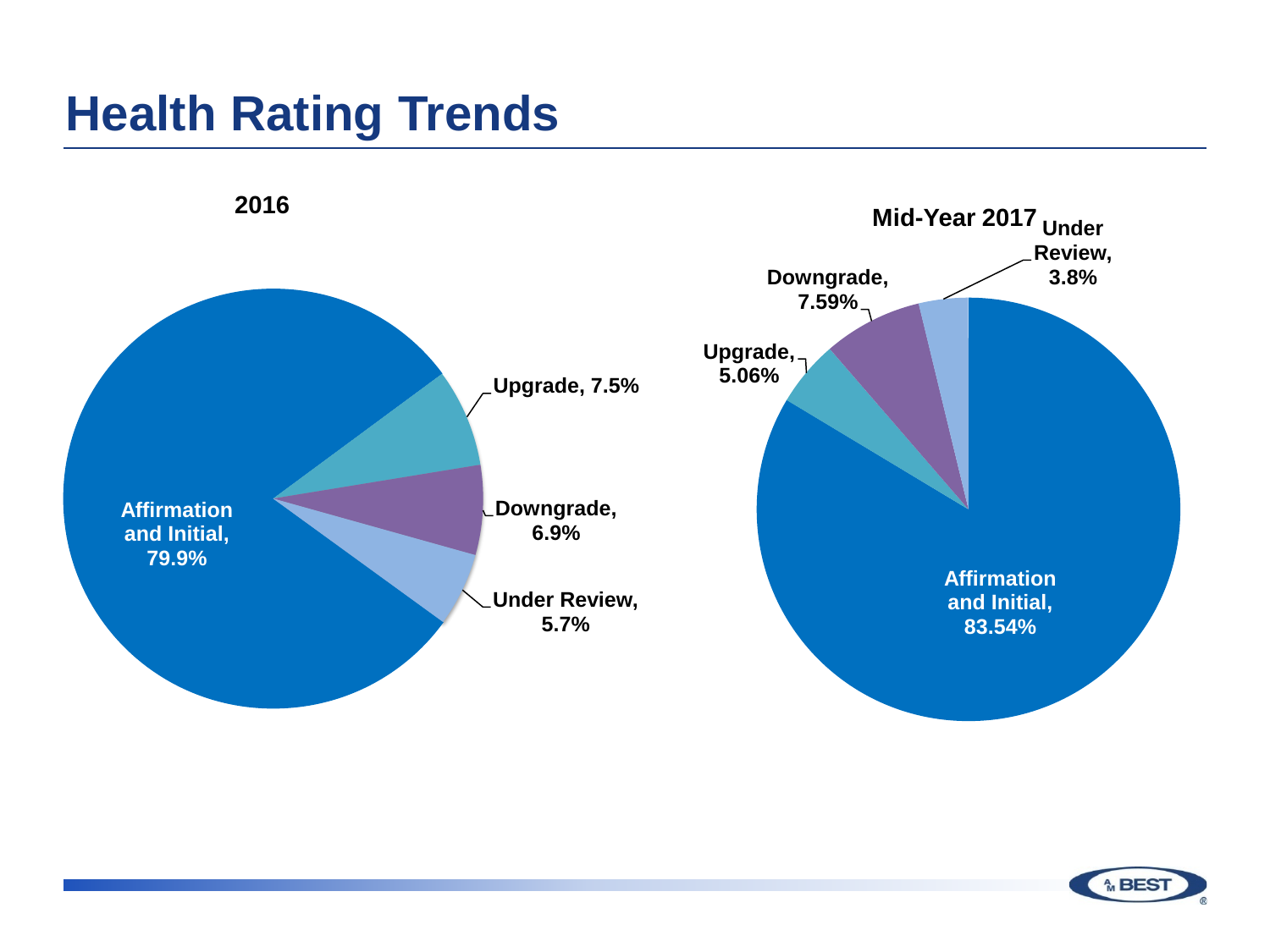### **2017 Industry Trends**

- Temporary reprieve from the Health Insurer Fee (HIF)
- Lower prescription drug trends
- Stable cost trends
- Growth in value-based reimbursements
- Moderating ACA losses
- Compression in Medicaid margins
- Termination of large M&A transactions
- Stable to declining financial leverage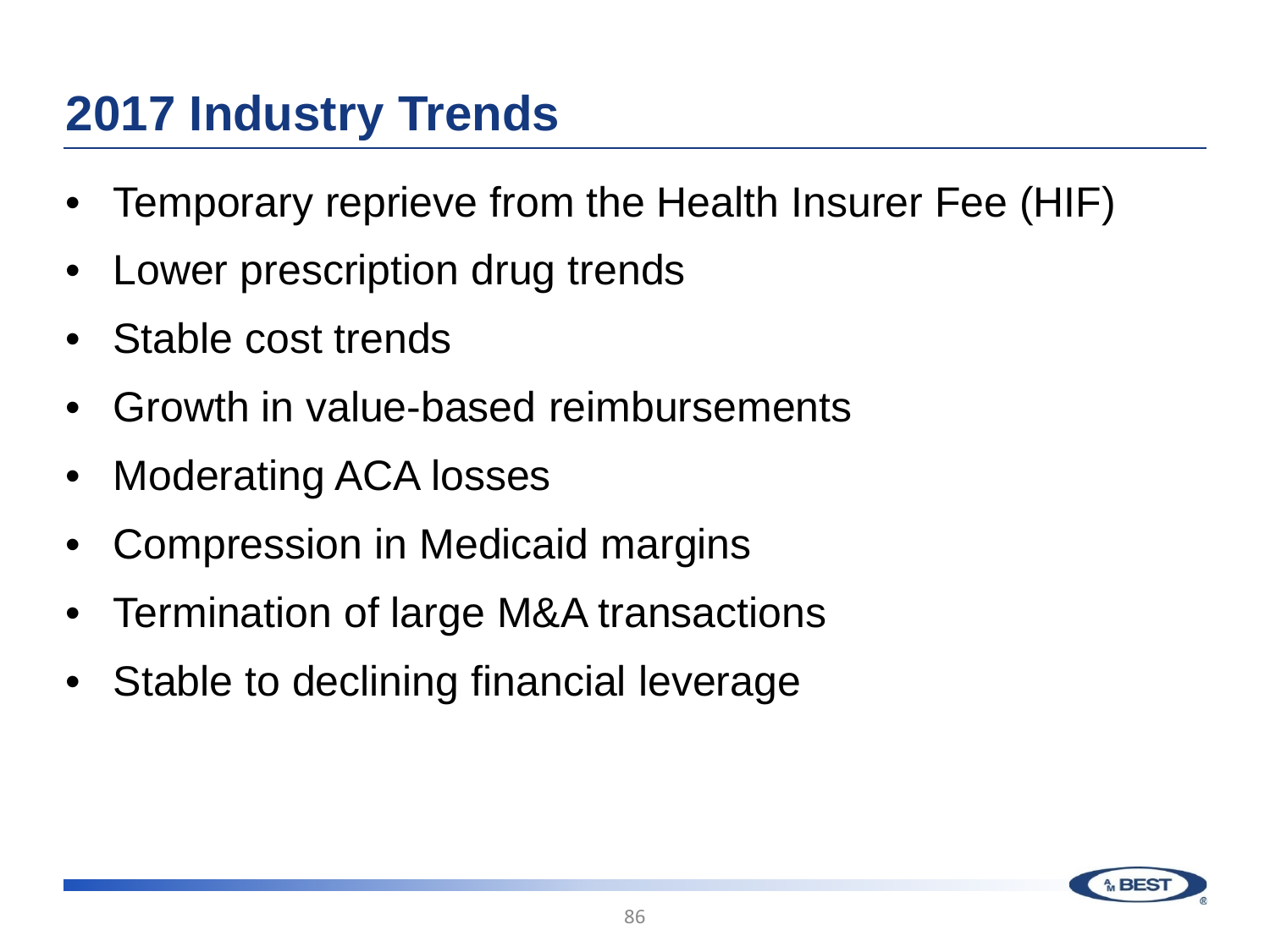# **U.S. Health – Financial Performance (\$ Billions)**

|                                        | 2012  | 2013  | 2014  | 2015  | 2016  | 2Q 2016 | 2Q 2017 |
|----------------------------------------|-------|-------|-------|-------|-------|---------|---------|
| <b>Net Premium</b><br>Written          | 558.0 | 579.3 | 652.4 | 732.1 | 785.9 | 383.8   | 407.5   |
| <b>U/W Income</b>                      | 16.1  | 14.5  | 12.3  | 13.4  | 15.9  | 6.5     | 16.9    |
| <b>Investment</b><br><b>Income</b>     | 4.7   | 5.1   | 4.6   | 3.9   | 5.1   | 1.8     | 2.8     |
| <b>Realized</b><br><b>Gains/Losses</b> | $1.3$ | $1.3$ | 1.6   | 0.9   | 1.0   | 0.4     | 0.3     |
| <b>Net Income</b>                      | 16.5  | 15.6  | 10.8  | 9.0   | 12.8  | 3.5     | 14.4    |
| <b>Capital &amp;</b><br><b>Surplus</b> | 125.3 | 143.3 | 141.7 | 150.7 | 162.0 | 150.8   | 172.4   |
| <b>ROE</b>                             | 12.7  | 10.6  | 6.5   | 5.5   | 7.6   | 2.1     | 8.7     |

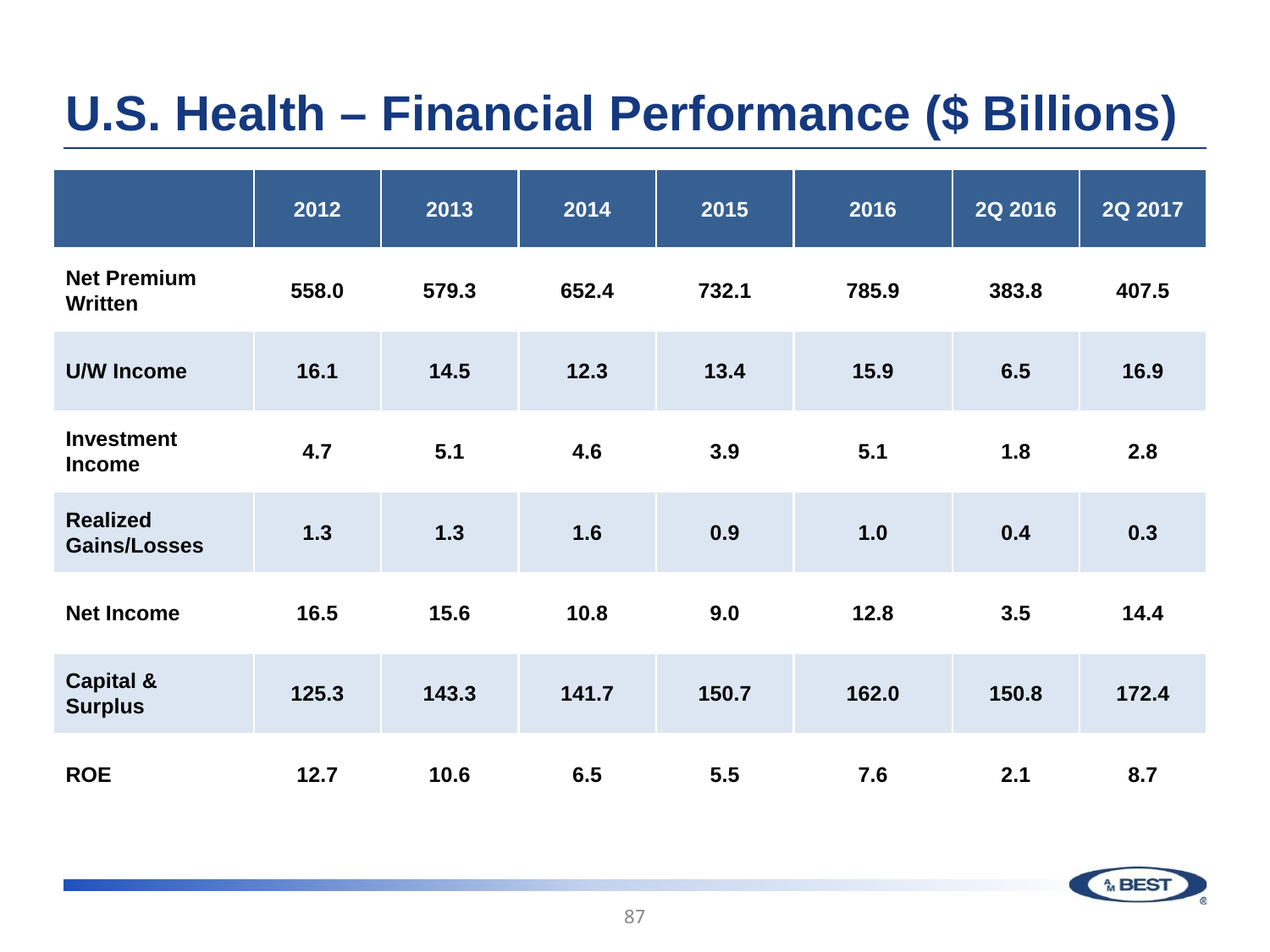### **U.S. Health – Net Premiums Written (\$ Billions)**



■ Comp ■ Medicare ■ Medicaid ■ Other

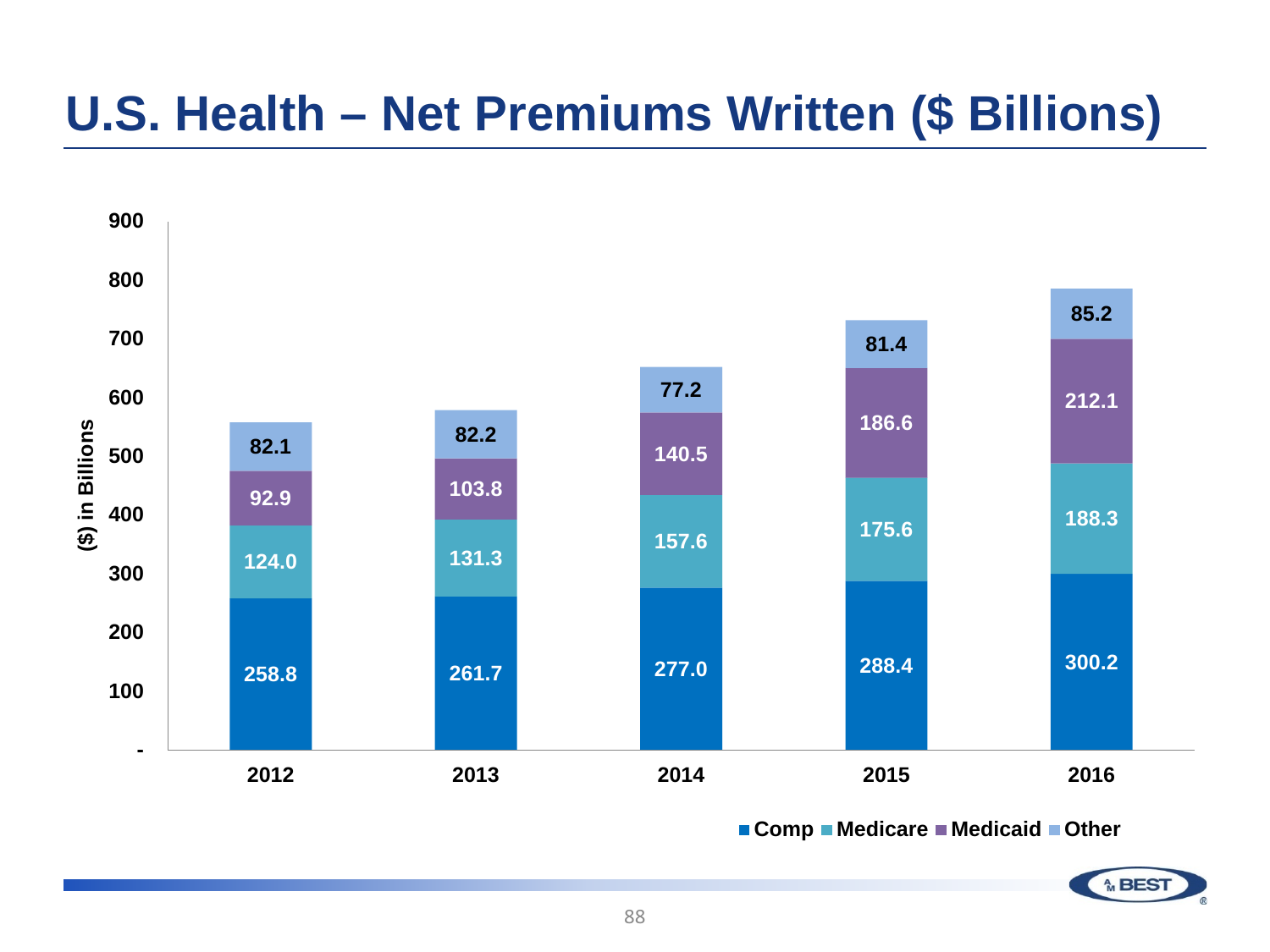# **Anticipated Issues 2018**

- Medicare Advantage subject to changes in government funding; increased dependency on star ratings and benchmarking limitations
- Margin compression for Medicare Advantage business
- Limited growth potential for new Medicaid contracts
- Lack of growth in higher margin business (group commercial)
- Provider consolidation
- Growing role of technology/data analytics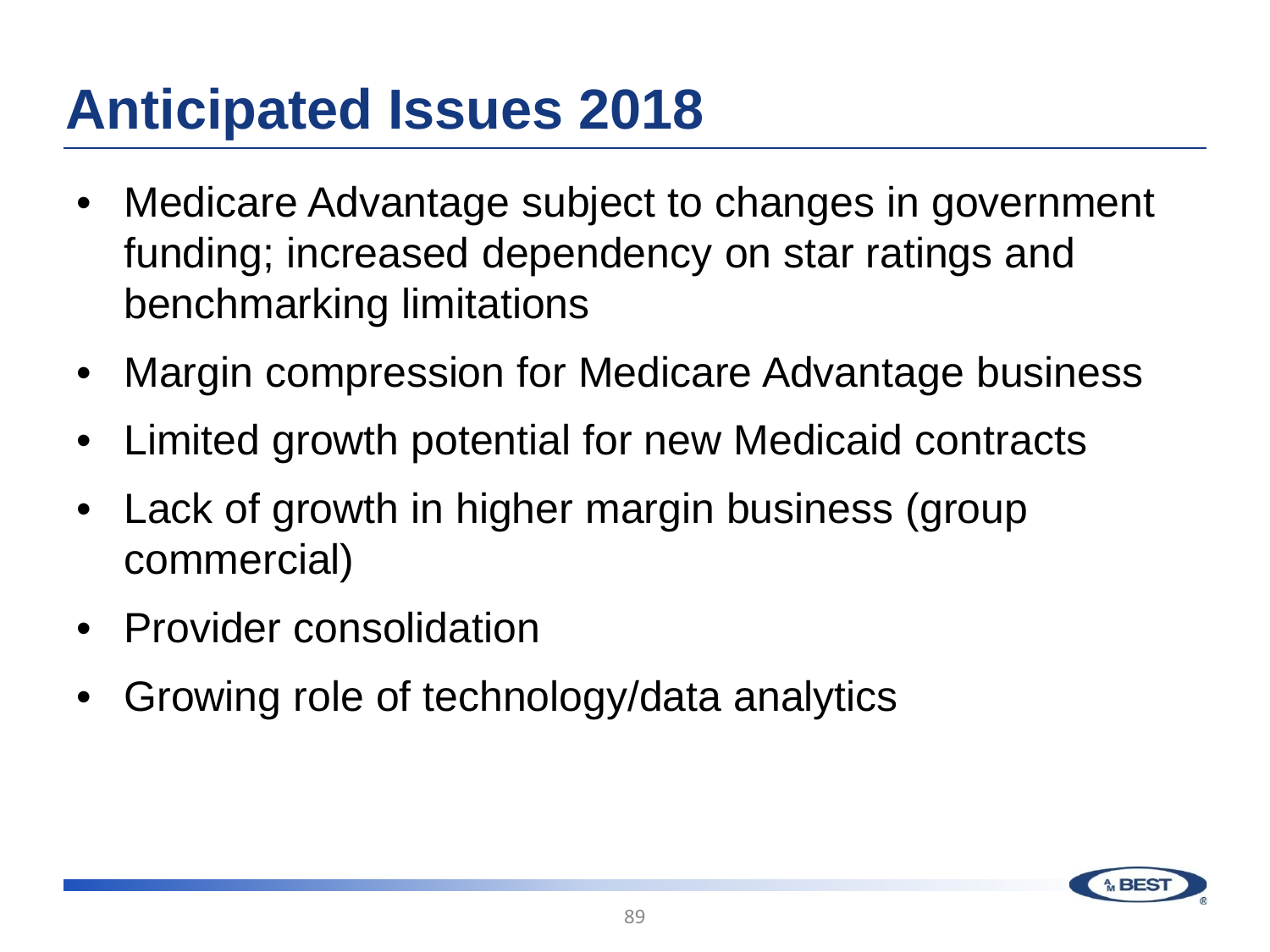# **Anticipated Issues 2018**

- ACA related concerns:
	- Uncertainty of CSR's
	- Concern about further deterioration of exchange pools; failure to bring in younger enrollees; multiple markets with a single carrier; declining enrollment
	- Companies not participating with exchanges will be challenged to offer replacement for grandmothered policies
	- Return of the Health Insurer Fee (HIF)
	- Possible modification to ACA Repeal/Replace where do we go from here

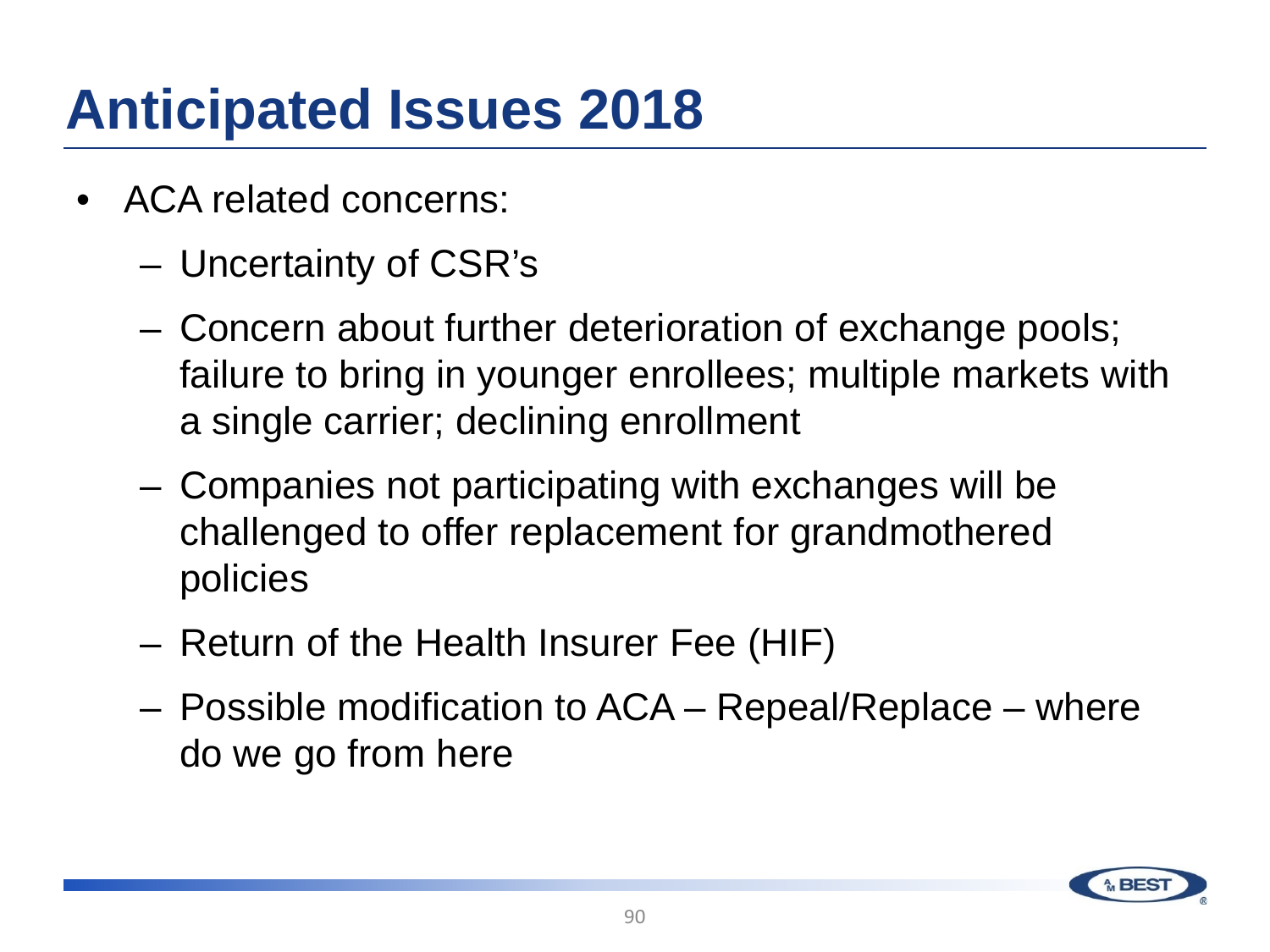# **U.S. Property/Casualty Industry**

**John Andre, Managing Director Anthony Diodato, Managing Director**

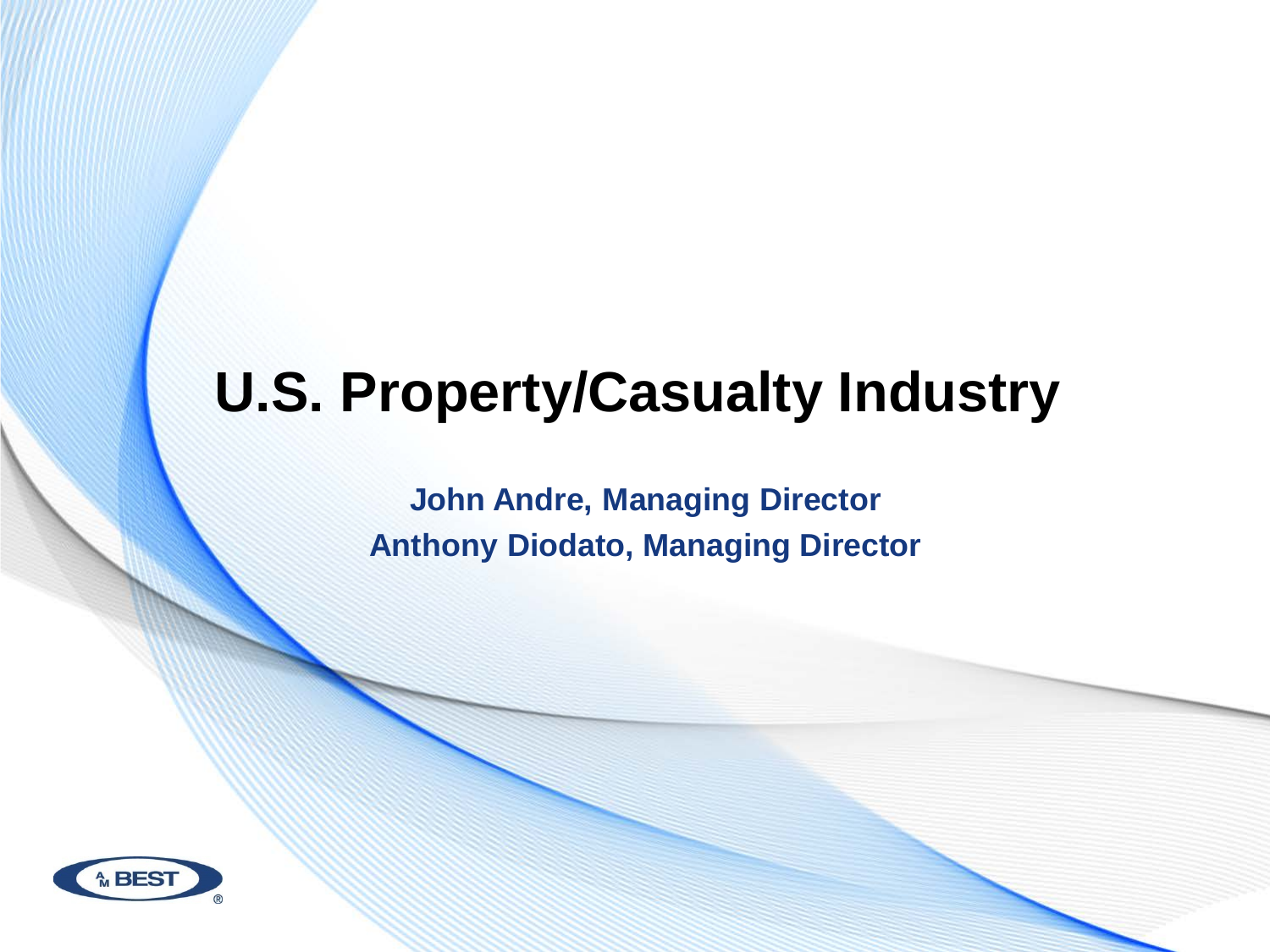

### **Discuss Building Block Approach**

### **Review of the Rating Drivers in A. M. Best's New Methodology**

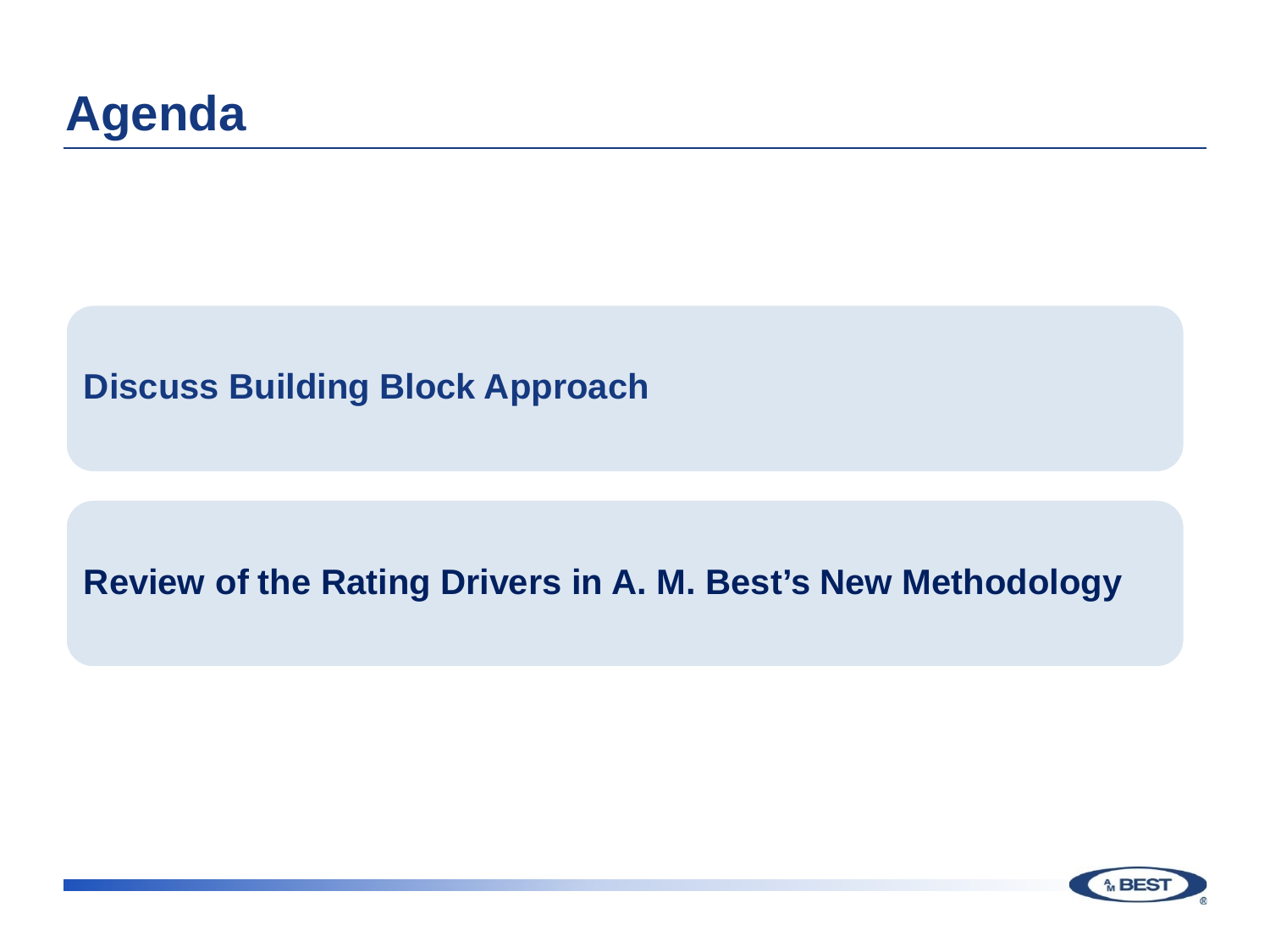### **An Updated BCRM: Building Blocks**



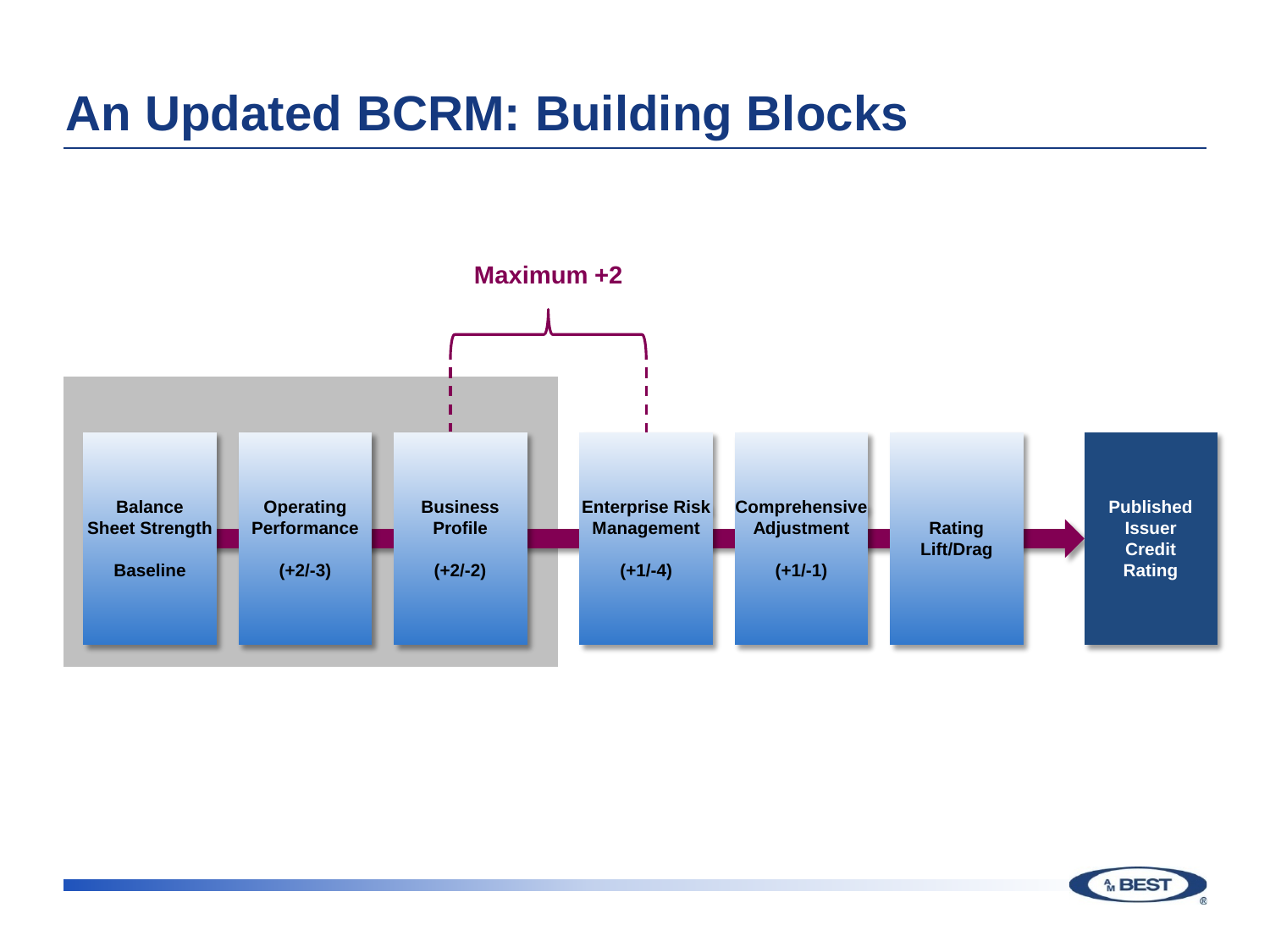### **An Updated BCRM: Building Blocks**



#### **Balance Sheet Strength Components**

- 
- 
- 
- 
- **Internal Capital Models Financial Flexibility**
- **BCAR Quality of Capital**
- **Stress Tests Quality of Reinsurance**
- **Liquidity Reinsurance Dependence**
- **Asset Liability Management Appropriateness of Reinsurance Program**
	-

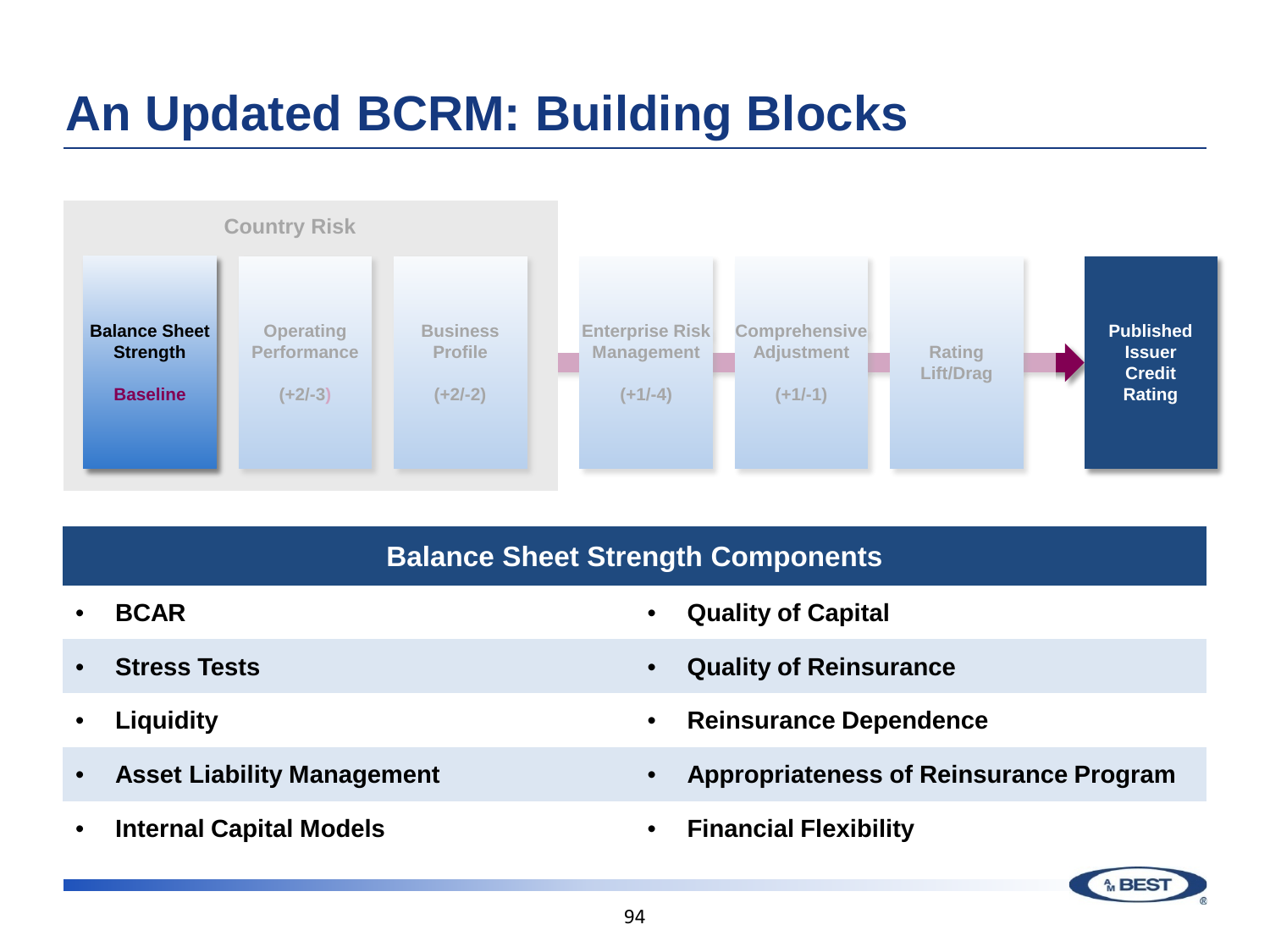**Balance Sheet Strength Distribution**



Source: A.M. Best Data and Research

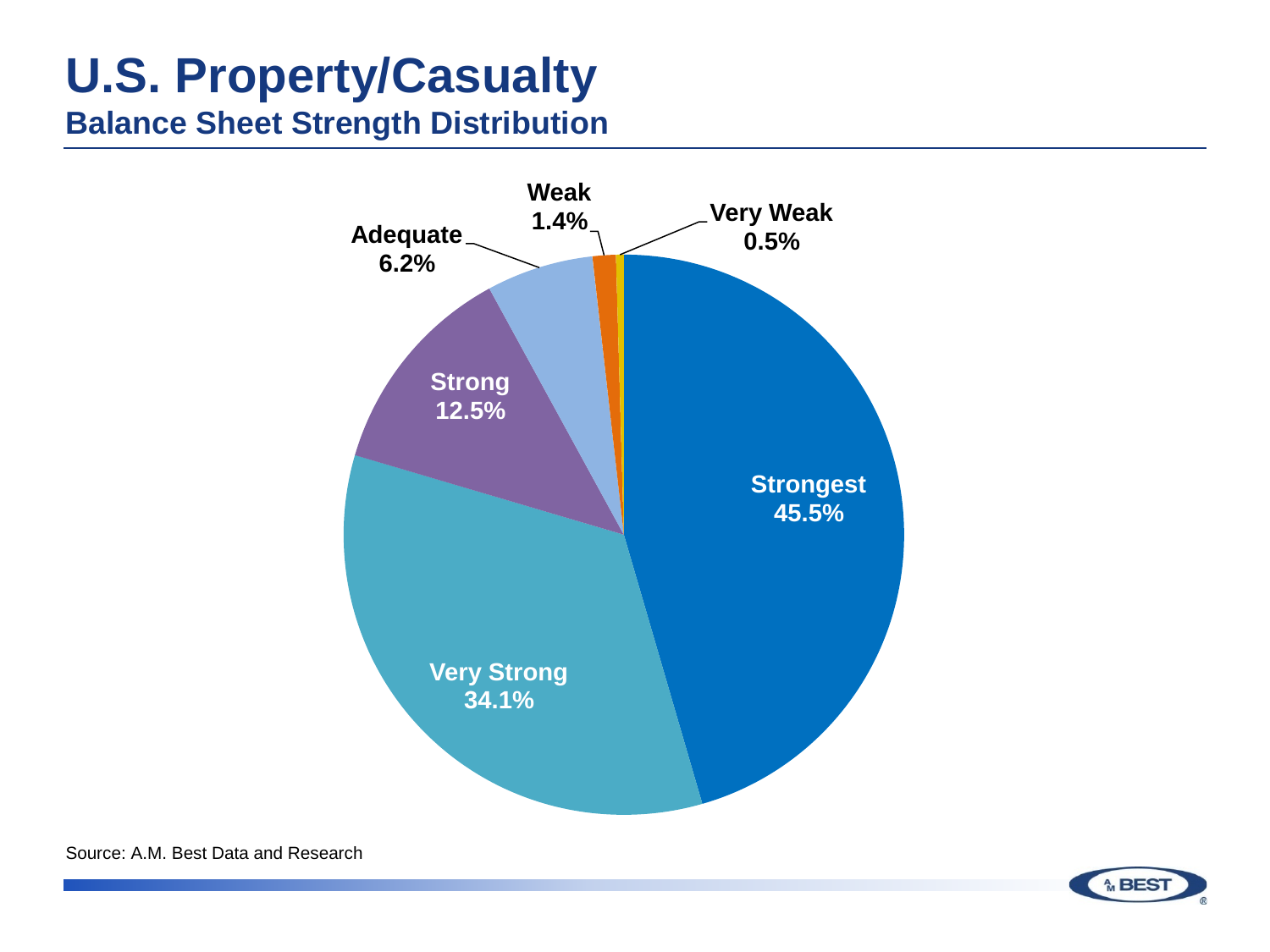**Balance Sheet Strength by Long-Term Issuer Credit Rating**



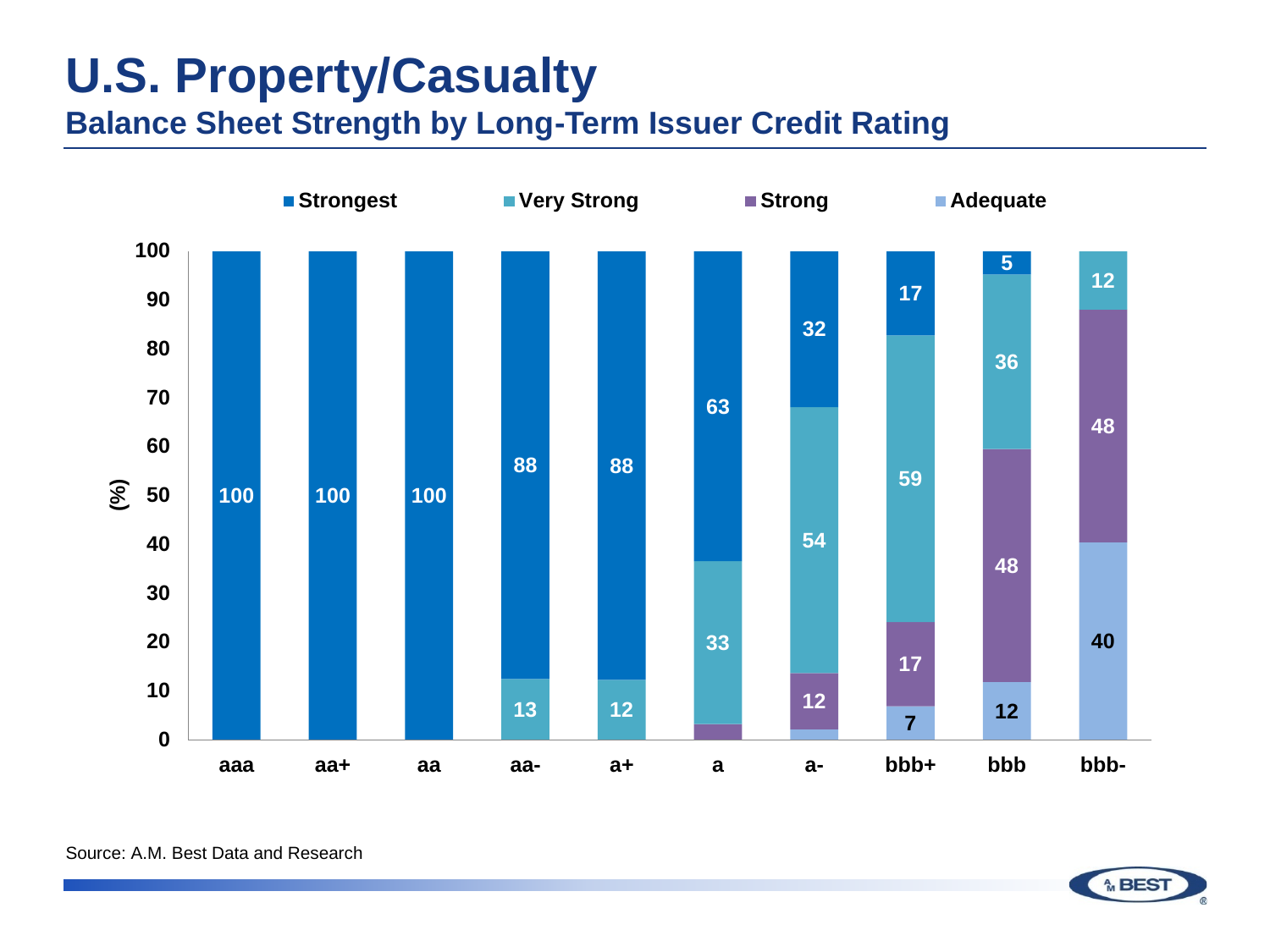**Median BCAR Score by Balance Sheet Strength**

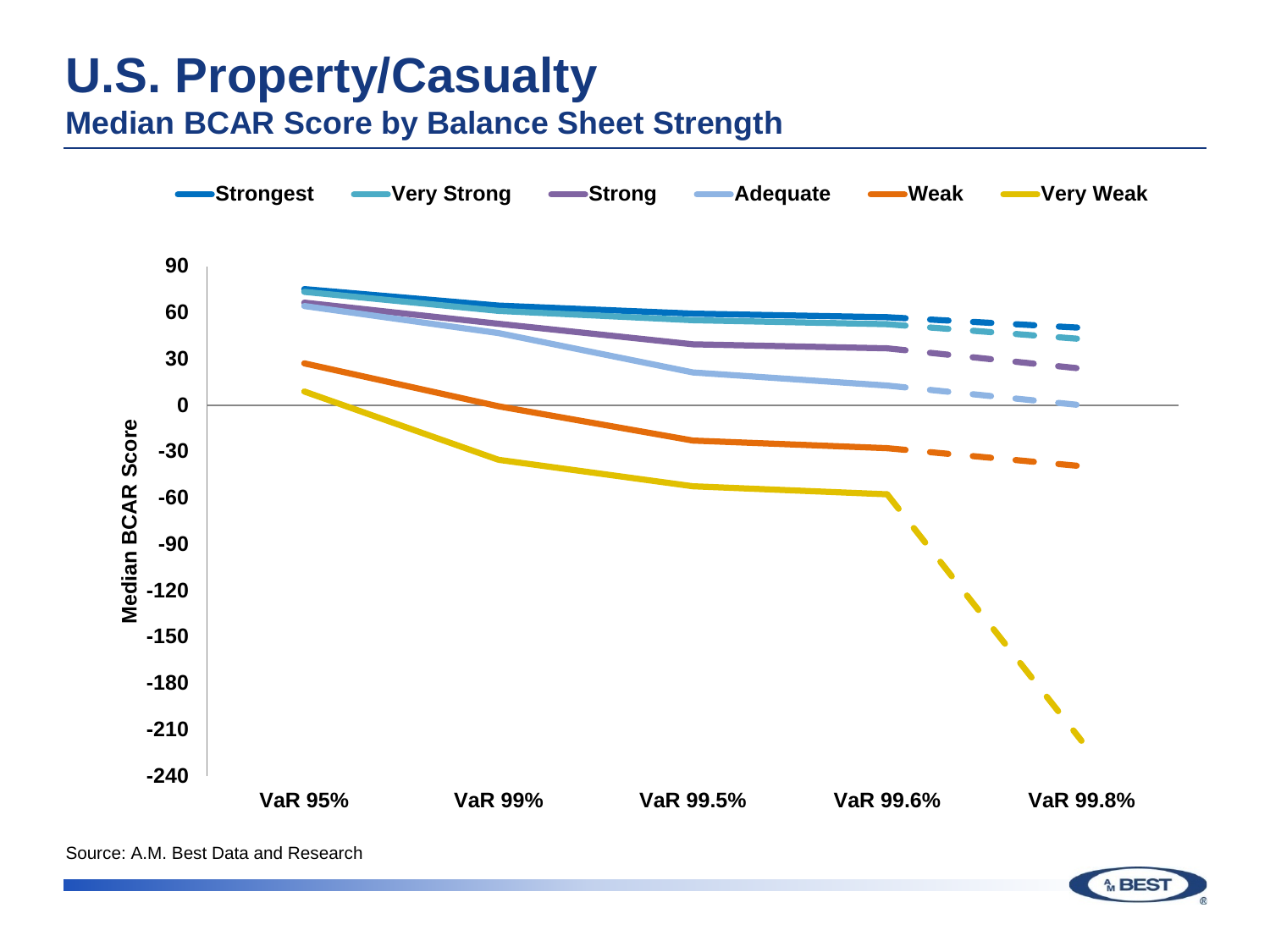### **U.S. Personal Lines**

### **Balance Sheet Strength Distribution**





Source: A.M. Best Data and Research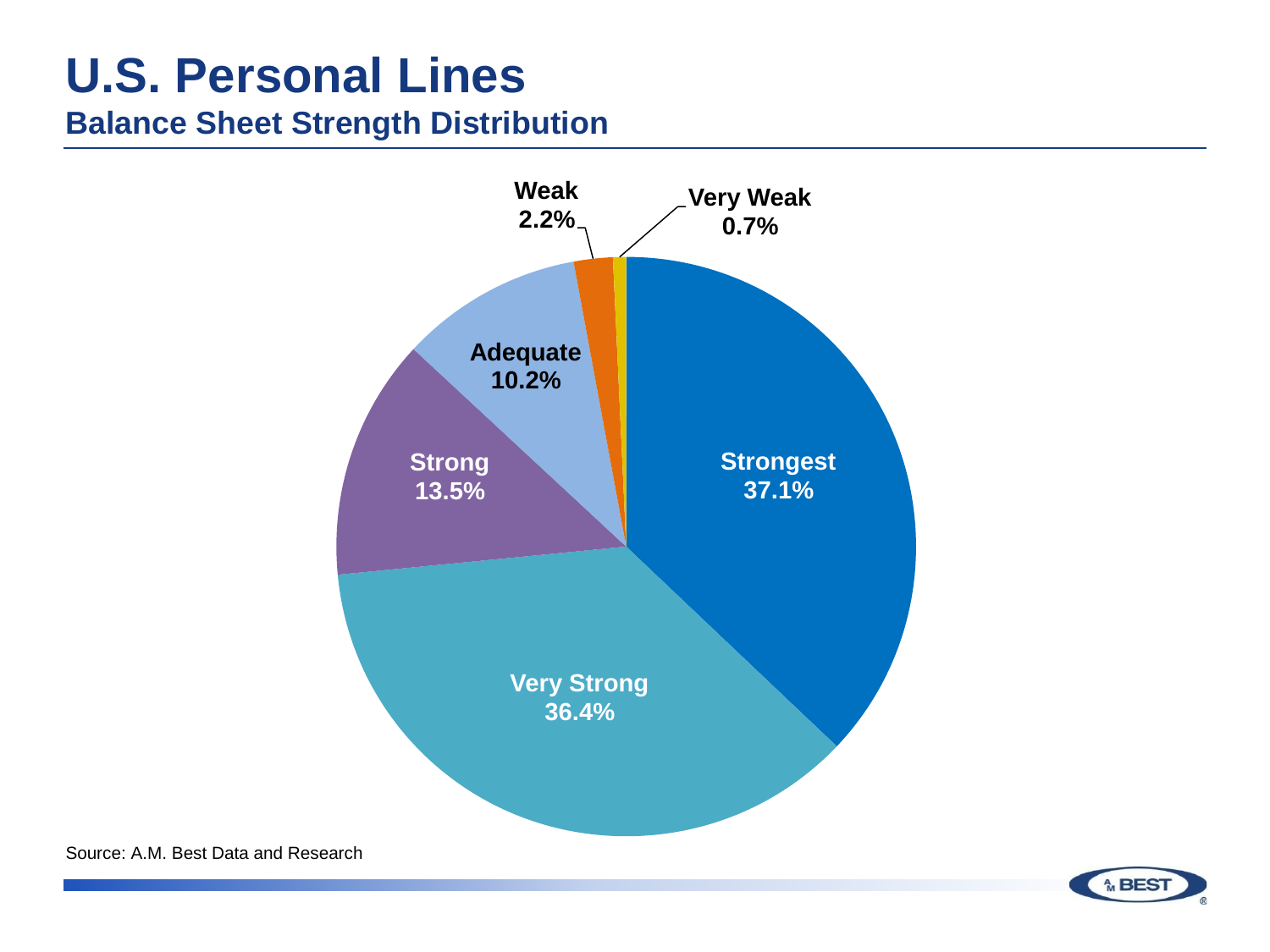### **U.S. Personal Lines**

### **Median BCAR Score by Balance Sheet Strength**



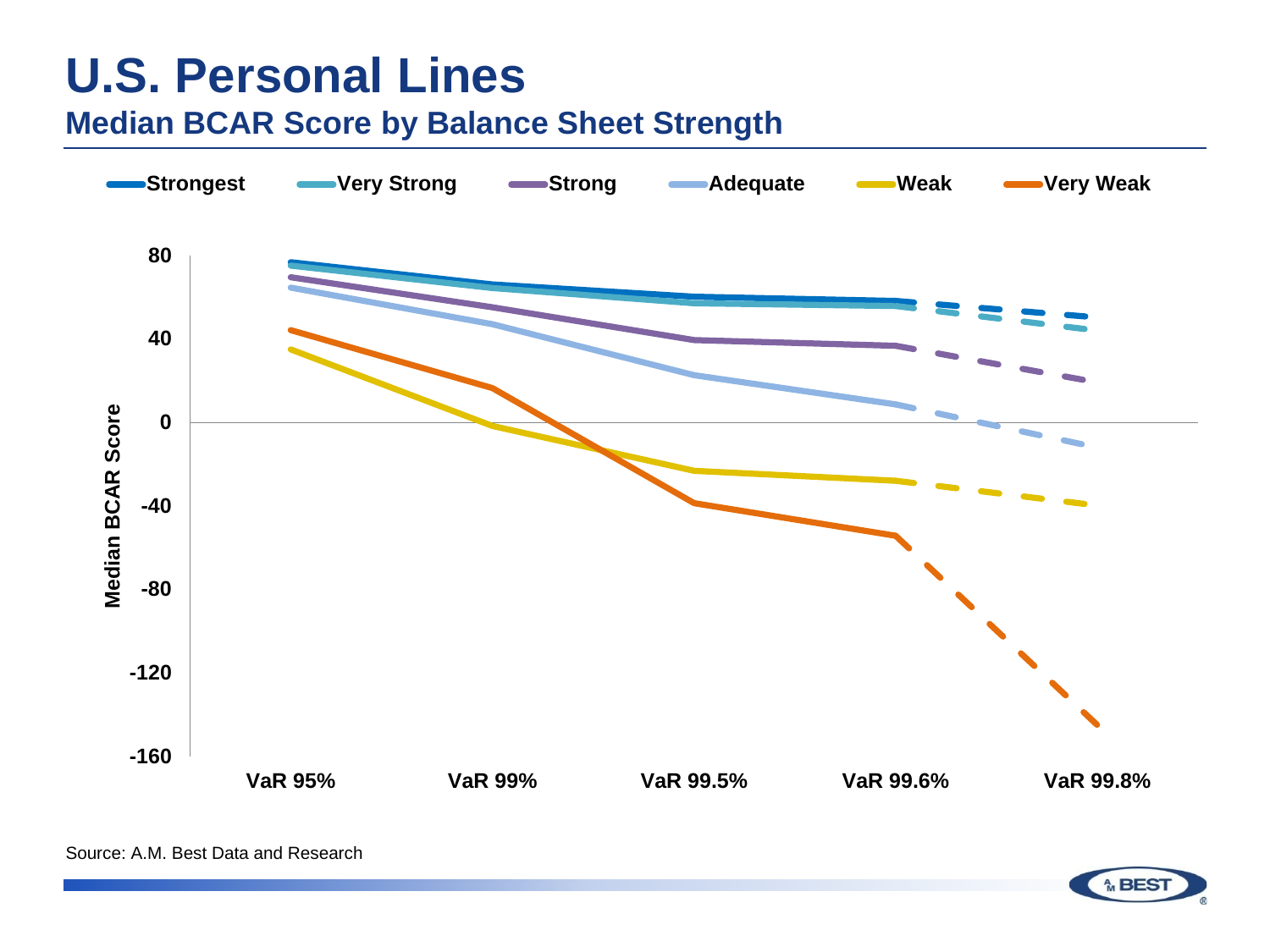# **U.S. Commercial Lines**

### **Balance Sheet Strength Distribution**



Source: A.M. Best Data and Research

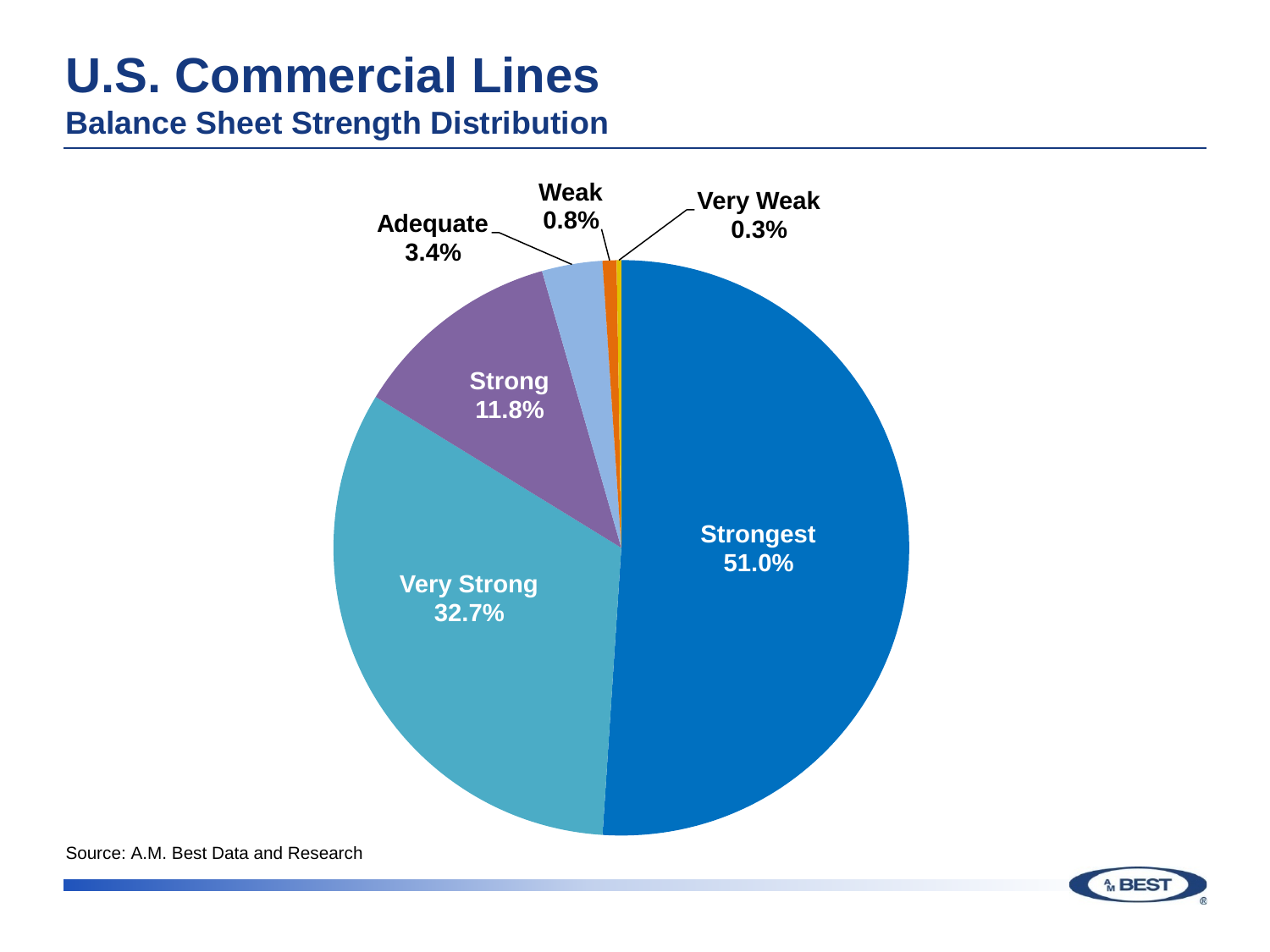# **U.S. Commercial Lines**

### **Median BCAR Score by Balance Sheet Strength**



Source: A.M. Best Data and Research

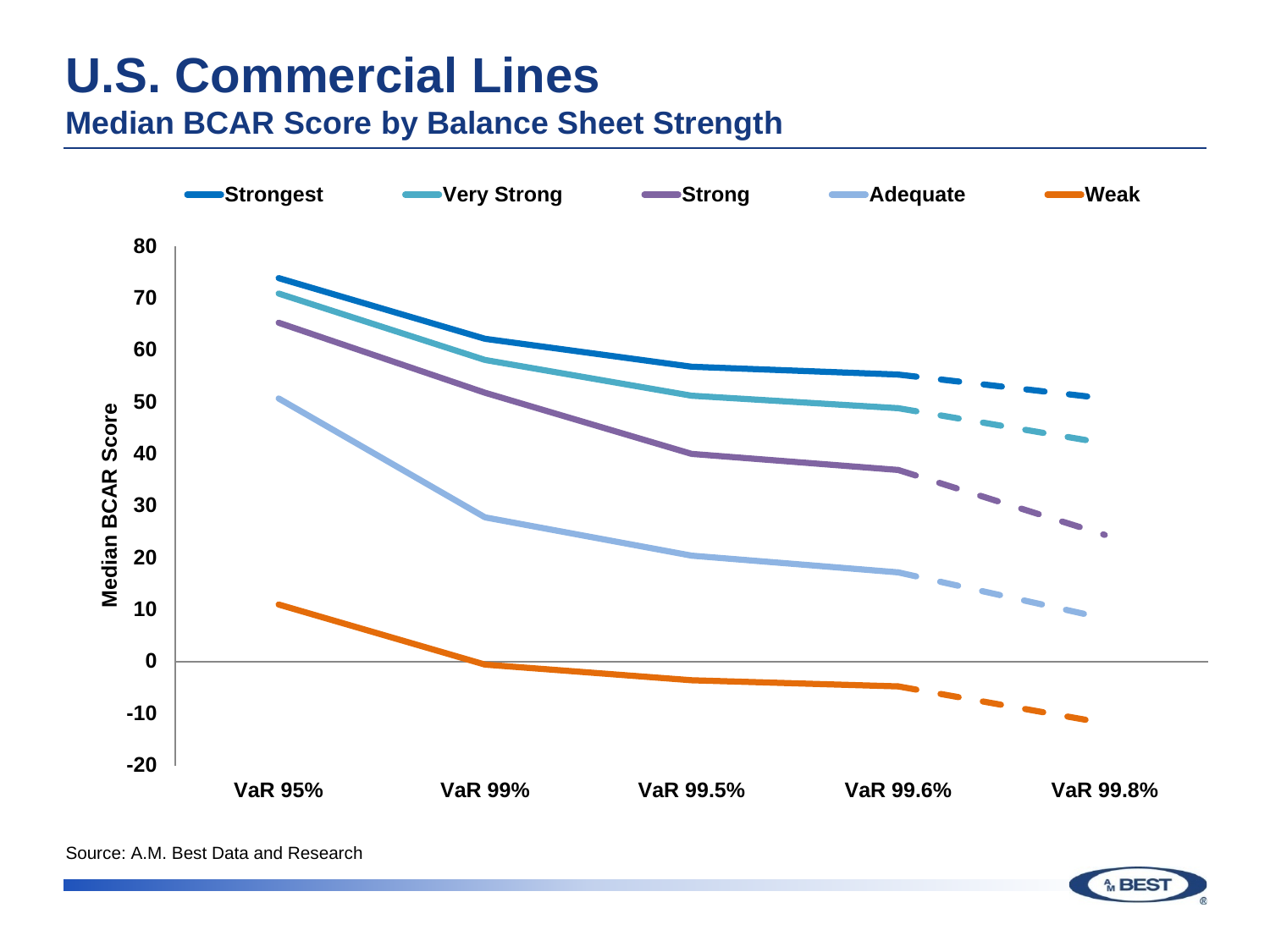### **An Updated BCRM: Building Blocks**



#### **Operating Performance Components**

- 
- **Change in Total Reserves Pre-Tax Operating ROR**
- **Financial Forecasts/Plans Operating ROE**
- **Change in NPW Pre-Tax Total Return**
	-
	-

• **Combined Ratio** 

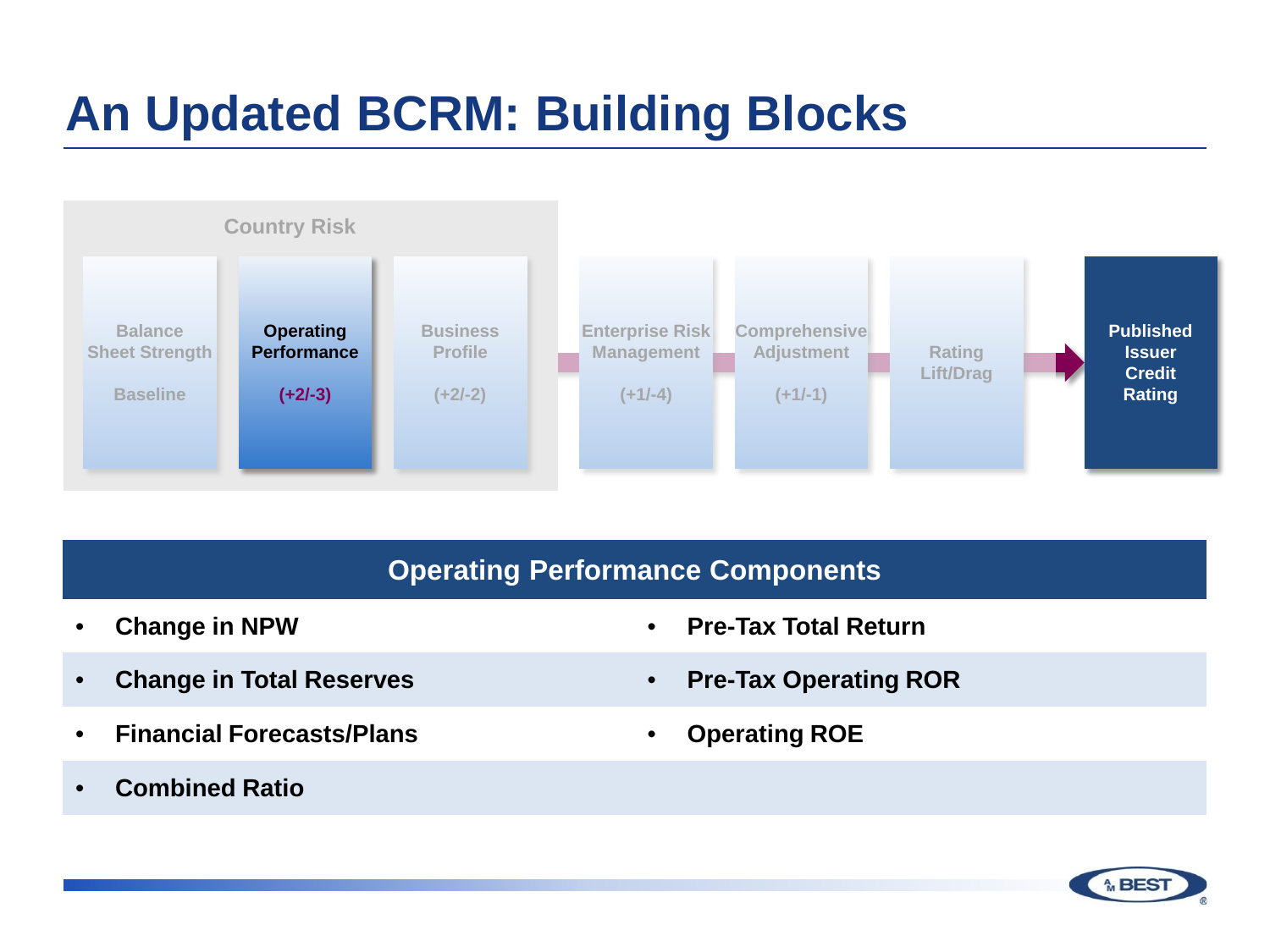### **Operating Performance Notch Distribution**



Source: A.M. Best Data and Research

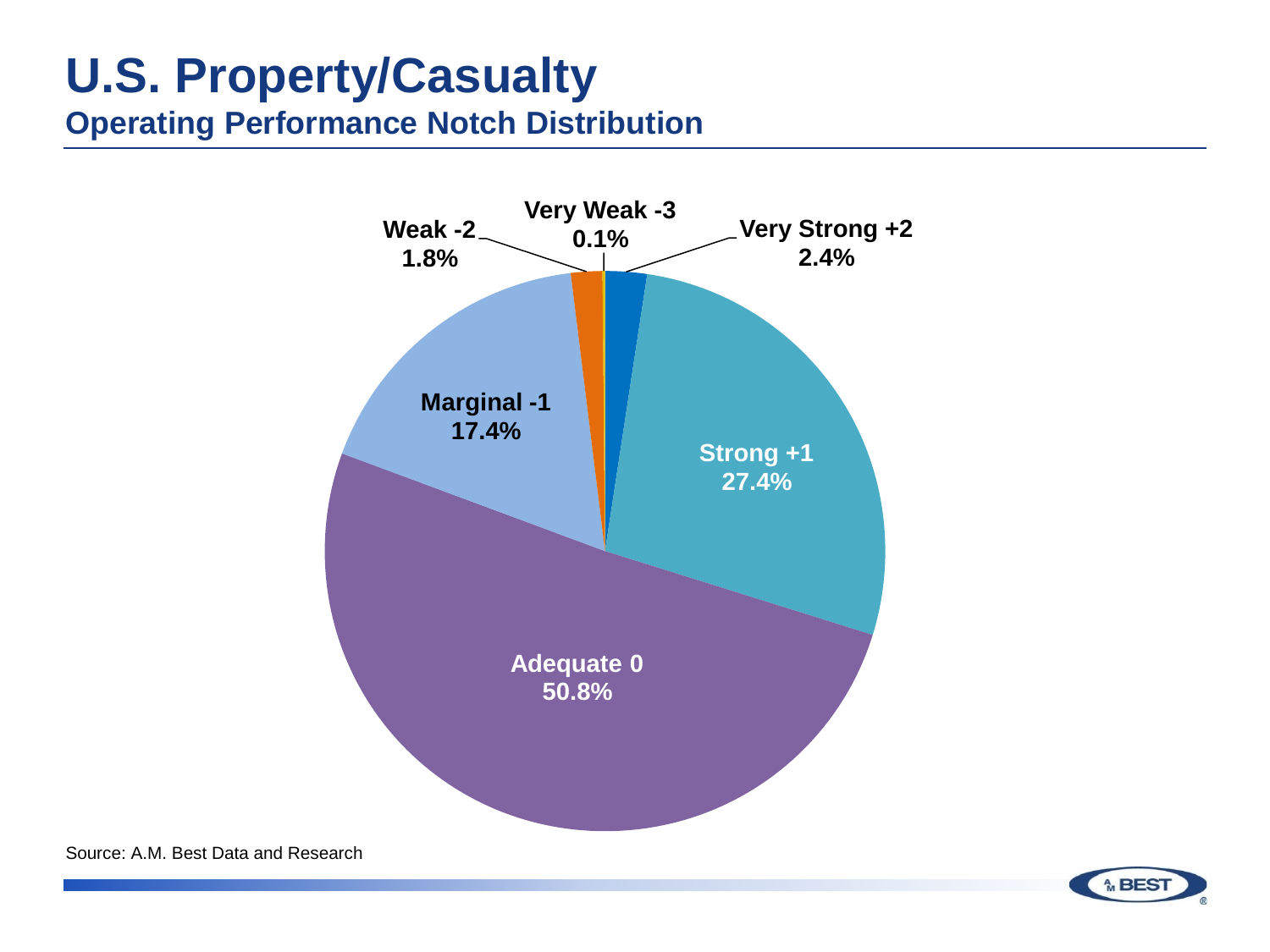**Operating Performance Notch by Long-Term Issuer Credit Rating**



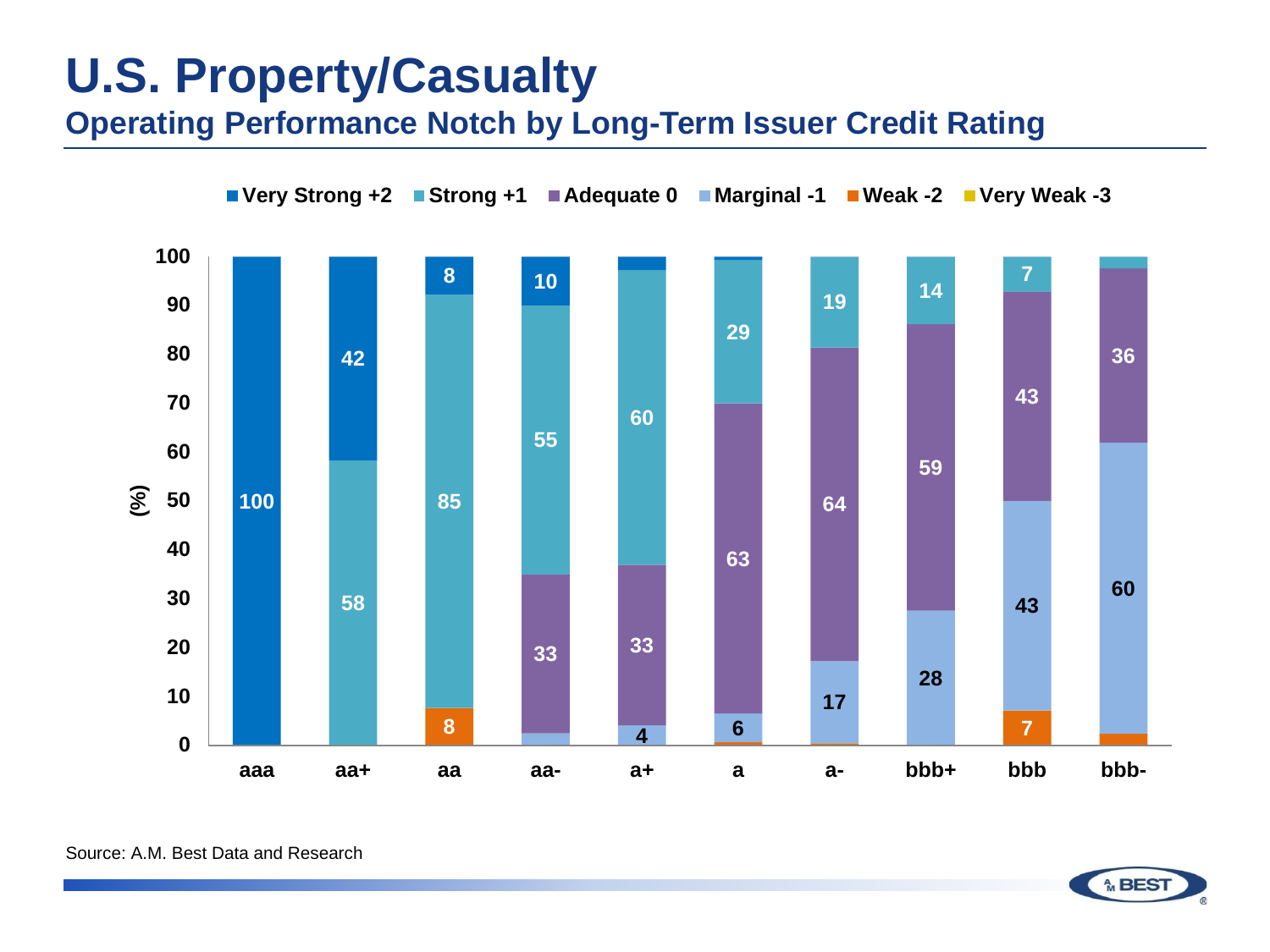**Median 5-Year Average Combined Ratio by Operating Performance Notch**



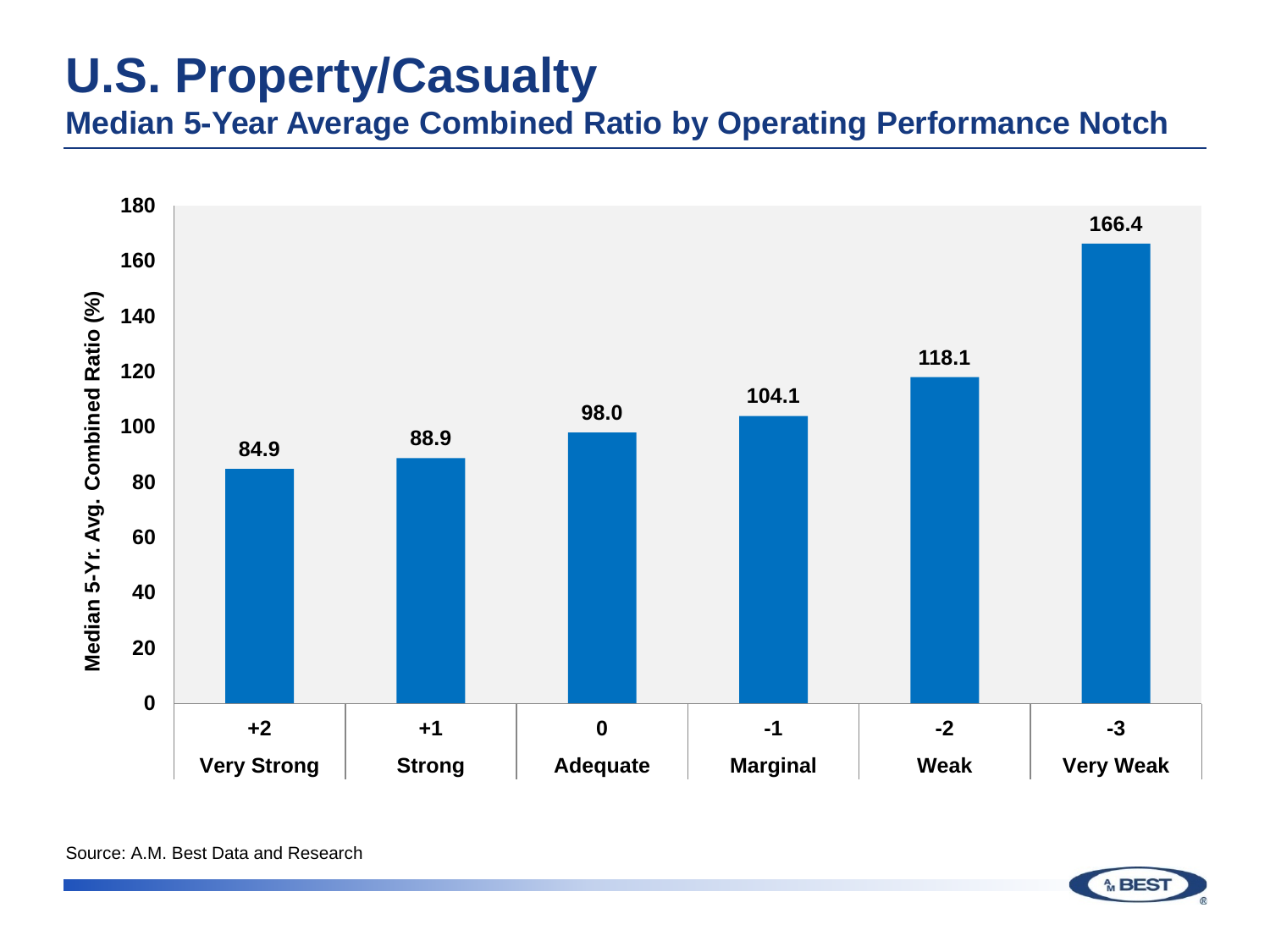### **U.S. Personal Lines**

**Median 5-Year Average Combined Ratio by Operating Performance Notch**



Source: A.M. Best Data and Research

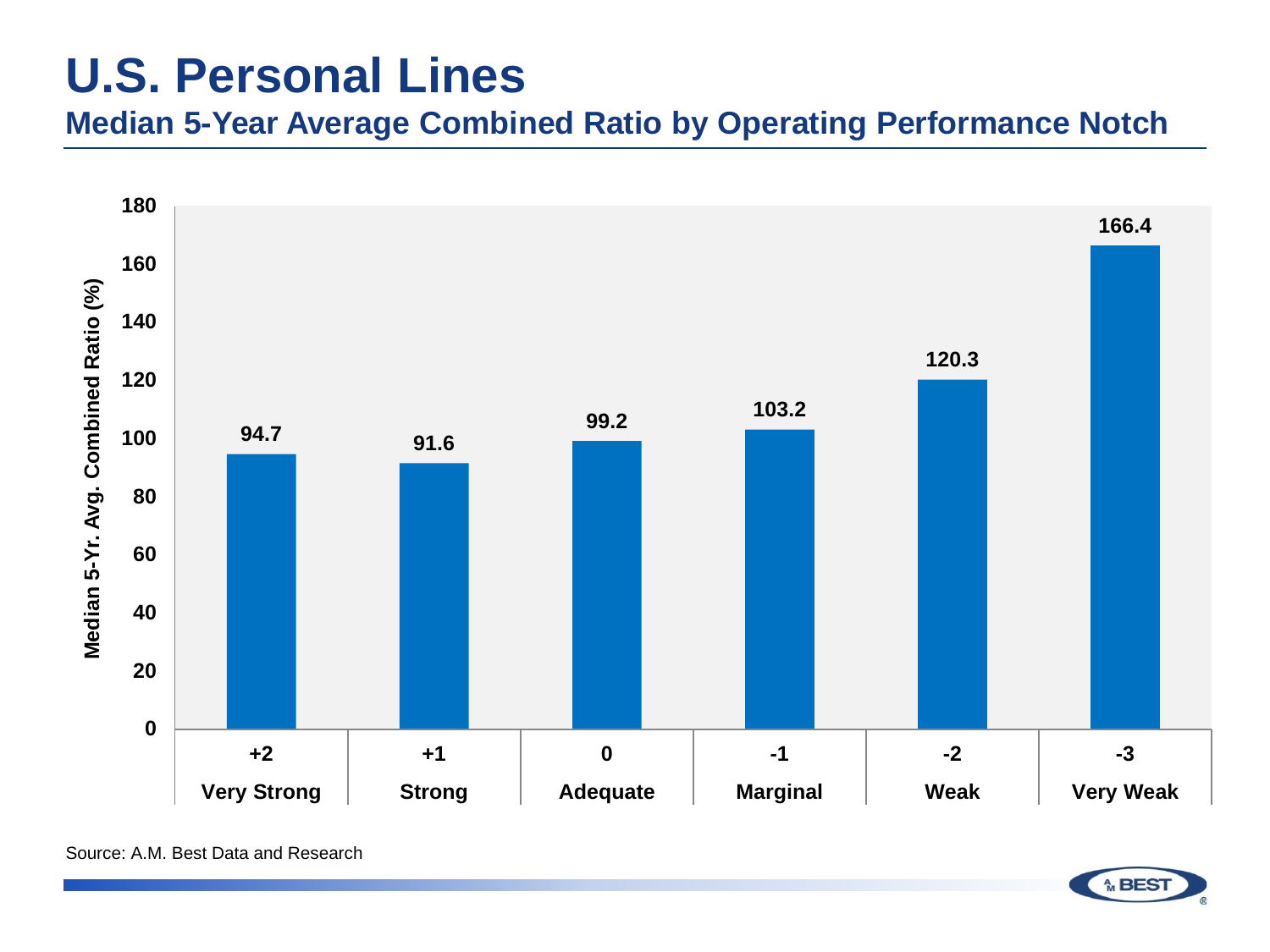### **U.S. Commercial Lines**

**Median 5-Year Average Combined Ratio by Operating Performance Notch**



Source: A.M. Best Data and Research

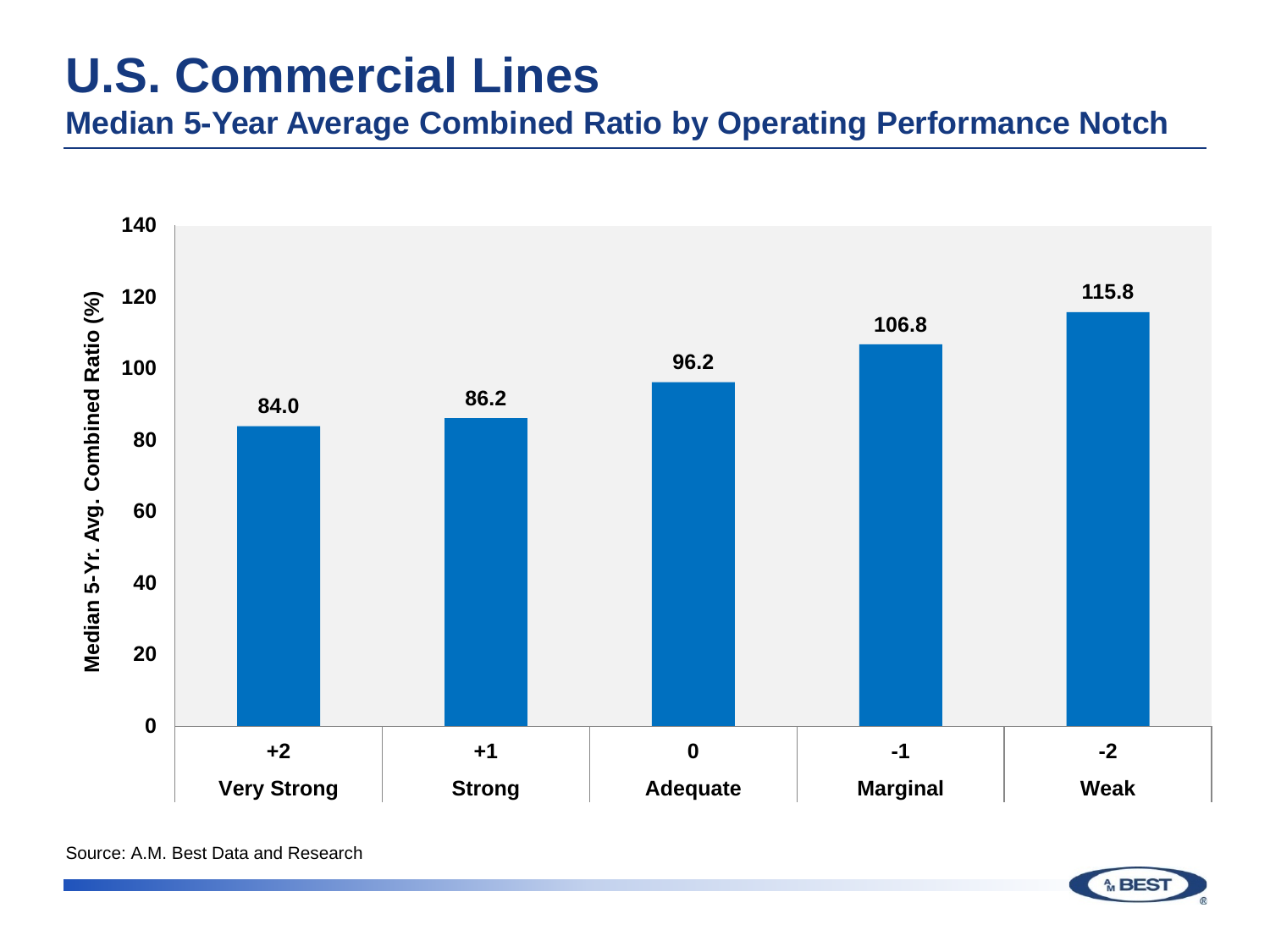**Median 5-Year Average ROE by Operating Performance Notch**



Source: A.M. Best Data and Research

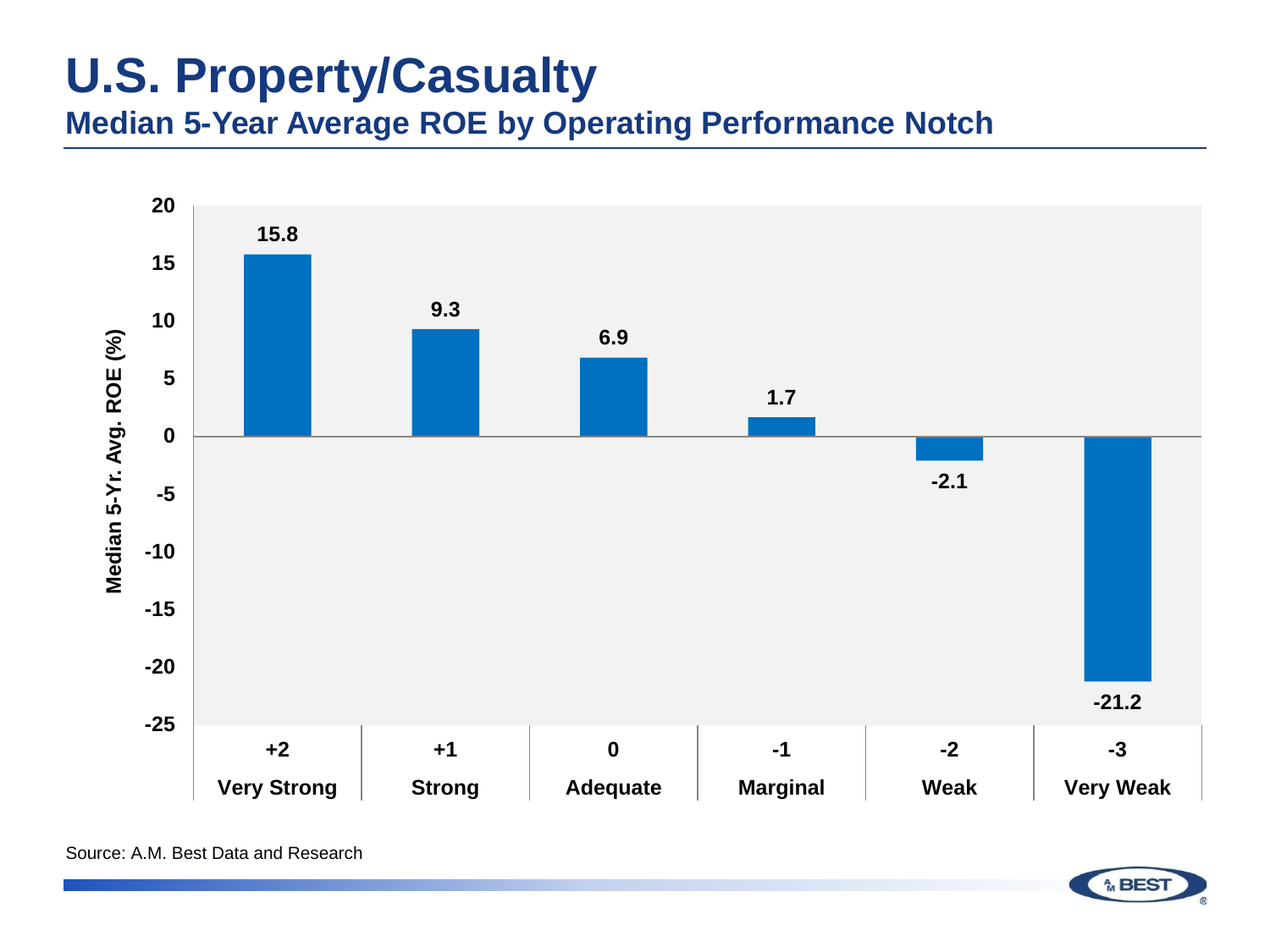## **U.S. Personal Lines**

### **Median 5-Year Average ROE by Operating Performance Notch**



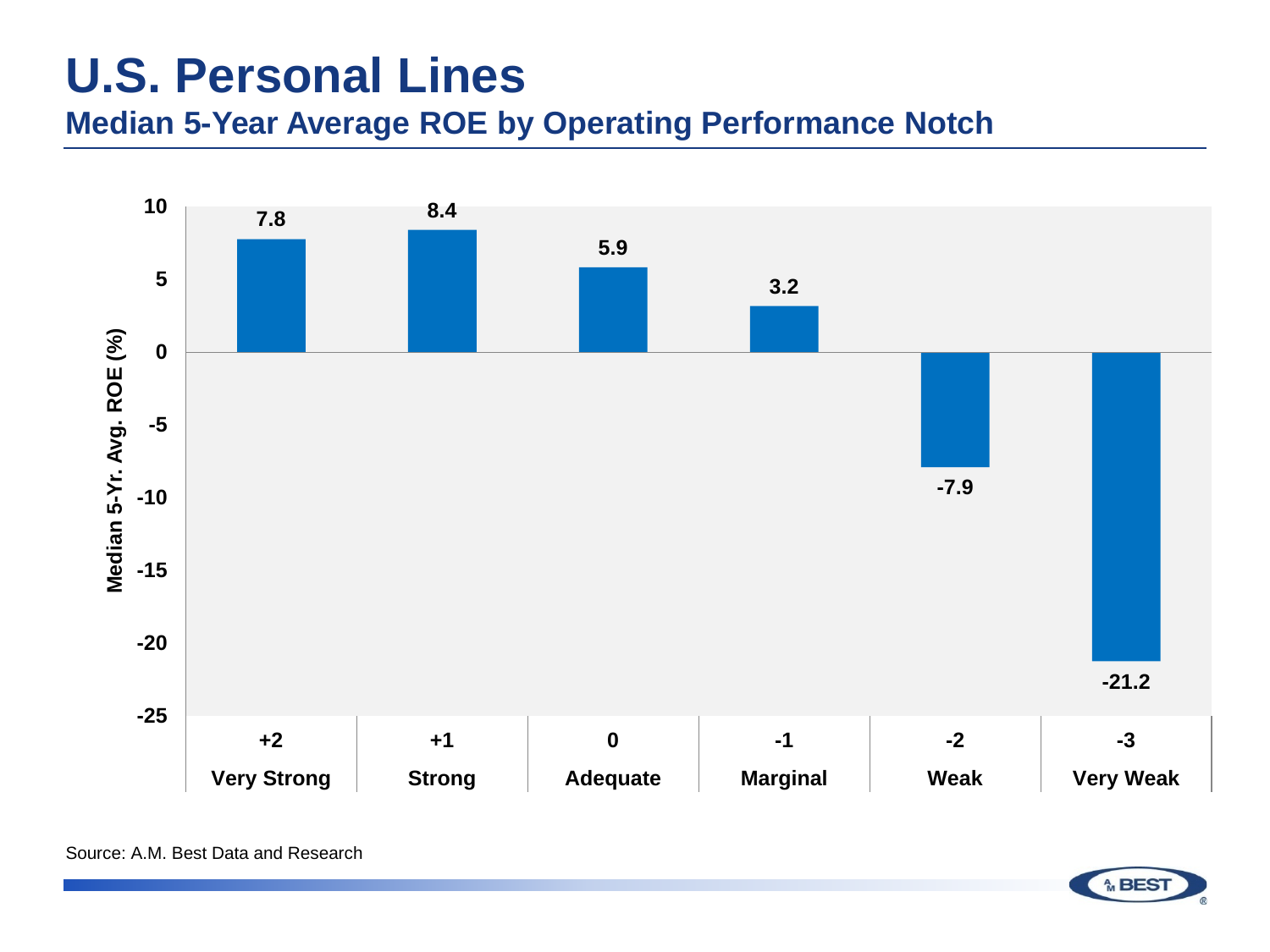# **U.S. Commercial Lines**

**Median 5-Year Average ROE by Operating Performance Notch**



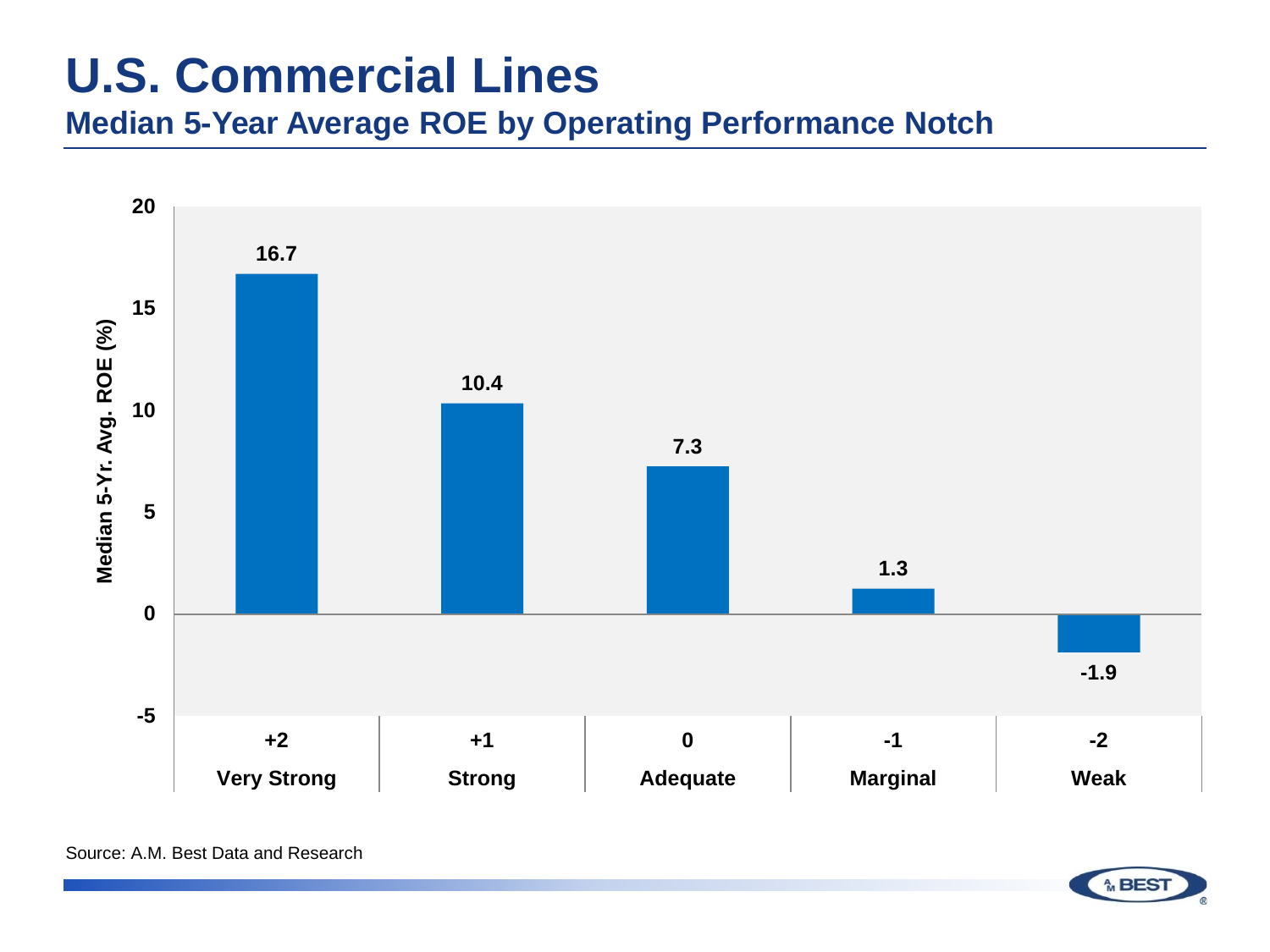

#### **Business Profile Components**

- 
- 
- 
- 
- **Market Position Management Quality**
- **Pricing Sophistication & Data Quality Regulatory, Event, and Country Risks**
- **Product Risk Distribution Channels**
- **Degree of Competition Product/Geographic Concentration**

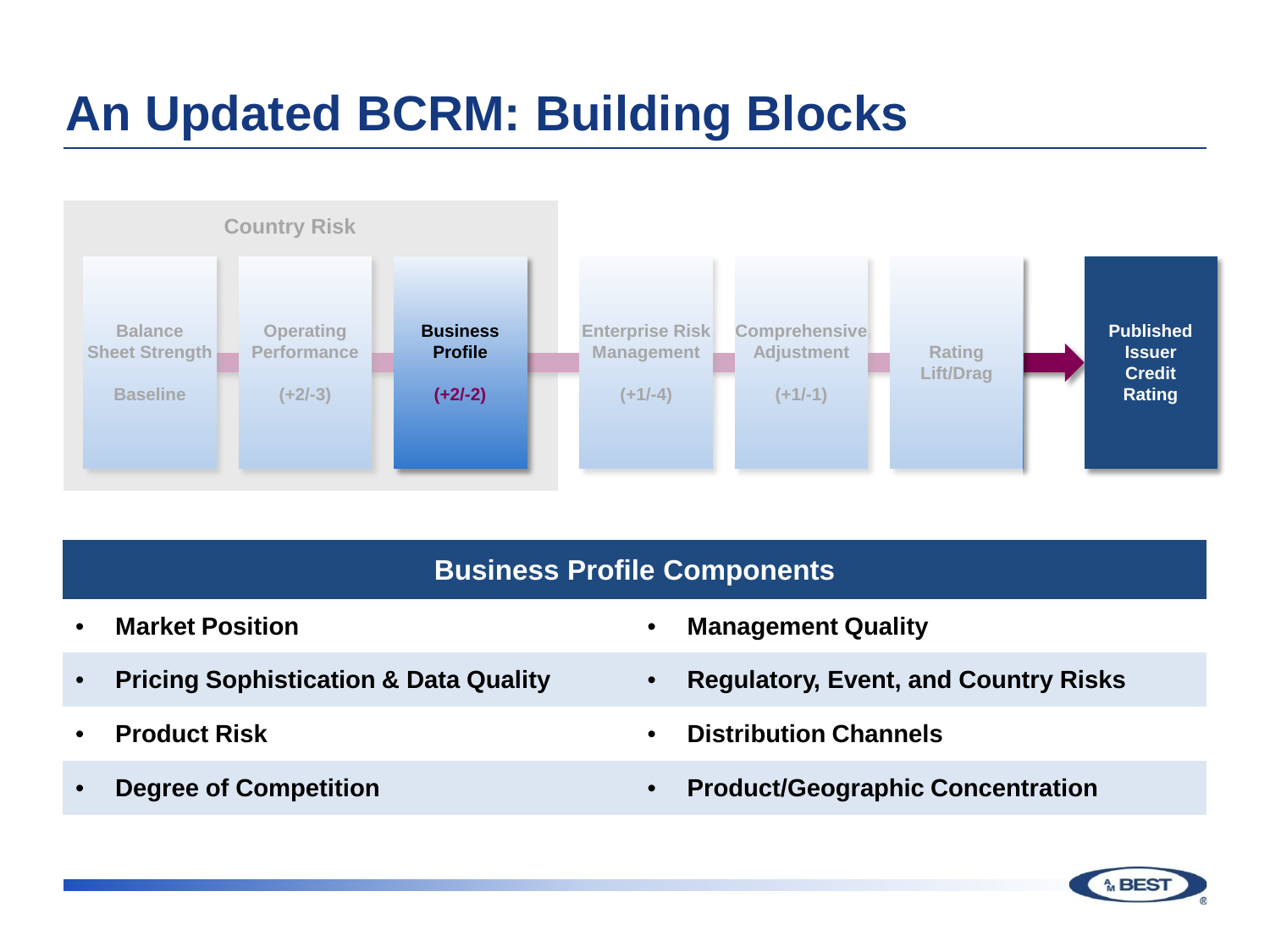**Business Profile Notch Distribution**



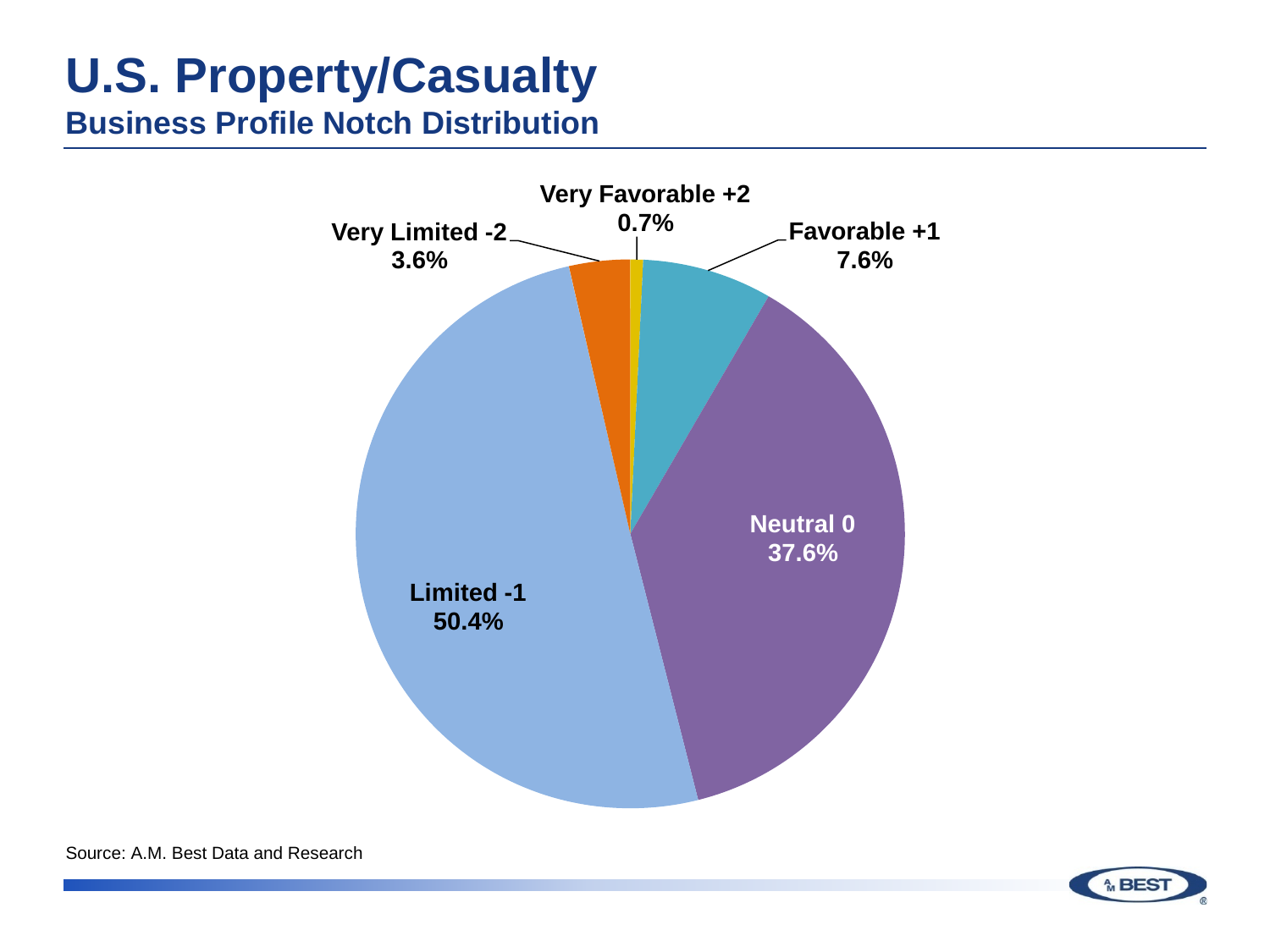**Business Profile Notch by Long-Term Issuer Credit Rating**



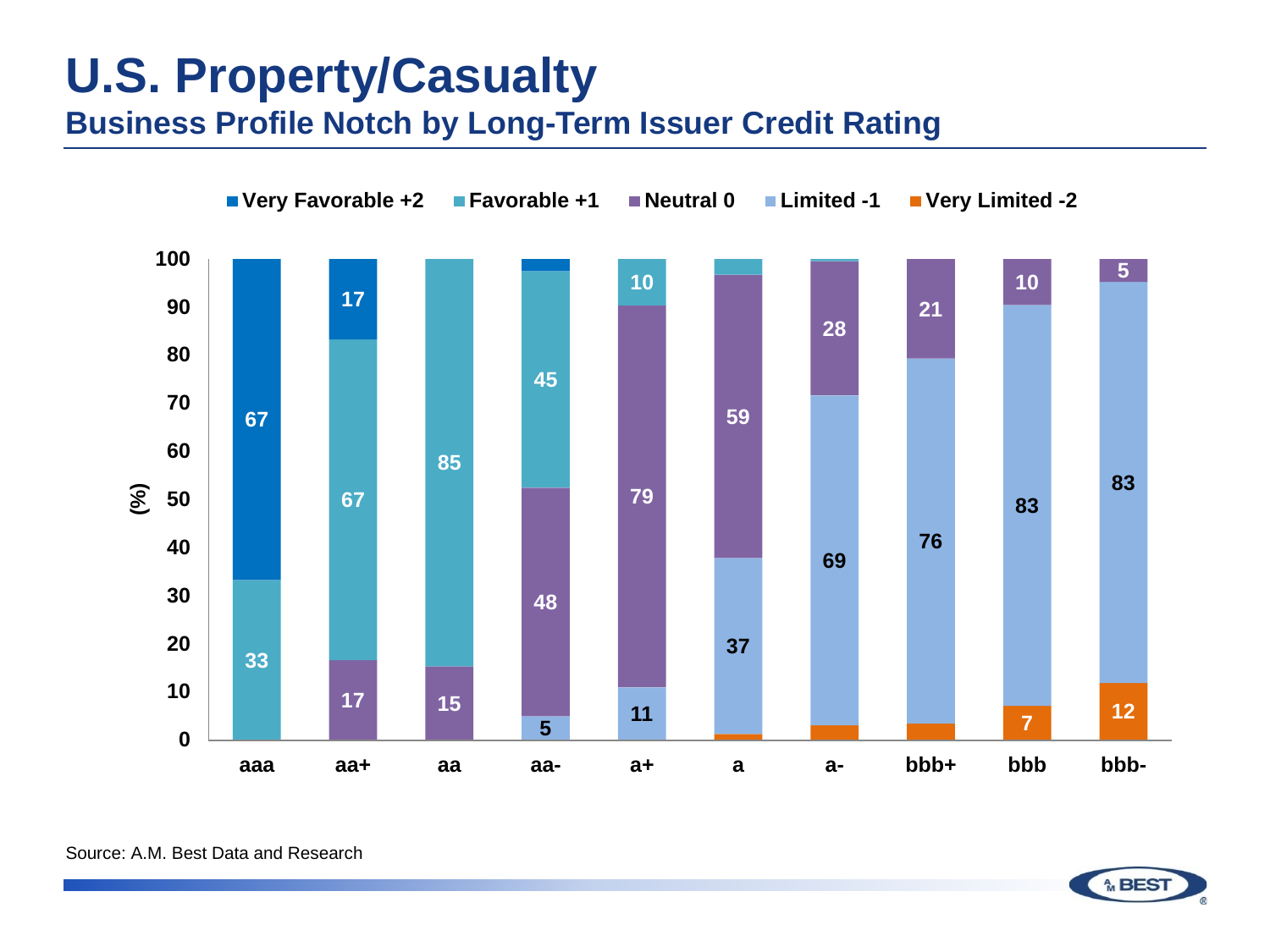## **U.S. Personal Lines**

### **Business Profile Notch Distribution**



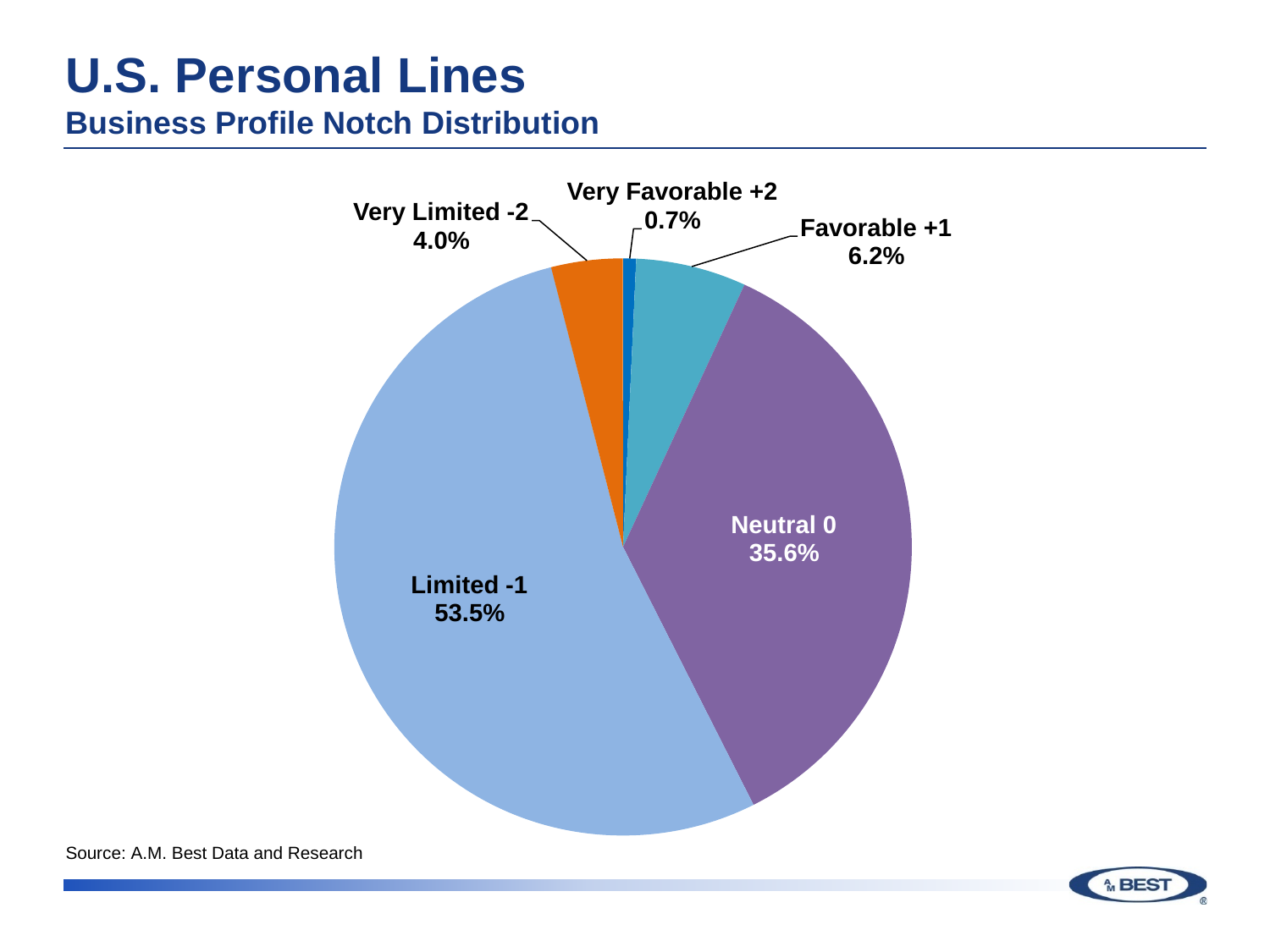# **U.S. Commercial Lines**

#### **Business Profile Notch Distribution**



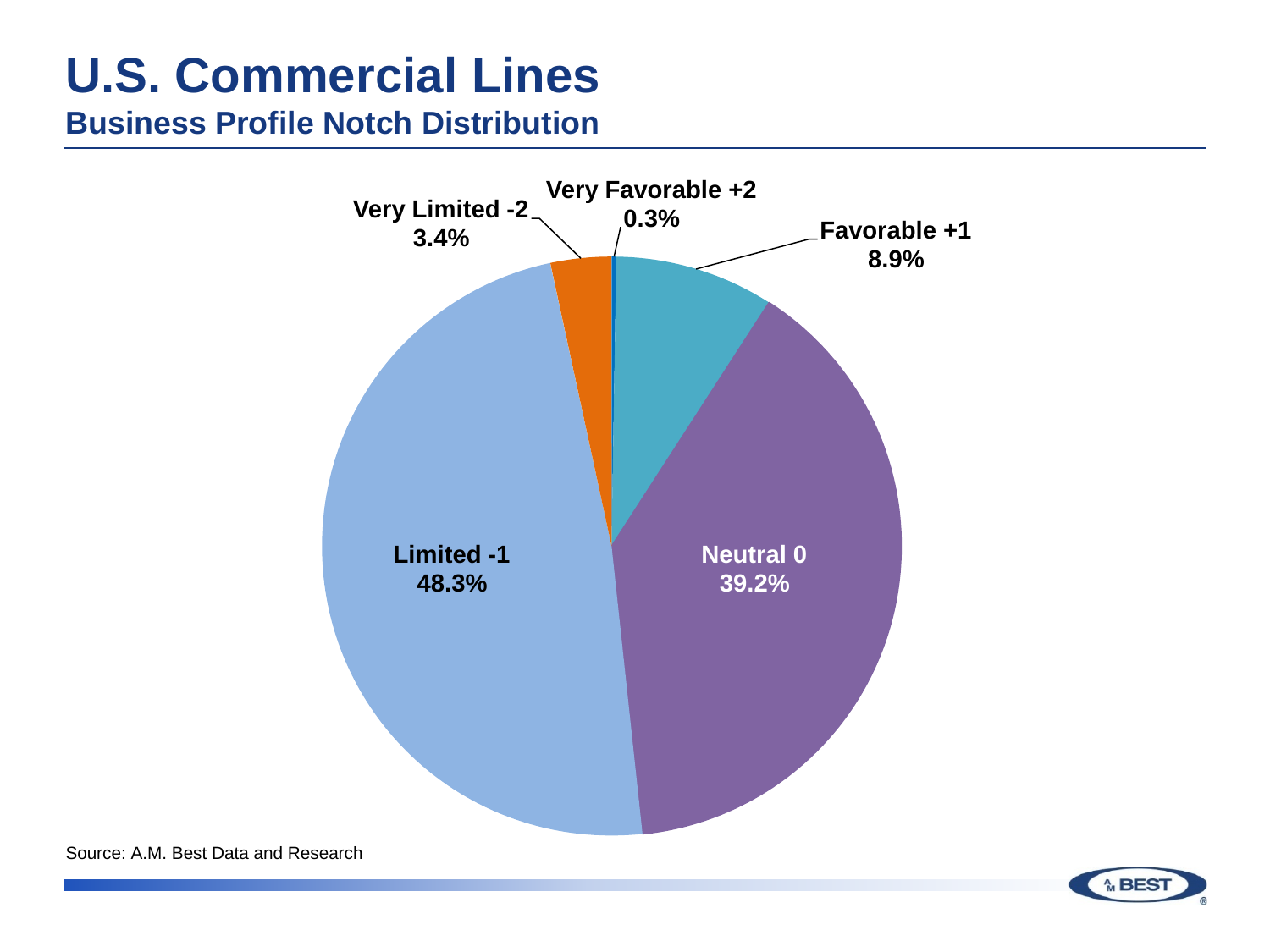

#### **Enterprise Risk Management Framework Components**

- **Risk Identification and Reporting Governance and Risk Culture**
- **Risk Management and Controls Stress Testing**
- **Risk Appetite and Tolerances**
- 
- 

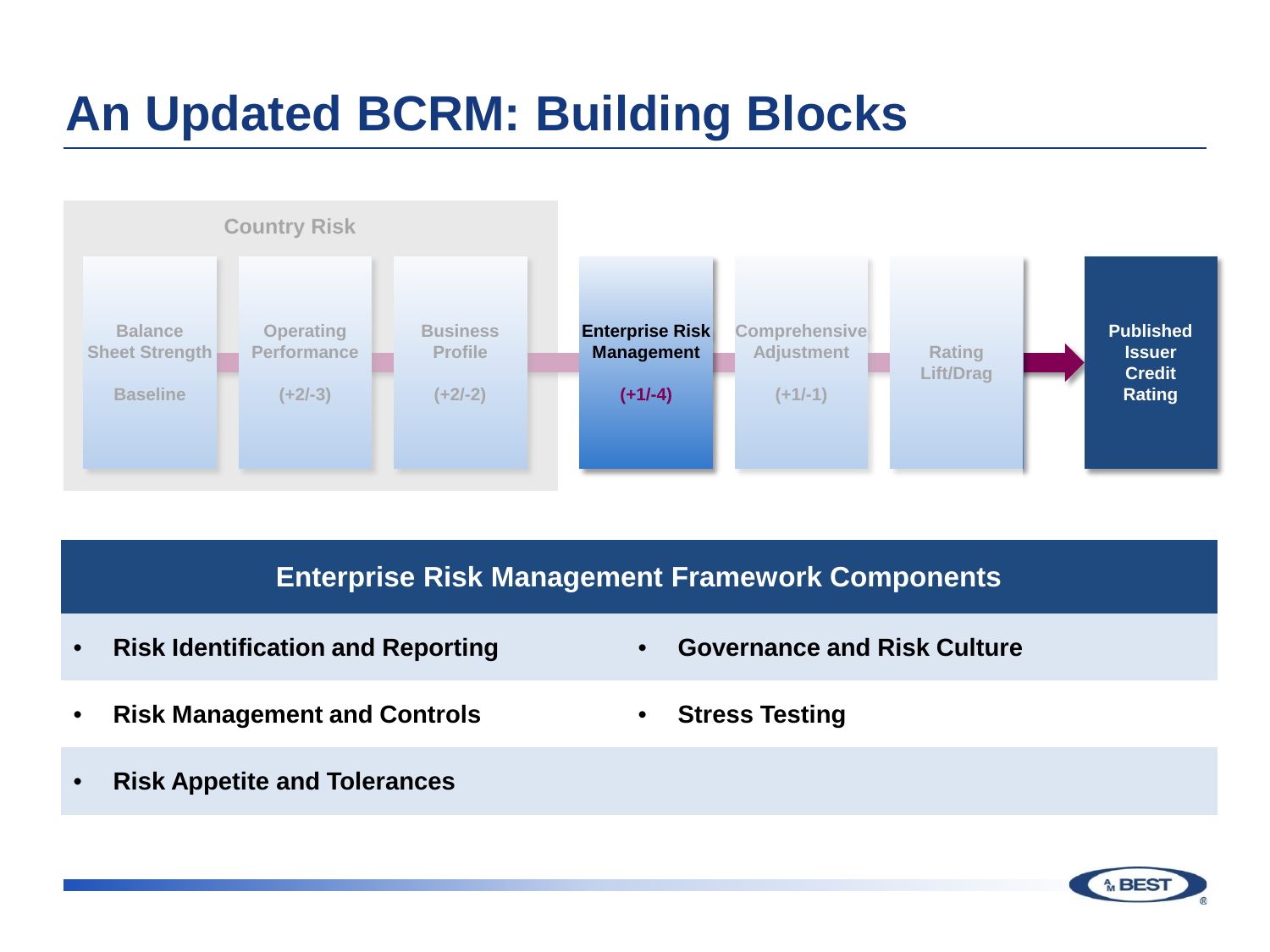#### **Enterprise Risk Management Notch Distribution**



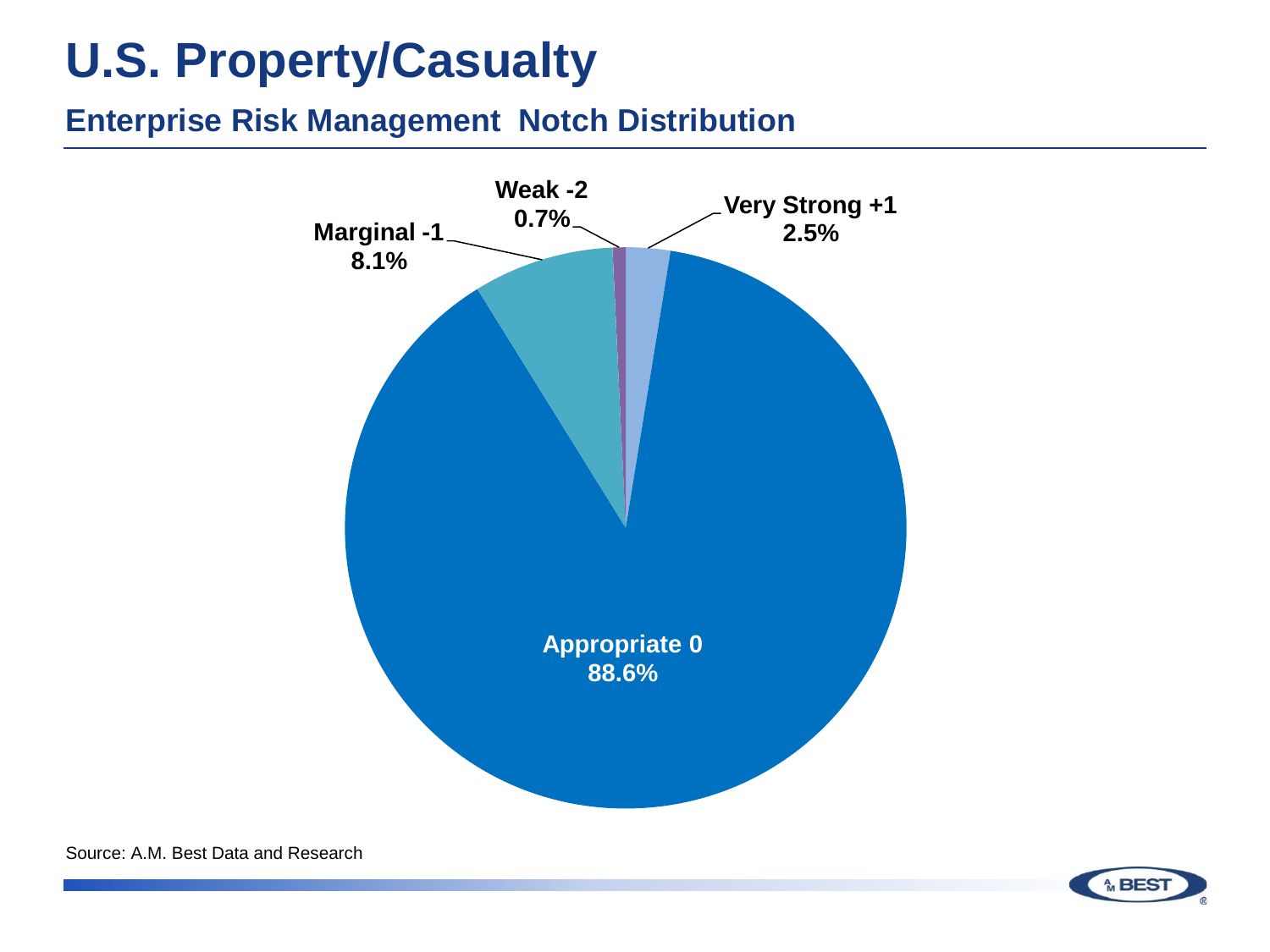**Enterprise Risk Management Notch by Long-Term Issuer Credit Rating**



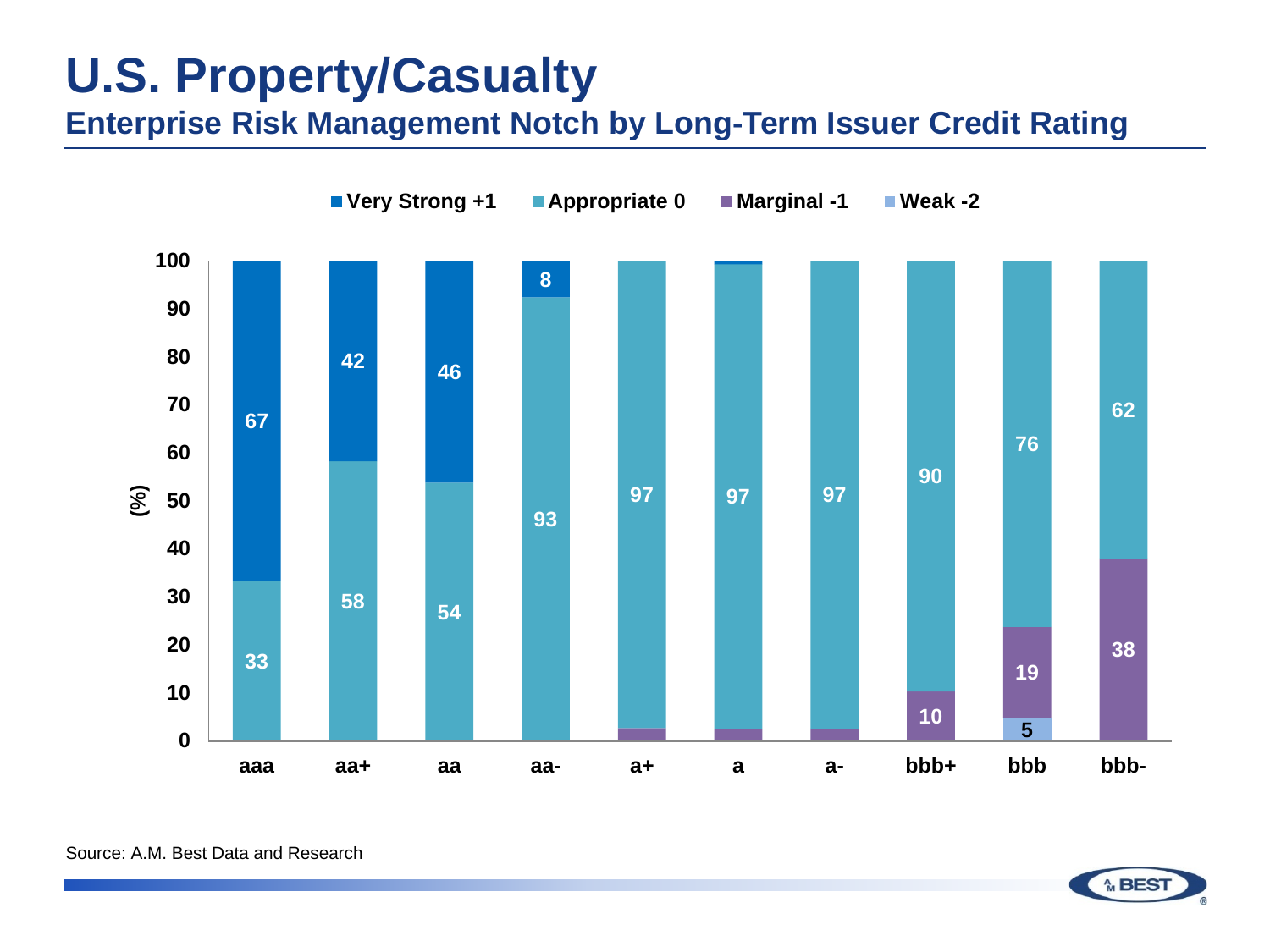$\boxed{\bigcirc}$ 

### **Most Common Notch by Long-Term Issuer Credit Rating**

| <b>ICR</b>   | <b>Balance</b><br><b>Sheet</b> | <b>Operating</b><br><b>Performance</b> | <b>Business</b><br><b>Profile</b> | <b>Enterprise Risk</b><br><b>Management</b> |
|--------------|--------------------------------|----------------------------------------|-----------------------------------|---------------------------------------------|
| aaa          | <b>Strongest</b>               | $+2$                                   | $+2$                              | $+1$                                        |
| $aa+$        | <b>Strongest</b>               | $+1$                                   | $+1$                              | $\boldsymbol{0}$                            |
| aa           | <b>Strongest</b>               | $+1$                                   | $+1$                              | $\pmb{0}$                                   |
| aa-          | <b>Strongest</b>               | $+1$                                   | $\mathbf 0$                       | $\boldsymbol{0}$                            |
| $a+$         | <b>Strongest</b>               | $+1$                                   | $\mathbf 0$                       | $\mathbf 0$                                 |
| $\mathbf{a}$ | <b>Strongest</b>               | $\mathbf 0$                            | $\mathbf 0$                       | $\boldsymbol{0}$                            |
| $a-$         | <b>Very Strong</b>             | $\mathbf 0$                            | $-1$                              | $\mathbf 0$                                 |
| bbb+         | <b>Very Strong</b>             | $\mathbf 0$                            | $-1$                              | $\pmb{0}$                                   |
| bbb          | <b>Strong</b>                  | $\mathbf 0$                            | $-1$                              | $\mathbf 0$                                 |
| bbb-         | <b>Strong</b>                  | $-1$                                   | $-1$                              | $\boldsymbol{0}$                            |

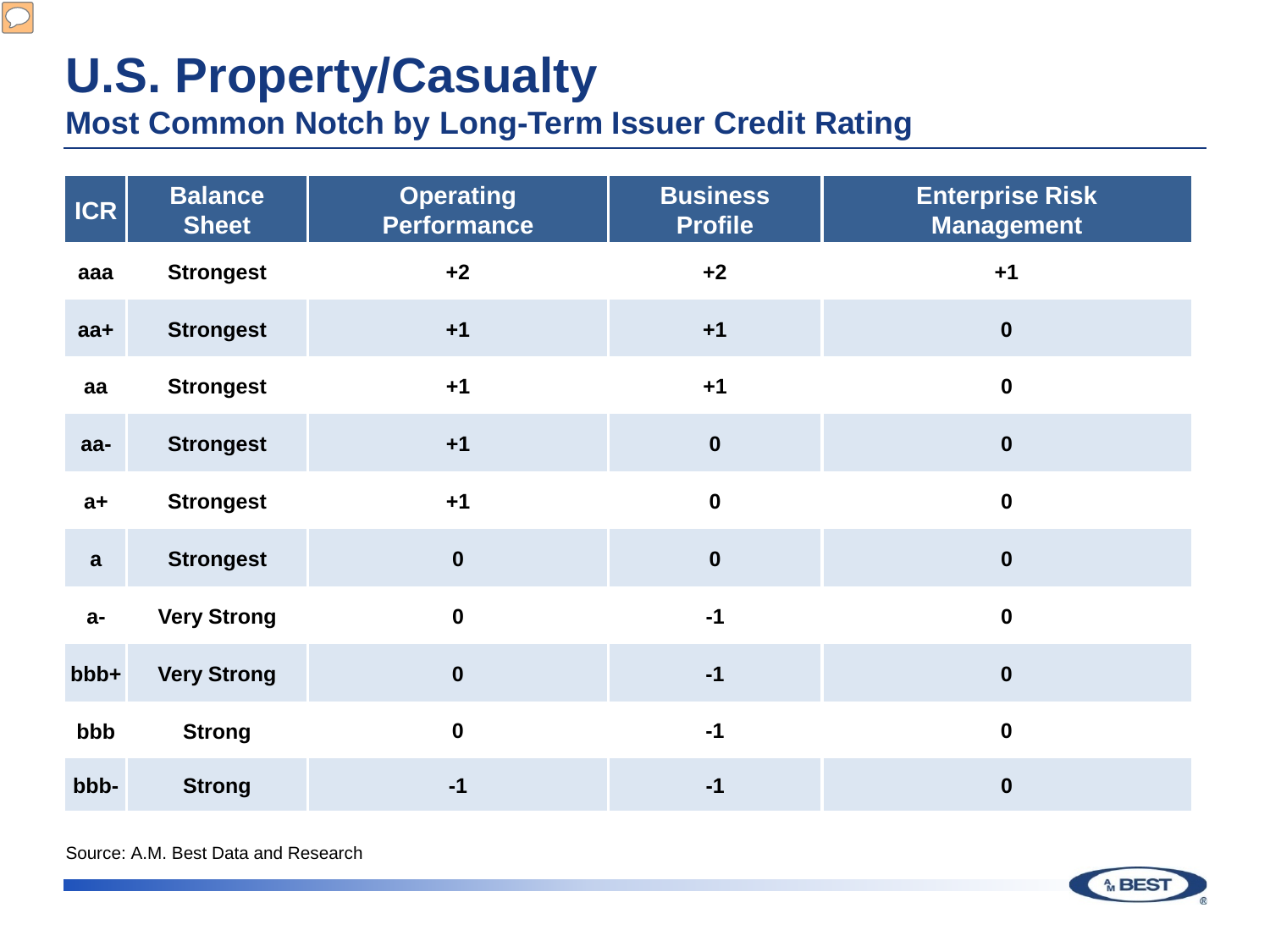**Long-Term Issuer Credit Rating and Outlook Distribution**



The ICR rating and outlook distributions are as of October 2, 2017.



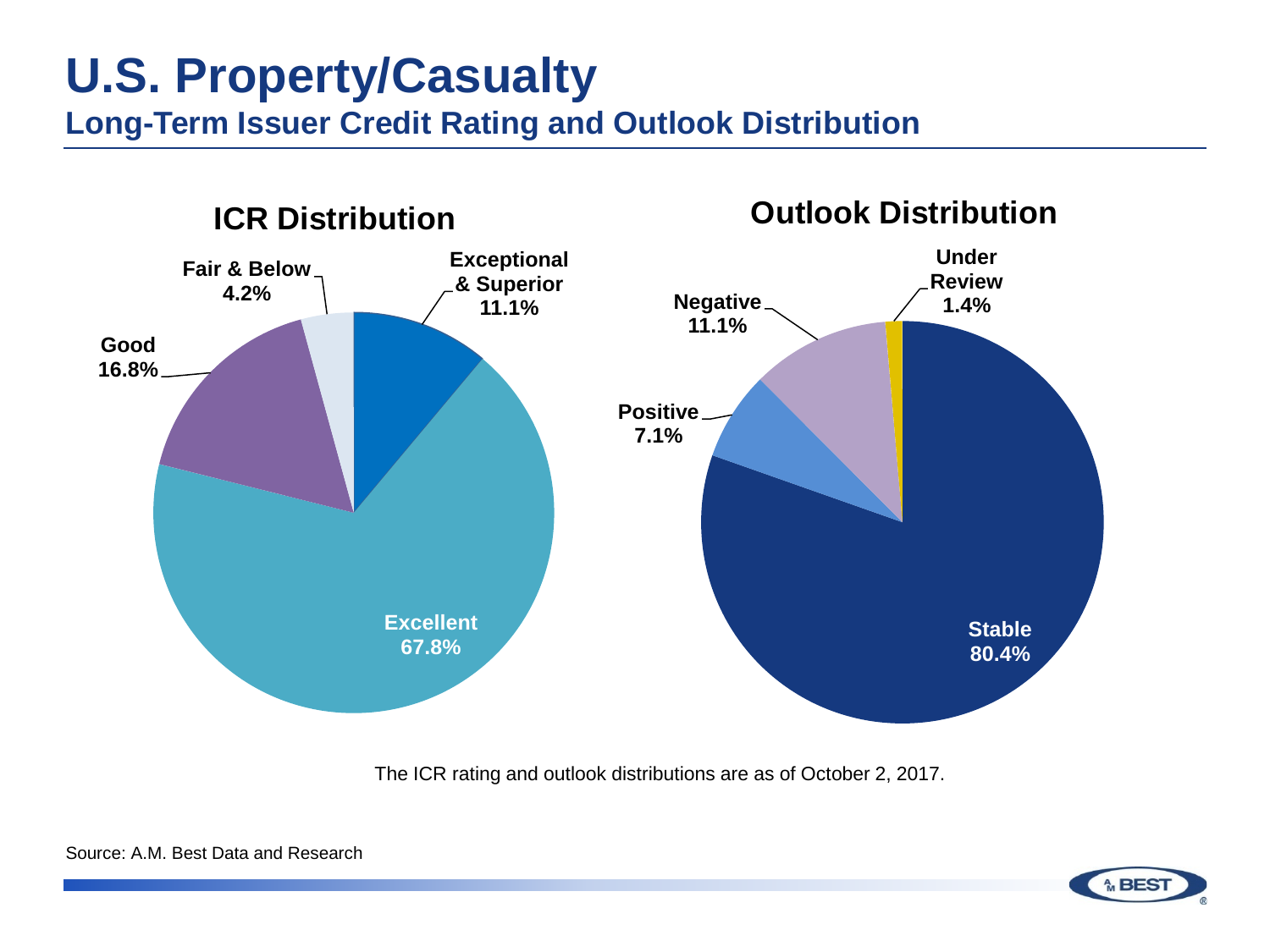# **U.S. Life/Annuity Benchmarking**

**Ken Johnson, CFA, CAIA, FRM Senior Director Edward Kohlberg, CPA, FLMI, CLU Associate Director**

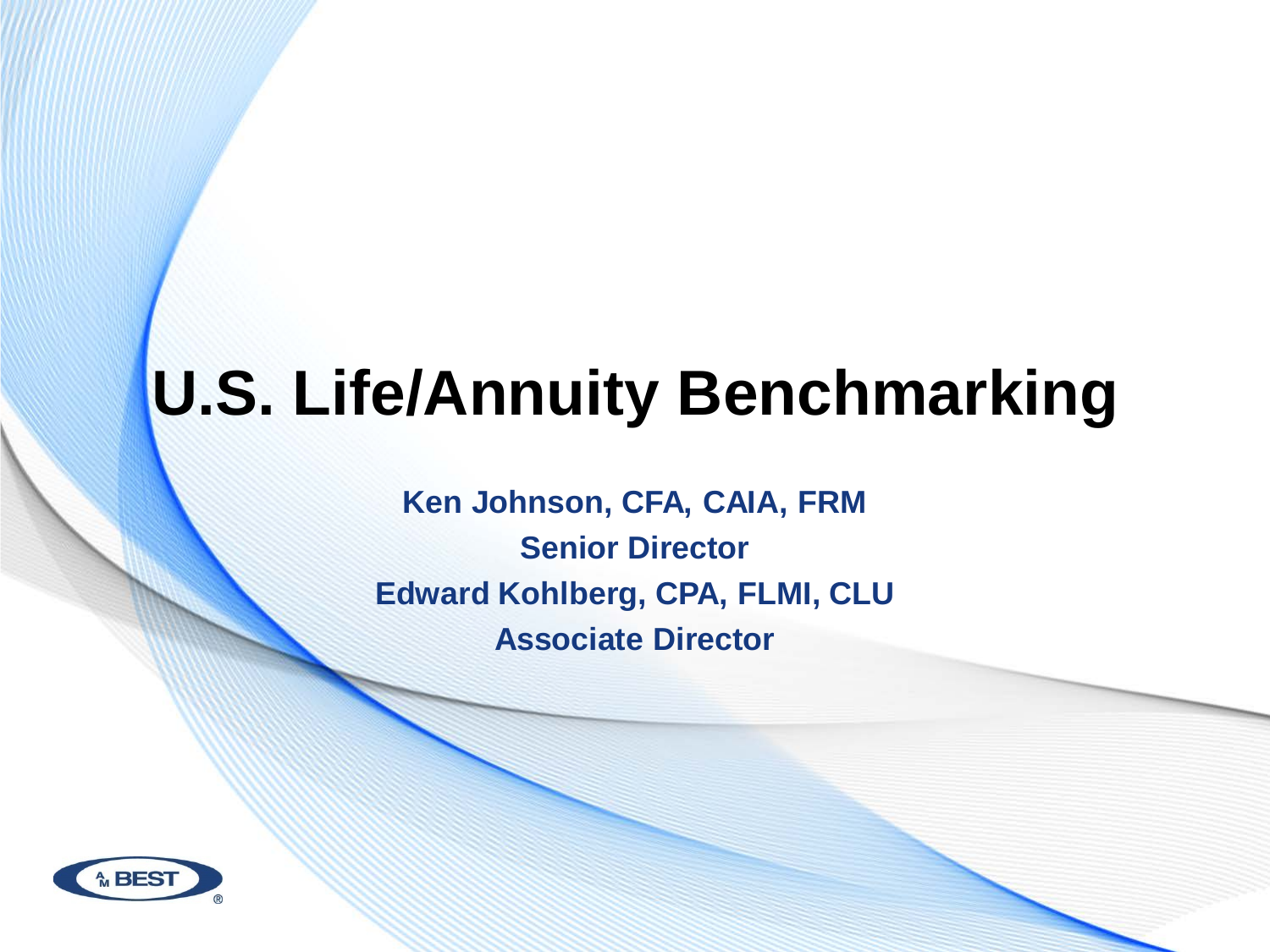### **Discuss Building Block Approach**

### **Review of the Rating Drivers in A. M. Best's New Methodology**

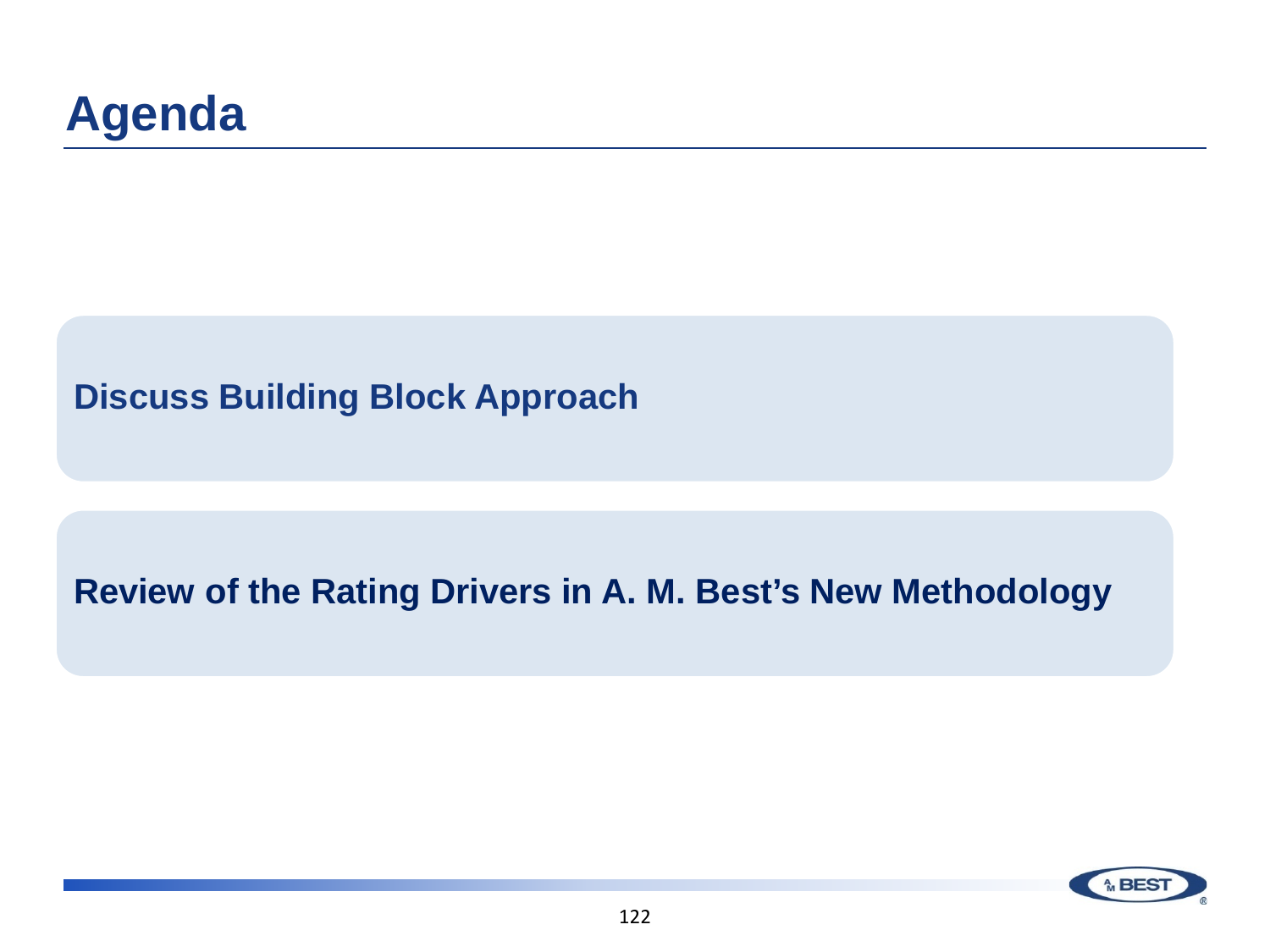

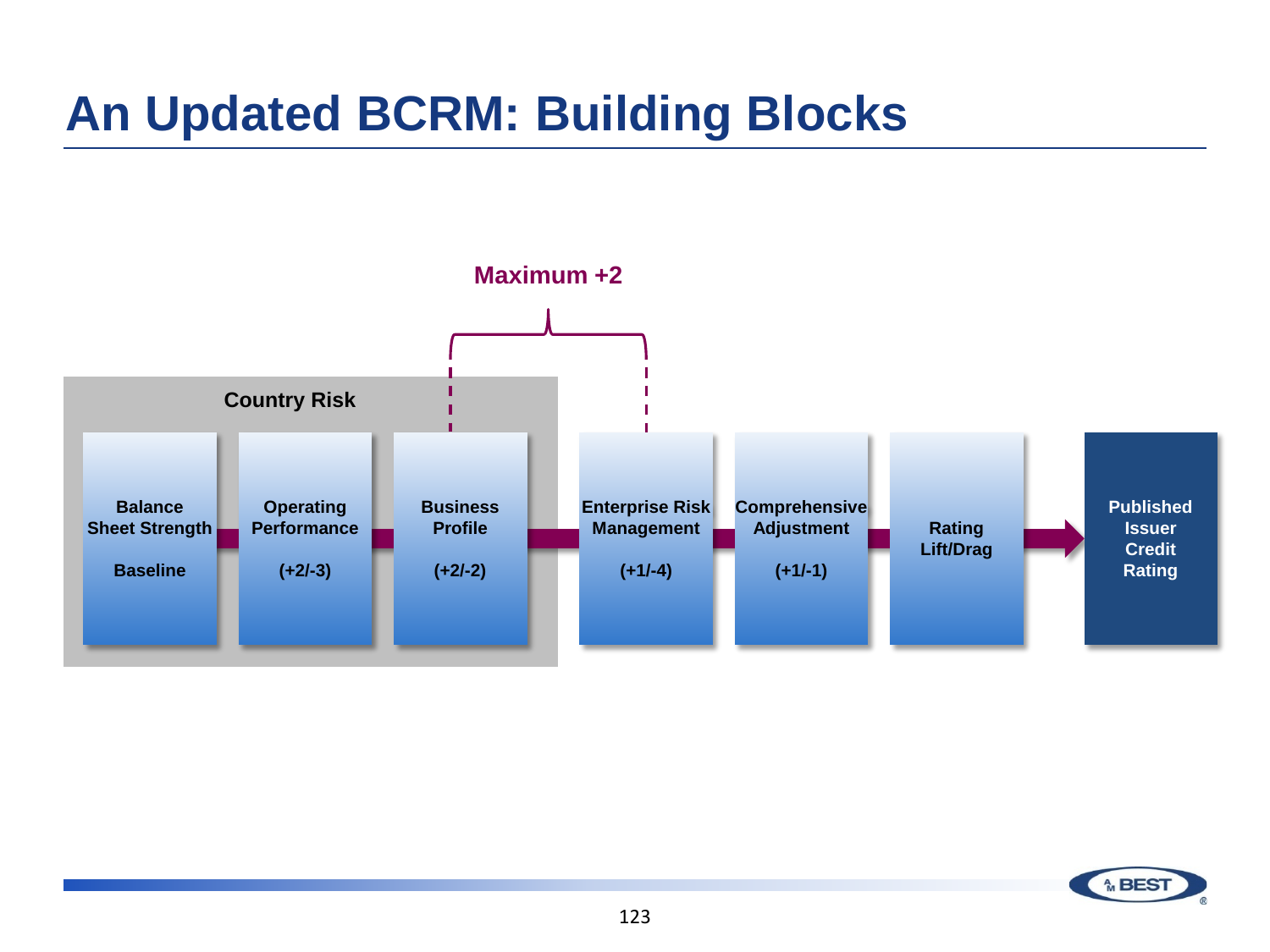# **U.S. Life/Annuity**

### **Most Common Notch by Long-Term Issuer Credit Rating**

| <b>ICR</b>   | <b>Balance</b><br><b>Sheet</b> | <b>Operating</b><br><b>Performance</b> | <b>Business</b><br><b>Profile</b> | <b>Enterprise Risk</b><br><b>Management</b> |
|--------------|--------------------------------|----------------------------------------|-----------------------------------|---------------------------------------------|
| aaa          | <b>Strongest</b>               | $+2$                                   | $+2$                              | $+1$                                        |
| $aa+$        | <b>Strongest</b>               | $+1$                                   | $+1$                              | $\boldsymbol{0}$                            |
| aa           | <b>Strongest</b>               | $+1$                                   | $+1$                              | $\mathbf 0$                                 |
| aa-          | <b>Strongest</b>               | $+1$                                   | $+1$                              | $\boldsymbol{0}$                            |
| $a+$         | <b>Very Strong</b>             | $+1$                                   | $+1$                              | $\mathbf 0$                                 |
| $\mathbf{a}$ | <b>Very Strong</b>             | $\boldsymbol{0}$                       | $\boldsymbol{0}$                  | $\bf{0}$                                    |
| $a-$         | <b>Very Strong</b>             | $\mathbf 0$                            | $\mathbf 0$                       | $\mathbf 0$                                 |
| bbb+         | <b>Very Strong</b>             | $\mathbf 0$                            | $\boldsymbol{0}$                  | $\boldsymbol{0}$                            |
| bbb          | <b>Strong</b>                  | $\mathbf 0$                            | $-1$                              | $\boldsymbol{0}$                            |
| bbb-         | <b>Strong</b>                  | $-1$                                   | $-1$                              | $\boldsymbol{0}$                            |

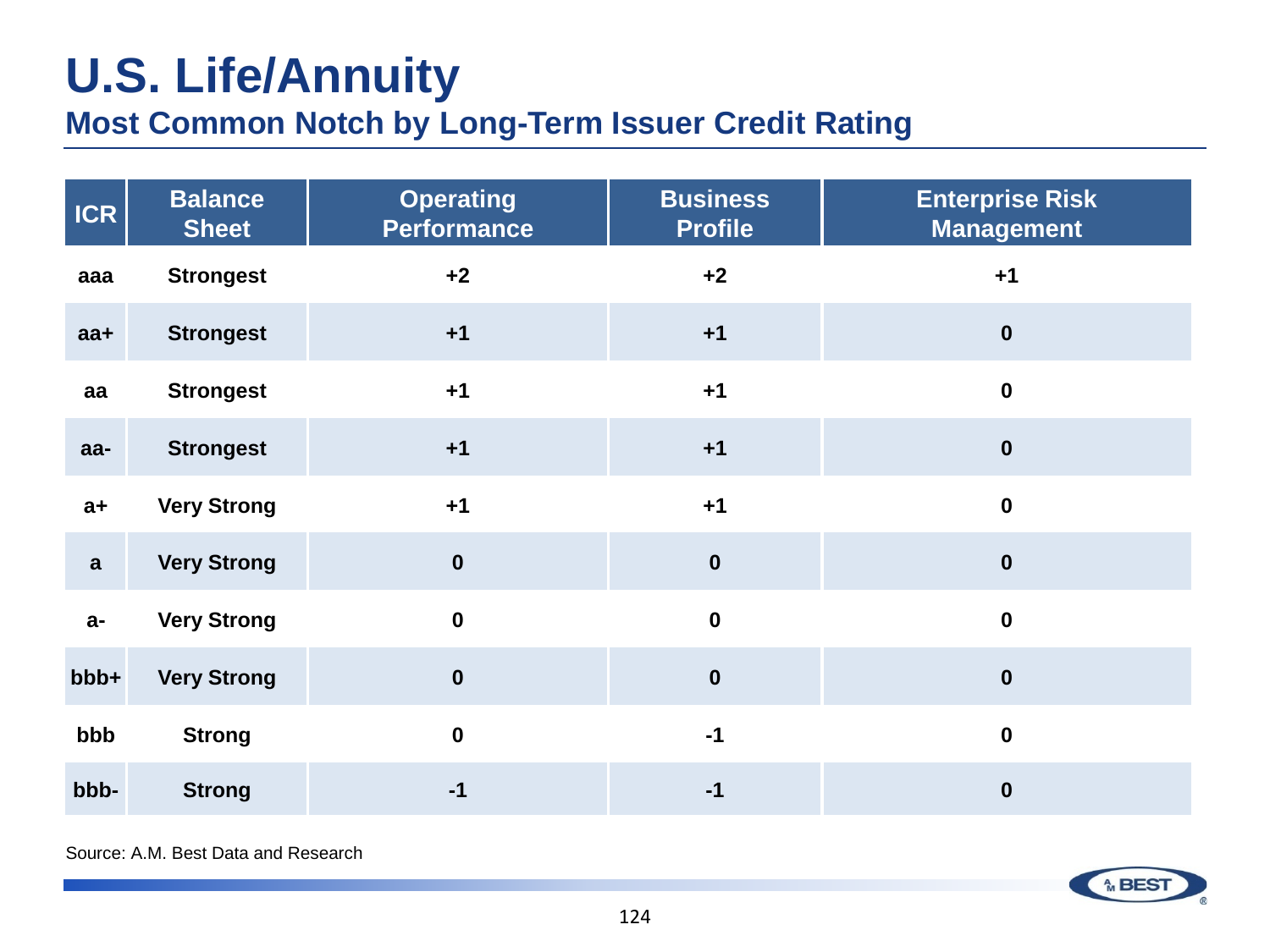

#### **Balance Sheet Strength Components**

- 
- 
- 
- 
- **Internal Capital Models Financial Flexibility**
- **BCAR Quality of Capital**
- **Stress Tests Quality of Reinsurance**
- **Liquidity Reinsurance Dependence**
- **Asset Liability Management Appropriateness of Reinsurance Program**
	-

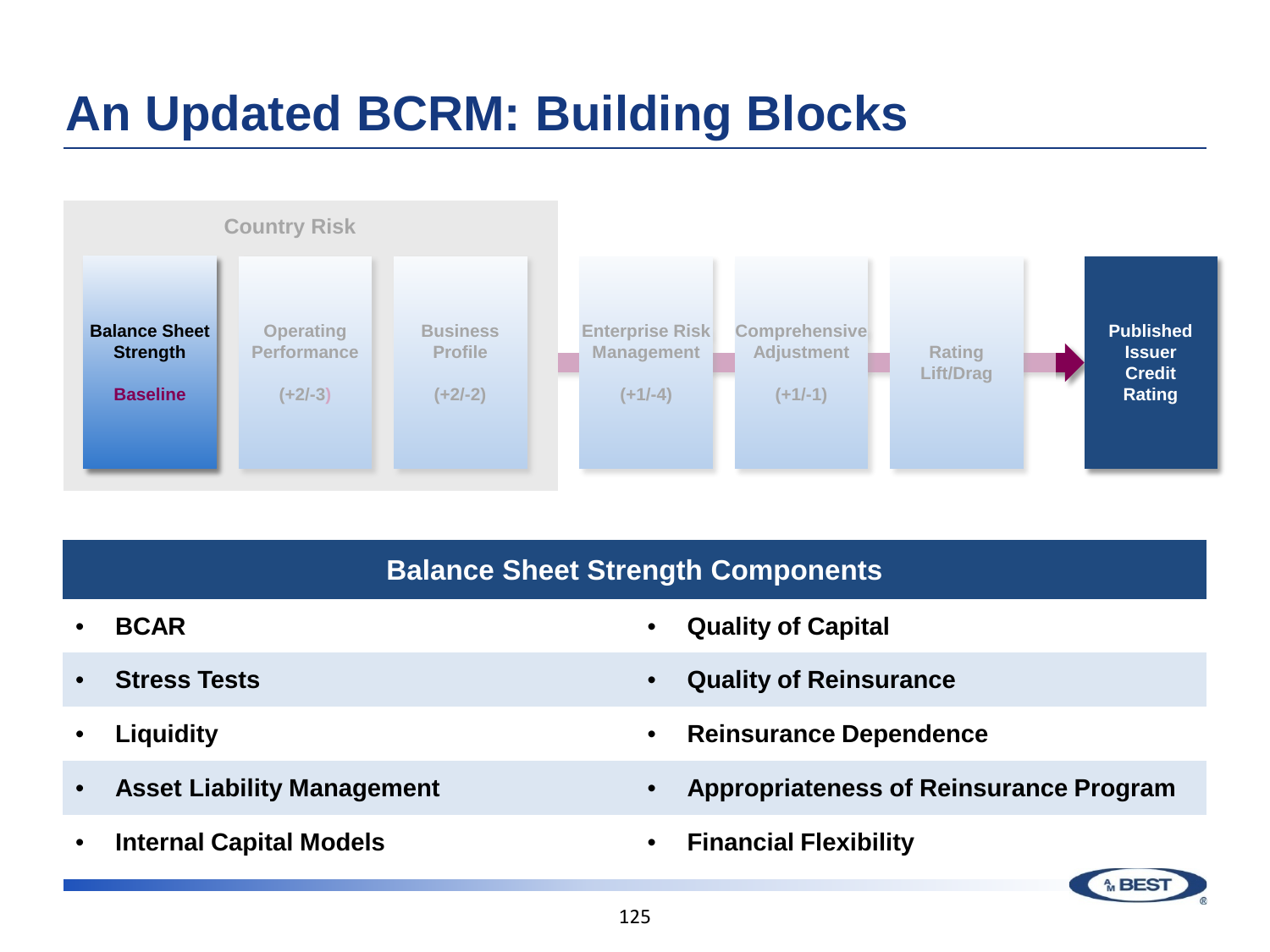### **U.S. Life/Annuity Balance Sheet Strength Distribution**



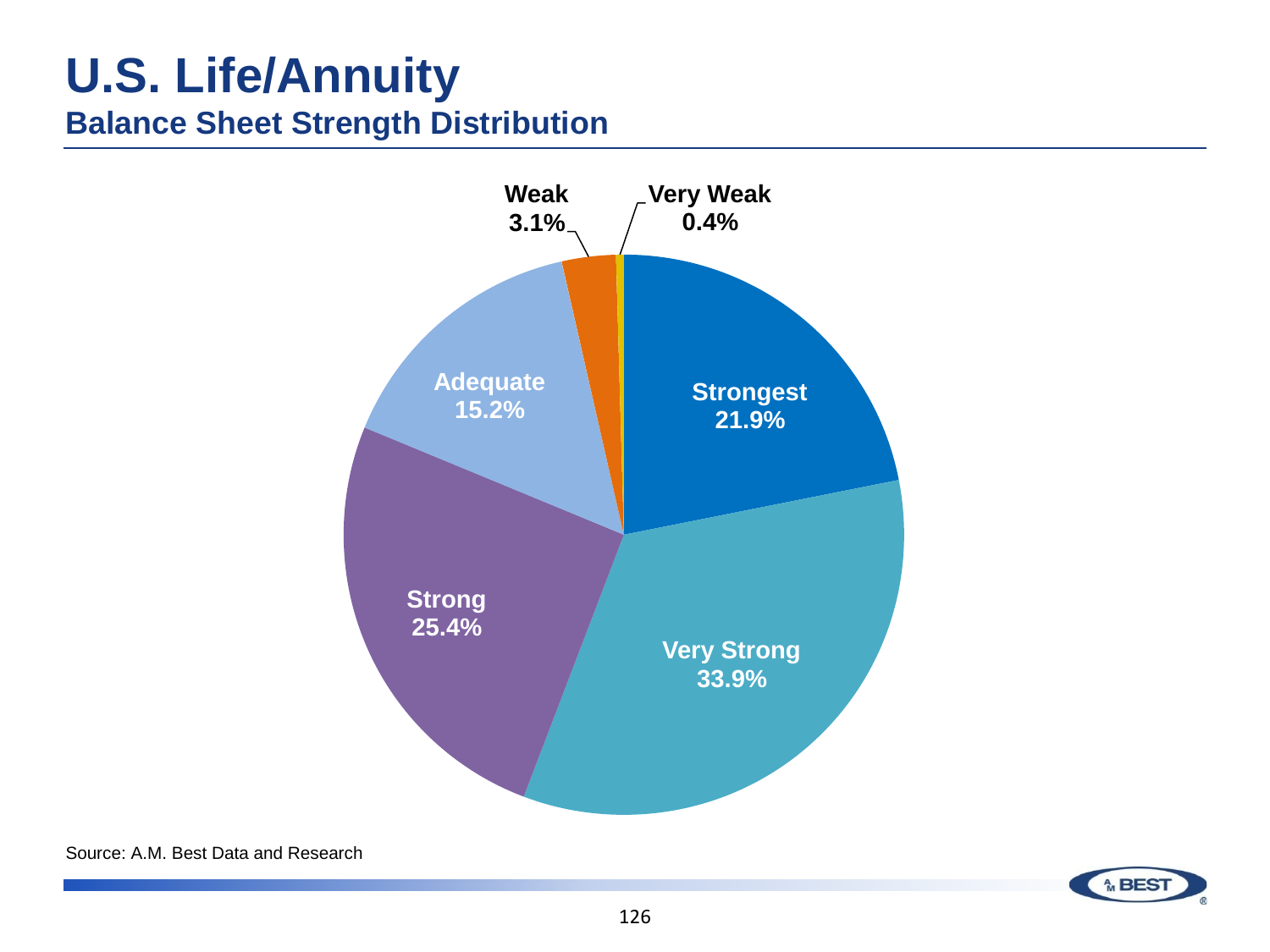### **U.S. Life/Annuity Median BCAR Score by Balance Sheet Strength**



Source: A.M. Best Data and Research

**A** BES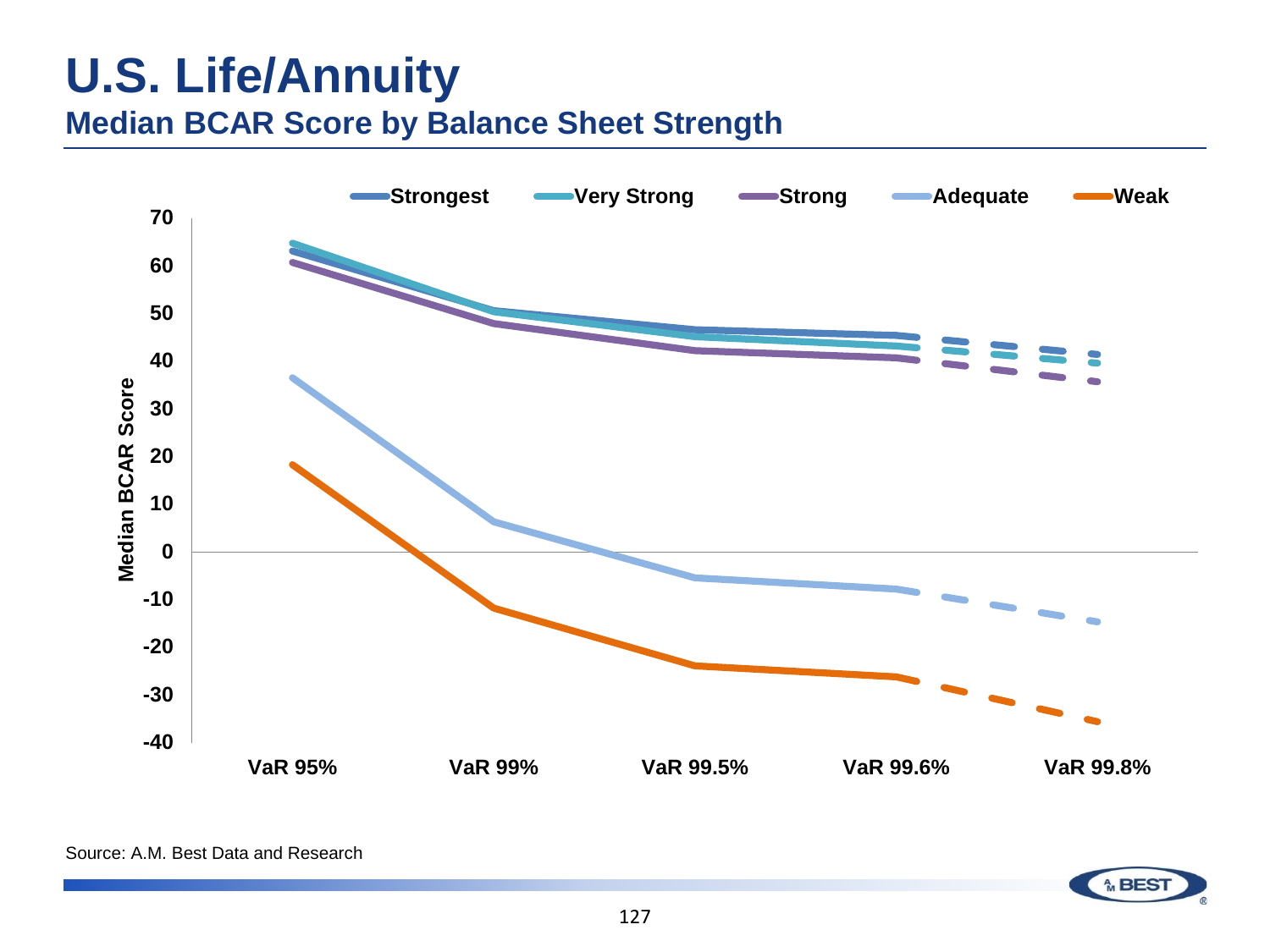### **U.S. Life/Annuity Balance Sheet Strength by Long-Term Issuer Credit Rating**

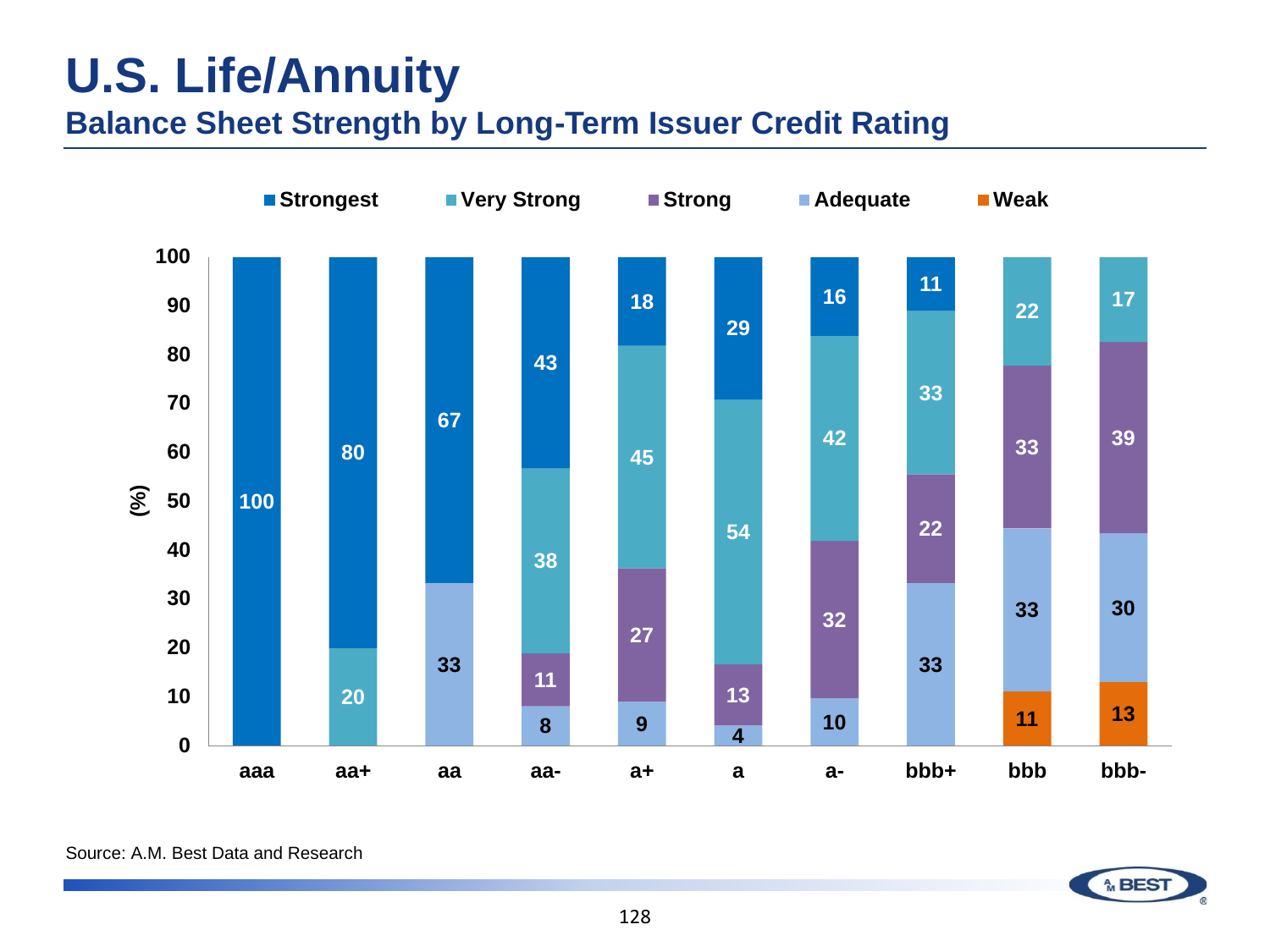

#### **Operating Performance Components**

- **Change in NPW Net Yield**
- **Change in Total Reserves Pre-Tax Total Return**
- **Financial Forecasts/Plans Pre-Tax Operating ROR**
- **NOG to Total Assets Operating ROE**
- 
- 
- 
- 

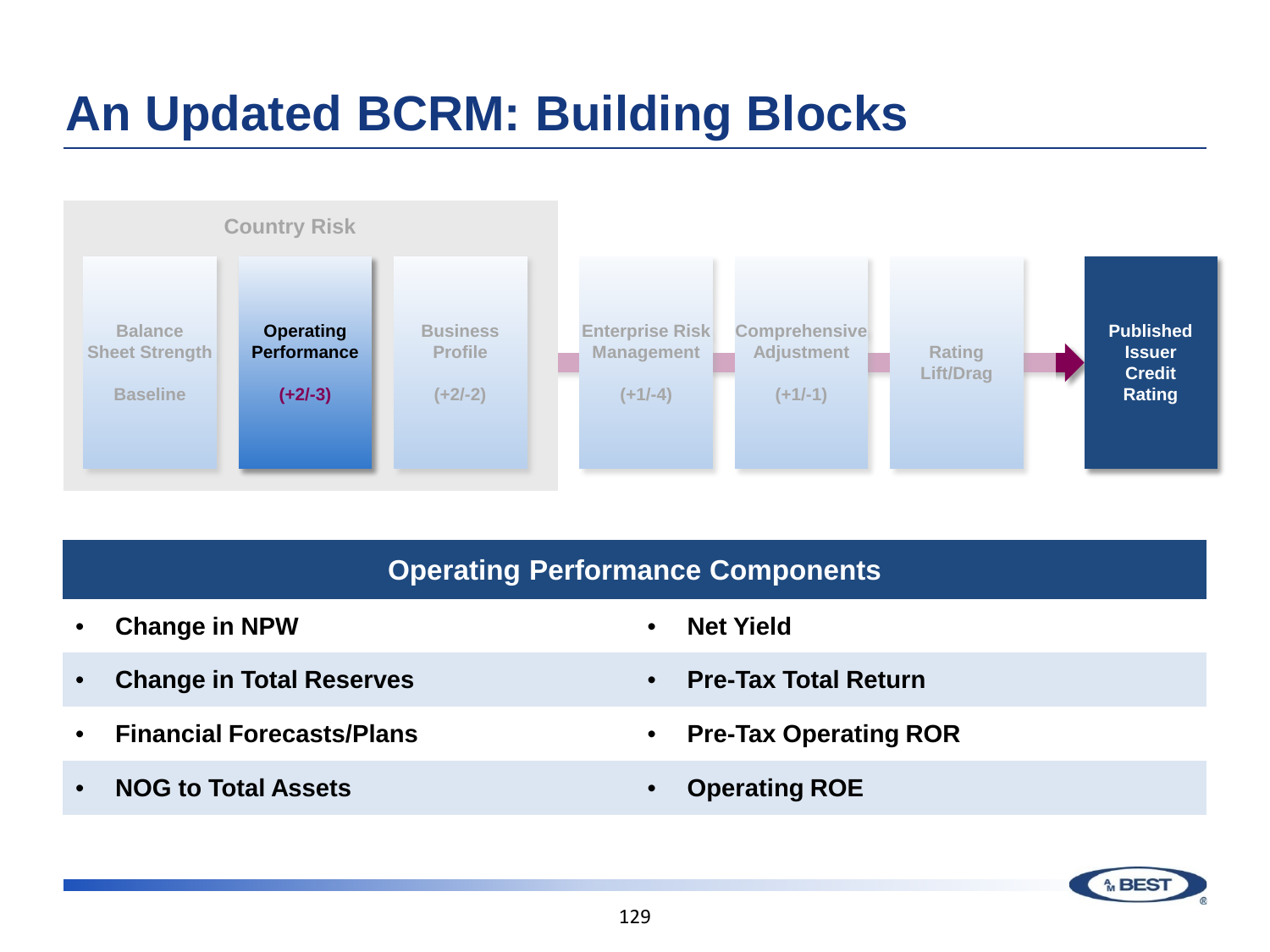### **U.S. Life/Annuity Operating Performance Notch Distribution**



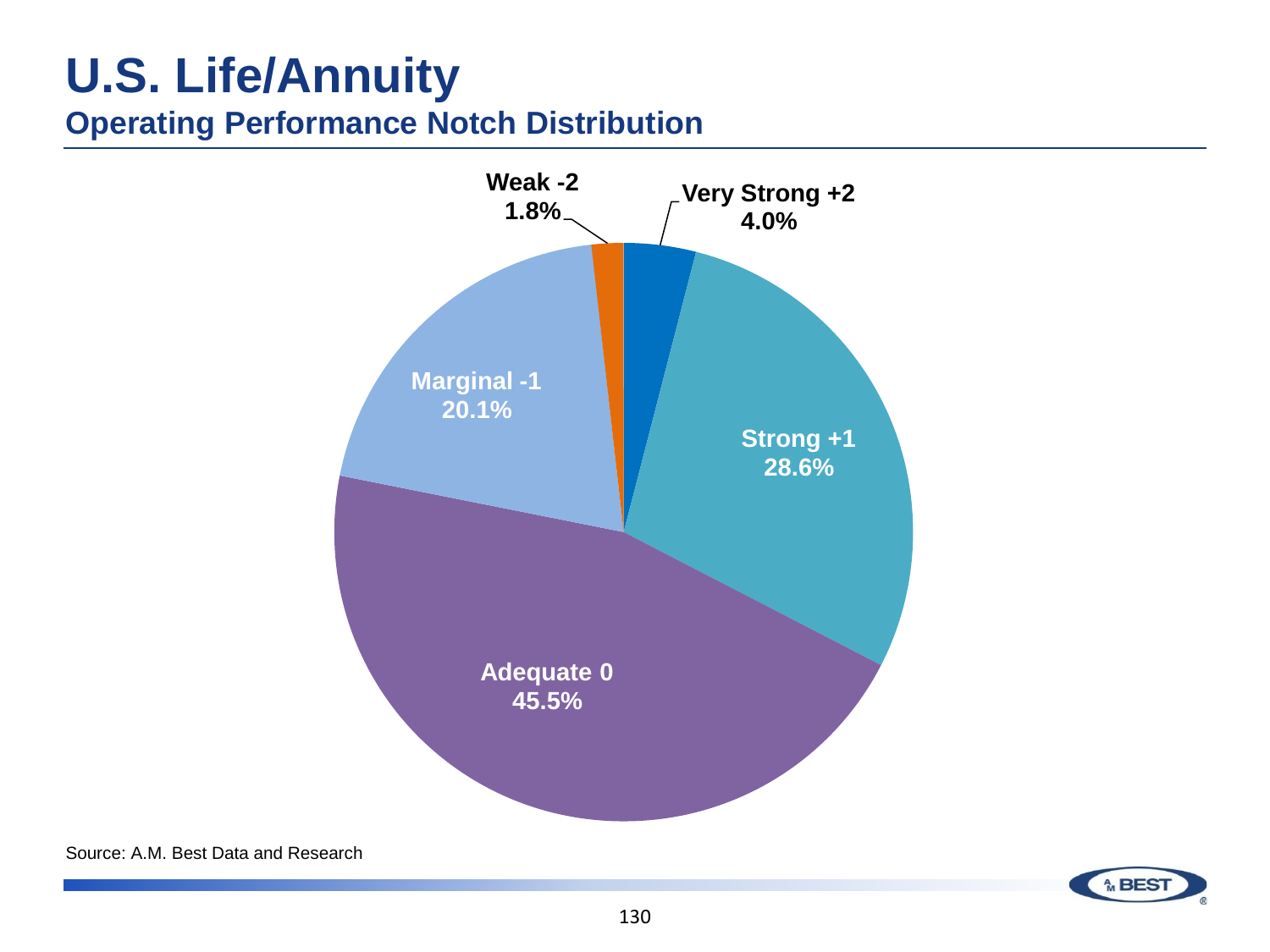## **U.S. Life/Annuity**

**Operating Performance Notch by Long-Term Issuer Credit Rating**



Source: A.M. Best Data and Research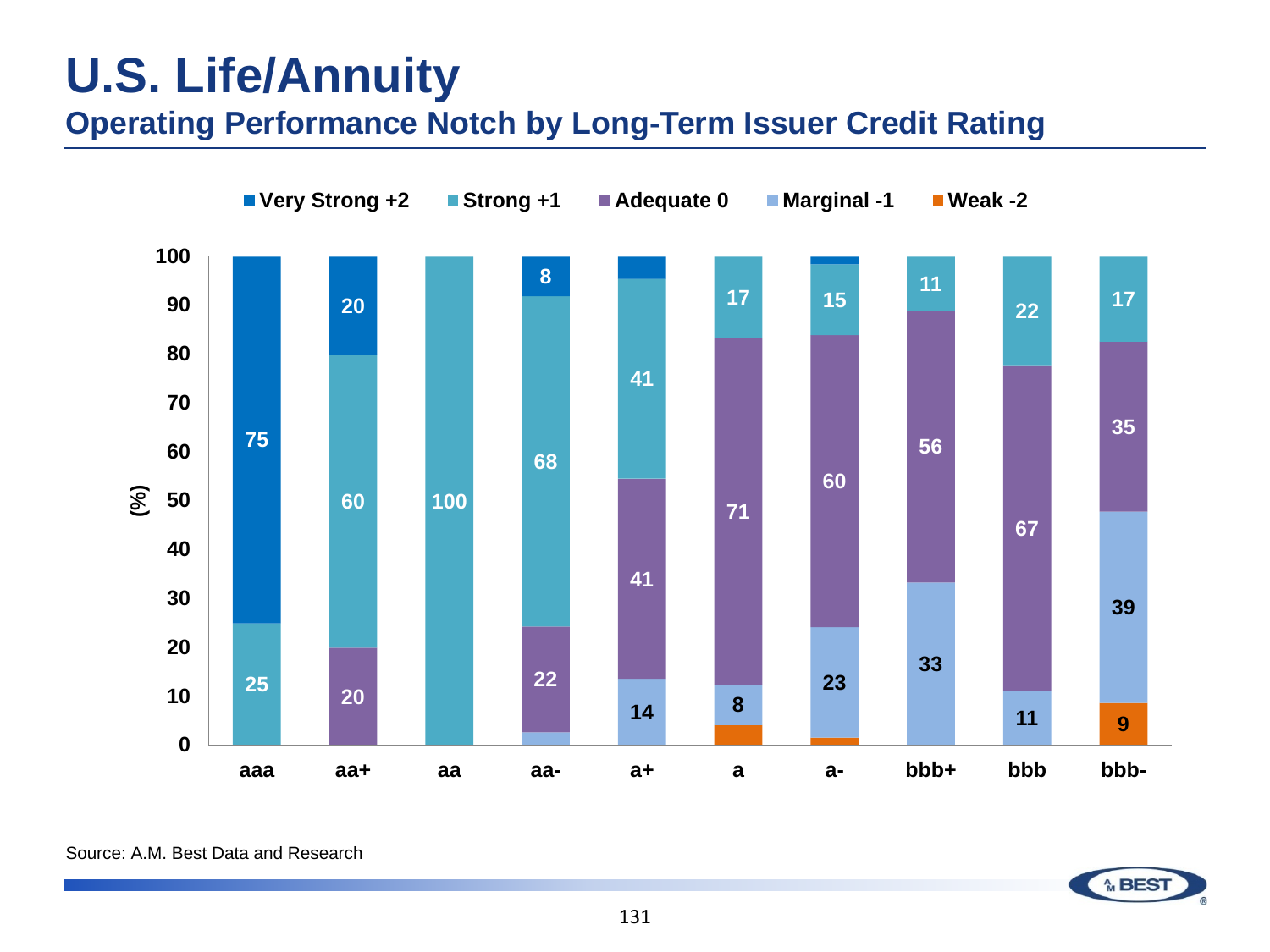## **U.S. Life/Annuity**

**Median 5-Year Average ROE by Operating Performance Notch**

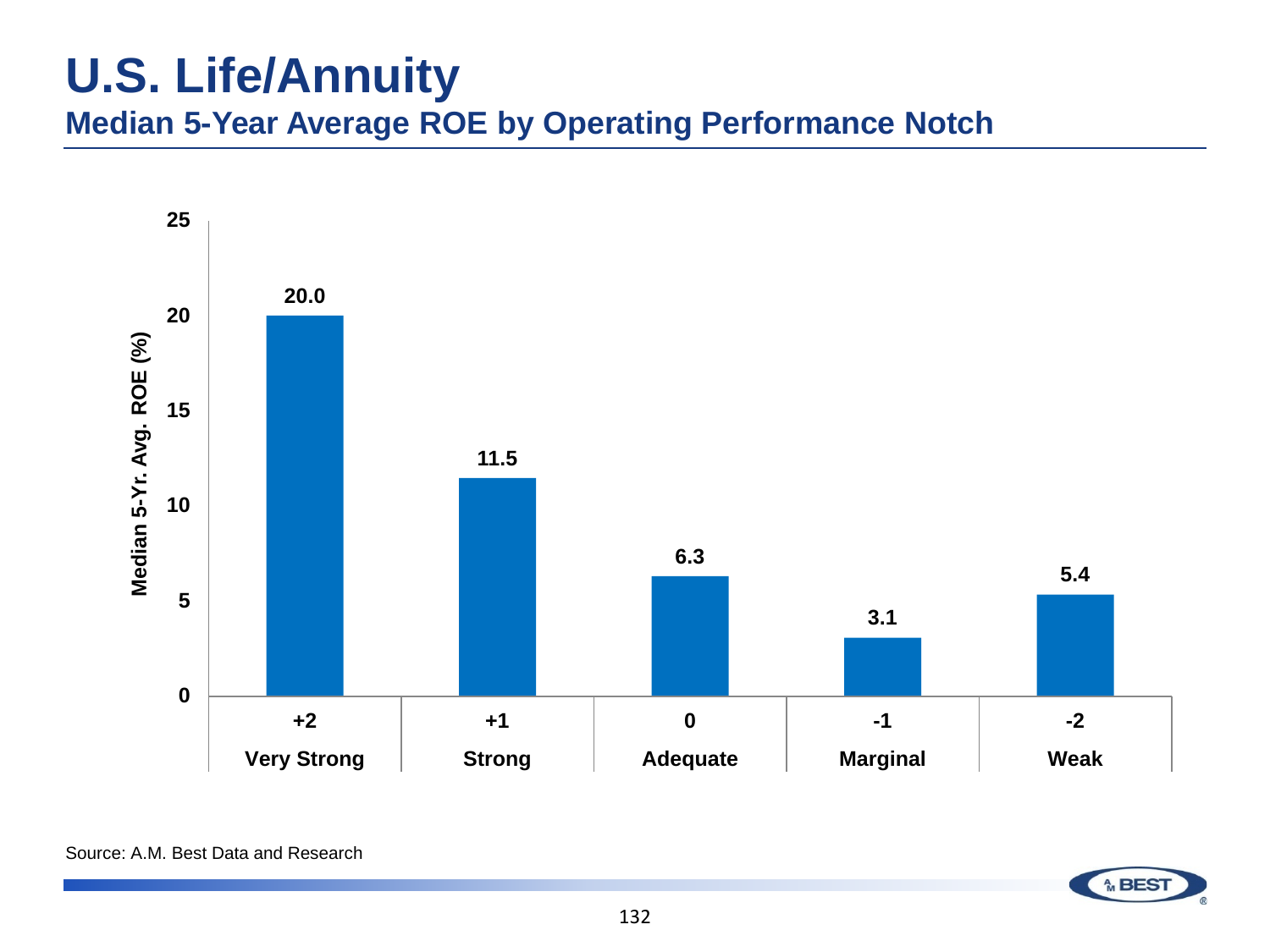

#### **Business Profile Components**

- 
- 
- 
- 
- **Market Position Management Quality**
- **Pricing Sophistication & Data Quality Regulatory, Event, and Country Risks**
- **Product Risk Distribution Channels**
- **Degree of Competition Product/Geographic Concentration**

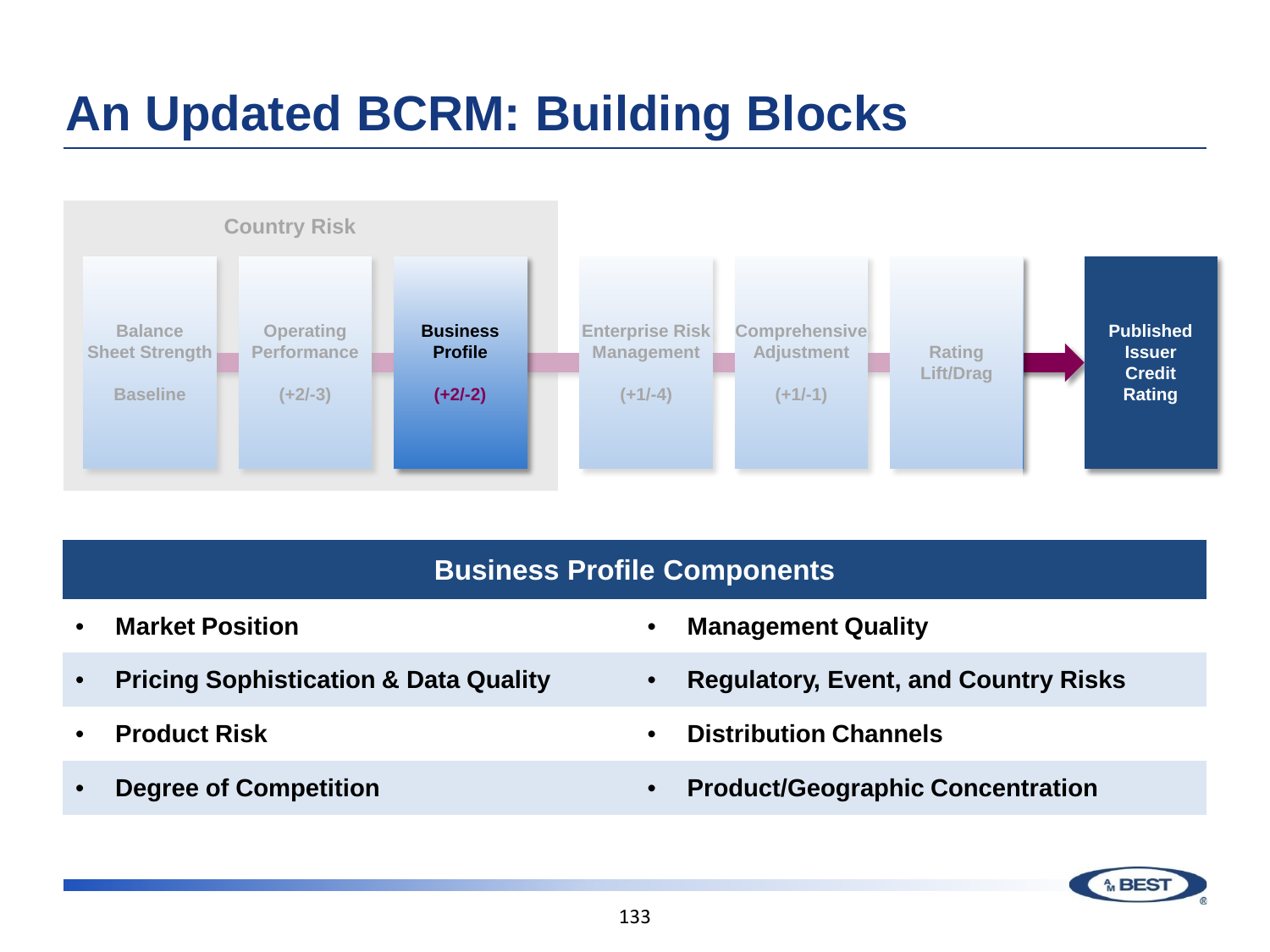### **U.S. Life/Annuity Business Profile Notch Distribution**



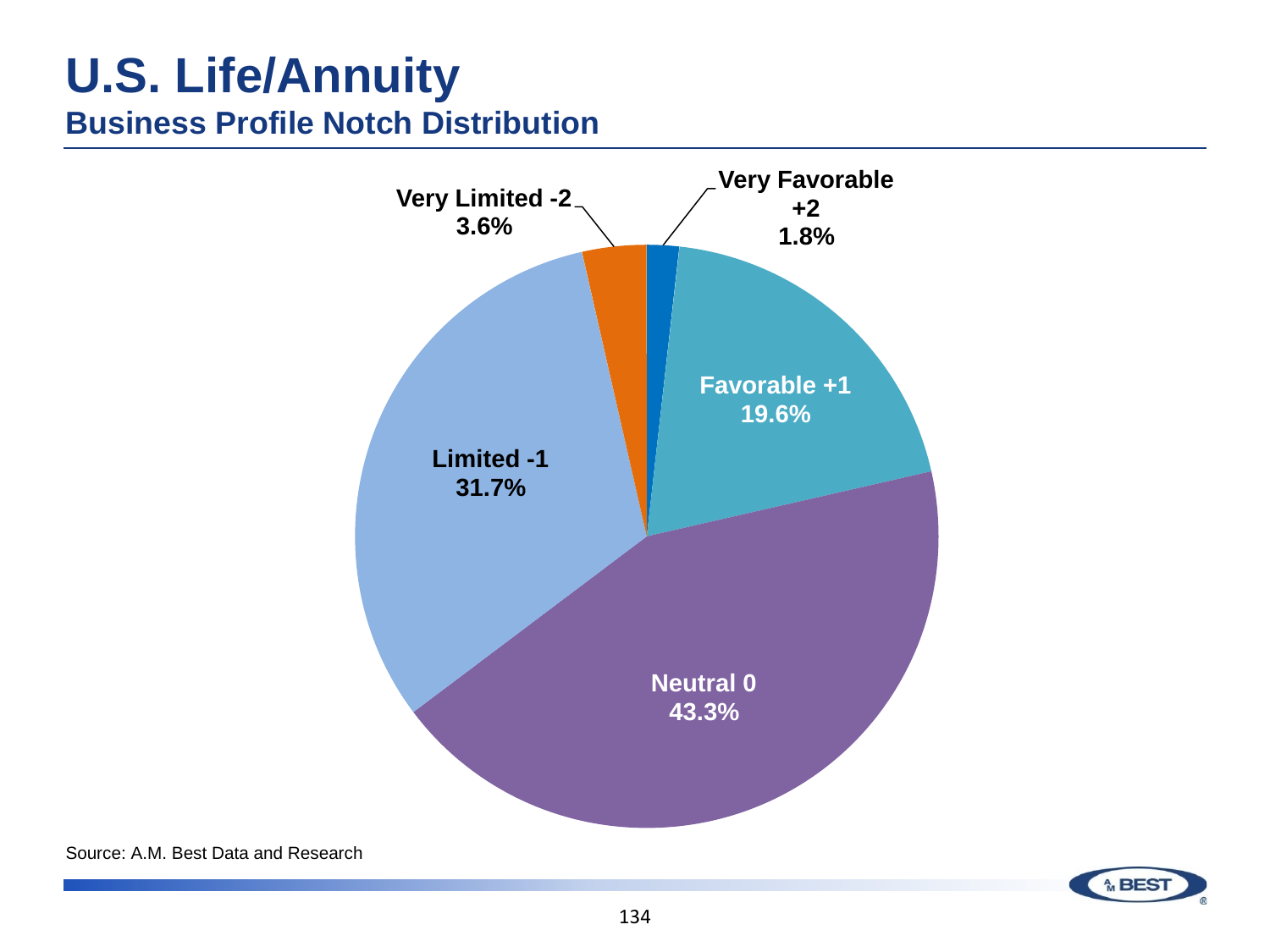### **U.S. Life/Annuity Business Profile Notch by Long-Term Issuer Credit Rating**



Source: A.M. Best Data and Research

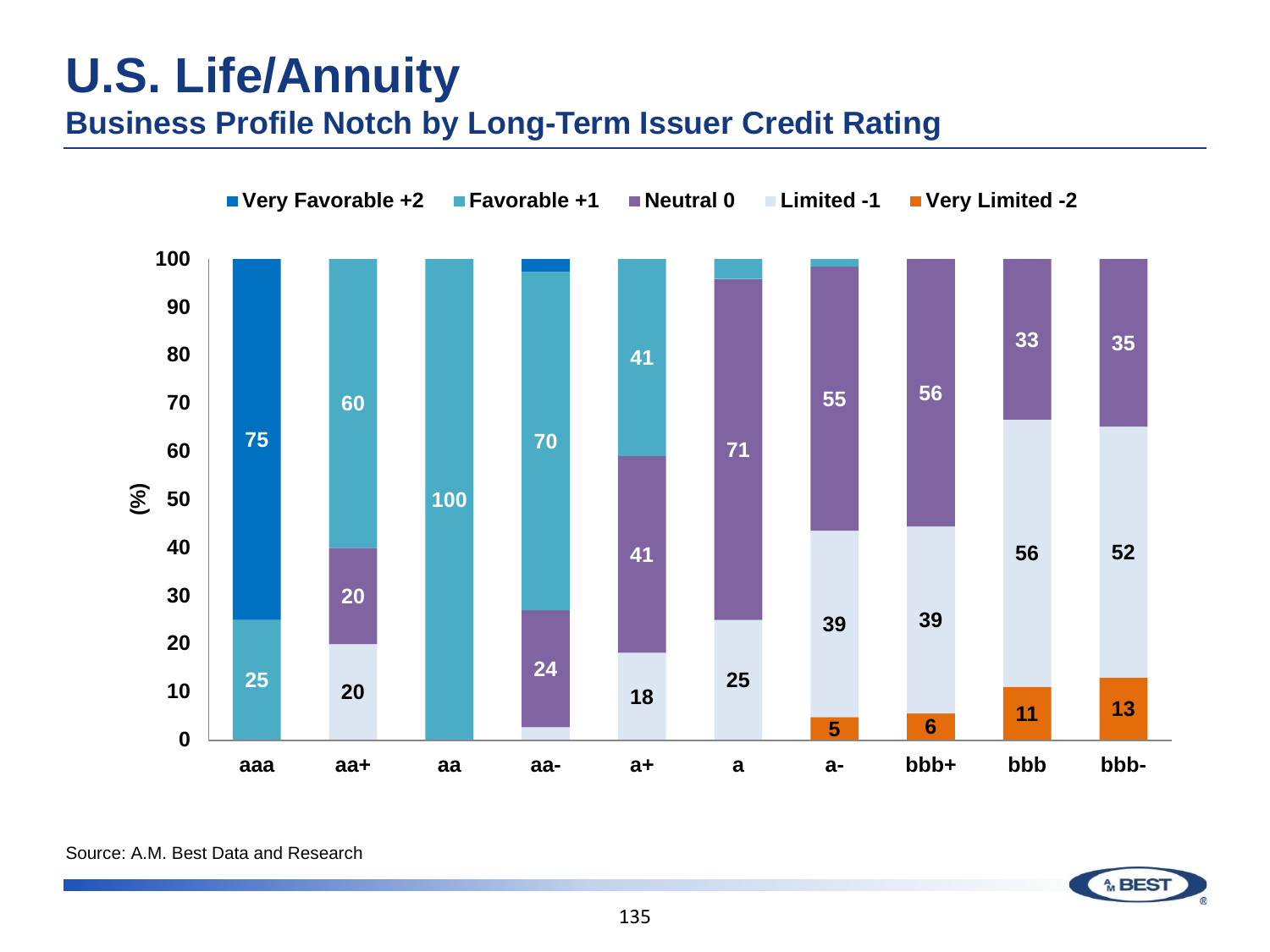

#### **Enterprise Risk Management Framework Components**

- **Risk Identification and Reporting Governance and Risk Culture**
- **Risk Management and Controls Stress Testing**
- **Risk Appetite and Tolerances**
- 
- 

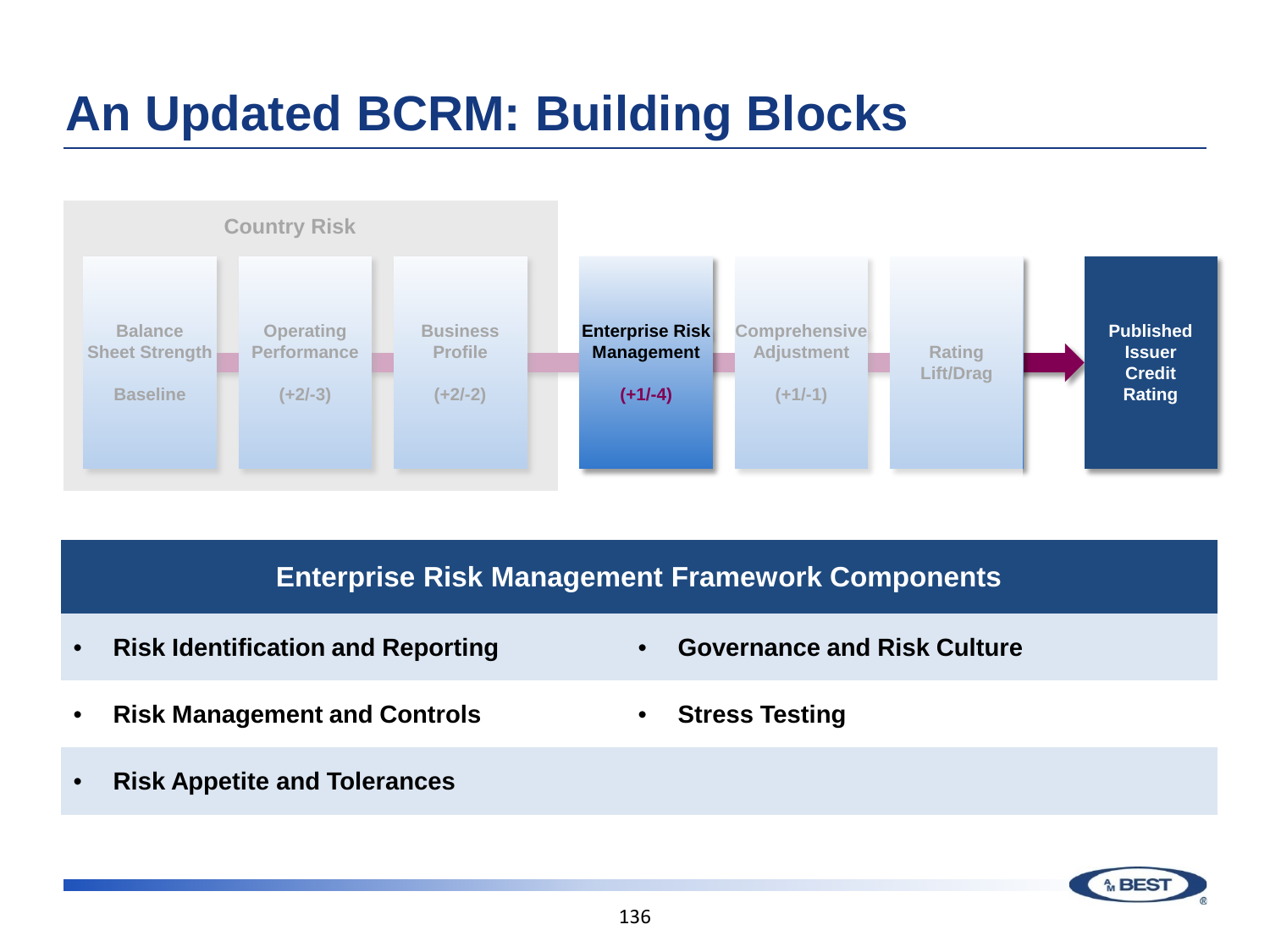# **U.S. Life/Annuity**

### **Enterprise Risk Management Notch Distribution**



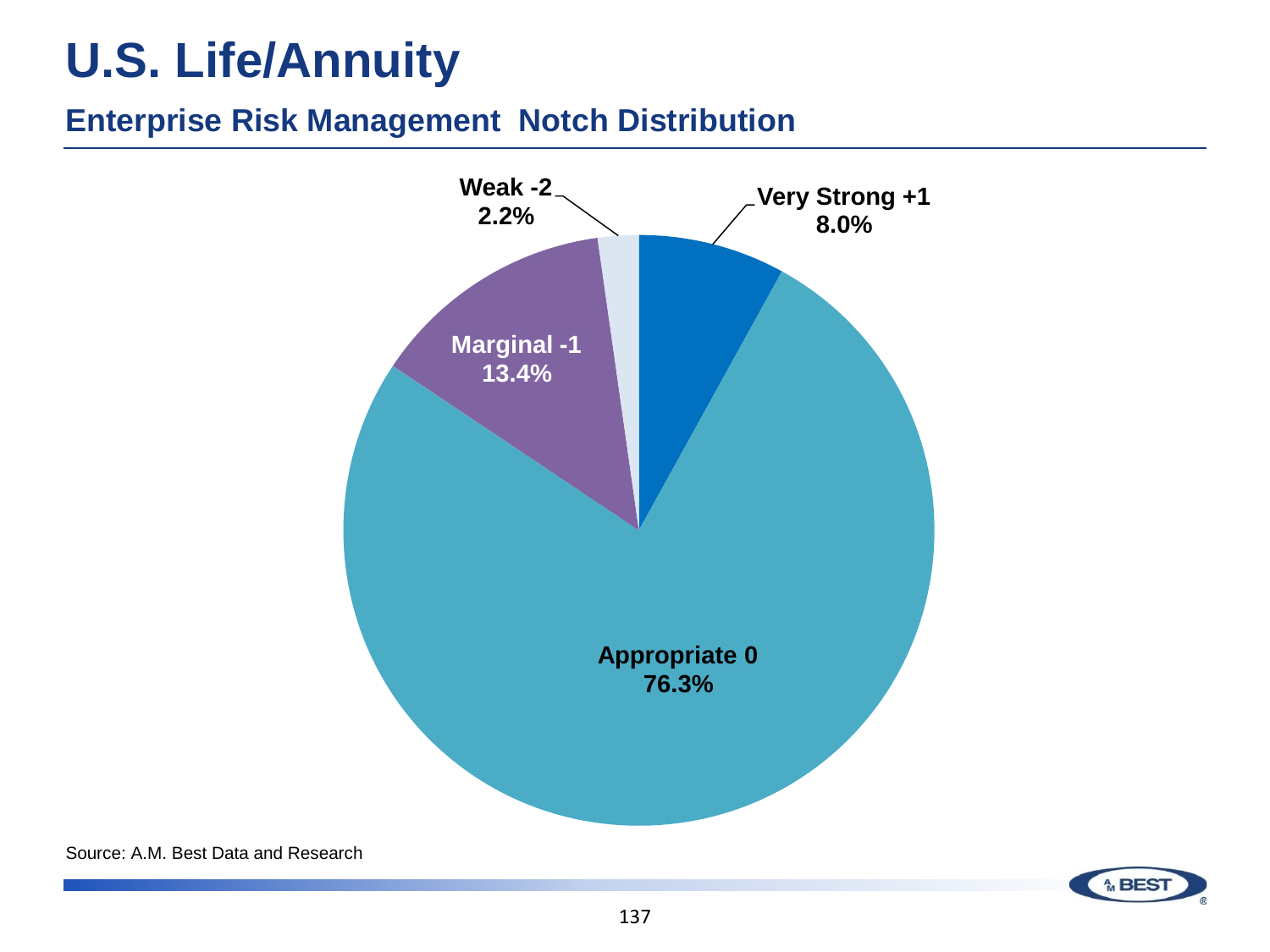# **U.S. Life/Annuity**

**Enterprise Risk Management Notch by Long-Term Issuer Credit Rating**



Source: A.M. Best Data and Research

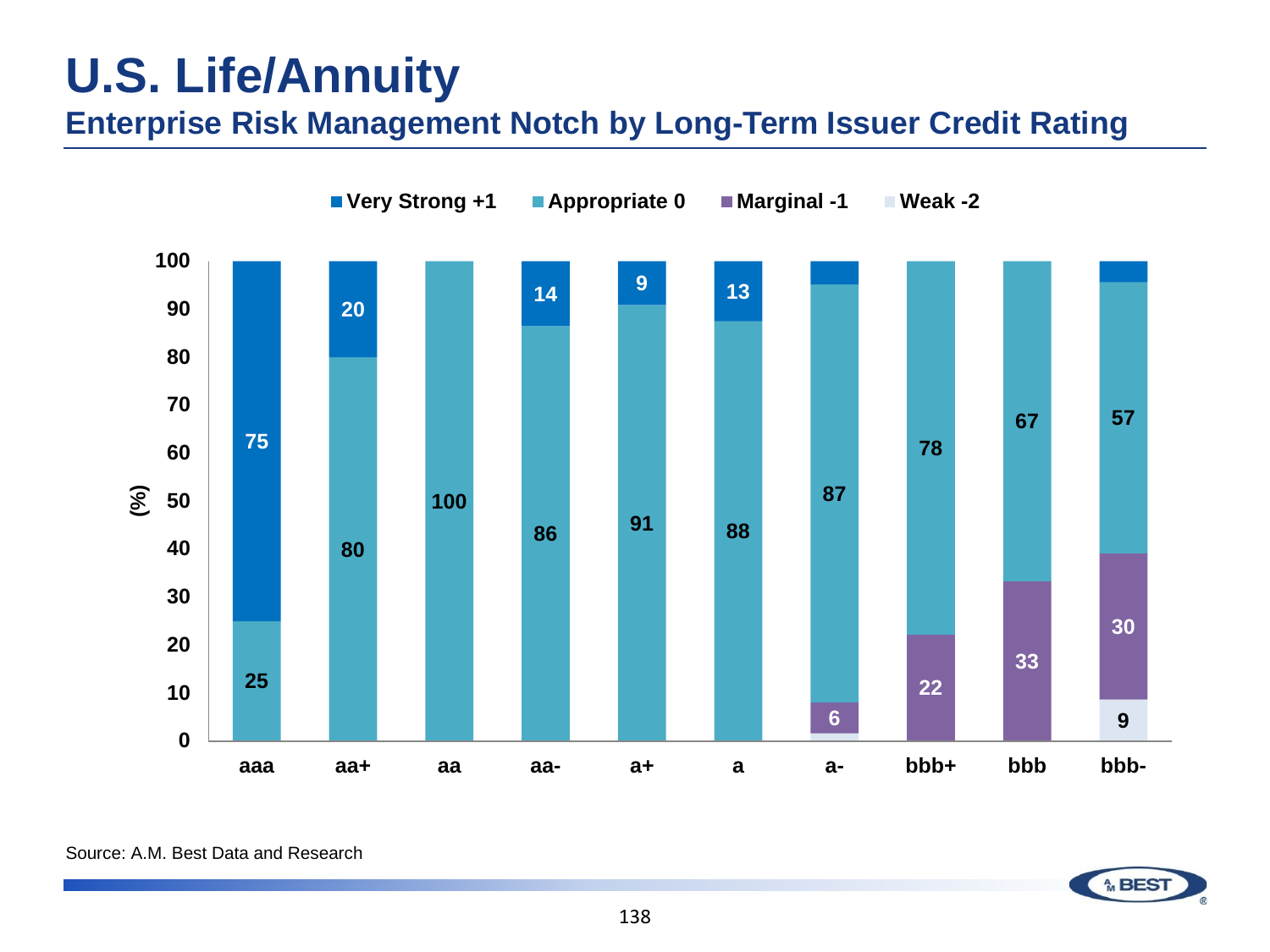### **U.S. Life/Annuity Long-Term Issuer Credit Rating and Outlook Distribution**



The ICR rating and outlook distributions are as of September 19, 2017.

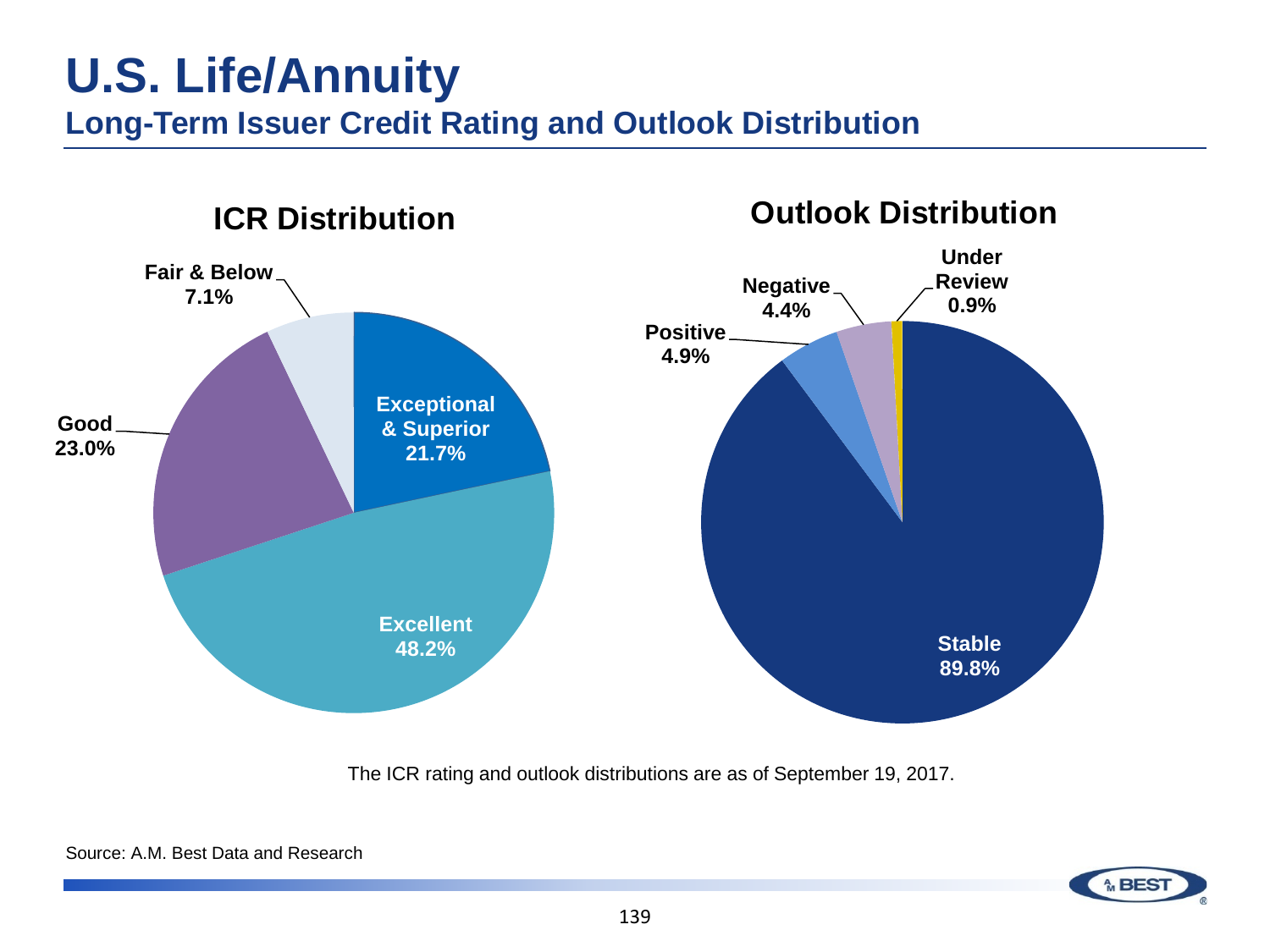# **U.S. Health Industry**

**Sally Rosen, Senior Director**

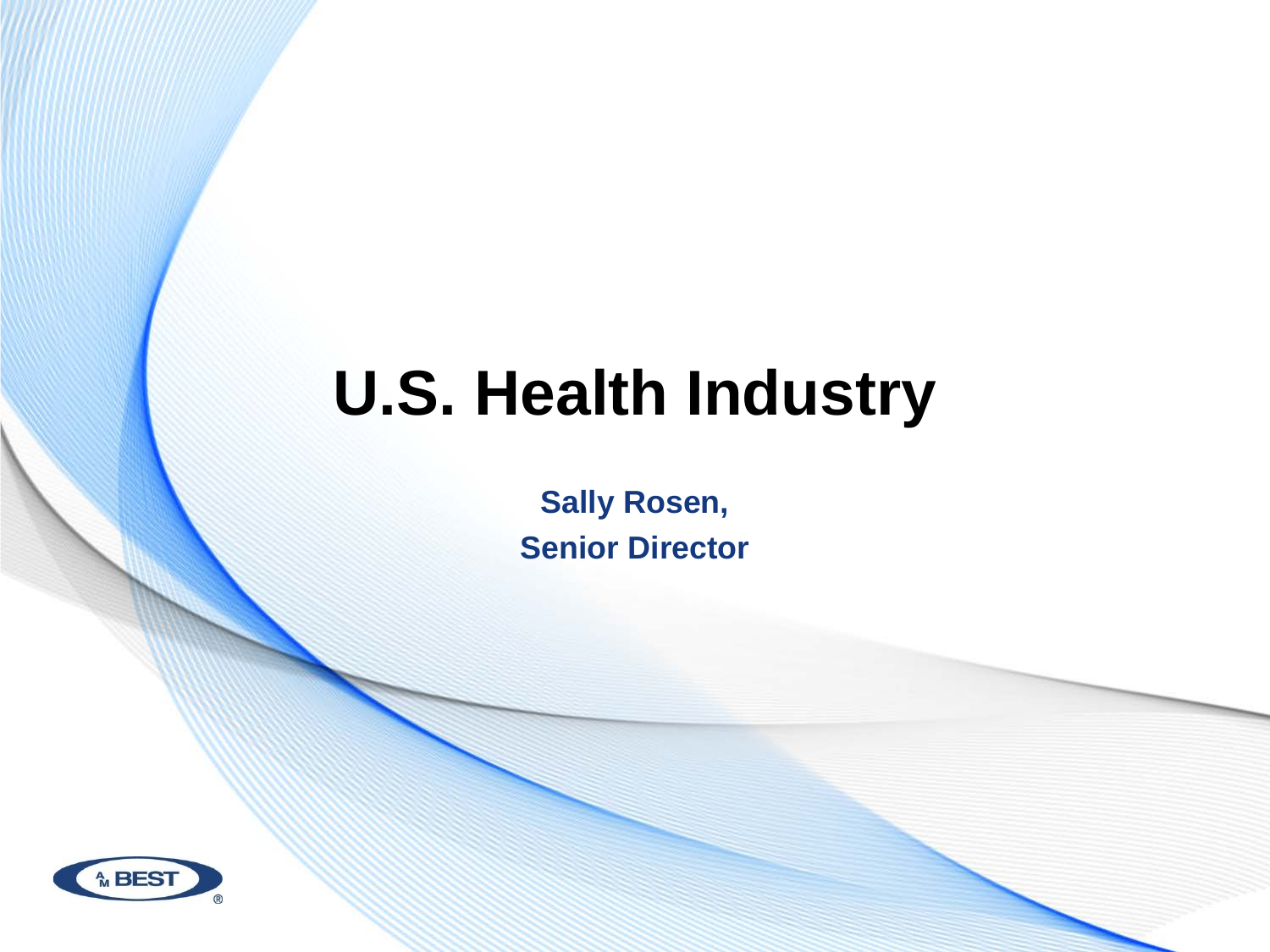**Review of the Rating Drivers in A.M. Best's New Methodology**

**Discuss Building Block Approach**

**Next Steps Towards the Final Release of the New Methodology**

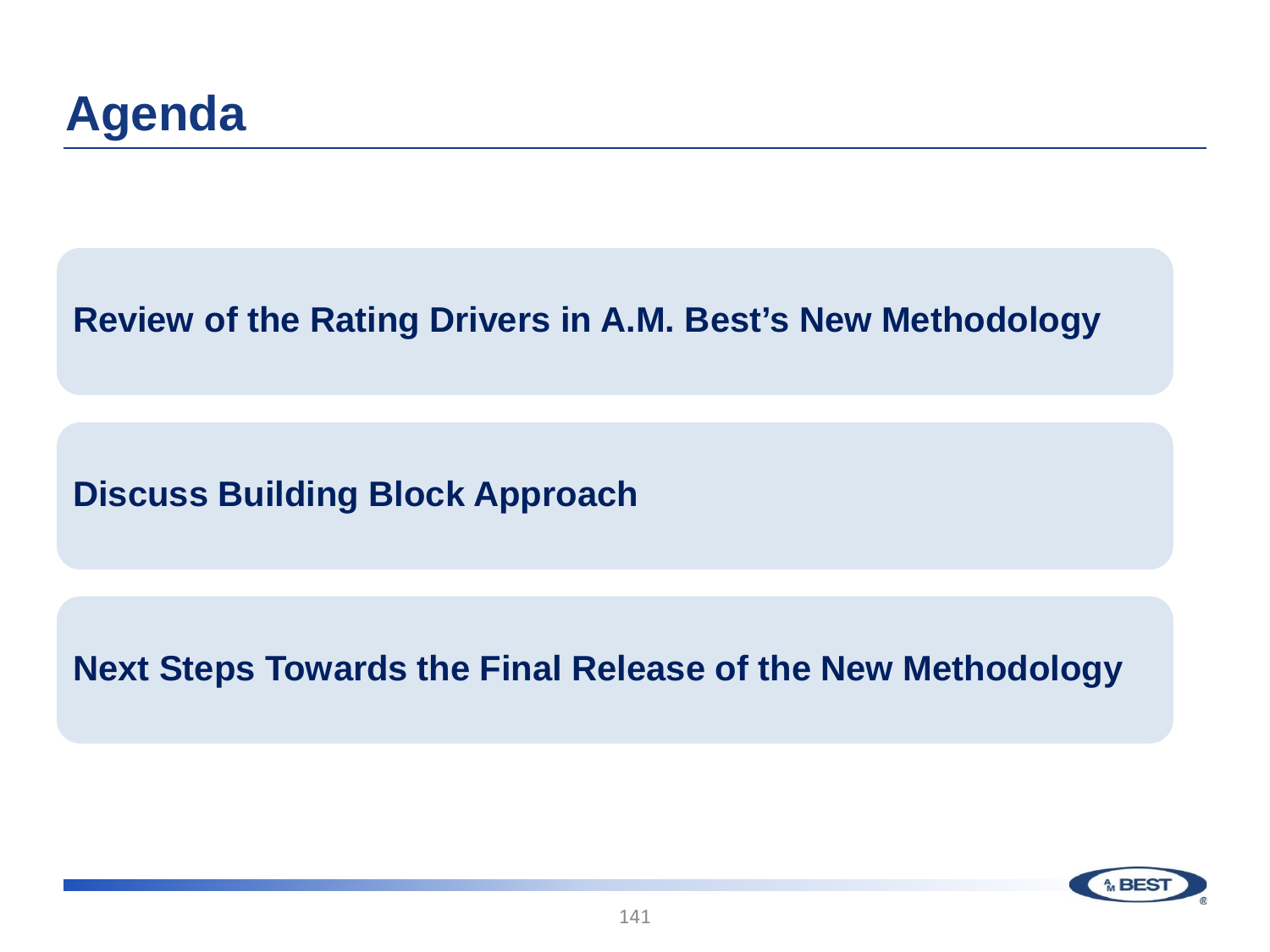### **U.S. Health Most Common Notch by Long-Term Issuer Credit Rating**

| <b>ICR</b>   | <b>Balance</b><br><b>Sheet</b> | <b>Operating</b><br><b>Performance</b> | <b>Business</b><br><b>Profile</b> | <b>Enterprise Risk</b><br><b>Management</b> |
|--------------|--------------------------------|----------------------------------------|-----------------------------------|---------------------------------------------|
| $aa-$        | <b>Strongest</b>               | $+1$                                   | $\boldsymbol{0}$                  | $\boldsymbol{0}$                            |
| $a+$         | <b>Very Strong</b>             | $+1$                                   | $\boldsymbol{0}$                  | $\boldsymbol{0}$                            |
| $\mathbf{a}$ | <b>Strongest</b>               | $\boldsymbol{0}$                       | $\boldsymbol{0}$                  | $\boldsymbol{0}$                            |
| $a-$         | <b>Strongest</b>               | $\mathbf 0$                            | $\mathbf 0$                       | $\boldsymbol{0}$                            |
| bbb+         | <b>Very Strong</b>             | $-1$                                   | $-1$                              | $\bf{0}$                                    |
| bbb          | <b>Very Strong</b>             | $\mathbf 0$                            | $-1$                              | $\boldsymbol{0}$                            |
| bbb-         | <b>Adequate</b>                | $\boldsymbol{0}$                       | $-1$                              | $\boldsymbol{0}$                            |

Source: A.M. Best Data and Research

 $\boxed{\bigcirc}$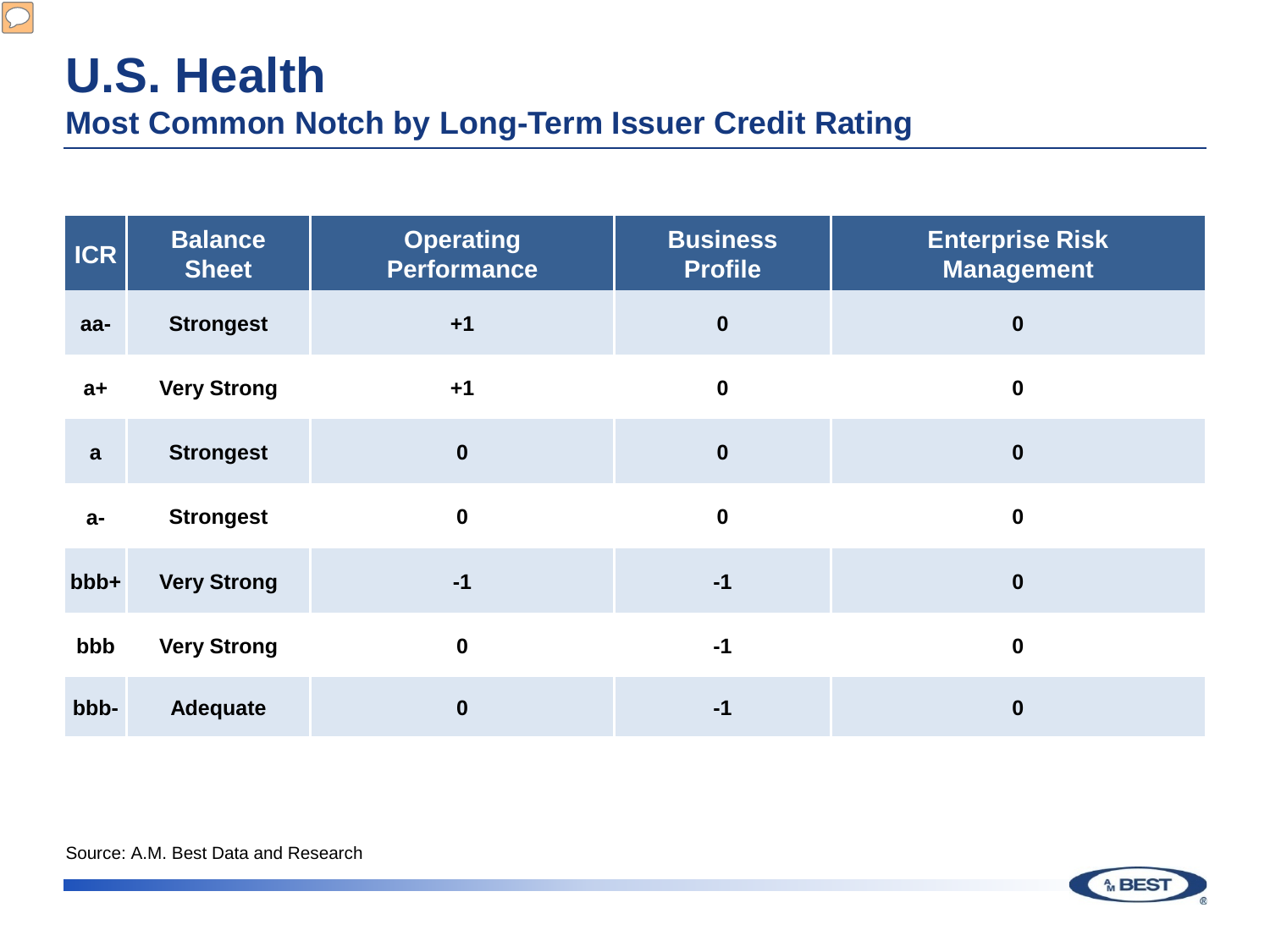

#### **Balance Sheet Strength Components**

- 
- 
- 
- 
- 
- **BCAR Quality of Capital Stress**
- **Tests Quality of Reinsurance**
- **Liquidity Reinsurance Dependence**
- **Asset Liability Management Appropriateness of Reinsurance Program**
	- **Internal Capital Models Distribution Channels**

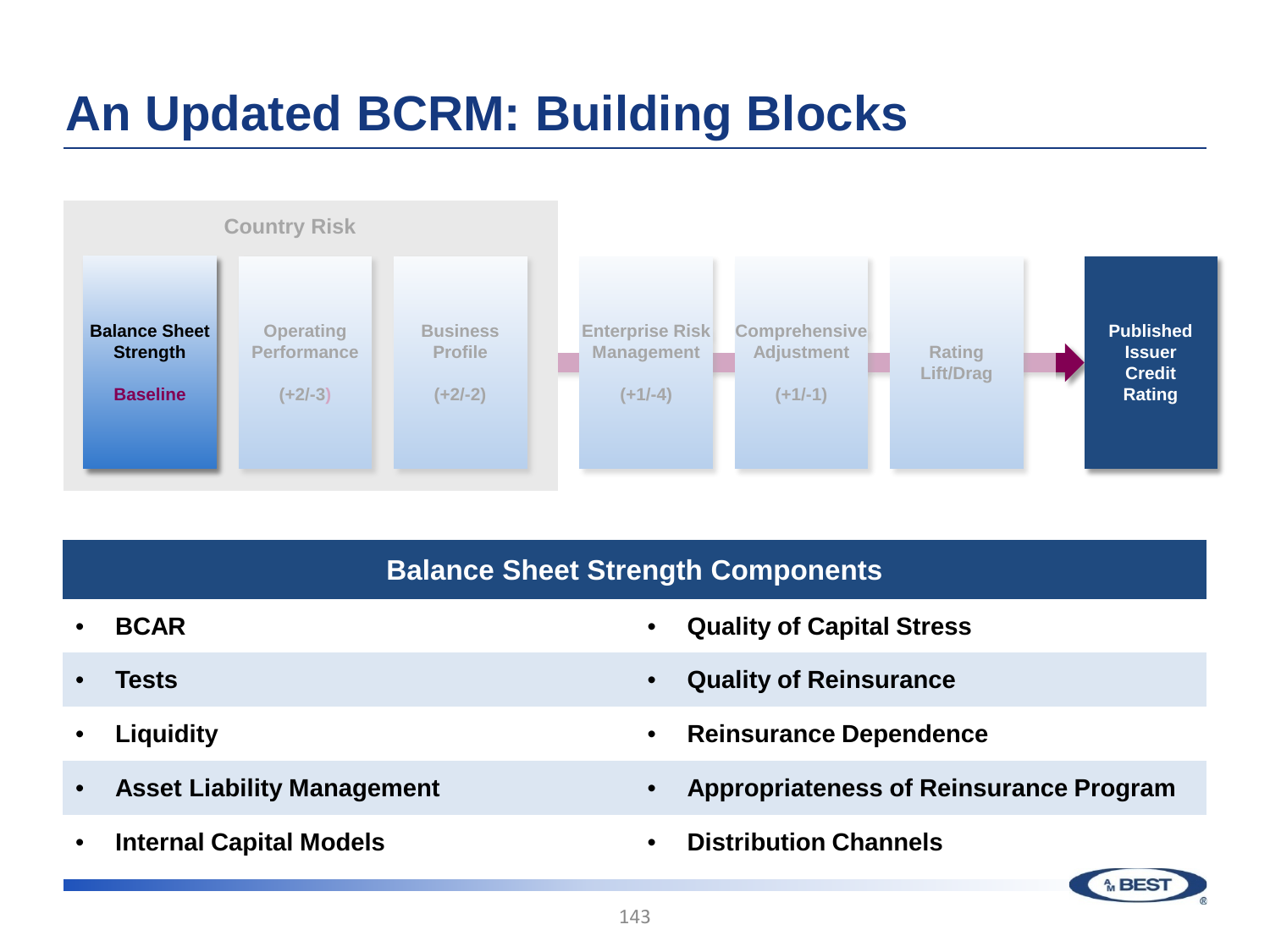### **U.S. Health Balance Sheet Strength Distribution**



**A** BES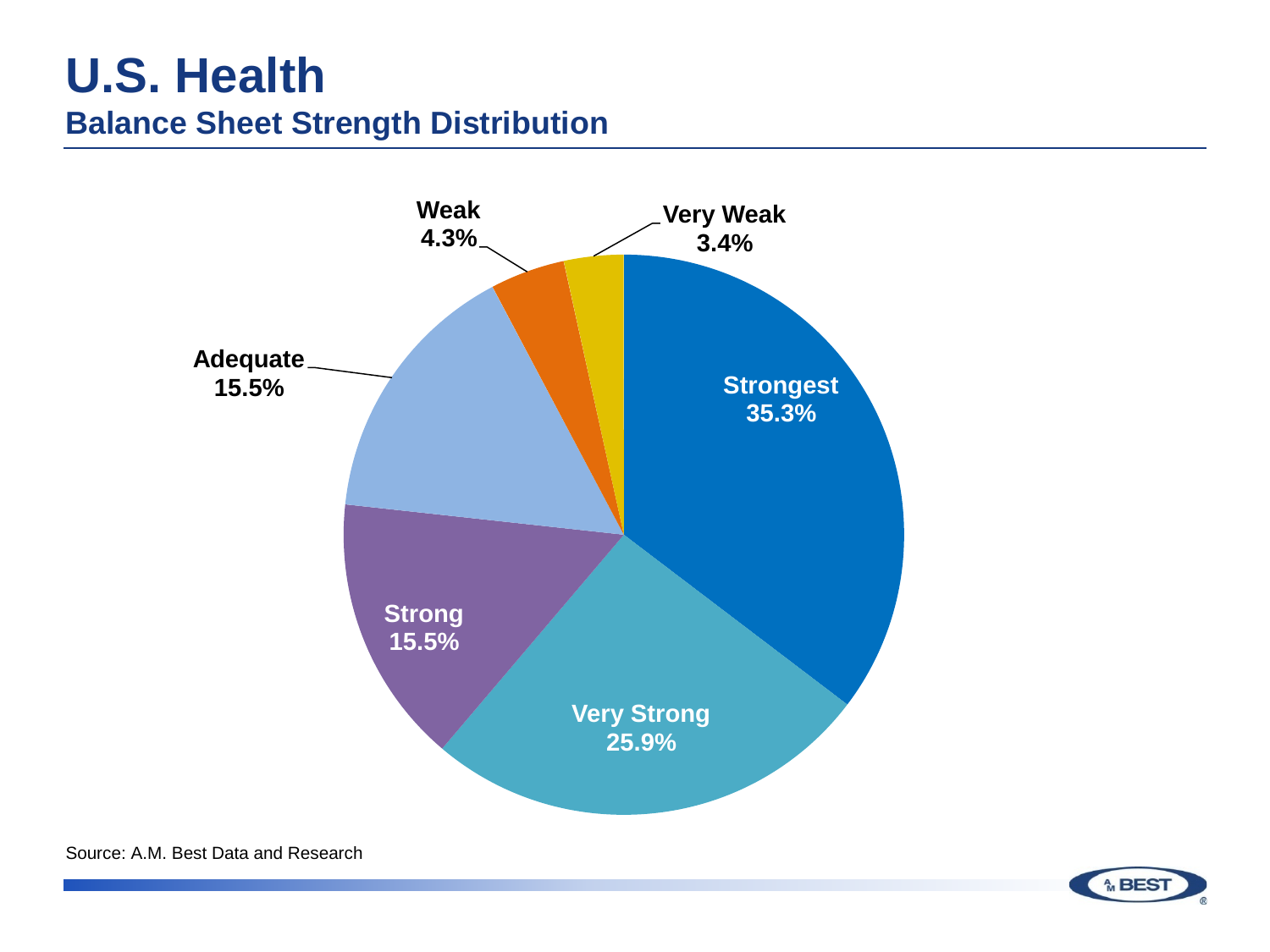## **An Updated BCRM: Building Blocks**



#### **Operating Performance Components**

- **Change in NPW Net Yield**
- **Change in Total Reserves Pre-Tax Total Return**
- **Financial Forecasts/Plans Pre-Tax Operating ROR**
- **NOG to Total Assets Operating ROE**
- 
- 
- 
- 

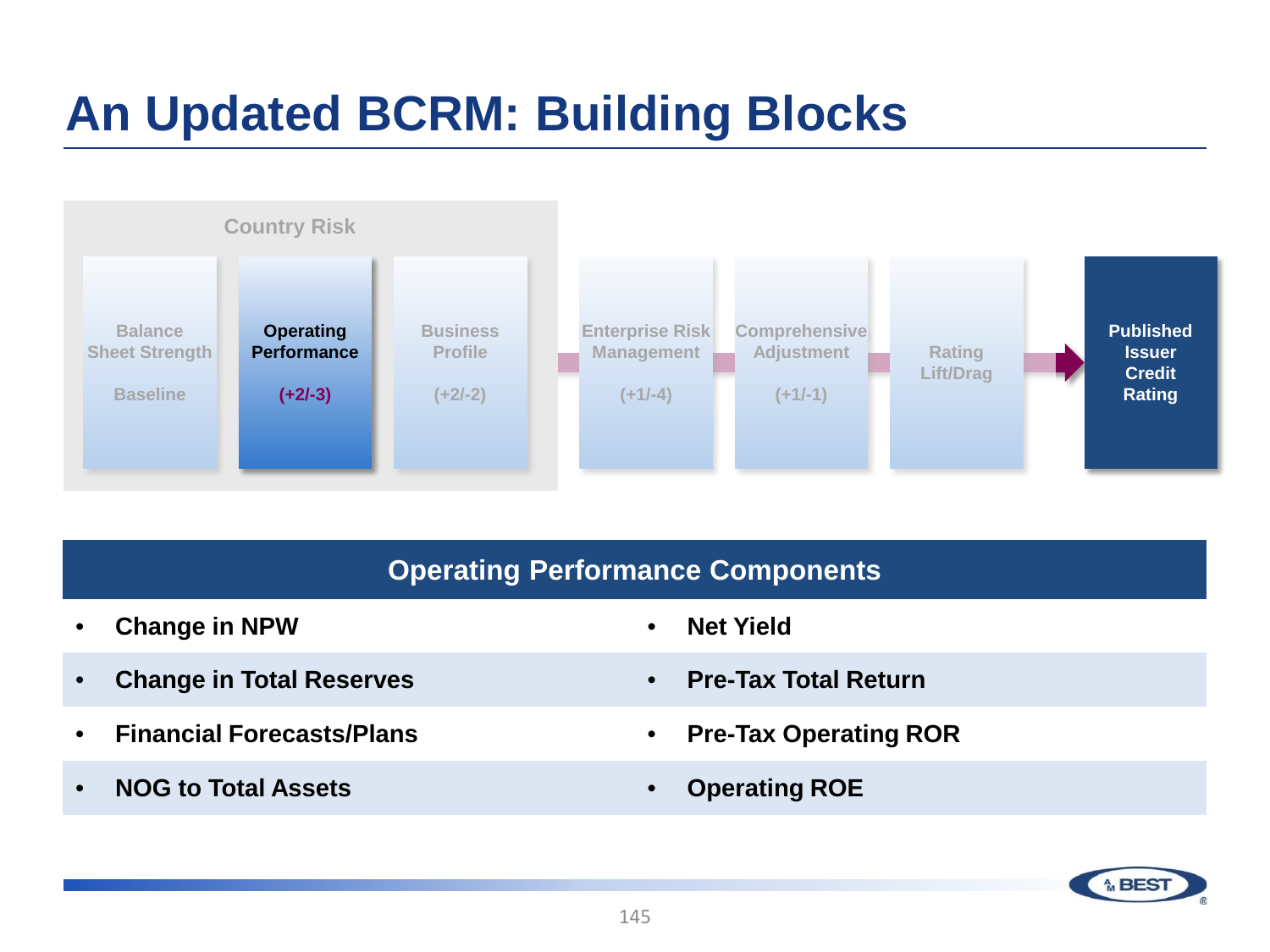### **U.S. Health Operating Performance Notch Distribution**



Source: A.M. Best Data and Research

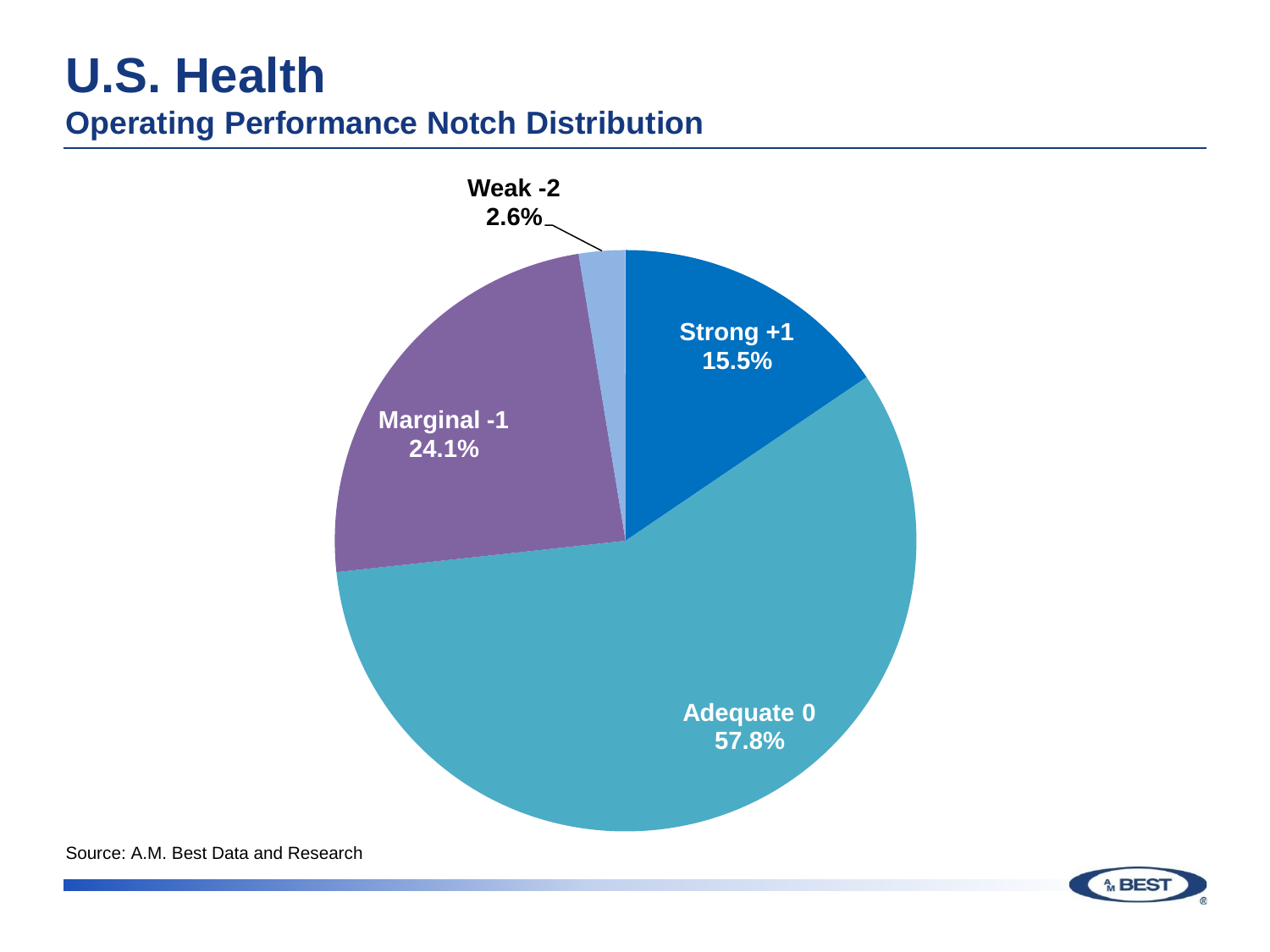### **U.S. Health Median 5-Year Average ROR by Operating Performance Notch**



**A BEST**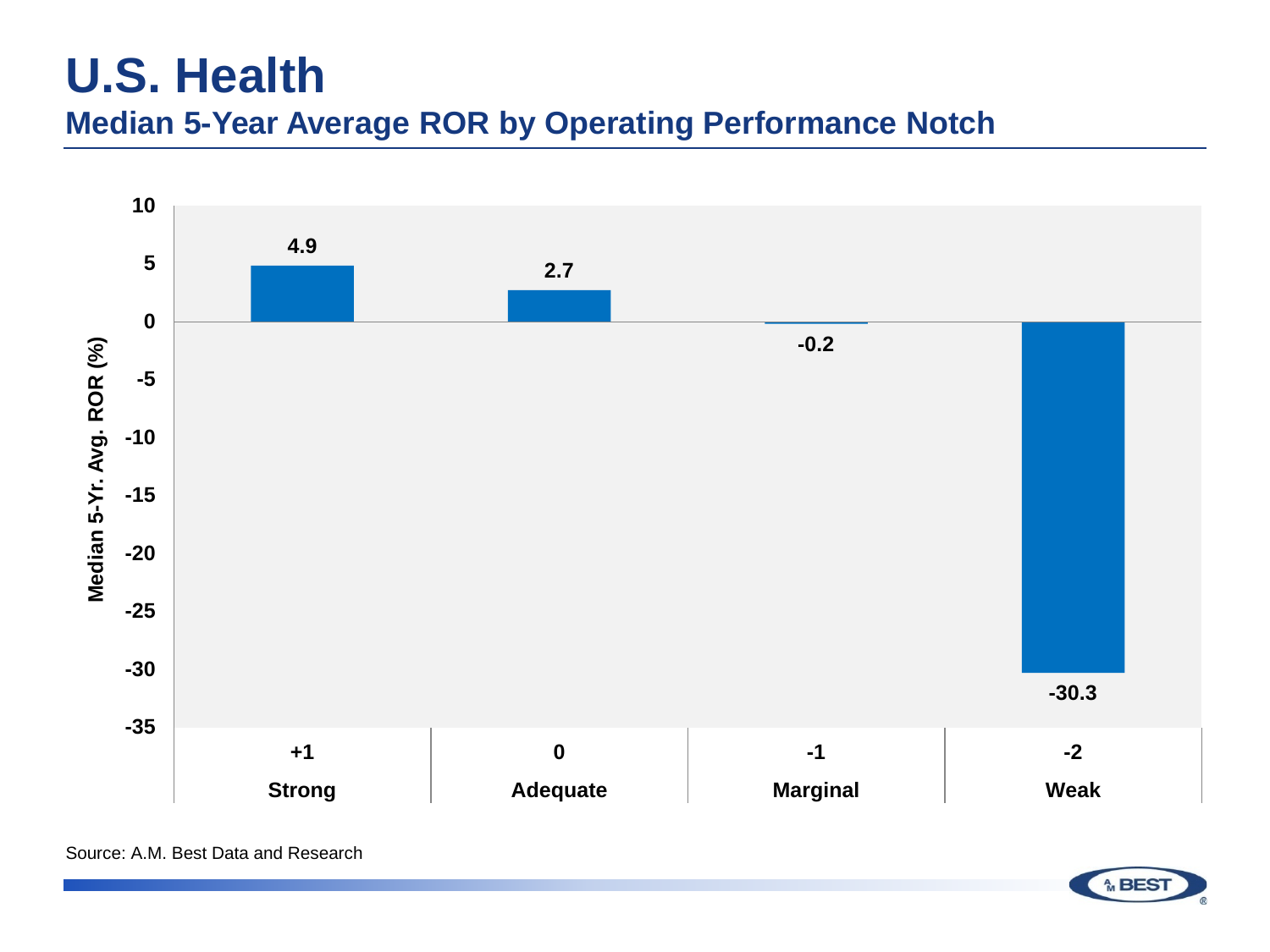## **An Updated BCRM: Building Blocks**



#### **Business Profile Components**

- 
- 
- 
- 
- **Market Position Management Quality**
- **Pricing Sophistication & Data Quality Regulatory, Event, and Country Risks**
- **Product Risk Distribution Channels**
- **Degree of Competition Product/Geographic Concentration**

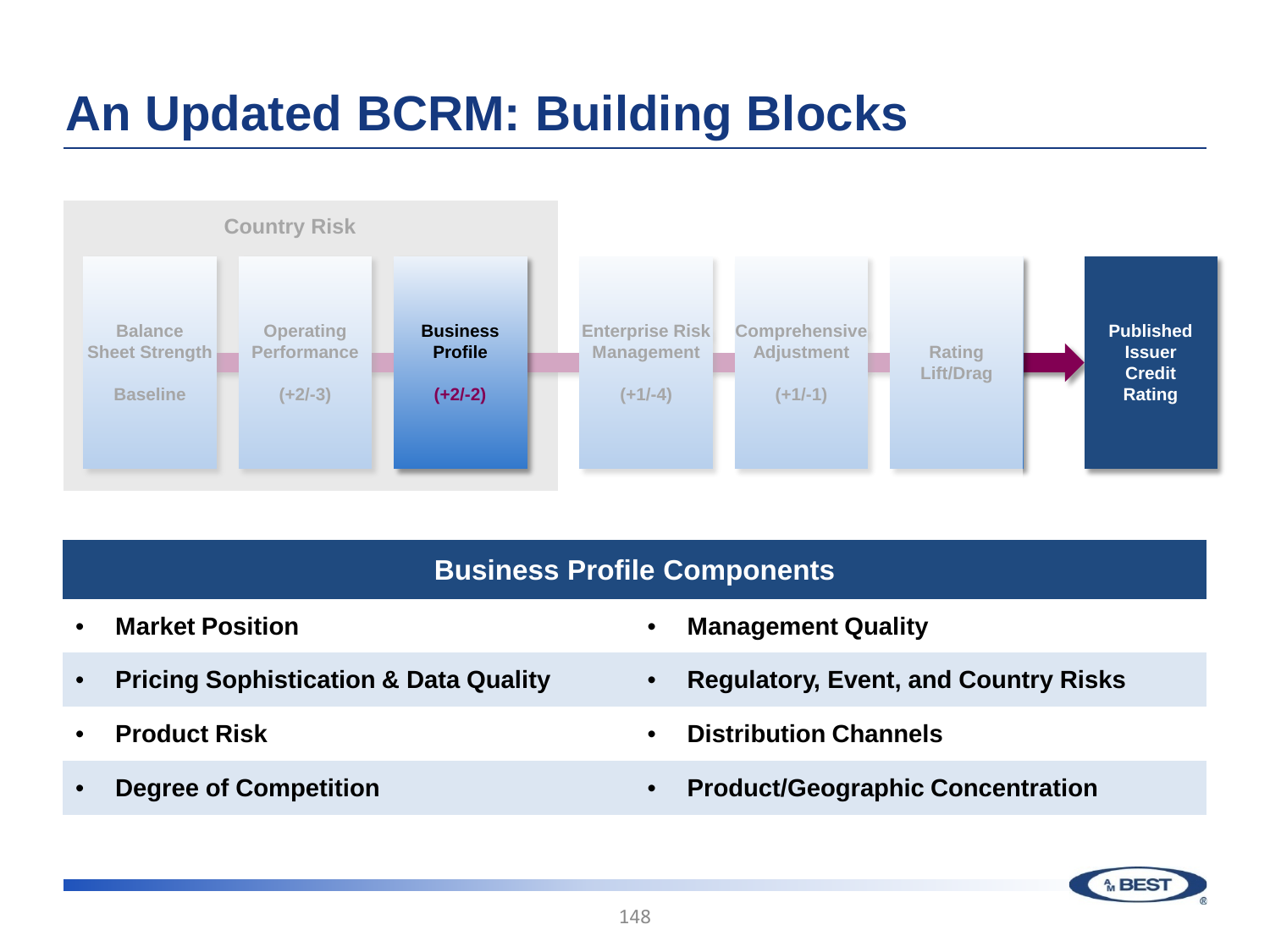### **U.S. Health Business Profile Notch Distribution**



Source: A.M. Best Data and Research

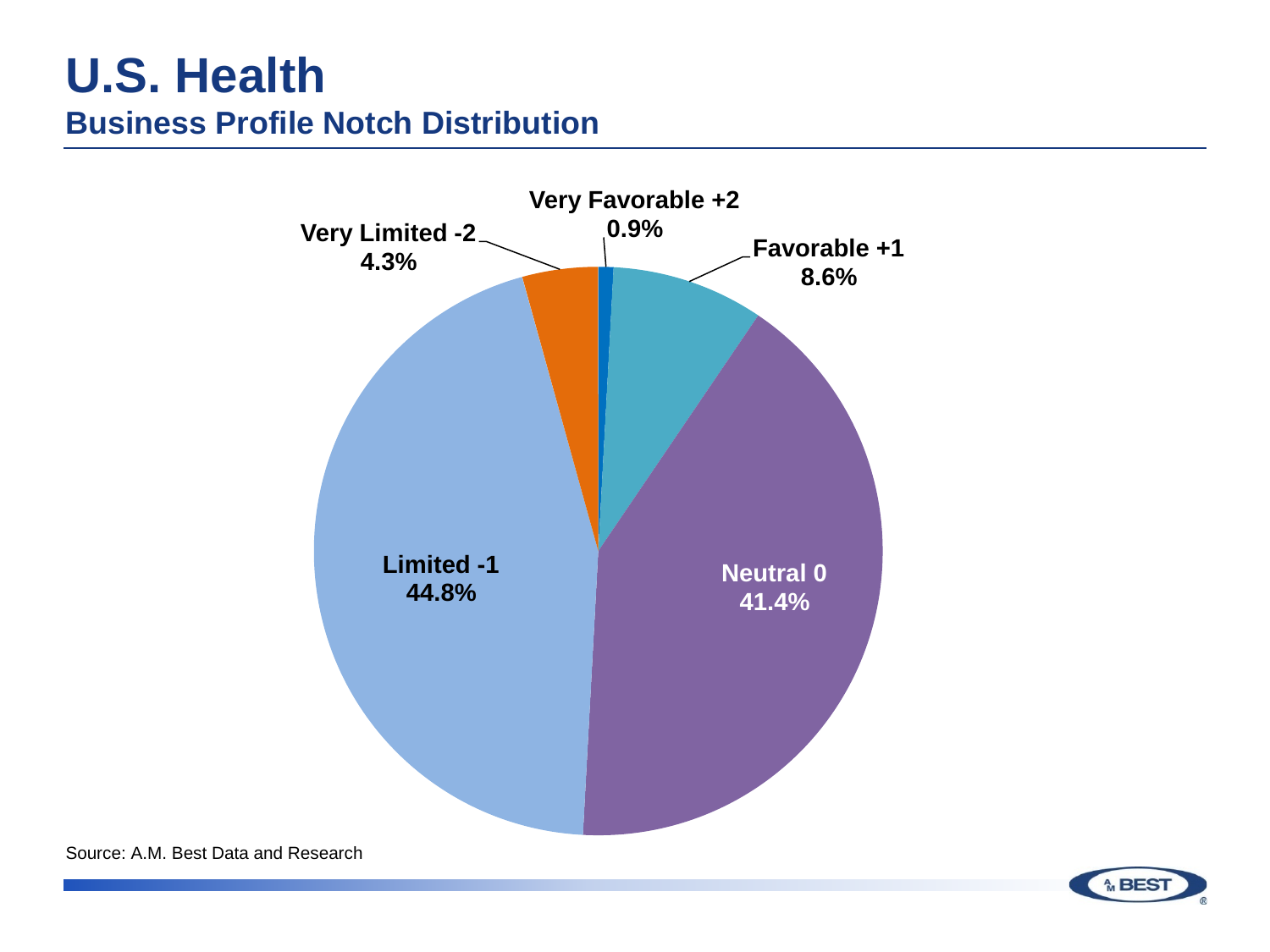## **An Updated BCRM: Building Blocks**



#### **Enterprise Risk Management Framework Components**

- **Risk Identification and Reporting Governance and Risk Culture**
- **Risk Management and Controls Stress Testing**
- **Risk Appetite and Tolerances**
- 
- 

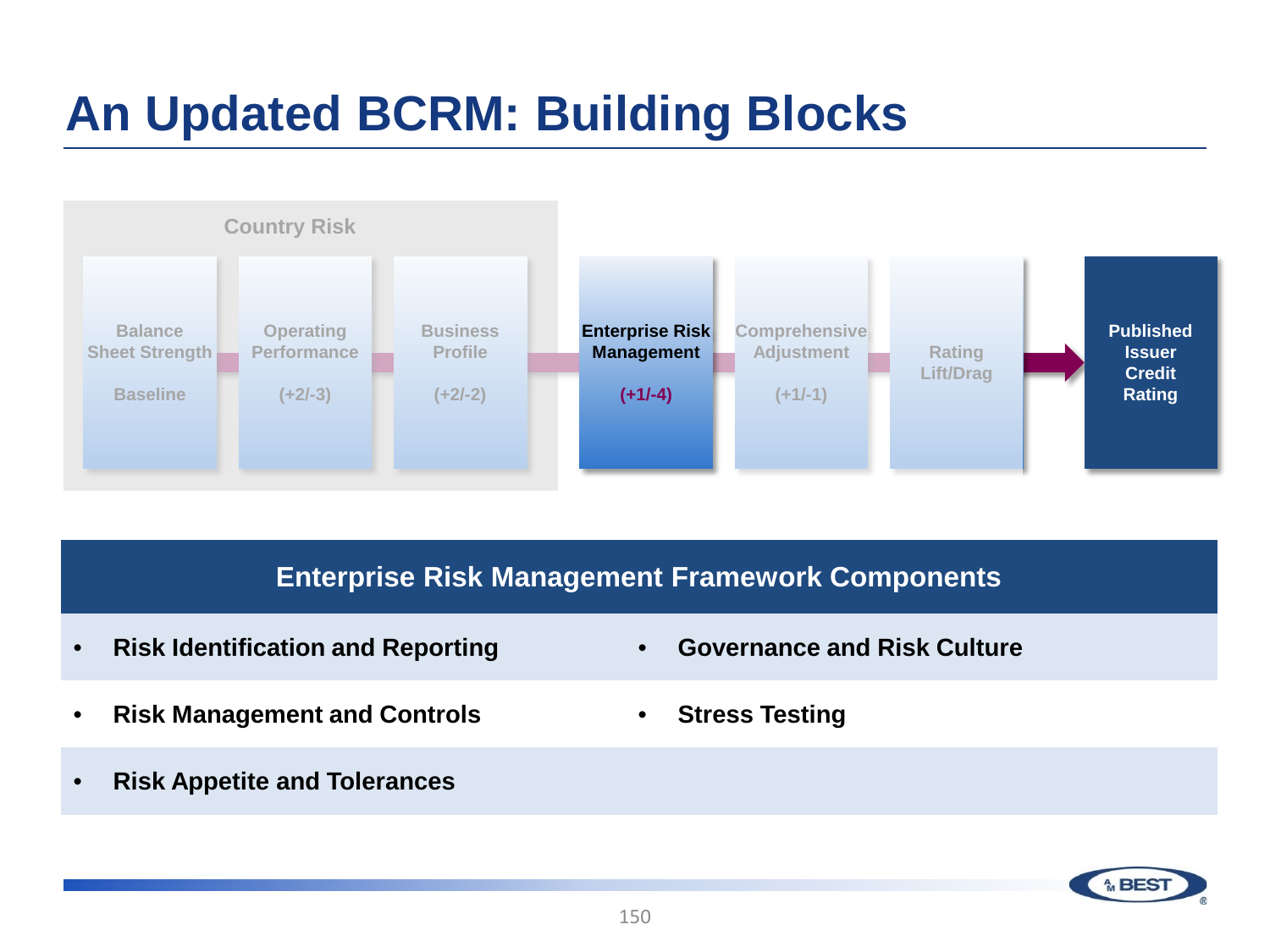## **U.S. Health**

#### **Enterprise Risk Management Notch Distribution**



**A**<sub>M</sub> BES

Source: A.M. Best Data and Research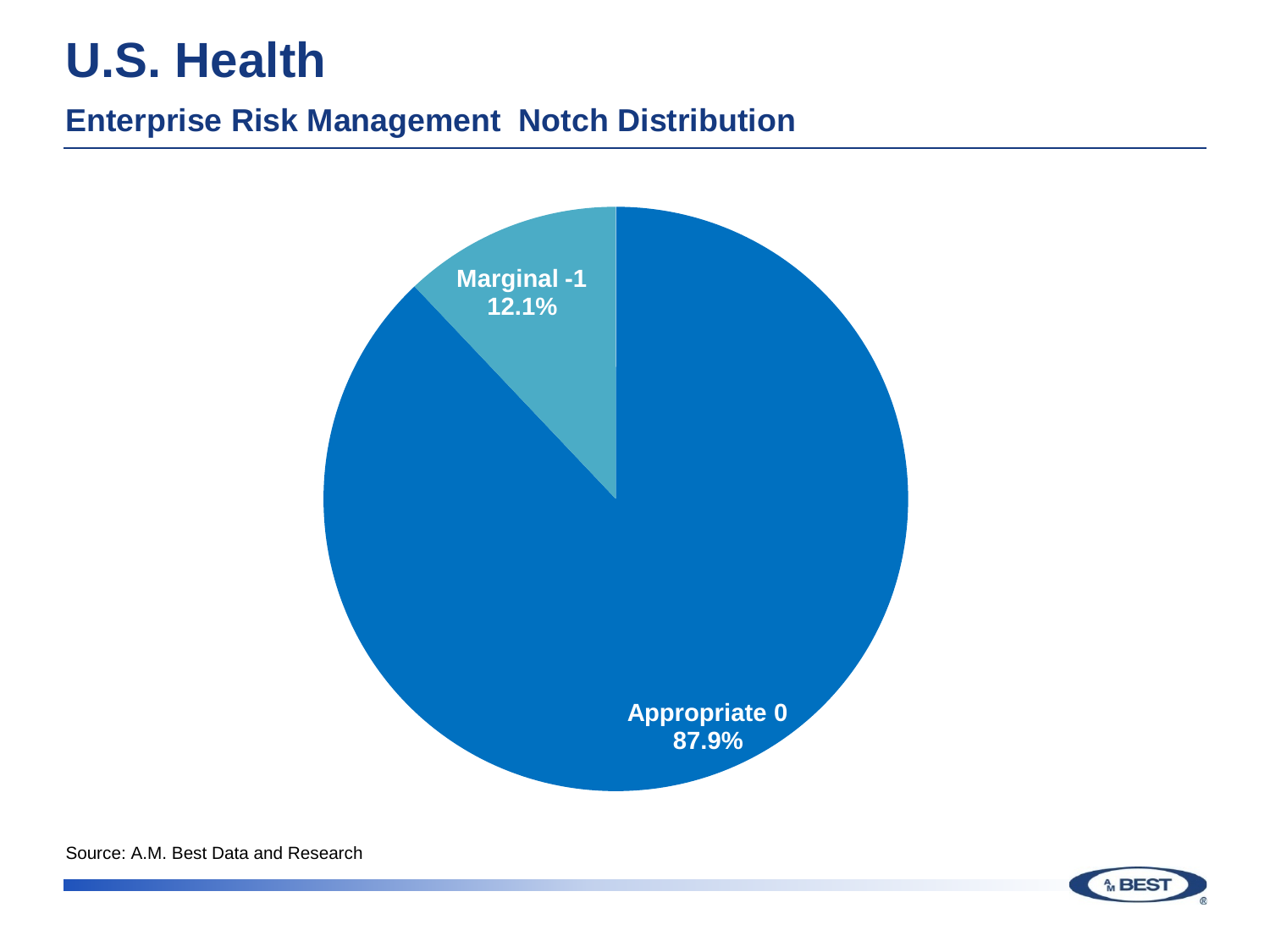### **U.S. Health Long-Term Issuer Credit Rating and Outlook Distribution**



The ICR rating and outlook distributions are as of October 5, 2017.



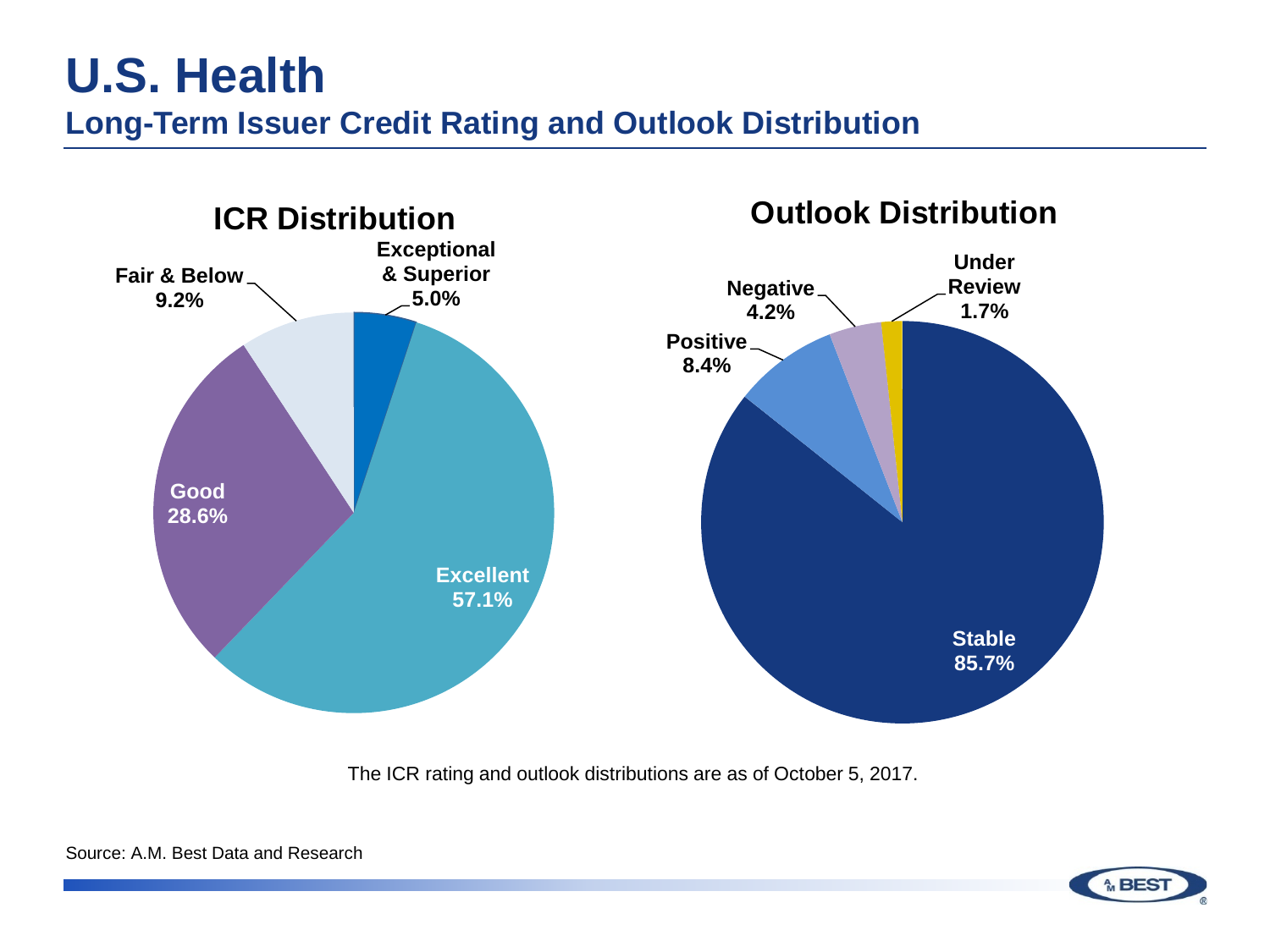



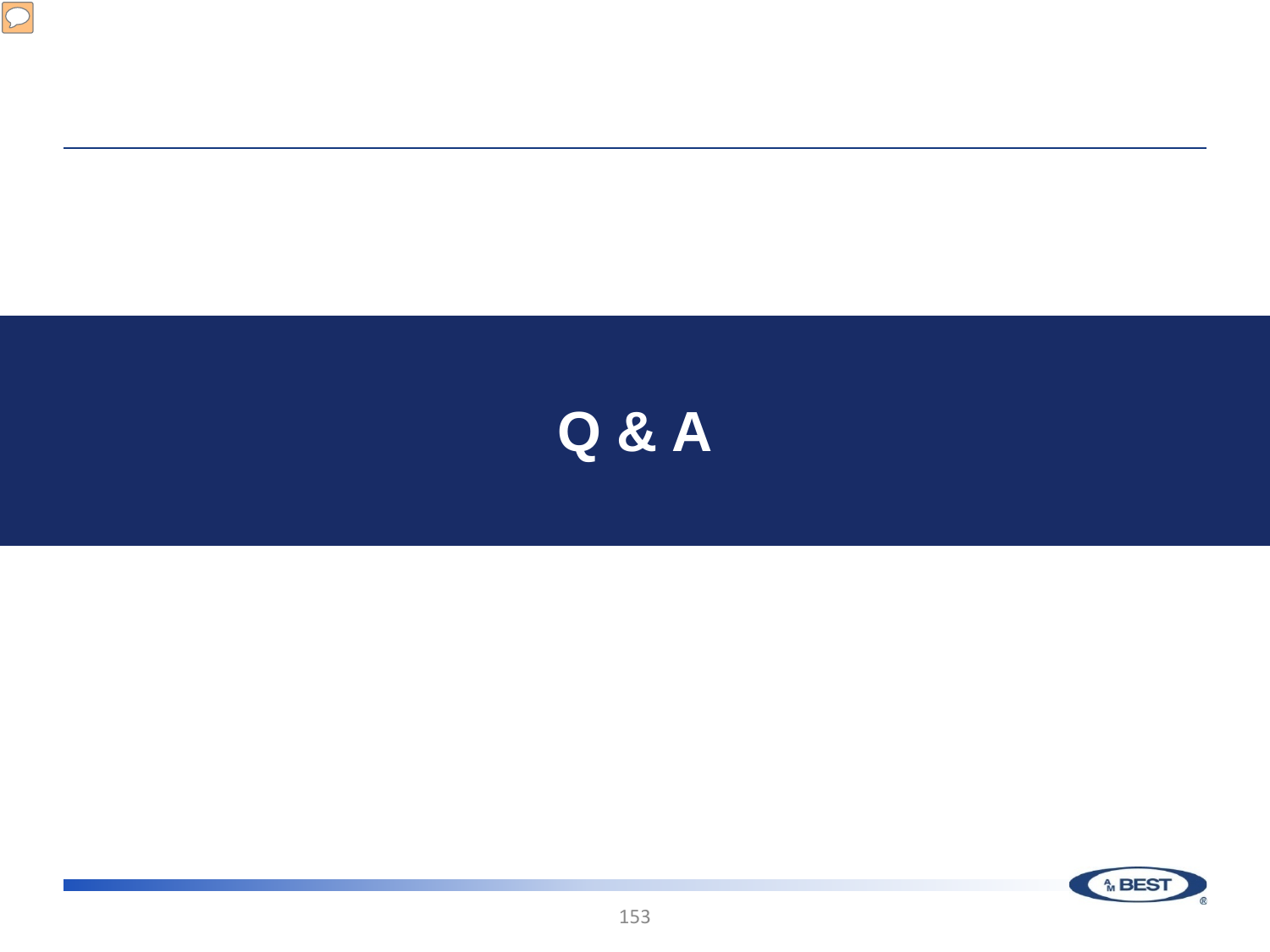

# **Thank You**